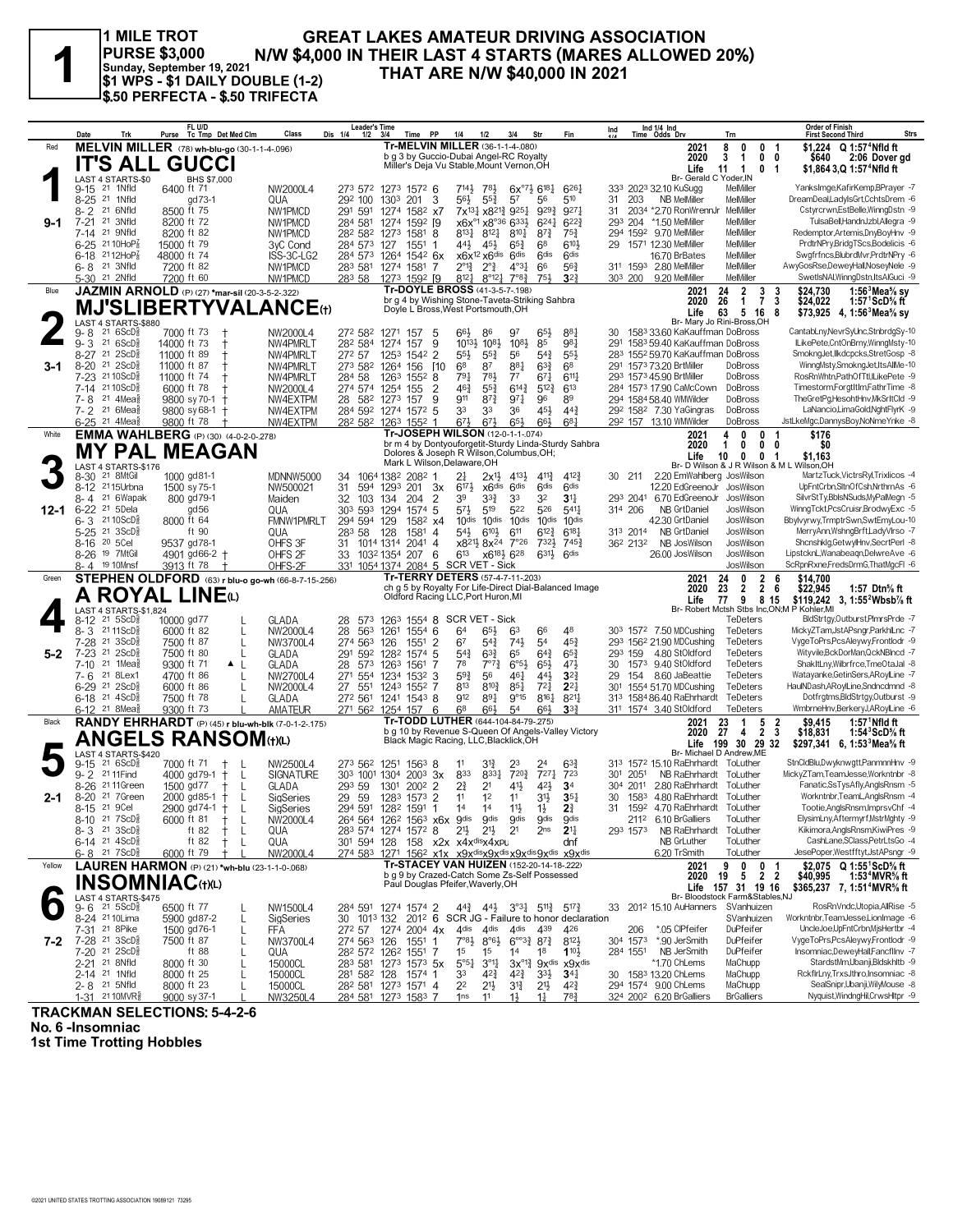$\mathbf{Z}$ 

1 MILE PACE<br>|PURSE \$2,000<br>|Sunday, September 19, 2021<br>|2ND HALF DAILY DOUBLE SIND HALP DAILY DOOBLE<br>
\$1 WPS - \$.50 PERFECTA<br>
\$.50 TRIFECTA - \$.50 SUPERFECTA<br>
WAGERING

#### **FILLIES & MARES** NON-WINNERS \$1,600 LAST 4 STARTS THAT ARE **NON-WINNERS OF \$25,000 IN 2021**

|          | Date         | Trk                                                                       | Purse                      | FL U/D                     | Tc Tmp Det Med Clm                               | Class                                                        | <b>Leader's Time</b><br>$1/2$ $3/4$<br>Dis 1/4                             |                                                     | Time                  | PP                               | 1/4                                                                                   | 1/2                                           | 3/4                                                                                 | Str                               | Fin                                                     | Ind                                                           |                      | Ind 1/4 Ind<br>Time Odds Drv                        | Trn                                                        | <b>Order of Finish</b><br><b>First Second Third</b><br><b>Strs</b>                        |
|----------|--------------|---------------------------------------------------------------------------|----------------------------|----------------------------|--------------------------------------------------|--------------------------------------------------------------|----------------------------------------------------------------------------|-----------------------------------------------------|-----------------------|----------------------------------|---------------------------------------------------------------------------------------|-----------------------------------------------|-------------------------------------------------------------------------------------|-----------------------------------|---------------------------------------------------------|---------------------------------------------------------------|----------------------|-----------------------------------------------------|------------------------------------------------------------|-------------------------------------------------------------------------------------------|
| Red      |              |                                                                           |                            |                            |                                                  | <b>CAMERON MCCOWN</b> (33) mar-wh-gra (1,012-118-126-112-223 |                                                                            |                                                     |                       |                                  | Tr-JESSICA MCCOWN (169-22-21-14-.227)                                                 |                                               |                                                                                     |                                   |                                                         | b m 5 by Rockin Amadeus-Can Doit Forever-Stand Forever        |                      | 2021<br>2020                                        | $\overline{2}$<br>21<br>$\overline{1}$<br>19<br>5<br>-1    | 1:55 MVR% ft<br>$\overline{\mathbf{2}}$<br>\$15.770<br>3<br>\$17,164<br>1:57 Dtn% ft      |
|          |              |                                                                           |                            |                            |                                                  | <b>CYCLONE SPIRITWIND</b> W                                  |                                                                            |                                                     |                       |                                  | Jessica M McCown, Ostrander, OH                                                       |                                               |                                                                                     |                                   |                                                         |                                                               |                      | Life                                                | 62 5 12                                                    | 9<br>\$50,451 5, 1:55 MVR% ft                                                             |
|          |              | LAST 4 STARTS-\$665<br>9-15 <sup>21</sup> 8UpSan                          |                            | 3000 gd75-1                |                                                  | <b>OPENMARES</b>                                             | 283 584 1294 1592 3x                                                       |                                                     |                       |                                  | x4dis 4141                                                                            |                                               | 4201                                                                                | 4 <sub>dis</sub>                  | 4384                                                    |                                                               | 331 207              | *.80 CaMcCown JeMcCown                              | Br- Cyclone Stables, OH                                    | HrzHsrhny,LyonsGngr,RocknPegy -4                                                          |
|          |              | 9-2 21 4ScD <sup>3</sup>                                                  |                            | 9000 ft 74                 | L                                                | FMNW4CDCL                                                    | 274 564                                                                    | 1252 1544 7                                         |                       |                                  | 810}                                                                                  | 88                                            | $6^{\circ}5$                                                                        | 75                                | $10^{6}$                                                |                                                               |                      | 293 156 127.30 CaMcCown                             | JeMcCown                                                   | ArtstcCut,EscapThHs,AliBTeror-10                                                          |
| 5-1      |              | 8-25 21 11 ScD <sup>5</sup><br>8-12 <sup>21</sup> 6ScD                    |                            | 6000 ft 75<br>8500 gd74    | L<br>L                                           | <b>FMNW2000L4</b><br>FMNW4CDCL                               | 272 571<br>273 554 1243                                                    | 1242 1524 8                                         | 1532 7                |                                  | 9131<br>771                                                                           | $97\frac{3}{4}$<br>$5^{4}$                    | 993<br>$5^{\circ}2^{\frac{3}{4}}$                                                   | $65\frac{3}{4}$<br>4 <sup>4</sup> | $9^{12}\frac{3}{4}$<br>57                               | 29                                                            |                      | 155420.20 CaMcCown<br>293 154400.70 AuHanners       | JeMcCown<br>JeMcCown                                       | BoogieRol,SlymrsDgn,EscapThHs -9<br>OdsPusyct,FlmsOfFre,Isla -8                           |
|          |              | 7-29 2114ScD                                                              |                            | 8500 ft 74                 | L                                                | FMNW4CDCL                                                    | 273 564 1243 1541 1                                                        |                                                     |                       |                                  | $11\frac{1}{2}$                                                                       | $1\frac{1}{2}$                                | $1\frac{1}{4}$                                                                      | 11                                | 751                                                     |                                                               |                      | 303 1551 23.30 CaMcCown                             | JeMcCown                                                   | ArtstcCut, OdsPusyct, MaeBeMagc-10                                                        |
|          |              | 7-22 2112ScD<br>7-15 21 11 ScD <sup>5</sup>                               |                            | 8500 ft 71<br>8500 ft 78   | L                                                | FMNW4CDCL<br>FMNW4CDCL                                       | 274 57<br>271 562 1243 1532 3                                              | 125                                                 | 1534 8                |                                  | $9^{11}\frac{3}{4}$<br>$3^{2}\frac{3}{4}$                                             | 97<br>$5^{31}$                                | $8^{\circ 5\frac{1}{2}}$<br>$5^{21}$                                                | 94<br>$3^{13}$                    | $8^{3}{}_{2}^{3}$<br>43                                 |                                                               |                      | 283 1543 73.10 CaMcCown<br>29 154 51.20 CaMcCown    | JeMcCown<br>JeMcCown                                       | Dlitflcqs,ArtstcCut,MyLadyDde-10<br>WiglingJn,Dlitflcgs,OkLetsRck-10                      |
|          | 7- 1         | $21 \text{ } 4$ ScD $\frac{1}{2}$                                         |                            | 8500 sy 79-1               |                                                  | FMNW4CDCL                                                    | 26 <sup>2</sup> 544 1241 1542 4                                            |                                                     |                       |                                  | 31}                                                                                   | 3 <sup>3</sup>                                | 4°1}                                                                                | 3 <sup>1</sup>                    | $63\frac{3}{4}$                                         |                                                               |                      | 304 1551 9.20 CaMcCown                              | JeMcCown                                                   | OkLetsRck,MyLadyDde,WstrnRose -9                                                          |
| Blue     |              |                                                                           |                            |                            | DON SHERMAN (47) wh-r blu-blk (16-3-0-6-.313)    |                                                              |                                                                            |                                                     |                       |                                  | Tr-JESSICA ROEGNER (415-75-57-59-.304)<br>br m 6 by Shadow Play-Cameron D Art-Camluck |                                               |                                                                                     |                                   |                                                         |                                                               |                      | 2021<br>2020                                        | 3<br>19<br>4<br>26<br>5<br>6                               | \$23.420<br>$1:531$ Nfld ft<br>\$61,490<br>4<br>1:50 $^{\circ}$ Nfld ft                   |
|          |              | SEA SHADOWSധ<br>LAST 4 STARTS-\$520                                       |                            |                            |                                                  |                                                              |                                                                            |                                                     |                       |                                  | Paul M & Patricia A O'Neil, Saratoga Springs, NY                                      |                                               |                                                                                     |                                   |                                                         |                                                               |                      | Life                                                | 74 26 12<br>Br- Seaspray Stables LTD, BC, CA               | 8<br>\$194.361 4.1:50 Mea % ft                                                            |
|          | 9-11         | 21 10Nfld                                                                 | 10400 ft 73                |                            |                                                  | <b>FMNW5000L4</b>                                            | 27<br>553 124                                                              |                                                     | $153^3$ 1x            |                                  | $9^{15}\frac{1}{2}$                                                                   | $8^{\circ}7$                                  | 7°5                                                                                 | 55                                | $55\frac{3}{4}$                                         |                                                               |                      | 294 1544 *.30 ToHall                                | JeRoegner                                                  | DoUMind,PrincsRck,KjsFxyLdy -9                                                            |
|          | 9-4          | 21 10Nfld<br>8-21 <sup>21</sup> 8Nfld                                     | 14500 ft 72<br>20000 ft 78 |                            | L<br>L                                           | <b>FMNW8000L4</b><br><b>FMOPEN</b>                           | 271 554<br>264 544 123                                                     | 1234                                                | 1531<br>1512          | x6x<br>-8                        | x930<br>$9^{13}$                                                                      | 9311<br>$913\frac{1}{4}$                      | 925<br>$9^{\circ}6$                                                                 | 9211<br>971                       | 9171<br>$65\frac{1}{4}$                                 |                                                               |                      | 274 1563 2.40 ToHall<br>281 1522 63.40 HuMyers      | JeRoegner<br>JeRoegner                                     | Danikova, TDegengld, TalknAgan -9<br>DojeaRita,CrispMane,Bluelvy -9                       |
| $2 - 1$  | $8 - 14$     | 2113Nfld                                                                  |                            | 20000 ft 65                | L                                                | <b>FMOPEN HCP</b>                                            | 271 552                                                                    | 1231                                                | 1514                  | 3                                | 57                                                                                    | $4^{\circ}2^{\frac{3}{4}}$                    | $3^{012}$                                                                           | $73\frac{1}{2}$                   | $97\frac{1}{2}$                                         |                                                               |                      | 293 1531 36.50 KuSugg                               | JeRoegner                                                  | MissYouN,Btrthnmss,SulkyQuen -9                                                           |
|          |              | 7-31 21 11 Nfld<br>7-24 <sup>21</sup> 6Nfld                               | 14600 ft 82                | 20000 ft 72                | L                                                | <b>FMOPEN HCP</b><br><b>FMNW8500L4</b>                       | 26 <sup>2</sup> 54<br>272 564 1244                                         | 1221                                                | 1512<br>1544          | 3<br>3                           | $7^{10}$<br>45                                                                        | $77\frac{1}{2}$<br>$3^{\circ}2^{\frac{1}{4}}$ | 7°43<br>$2^{\circ}$ $\frac{3}{4}$                                                   | $74\frac{3}{4}$<br>21             | $85\frac{3}{4}$<br>1 <sub>hd</sub>                      |                                                               |                      | 293 1523 60.80 KuSugg<br>294 1544 *1.60 KuSugg      | JeRoegner<br>JeRoegner                                     | DojeaRita, The Bthntr, RockMCrst -9<br>SeaShadws, Of clTrsre, WeArDrmng -7                |
|          |              | 7-17 2114Nfld                                                             | 11400 ft 65                |                            | L                                                | <b>FMNW5500L4</b>                                            | 264 554 1233                                                               |                                                     | 1533                  | 3                                | 55                                                                                    | $4^{013}$                                     | 3°2                                                                                 | $3^{2}$                           | $2\frac{1}{2}$                                          |                                                               |                      | 293 1533 12.50 WMWilder                             | JeRoegner                                                  | AmrnEmpsN,SeaShadws,OficlyMyW -9<br>Smothstns,BjsRocket,OfclTrsre -9                      |
| White    |              | 6-26 <sup>21</sup> 9Nfld                                                  | 11000 ft 81                |                            | <b>SHAWN SWEENEY</b> (P) (58) (1-0-0-0-000)      | <b>FMNW5500L4</b>                                            | 271 551 1231                                                               |                                                     | $152^1$ 8             |                                  | $9^{11}\frac{3}{4}$<br>Tr-MIKE SWEENEY (182-23-27-20-.245)                            | 9133                                          | 991                                                                                 | 9111                              | $8^{11}\frac{3}{4}$                                     |                                                               |                      | 293 1543 17.00 KeKashJr<br>2021                     | JeRoegner<br>22<br>$\overline{1}$<br>$\mathbf{1}$          | \$12.022<br>1:53 $3$ MVR $\%$ ft<br>2                                                     |
|          |              |                                                                           |                            |                            | OLIVE ANOTHERധ                                   |                                                              |                                                                            |                                                     |                       |                                  | b m 5 by Three Olives-Machasin-Mach Three                                             |                                               |                                                                                     |                                   |                                                         | P M Sweeney, Delaware, OH; N L Oksenberg, Pembroke Pines, FL; |                      | 2020                                                | 29<br>9<br>3<br>85 13 16                                   | 0<br>\$40.148<br>1:53 $^{\prime}$ Dtn $\%$ ft                                             |
|          |              | LAST 4 STARTS-\$780                                                       |                            |                            |                                                  |                                                              |                                                                            |                                                     |                       |                                  | S T Sweeney, Jupiter, FL                                                              |                                               |                                                                                     |                                   |                                                         |                                                               |                      | Life<br>Br- Ohio State Ati,OH                       |                                                            | \$93.831 4.1:53 <sup>2</sup> Dtn <sup>5</sup> / <sub>8</sub> ft<br>- 6                    |
|          | 9- 6         | 21 1ScD <sup>3</sup><br>8-31 21 4ScD                                      |                            | 6500 ft 81<br>6500 sy 73-2 | L                                                | <b>FMNW1600L4</b><br><b>FMNW1300L4</b>                       | 28 564<br>264 553                                                          | 1243 1531 5<br>1242 1542 8                          |                       |                                  | $3^{\circ}2\frac{1}{2}$<br>810}                                                       | $2^{\circ}$<br>$5^\circ 4\frac{3}{4}$         | 2 <sup>2</sup><br>$2x^5$                                                            | 361<br>818                        | $3^{7}{}_{4}$<br>7281                                   |                                                               | 343 200              | 293 1543 7.70 JerSmith<br>4.40 BrGalliers           | MSweeney<br>MSweeney                                       | Probert,ForvrRxne,OlveAnthr -7<br>CnitaDmnd,BibrdCame,LeratoN -8                          |
|          |              | 8-24 <sup>21</sup> 2ScD                                                   |                            | ft 93                      | L                                                | QUA                                                          | 282 57                                                                     | 126                                                 | 154                   | 5                                | 3°3                                                                                   | 2 <sup>2</sup>                                | $2^{13}$                                                                            | $3^{2}$                           | 3 <sup>2</sup>                                          |                                                               | 28 1542              | NB JerSmith                                         | MSweeney                                                   | GaintStar,Bowery,OlveAnthr -5                                                             |
| 3-1      |              | 6-23 2113ScD<br>6-16 2114ScD                                              |                            | 6000 ft 70<br>6000 ft 64   | L<br>$\mathbf{I}$                                | <b>FMNW2000L4</b><br><b>FMNW2000L4</b>                       | 261 55<br>27<br>-56                                                        | 1232<br>1244 1531 [10]                              | 153                   | -1                               | $6^{\circ}7$<br>$8^{\circ}8$                                                          | 3°3<br>7°43                                   | $9^{\circ\circ}9^3$ $9^93$<br>$8^{\circ 6}\frac{1}{2}$ 912                          |                                   | 911<br>9193                                             |                                                               | 294 1551<br>312 1571 | 4.50 JerSmith<br>6.40 JerSmith                      | MSweeney<br>MSweenev                                       | DtSpBlvmN, ArtistcDn, BlbrdCame -9<br>CrowntmPt,NonTDpndO,BetflBrew -9                    |
|          |              | $6 - 3$ 21 7 ScD <sup>5</sup>                                             |                            | 6000 ft 67                 | L                                                | <b>FMNW2000L4</b>                                            | 263 55                                                                     | 1233                                                | 153                   | 4                                | 33                                                                                    | $2^{\circ}x^{\frac{1}{2}}$                    | x8xdis8dis                                                                          |                                   | <b>8dis</b>                                             |                                                               |                      | 3.40 CaMcCown                                       | MSweeney                                                   | AlwaysBLc,StayGold,OhMisRyle -8                                                           |
|          |              | 5-27 <sup>21</sup> 1ScDi<br>5-21 2115ScD                                  | 12500 ft 73                | 9000 ft 79                 | L                                                | <b>FMNW5100L4</b><br><b>FMNW6500L4</b>                       | 271 56<br>281 58                                                           | 1233<br>1253 153                                    | 1521                  | $\overline{2}$<br>3x             | 673<br>$99\frac{1}{4}$                                                                | $6^{\circ}4$<br>x922 9211                     | $6^{\circ 4}$                                                                       | 84<br>$9^{22}\frac{3}{4}$         | 85<br>923                                               |                                                               |                      | 284 1531 80.70 CaMcCown<br>274 1573 82.50 CaMcCown  | MSweeney<br>MSweeney                                       | DGsElsa,LvnMisDsy,Gvmnmrsht -8<br>Penpprpge,Clarebear,SugarDnce+ -9                       |
| Green    |              |                                                                           |                            |                            |                                                  | BRETT MILLER (48) pur-wh-gra (2,153-339-295-251-272)         |                                                                            |                                                     |                       |                                  | Tr-RUSSELL EARLEY III (109-9-11-11-172)                                               |                                               |                                                                                     |                                   | b m 5 by American Ideal-Curvesahead-Cam's Card Shark    |                                                               |                      | 2021                                                | 0<br>0<br>9                                                | \$1,134<br>0                                                                              |
|          |              | <b>_ITTLE</b>                                                             |                            |                            | <b>MISS CURVY</b>                                |                                                              |                                                                            |                                                     |                       |                                  | Kerry J O Keefe, Laurelville, OH                                                      |                                               |                                                                                     |                                   |                                                         |                                                               |                      | 2020<br>Life                                        | 23<br>$\overline{2}$<br>3<br>69 12 10                      | \$17,269<br>3<br>1:53 $3$ Mea $\%$ ft<br>7<br>\$51,514 4, 1:53 Mea % ft                   |
|          | 9-17         | LAST 4 STARTS-\$270<br>21 1SCD                                            | 7000                       |                            | <b>MORRIS \$15,000</b>                           | FM6000CLHC                                                   |                                                                            |                                                     |                       |                                  | LINE TO BE ANNOUNCED                                                                  |                                               |                                                                                     |                                   |                                                         |                                                               |                      | <b>BrtMiller</b>                                    | Br- White Birch Farm, NJ<br>RuEarleyIII                    |                                                                                           |
|          | 9-6          | 21 1ScD                                                                   |                            | 6500 ft 81                 | L                                                | <b>FMNW1600L4</b>                                            | 28 564 1243 1531 6                                                         |                                                     |                       |                                  | $55\frac{3}{4}$                                                                       | $55\frac{1}{4}$                               | 481                                                                                 | $5^{14}$                          | $6^{19}$                                                |                                                               |                      | 31 1571 19.30 TyLough                               | RuEarleyIII                                                | Probert,ForvrRxne,OlveAnthr -7                                                            |
| 9-1      | $8 - 18$     | 8-25 <sup>21</sup> 4Mea<br>21 8Mea                                        |                            | 5400 ft 86<br>5400 sy 73-1 | L<br>L                                           | <b>CLFM8000</b><br><b>CLFM8000</b>                           | 282 571<br>274 58                                                          | 125 <sup>3</sup><br>1263                            | 1531<br>1551          | 5<br>6                           | 44}<br>56                                                                             | 443<br>$6^{7}\frac{1}{2}$                     | $55\frac{1}{2}$<br>43                                                               | 44<br>$8^{7}\frac{1}{2}$          | 56<br>$8^{10}$                                          | 30                                                            |                      | 274 1542 14.80 DaPalone<br>1571 29.70 WiYoder       | MaMarashian<br>MaMarashian                                 | Lifsbtdrm, The Spnstr, AlwysCurs -7<br>RedDrtStr,SanaCruza,Lifsbtdrm -8                   |
|          | 8-11         | 2112Mea                                                                   |                            | 5400 sy 80-1               | L                                                | <b>FMCL8000</b>                                              | 272 57                                                                     | 125 <sup>3</sup>                                    | 1541                  | 8                                | 893                                                                                   | 8104                                          | $86\frac{1}{2}$<br>75                                                               | 810                               | 8131<br>74                                              | 30                                                            |                      | 1564 71.30 WiYoder                                  | MaMarashian                                                | TheSpnstr,RedDrtStr,GatrsBnWn -8<br>RedDrtStr, The Spnstr, Rckn Zndya -8                  |
|          |              | 8-4 <sup>21</sup> 2Mea<br>7-28 <sup>21</sup> 9Mea                         |                            | 5400 ft 76<br>5400 ft 81   | L<br>L                                           | <b>CLFM8000</b><br><b>CLFM 8000</b>                          | 282 572 1253<br>273 561                                                    | 1243 1542 2                                         | 1544                  |                                  | 56<br>55                                                                              | $5^{4}$<br>44                                 | $5^{3}$                                                                             | 64<br>89                          | $8^{11}$                                                | 29                                                            |                      | 155346.40 ToHall<br>312 1563 33.20 WMWilder         | MaMarashian<br>MaMarashian                                 | SanaCruza, ArtOfNrma, Justbtfch -9                                                        |
|          |              | 7-21 <sup>21</sup> 8Mea                                                   |                            | 5400 ft 75                 |                                                  | <b>CLMFM 8000</b>                                            | 28 <sup>2</sup> 581 1264 1552 2                                            |                                                     |                       |                                  | 21}<br>Tr-TIMOTHY GRUBB (57-14-13-8-.419)                                             | $21\frac{1}{2}$                               | 31}                                                                                 | 2 <sup>2</sup>                    | 42 <sup>3</sup>                                         |                                                               |                      | 29 156 9.40 DaPalone                                | MaMarashian                                                | CaysBlsng,ArtOfNrma,SanaCruza -6                                                          |
| Black    |              |                                                                           |                            |                            | TELL ME LIKEITIS $\omega$                        | CHRIS PAGE (37) wh-r blu-mar (2,026-330-290-251-284)         |                                                                            |                                                     |                       |                                  |                                                                                       |                                               |                                                                                     |                                   | b m 5 by Tellitlikeitis-Fox Valley Mickala-Sportsmaster |                                                               |                      | 2021<br>2020                                        | 22<br>$\mathbf{0}$<br>4<br>26<br>4<br>$\mathbf{1}$         | \$12,980<br>-1<br>\$24,233<br>-3<br>1:52 Dtn% ft                                          |
|          |              | LAST 4 STARTS-\$496                                                       |                            |                            | <b>HOOSIER \$15,000</b>                          |                                                              |                                                                            |                                                     |                       |                                  | Chris L Page, Mt Vernon, OH                                                           |                                               |                                                                                     |                                   |                                                         |                                                               |                      | Life                                                | 9<br>96<br>Br- Victory Hill Farm Inc, IN                   | 913<br>\$100,638 4, 1:52 Dtn <sup>5</sup> / <sub>8</sub> ft                               |
|          | 8-15<br>8- 7 | 21 5HoP<br>21 4HoP                                                        |                            | 6200 ft 77<br>6500 ft 85   | L                                                | FMnw1000L4<br><b>FM-8000CL</b>                               | 272 562 1252 1532 4<br>27 554 1243 1523 4                                  |                                                     |                       |                                  | 45}<br>76}                                                                            | $45\frac{3}{4}$<br>791                        | $4^{\circ}5\frac{1}{2}$<br>871                                                      | $4^{4^{3}_{2}}$<br>$8^{73}$       | 431<br>$77\frac{3}{4}$                                  |                                                               |                      | 273 154 4.70 SaWidger<br>281 1541 11.80 TrTetrick   | <b>RobLPhillips</b>                                        | HpXanadu,BadMedcne,BrkDesire -7<br>RobLPhillips SkywyBela,AShamOfAm,Savmdsprt -8          |
|          | 7-31         | 21 5HoP                                                                   |                            | 7200 ft 71                 | L                                                | FMnw2000L4                                                   | 26 <sup>2</sup> 56 <sup>2</sup> 124 <sup>3</sup> 1514 2                    |                                                     |                       |                                  | 46                                                                                    | $44\frac{3}{4}$                               | $8^{10}\frac{3}{4}$                                                                 | 815                               | 818                                                     |                                                               |                      | 283 1552 28.40 MaKrueger                            | RobLPhillips                                               | Sevntmsch.IdelsNcle.OfThePres -8                                                          |
| $9-2$    | 7-17         | 7-24 2112HoP<br>21 11 Ho <sup>P</sup>                                     |                            | 7200 ft 86<br>8800 ft 79   | L<br>L                                           | FMnw2000L4<br>FMnw3500L4                                     | 262 544 1241<br>264 55                                                     | 1231                                                | 1514 [10<br>$151^2$ 5 |                                  | 8101<br>781                                                                           | 891<br>76}                                    | $6^{o5}\frac{1}{2}$<br>873                                                          | 98<br>$89\frac{3}{4}$             | 10153<br>$711\frac{1}{4}$                               |                                                               |                      | 293 1544 19.20 SaWidger<br>29 1533 36.00 Le Miller  | <b>RobLPhillips</b><br><b>RobLPhillips</b>                 | MdsJetLdv.JdsQunLriNarcnJewl-10<br>WstrnSira,DncngLisa,WisdmTree -8                       |
|          |              | 7-10 21 11HoP                                                             |                            | 8800 ft 69                 | L                                                | FMnw3500L4                                                   | 261 542 1231                                                               |                                                     | 1511 4                |                                  | 8141                                                                                  | $8^{10}$                                      | $97\frac{1}{4}$                                                                     | $10^{8}$                          | $76\frac{3}{4}$                                         | 28                                                            |                      | 1523 40.40 Le Miller                                | <b>RobLPhillips</b>                                        | WisdmTree,AbultaHnv,WstrnSira-10                                                          |
|          |              | 6-26 2112Haw1<br>6-19 21 11 Haw1                                          |                            | 8500 gd75<br>7000 ft 69    | L                                                | FMnw4501-4<br>FMnw3001-4                                     | 282 554 1242 1522<br>281 561 1251 1532 6                                   |                                                     |                       | 7                                | 812<br>893                                                                            | $8^{\circ}8$<br>$8^{7\frac{3}{4}}$            | $8^{\circ}7$<br>67                                                                  | $6^{7}\frac{1}{2}$<br>33}         | 66 <sup>1</sup><br>2 <sup>1</sup>                       |                                                               |                      | 274 1533 28.70 AtBender<br>27 1533 20.50 AtBender   | <b>RobLPhillips</b><br>RobLPhillips                        | TmpsSlstr,PrimExtrm,ElzaDshku-10<br>Albstnbty,TelMeLkts,ElzaDshku-10                      |
| Yellow   |              |                                                                           |                            |                            |                                                  | RANDY EHRHARDT (P) (45) r blu-wh-blk (7-0-1-2-175)           |                                                                            |                                                     |                       |                                  | Tr-TODD LUTHER (644-104-84-79-.275)                                                   |                                               |                                                                                     |                                   |                                                         |                                                               |                      | 2021                                                | $\overline{2}$<br>19<br>$\overline{1}$                     | -3<br>\$19,946<br>1:54 $3$ MVR $\%$ gd                                                    |
|          |              |                                                                           |                            |                            | OFF THE PRESS $\omega$                           |                                                              |                                                                            |                                                     |                       |                                  | Black Magic Racing, LLC, Blacklick, OH                                                |                                               |                                                                                     |                                   | b m 4 by Sportswriter-Dragon Flier K-Dragon Again       |                                                               |                      | 2020<br>Life                                        | 16<br>0<br>1<br>48<br>$\mathbf{2}$<br>4                    | 2<br>\$32,520 Q 1:59 Wbsb% gd<br>8<br>\$158,473 2, 1:52 Wbsb% ft                          |
|          |              | LAST 4 STARTS-\$1,584<br>$9 - 6$ 21 1ScD $\frac{5}{8}$                    |                            | 6500 ft 81                 |                                                  | <b>FMNW1600L4</b>                                            | 28 564 1243 1531 3                                                         |                                                     |                       |                                  | $21\frac{1}{2}$                                                                       | 32                                            | $730\frac{1}{2}$                                                                    | 7dis                              | 7dis                                                    |                                                               |                      | Br- Robert J Key, PA<br>363 2071 8.10 TrSmith       | ToLuther                                                   | Probert,ForvrRxne,OlveAnthr -7                                                            |
|          |              | 8-14 21 5HoP <sup>7</sup>                                                 | 10000 ft 78                |                            | L                                                | FMnw8/22CL                                                   | 27                                                                         | 56 <sup>2</sup> 125 <sup>2</sup> 152 <sup>1</sup> 4 |                       |                                  | 56                                                                                    | $2^{\circ}$ <sub>4</sub>                      | $2^{\circ}$ $\frac{1}{4}$                                                           | 3 <sup>1</sup>                    | $84\frac{3}{4}$                                         |                                                               |                      | 274 1531 12.00 TrTetrick                            | ToLuther                                                   | JdsQunLri,FrskeJole,BrIntBety -8                                                          |
| 7-1      |              | 7-31 21 5HoP3<br>7-27 21 2ScD <sup>5</sup>                                |                            | 7200 ft 71<br>6000 ft 89   | L<br>L                                           | FMnw2000L4<br><b>FMNW2000L4</b>                              | 26 <sup>2</sup> 56 <sup>2</sup> 124 <sup>3</sup> 1514 5<br>27 554 1241 153 |                                                     |                       |                                  | $69\frac{1}{2}$<br>21}                                                                | $67\frac{1}{4}$<br>$21\frac{1}{2}$            | $2^{\circ 5}$<br>$2^{\circ}1$                                                       | $2^{4^{3}_{4}}$<br>$3\frac{3}{4}$ | $36\frac{1}{4}$<br>$3^{13}$                             |                                                               |                      | 272 153 7.60 TrTetrick<br>29 1532 4.00 TySmith      | ToLuther<br>ToLuther                                       | Sevntmsch, IdelsNcle, Of The Pres -8<br>ArtistcDn,BadSammie,OfThePres -9                  |
|          |              | 7-1 2113ScD                                                               |                            | 11500 gd66                 | L                                                | FMNW6CDCL                                                    | 28 <sup>2</sup> 564 1241 153                                               |                                                     |                       | 2                                | 33                                                                                    | $5^{3}\frac{1}{2}$                            | 5°3                                                                                 | 4 <sup>1</sup>                    | $73\frac{1}{2}$                                         |                                                               |                      | 284 1533 25.00 TySmith                              | ToLuther                                                   | DancinAna,BadMsJhns,Riginswnd-10                                                          |
|          |              | $6 - 24$ 21 $6$ ScD $\frac{5}{8}$<br>6-10 <sup>21</sup> 3ScD <sup>3</sup> | 11500 ft 81<br>11500 ft 81 |                            | L                                                | FMNW6CDCL<br>FMNW6CDCL                                       | 272 571 1242 1524 4<br>264 56                                              | 1232 1513 5                                         |                       |                                  | 78<br>6 <sup>7</sup>                                                                  | 7°63<br>$5^{\circ}2^{\frac{3}{4}}$            | $7^{\circ}5^{\frac{3}{4}}$<br>$4^{\circ}5\frac{1}{2}$ 5 <sup>10</sup> $\frac{1}{2}$ | $73\frac{3}{4}$                   | 5dh <sup>2</sup><br>$5^{15}\frac{1}{2}$                 |                                                               |                      | 273 1531 51.50 TySmith<br>301 1543 10.90 TySmith    | ToLuther<br>ToLuther                                       | TinyBtOfS,DancinAna,BadMsJhns -8<br>BadMsJhns, TinyBtOfS, SatdntJkb -7                    |
|          |              | $5-20$ 21 3ScD <sup>5</sup>                                               | 11500 ft 85                |                            |                                                  | FMNW6CDCL                                                    | 27 551 1223 1504 3                                                         |                                                     |                       |                                  | $5^{3}\frac{3}{4}$                                                                    | 87                                            | $9^{\circ}7\frac{1}{4}$                                                             | $8^{71}$                          | 88                                                      |                                                               |                      | 282 1522 19.70 TySmith                              | ToLuther                                                   | ShersBabe,JksShinng,BadMsJhns -9                                                          |
| Pink     |              |                                                                           |                            |                            | <b>TIMOTHY JOHNSON</b> (QF) (21) (11-1-0-0-.091) |                                                              |                                                                            |                                                     |                       |                                  | Tr-DAVID WORNSTAFF (L) (19-3-3-4-.316)                                                |                                               |                                                                                     |                                   | b m 5 by Big Bad John-Bigaffairintown-Towner's Big Guy  |                                                               |                      | 2021<br>2020                                        | $\overline{1}$<br>0<br>6<br>$\mathbf{7}$<br>$\overline{1}$ | $2:011$ Crot gd<br>$\overline{2}$<br>\$1,894<br>0 <sub>1</sub><br>\$4,665<br>1:59 Nfld ft |
|          |              | <b>BIGBADAFFAIR</b><br><b>LAST 4 STARTS-\$1.330</b>                       |                            |                            |                                                  |                                                              |                                                                            |                                                     |                       |                                  | David J Wornstaff, Ashley, OH                                                         |                                               |                                                                                     |                                   |                                                         |                                                               |                      | Life<br>Br- Linsey Howell, KY                       | 52 8 10 15                                                 | \$44,667 3, 1:56 Nfld ft                                                                  |
|          |              | 9-15 21 9UpSan                                                            |                            | 2500 gd75-1                |                                                  | NW2000L4CD                                                   | 304 1011 132                                                               |                                                     | 2012 2                |                                  | 2 <sup>1</sup>                                                                        | 2 <sup>1</sup>                                | 34                                                                                  | 32                                | 3 <sup>31</sup>                                         |                                                               |                      | 294 202 *1.10 ChPresley                             | DaWornstaff                                                | StablCrkK, TlyTheFly, Bigbadafr -4                                                        |
|          |              | 9-5 21 5Rchwd<br>8-14 21 8 Crot                                           |                            | 1000 gd73-1<br>1000 ad79   | L<br>L                                           | FFA<br>20NW5000                                              | 284 1012 132<br>30                                                         | 583 1301                                            | 202<br>2011           | $\overline{4}$<br>$\overline{4}$ | $43\frac{1}{2}$<br>2 <sup>1</sup>                                                     | 53<br>2 <sup>1</sup>                          | $63\frac{1}{2}$<br>2 <sup>1</sup>                                                   | $63\frac{1}{2}$<br>11号            | 4 <sup>4</sup><br>1 <sup>6</sup>                        |                                                               |                      | 301 2024 23.80 ChPresley<br>304 2011 *1.10 CaMcCown | DaWornstaff<br>DaWornstaff                                 | Bunkndunk, MachsDgn, FolshHert -6<br>Bigbadafr, RelenoHnv, PetMyRock -4                   |
| $25 - 1$ |              | 7-31 <sup>21</sup> 2Nfld                                                  |                            | 5000 ft 77                 | L                                                | <b>FMNW1000L4</b>                                            | 27 561 1252                                                                |                                                     | 1551                  | 5                                | 3°2                                                                                   | 4 <sup>3</sup>                                | $3^{°2}$                                                                            | 45                                | $47\frac{3}{4}$                                         |                                                               |                      | 31 1564 2.60 HuMyers                                | DaWornstaff                                                | AmazngGrc,AryaAgain,DelaneyR -9                                                           |
|          |              | 7-24 <sup>21</sup> 4Nfld<br>7-18 21 8Nfld                                 |                            | 4700 ft 82<br>5800 ft 76   | L<br>L                                           | FMNW750L4<br><b>FMNW1500L4</b>                               | 282 582 1272 1564 5<br>272 571 1253 1552 6                                 |                                                     |                       |                                  | $67\frac{1}{4}$<br>$711\frac{1}{2}$                                                   | $5^{31}$<br>$8^{7}\frac{1}{4}$                | 6 <sup>3</sup><br>$8^{7}\frac{3}{4}$                                                | $6^{21}$<br>$86\frac{3}{4}$       | 3 <sup>2</sup><br>89                                    | 30                                                            |                      | 291 1571 24.10 HuMyers<br>1571 80.70 HuMyers        | DaWornstaff<br>DaWornstaff                                 | ThndrAgan, MadMaude, Bigbadafr -9<br>CruznCoco, MisRflctn, Merciless -9                   |
|          |              | 6-22 2111Dela                                                             |                            | gd61                       | $\mathbf{I}$                                     | QUA                                                          | 313 1033 135                                                               |                                                     | $2023$ 2              |                                  | 3 <sup>4</sup>                                                                        | 43                                            | $43\frac{1}{2}$                                                                     | 3 <sup>1</sup>                    | $2^{51}$                                                |                                                               |                      | 28 2033 NB CaMcCown                                 | DaWornstaff                                                | NebbleHnv, Bigbadafr, Song Shtng -4                                                       |
|          |              | 3-14 2014Nfld                                                             |                            | 7500 ft 30                 |                                                  | FM15000NW3                                                   | 28 563 126                                                                 |                                                     | 1561                  |                                  | 11                                                                                    | 3 <sup>11</sup>                               | 3 <sup>1</sup>                                                                      | 63                                | 85                                                      |                                                               |                      | 31 1571 12.60 LuEbersole                            | DaWornstaff                                                | MotorDame, MsGraySea, IMMccited -8                                                        |

**TRACKMAN SELECTIONS: 2-3-5-1**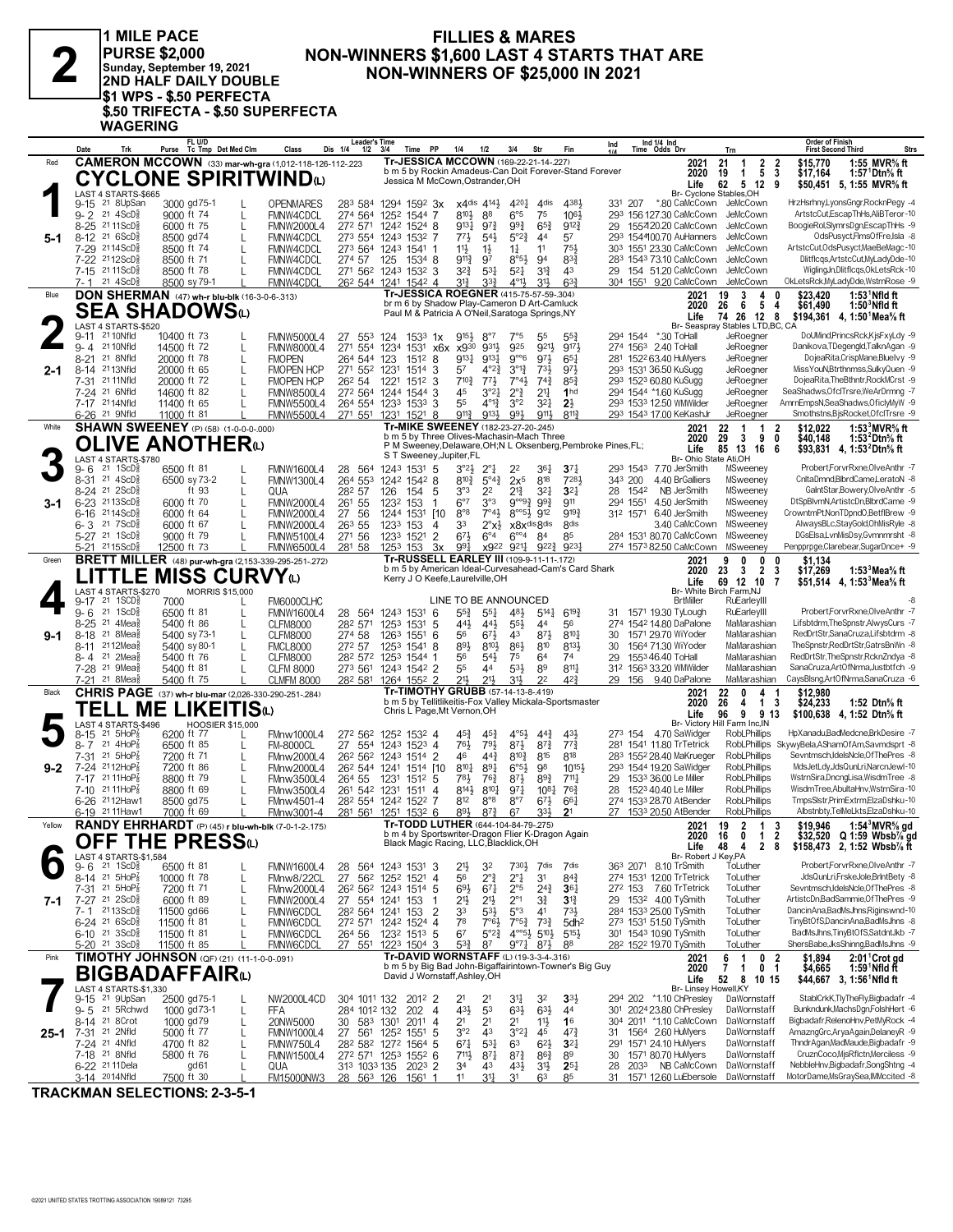**PURSE \$3,000 Sunday, September 19, 2021 \$1 WPS - \$.50 PERFECTA \$.50 TRIFECTA \$.50 PICK 3 (3-4-5) WAGERING**

# 1 MILE TROT GREAT LAKES AMATEUR DRIVING ASSOCIATION<br>
PURSE \$3,000 N/W \$4,000 IN THEIR LAST 4 STARTS (MARES ALLOWED 20%)<br> **3** sunday, September 19, 2021<br> **31 WPS - \$.50 PERFECTA** THAT ARE N/W \$40,000 IN 2021

|          | Date<br>Trk                                                       | FL U/D<br>Tc Tmp Det Med Clm<br>Purse               | Class                           | <b>Leader's Time</b><br>Dis 1/4<br>$1/2$ $3/4$ | Time                                                                                      | <b>PP</b>                                                                          | 1/4<br>1/2                                                                        | 3/4                                                                     | Str                                                           | Fin                                                                                                                       | Ind        |             | Ind $1/4$ Ind<br>Time Odds Drv                      | Trn                                    | <b>Order of Finish</b><br><b>Strs</b><br><b>First Second Third</b>                                                       |
|----------|-------------------------------------------------------------------|-----------------------------------------------------|---------------------------------|------------------------------------------------|-------------------------------------------------------------------------------------------|------------------------------------------------------------------------------------|-----------------------------------------------------------------------------------|-------------------------------------------------------------------------|---------------------------------------------------------------|---------------------------------------------------------------------------------------------------------------------------|------------|-------------|-----------------------------------------------------|----------------------------------------|--------------------------------------------------------------------------------------------------------------------------|
| Red      |                                                                   | STEPHEN OLDFORD (63) r blu-o go-wh (66-8-7-15-.256) |                                 |                                                |                                                                                           | Tr-TERRY DETERS (57-4-7-11-203)                                                    |                                                                                   |                                                                         |                                                               |                                                                                                                           |            |             | 2021                                                | $\overline{2}$<br>14<br>$\mathbf{1}$   | \$15,927<br>1:57 Nfld gd<br>4                                                                                            |
|          | <b>GONNA FLY</b>                                                  |                                                     |                                 |                                                |                                                                                           | b g 8 by Kadabra-Glidin On Home-Yankee Glide<br>Oldford Racing LLC, Port Huron, MI |                                                                                   |                                                                         |                                                               |                                                                                                                           |            |             | 2020                                                | 21<br>4                                | $1\quad 2$<br>\$16,939<br>1:56 <sup>4</sup> Nfld ft                                                                      |
|          | LAST 4 STARTS-\$2,196                                             |                                                     |                                 |                                                |                                                                                           |                                                                                    |                                                                                   |                                                                         |                                                               |                                                                                                                           |            |             | Life                                                | 172 28 21 24                           | \$289,864 5, 1:55 <sup>2</sup> PcD <sup>5</sup> / <sub>8</sub> sy<br>Br- Robert Mctsh Stbs, ON; C S X Stbs & Dm Stbs, OH |
|          | 5-8<br>21 1Nfld                                                   | 7800 ft 51                                          | AMATEUR                         | 274 58                                         | 1263 1564 7                                                                               |                                                                                    | 8113<br>$86\frac{3}{4}$                                                           |                                                                         | $x9^{16}\frac{3}{4}$ 917 $\frac{1}{4}$                        | 917                                                                                                                       |            |             | 301 2001 15.30 StOldford                            | EtSisco                                | PImrsPrde,GoGoGerge,RckflrLny -9                                                                                         |
|          | 21 9Nfld<br>$5 - 1$                                               | 7800 ft 64                                          | AMATEUR                         | 274 58                                         | 128                                                                                       | $1583$ 6                                                                           | 3°3<br>$3^{01}$                                                                   | $2^{\circ}$ ns                                                          | $2\frac{3}{4}$                                                | $3^{2}$                                                                                                                   |            |             | 311 1591 *2.70 StOldford                            | EtSisco                                | TmeOtaJal,GoGoGerge,GonnaFly -9                                                                                          |
|          | 21 2Nfld<br>4-17                                                  | 7500 ft 50                                          | AMATEUR                         | 59<br>284                                      | 1274                                                                                      | $157^2$ 3                                                                          | $2^{\circ}$<br>21‡                                                                | $2^{\circ}$                                                             | $2^{2}$                                                       | 3 <sup>3</sup>                                                                                                            | 301        | 158         | *.60 StOldford                                      | EtSisco                                | HeidsHert,GoGoGerge,GonnaFly -9                                                                                          |
| $5 - 2$  | 21 4Nfld<br>$4 - 6$                                               | 7200 ft 77                                          | NW4000L4                        | 28<br>573                                      | 1262<br>156                                                                               | 5                                                                                  | $76\frac{3}{4}$<br>$6^{\circ}4$                                                   | $5^{\circ\circ\circ}4$                                                  | $55\frac{1}{2}$                                               | 55                                                                                                                        | 294 157    |             | 7.90 LuEbersole                                     | EtSisco                                | NeedToFcs,StarsAnSt,SwnOnAMsn -9                                                                                         |
|          | $3 - 27$<br>21<br>3Nfld                                           | 6800 ft 64                                          | AMATEUR                         | 29<br>584                                      | 1282<br>158                                                                               | 9                                                                                  | SCR VET - Sick                                                                    |                                                                         |                                                               |                                                                                                                           |            |             |                                                     | EtSisco<br>EtSisco                     | CwbyCntry,BtrCalSal,VossVolo -8                                                                                          |
|          | 21 8Nfld<br>$3 - 21$<br>21 1Nfld<br>$3-13$                        | 8500 ft 56<br>6800 ft 46                            | NW5500L4<br>AMATEUR             | 281 581                                        | 1271<br>274 574 1282 1584 6                                                               | $1573$ 8                                                                           | 55<br>$4^{\circ}2^{\frac{3}{4}}$<br>$2^{\circ}1\frac{1}{2}$<br>$3^{2}\frac{3}{4}$ | $4^{\circ}$ <sup>1</sup> $\frac{3}{4}$<br>$2^{\circ}$                   | 31<br>2 <sup>11</sup>                                         | $3\frac{1}{2}$<br>3 <sup>1</sup>                                                                                          | 302 159    |             | 30 1573 24.30 HuMyers<br>1.60 StOldford             | EtSisco                                | SealSnipr,Cimeronkn,GonnaFly -9<br>BldStrtgy,BckDorMan,GonnaFly -8                                                       |
|          | 21 9Nfld<br>3- 7                                                  | 11000 ft 36                                         | NW8500L4                        | 273 57                                         | 126 <sup>2</sup> 155 <sup>3</sup> 8                                                       |                                                                                    | 98<br>$9°6\frac{1}{4}$                                                            | $7^{\circ\circ}$ 4 $\frac{1}{2}$                                        | 55                                                            | 65                                                                                                                        |            |             | 292 1563 94.50 LuEbersole                           | EtSisco                                | MacDeeno,BigBoxHnv,RckflrLny -9                                                                                          |
|          | 2-21 <sup>21</sup> 6Nfld                                          | 13500 ft 32                                         | <b>OPEN HCP</b>                 |                                                | 274 562 1253 1542 3                                                                       |                                                                                    | 761<br>841                                                                        | $8^{\circ}4^{\circ}$                                                    | 88                                                            | 893                                                                                                                       |            |             | 294 1561 43.70 HuMyers                              | EtSisco                                | WinngShdw,BigBoxHnv,FashnChcl -8                                                                                         |
| Blue     |                                                                   | <b>EMMA WAHLBERG</b> (P) (30) (4-0-2-0-278)         |                                 |                                                |                                                                                           | Tr-RUSSELL EARLEY III (109-9-11-11-172)                                            |                                                                                   |                                                                         |                                                               |                                                                                                                           |            |             | 2021                                                | 5<br>0<br>$\mathbf 0$                  | \$125<br>0                                                                                                               |
|          | <b>STARGLIDER</b>                                                 |                                                     |                                 |                                                |                                                                                           | b f 3 by Yankee Glide-Starglow Hall-Conway Hall                                    |                                                                                   |                                                                         |                                                               |                                                                                                                           |            |             | 2020                                                | $\mathbf 1$<br>4<br>-1                 | 0<br>\$5,250<br>1:57 $^1$ HoP $\%$ ft                                                                                    |
|          |                                                                   |                                                     |                                 |                                                |                                                                                           | Lessee-Russell D Earley III, Delaware, OH                                          |                                                                                   |                                                                         |                                                               |                                                                                                                           |            |             | Life                                                | $\mathbf{1}$<br>-1                     | \$5,375 2, 1:57 <sup>1</sup> HoP% ft<br>0<br>Br- C J Ryder, NJ; T L Devos & C V Devos, ON                                |
|          | LAST 4 STARTS-\$125<br>21 6UpSan<br>$9 - 16$                      | 2500 gd82-1                                         | NW2000LST4                      |                                                | 331 1024 1343 2024 x2                                                                     |                                                                                    | 536<br>420                                                                        | 545                                                                     |                                                               | 5x40 5dis                                                                                                                 |            |             | 16.60 RuEarleyIII RuEarleyIII                       |                                        | KLove,FiestyJim,HesStrStr -6                                                                                             |
|          | $8 - 31$<br>$21 \text{ } 3ScD\frac{5}{8}$                         | ft 79                                               | QUA                             | 293 591                                        | 1293 1592 1                                                                               |                                                                                    | $3x^3$                                                                            | x522} 517}                                                              | 5113                                                          | $5^{12}$                                                                                                                  | 284 2014   |             | NB KaKauffman RuEarlevIII                           |                                        | BNicking, Kikimora=AllRise= -5                                                                                           |
|          | $21.4$ ScD $\frac{5}{2}$<br>8-5                                   | 9500 ft 83                                          | NW2PMRLT                        |                                                | 281 583 1274 1562 1                                                                       |                                                                                    | $6x^{7}\frac{3}{4}$<br>x8 <sup>26</sup>                                           |                                                                         | x9dis 9dis                                                    | .<br>Odis                                                                                                                 |            |             | 18.10 BrtMiller                                     | RuEarleyIII                            | Dejarwin, Bst TmeHnv, Cellular -9                                                                                        |
| $25 - 1$ | 7-23 2110ScD <sup>5</sup>                                         | 11000 ft 74                                         | NW4PMRLT                        | 284 58                                         | 1263                                                                                      | $155^2$ ex9                                                                        | $8^{19}\frac{1}{4}$<br>8233                                                       |                                                                         |                                                               | x9x <sup>36</sup> 9x <sup>42</sup> }x9x <sup>43</sup> }                                                                   |            |             | 301 204 114.70 MDCushing                            | RuEarleyIII                            | RosRnWhtn,PathOfTtl,ILikePete -9                                                                                         |
|          | 21 3ScD<br>7-13                                                   | ft 81                                               | QUA                             |                                                | 28 <sup>2</sup> 573 126 <sup>2</sup> 1554 2                                               |                                                                                    | $3^{\circ}10\frac{1}{4}$<br>410}<br>893                                           | $2^{\circ}$ 12                                                          | $2^{12}$                                                      | $2^{20}$                                                                                                                  | 31         |             | 1594 NB MDCushing                                   | RuEarleyIII<br>RoTaylor                | Thunder, Starglidr, GoWth Gsto -4<br>HghQunAne,ToghMscle,JjDaBoss -8                                                     |
|          | $6-23$ 21 4HoP <sub>8</sub><br>$6 - 9$ 2112HoP                    | 7500 ft 74<br>8500 ft 74<br>$\pm$                   | nw2/15CLcd<br>nw <sub>2cd</sub> | 29                                             | 582 1272 1562 7<br>283 583 1281 1563 2                                                    |                                                                                    | $7^{13}\frac{3}{4}$<br>$4^{\circ}5\frac{1}{2}$<br>$55\frac{3}{4}$                 | $75\frac{3}{4}$                                                         |                                                               | x7°x <sup>12</sup> 7x <sup>231</sup> <sub>4</sub> x7x <sup>21</sup><br>x8x <sup>71</sup> <sub>2</sub> x10x <sup>201</sup> | 31         |             | 2004 48.60 JM Ross<br>311 2003 53.00 JM Ross        | RoTaylor                               | GoldnGens, Onemorswn, RelDmndsK-10                                                                                       |
|          | $5-29$ 21 $4HOP_8^7$                                              | ft 48<br>$^{\mathrm{+}}$                            | Qua                             | 303 1004 130                                   | 158                                                                                       | - 6                                                                                | 22<br>22}                                                                         | 2 <sup>3</sup>                                                          | 25                                                            | $26\frac{1}{4}$                                                                                                           | 283 1591   |             | NB RoTaylor                                         | RoTaylor                               | HghQunAne,Starglidr,Betmetown -6                                                                                         |
|          | 9-22 20 7HoP3                                                     | 9000 ft 66                                          | 2F-nw2-ser                      | 282 583 128                                    |                                                                                           | $1563$ 7                                                                           | $46\frac{3}{4}$                                                                   | x7 <sup>18</sup> / <sub>2</sub> 834 <sup>1</sup>                        | 7433                                                          | 8 <sup>dis</sup>                                                                                                          |            |             | 4.80 RoTaylor                                       | RoTaylor                               | BadShot, MisIndina, GracfIAmy -8                                                                                         |
| White    |                                                                   | BRIAN GEORGES (QF) (44) r blu-gra-wh (3-1-0-1-.444) |                                 |                                                |                                                                                           | Tr-BRIAN GEORGES (178-34-32-24-.336)                                               |                                                                                   |                                                                         |                                                               |                                                                                                                           |            |             | 2021                                                | 3<br>3<br>11                           | $1:551$ Lex 1 ft<br>\$18.955<br>0                                                                                        |
|          | <b>PETE'S SAKE</b> (t)                                            |                                                     |                                 |                                                |                                                                                           |                                                                                    |                                                                                   |                                                                         |                                                               | b m 4 by Uncle Peter-Rose Run Keepsake-Armbro Laser<br>Steve R McDaniel Jr, Shelby, NC; Kevin D Manley, Beavercreek, OH   |            |             | 2020                                                | $\overline{2}$<br>$\mathbf{1}$<br>17   | 3<br>\$13,363<br>1:57 ° Dtn% ft                                                                                          |
|          |                                                                   |                                                     |                                 |                                                |                                                                                           |                                                                                    |                                                                                   |                                                                         |                                                               |                                                                                                                           |            |             | Life<br>Br- Rose Run Farm, OH                       | 39 10<br>9                             | 3<br>\$61,299 4, 1:55 Lex1 ft                                                                                            |
|          | LAST 4 STARTS-\$3,625<br>21 4Lex1<br>8-17                         | OH-SEL \$25,000<br>5100 ft 81                       | NW1000L4                        |                                                | 292 574 1263 1562 8                                                                       |                                                                                    | 87}                                                                               | $9^{\circ 9}$ <sup>4</sup> $8^{\circ 6}$ <sup>4</sup> $33$ <sup>1</sup> |                                                               | 2 <sub>nk</sub>                                                                                                           |            |             | 28 <sup>2</sup> 156 <sup>2</sup> *1.40 JaBeattie    | <b>BrGeorges</b>                       | UncleptFr.PetesSake.BeabbsBos-10                                                                                         |
|          | 8-3<br>2113Lex1                                                   | 4700 ft 79                                          | NW1100L4                        | 283 57                                         | 1263 1551                                                                                 | $\overline{4}$                                                                     | 661<br>$5^{\circ}4\frac{1}{2}$                                                    | $4^{01}\frac{1}{2}$                                                     | 3 <sup>1</sup>                                                | $1\frac{1}{2}$                                                                                                            |            |             | 282 1551 *1.10 JaBeattie                            | <b>BrGeorges</b>                       | PetesSake.StarRazor.FistFahtr -9                                                                                         |
|          | 21 7 ScD<br>7-16                                                  | 11000 ft 73<br>$\pm$                                | NW4PMRLT                        | 283 59                                         | 1271 1553 5                                                                               |                                                                                    | $x77\frac{1}{2}$<br>$7^{7}\frac{3}{4}$                                            | 66                                                                      | $65\frac{3}{4}$                                               | 65                                                                                                                        |            |             | 281 1563 16.00 DaNoble                              | <b>BrGeorges</b>                       | Omyheart,StretGosp,Panzano -7                                                                                            |
| 3-1      | $7 - 2$<br>21 1ScD <sup>3</sup>                                   | 11000 ft 74<br>t                                    | NW4PMRLT                        | 28 571                                         | 1264<br>156                                                                               | 6                                                                                  | $6^{o3}\frac{3}{4}$<br>783                                                        | $4^{\circ}2^{\frac{3}{2}}$                                              | 42                                                            | 74 <sub>7</sub>                                                                                                           |            |             | 292 1564 23.80 ChLems                               | <b>BrGeorges</b>                       | Lockbox, Omyheart, Perron -8                                                                                             |
|          | $6 - 25$<br>$21 \text{ } 4\text{ScD}^5_8$                         | 11000 ft 81                                         | NW4PMRLT                        | 281 571                                        | 1252 1552 5                                                                               |                                                                                    | $65\frac{1}{4}$<br>$7^{\circ}7$                                                   | $6^{\circ}4\frac{1}{2}$                                                 | 721                                                           | 41}                                                                                                                       |            |             | 292 1553 23.50 WMWilder                             | <b>BrGeorges</b>                       | Princessa, IAmWining, Perron -9<br>GuccioAtm.CalFrJstc.NorthmdMs -8                                                      |
|          | 5-28 2111ScD <sup>5</sup><br>5-21 2114ScD <sup>5</sup>            | 9000 ft 51<br>11000 ft 73                           | NW5000L4<br>NW4PMRLT            |                                                | 274 564 1254 156<br>284 584 1274 1562 3                                                   | $\overline{2}$                                                                     | $6^{73}$<br>66}<br>$43\frac{3}{4}$<br>443                                         | $63\frac{3}{4}$<br>$54\frac{1}{2}$                                      | $72\frac{1}{2}$<br>52                                         | 5 <sup>1</sup><br>6 <sup>2</sup>                                                                                          |            |             | 293 1561 7.90 RonWrennJr<br>281 1564 13.50 DaNoble  | <b>BrGeorges</b><br><b>BrGeorges</b>   | KatsLckyD,ILikePete=CelbrtWth= -9                                                                                        |
|          | 5-12 21 11 Nfld                                                   | 20000 ft 55                                         | FMLCNW1PM                       |                                                | 29 583 1273 1563 6                                                                        |                                                                                    | 5°43<br>$4^{o}2^{1}$                                                              | $2^{\circ}$ $\frac{3}{4}$                                               | $2^{13}$                                                      | $2\frac{1}{2}$                                                                                                            |            |             | 284 1563 3.00 ChLems                                | <b>BrGeorges</b>                       | JogngSwts,PetesSake,PanthraAs -9                                                                                         |
|          | 4-28 <sup>21</sup> 7Nfld                                          | 7000 ft 71                                          | FMLCNW1PM                       | 281 57                                         | 1264 1572 4                                                                               |                                                                                    | $6^{8}$ <sub>4</sub><br>$6^{07}\frac{3}{4}$                                       | $6^{o_{32}}$                                                            | 411                                                           | 1 <sup>2</sup>                                                                                                            |            |             | 294 1572 *1.00 ChLems                               | <b>BrGeorges</b>                       | PetesSake,PanthraAs,KisOnFrAs -7                                                                                         |
|          |                                                                   |                                                     |                                 |                                                |                                                                                           |                                                                                    |                                                                                   |                                                                         |                                                               |                                                                                                                           |            |             |                                                     |                                        |                                                                                                                          |
| Green    |                                                                   |                                                     |                                 |                                                |                                                                                           | Tr-STACEY VAN HUIZEN (152-20-14-18-.222)                                           |                                                                                   |                                                                         |                                                               |                                                                                                                           |            |             | 2021                                                | 13<br>0<br>-1                          | 2<br>\$10,408<br>1:54 <sup>3</sup> ScD% sv                                                                               |
|          |                                                                   | ALESHA BINKLEY (P) (27) *grn-blu-blk (6-2-2-1-574)  |                                 |                                                |                                                                                           | b g 5 by Father Patrick-Avalicious-RC Royalty                                      |                                                                                   |                                                                         |                                                               |                                                                                                                           |            |             | 2020                                                | $\overline{2}$<br>0<br>0               | \$2,920 $Q 1:56^3$ PcD% ft<br>0                                                                                          |
|          |                                                                   | <b>LUCIUS VORENUS</b> ധ                             |                                 |                                                |                                                                                           | Stacey M Van Huizen, Blacklick, OH                                                 |                                                                                   |                                                                         |                                                               |                                                                                                                           |            |             | Life                                                | 42 7<br>5                              | - 5<br>\$143,083 5, 1:54 $SCD\%$ sy                                                                                      |
|          | LAST 4 STARTS-\$0                                                 | SHS-HBG \$26,000                                    |                                 |                                                |                                                                                           |                                                                                    |                                                                                   |                                                                         |                                                               |                                                                                                                           |            |             |                                                     | Br- Crawford Farms LLC,NY              |                                                                                                                          |
|          | 21 10 Lex 1<br>$9 - 6$<br>$8 - 25$<br>21 4ScD <sup>3</sup>        | 6100 ft 82<br>6000 gd76-1<br>L                      | NW1600L4<br>NW2000L4            | 581<br>29<br>281 574                           | 1271 1553 9<br>156<br>1264                                                                | $\overline{2}$                                                                     | 423<br>32}<br>33}<br>33                                                           | 43<br>$65\frac{1}{4}$                                                   | $5^{3}_{4}$<br>$74\frac{1}{2}$                                | 761<br>69 <sub>3</sub>                                                                                                    | 29.<br>301 | 1564<br>158 | 5.90 AnMccarthy SVanhuizen<br>8.30 BrtMiller        | SVanhuizen                             | KysBarcda,StelSchnr,SkywyClbr-10<br>CavillHnv,ForADremr,Frontlodr -8                                                     |
|          | $8 - 3$<br>21 11 ScD                                              | 6000 ft 82<br>L                                     | NW2000L4                        | 28<br>563                                      | 1261                                                                                      | $1554$ 7                                                                           | 3°2<br>11                                                                         | 2 <sup>1</sup>                                                          | 46                                                            | 713                                                                                                                       | 32         |             | 1582 *2.10 BrtMiller                                | SVanhuizen                             | MickyZTam,JstAPsngr,ParkhlLnc -7                                                                                         |
| 3-1      | 7-28 <sup>21</sup> 3ScD                                           | 7500 ft 87<br>L                                     | NW3700L4                        | 274 563 126                                    | 1551                                                                                      | 8x                                                                                 | 9143<br>981                                                                       | 96}                                                                     | 76                                                            | $6^{8}$                                                                                                                   |            |             | 293 1564 19.60 TySmith                              | SVanhuizen                             | VygeToPrs,PcsAleywy,Frontlodr -9                                                                                         |
|          | 21 4ScD <sup>5</sup><br>7-16                                      | 12500 ft 73<br>L                                    | NW7500L4                        | 273 574 1261                                   |                                                                                           | 1544 5                                                                             | $67\frac{3}{4}$<br>$67\frac{1}{4}$                                                | 861                                                                     | $75\frac{3}{4}$                                               | $6^{8}3$                                                                                                                  | 291        |             | 1563 56.10 BrtMiller                                | SVanhuizen                             | SprtOfDeo,ShkeltMry,Dontfrgtl -9                                                                                         |
|          | 7-2 2113ScD                                                       | 12500 ft 68                                         | NW7500L4                        | 281 584 127                                    | 156                                                                                       | $\overline{7}$                                                                     | SCR VET - Sick                                                                    |                                                                         |                                                               |                                                                                                                           |            |             |                                                     | SVanhuizen                             | Tamar, TeamJesse, Dellh Sist -9                                                                                          |
|          | $6 - 4$<br>21 6Mea                                                | 12100 ft 71<br>$\mathbf{I}$                         | NW10000L5                       |                                                | 271 553 1242 1542 1                                                                       |                                                                                    | 54}<br>56<br>43                                                                   | 3°3                                                                     | 533                                                           | 743                                                                                                                       |            |             | 30 <sup>2</sup> 155 <sup>2</sup> 19.40 BrtMiller    | SVanhuizen                             | CnssVctry,StckIrHnv,DPRocket -8<br>YanksDugt,SttNFrgtt,MrChrmbro -9                                                      |
|          | 5-28 <sup>21</sup> 8ScD <sup>5</sup><br>5-14 2113ScD <sup>3</sup> | 17000 ft 52<br>14000 ft 55                          | NW9500L4<br>NW8950L4            |                                                | 28 571 127 1554 1<br>281 574 1252 1542 8                                                  |                                                                                    | 421<br>$6^{7}\frac{1}{2}$<br>$86\frac{3}{4}$                                      | $63\frac{1}{2}$<br>$8^{\circ}8^{\frac{1}{4}}$                           | 6 <sup>7</sup><br>871                                         | 891<br>$79\frac{3}{4}$                                                                                                    |            |             | 30 1573 17.80 BrtMiller<br>292 1562 39.60 BrtMiller | SVanhuizen<br>SVanhuizen               | CantabLny,JalhseSam,Outburst -8                                                                                          |
| Black    |                                                                   | KIARA MORGAN (P) (22) *wh-blu (9-2-1-0-284)         |                                 |                                                |                                                                                           | Tr-LIONEL WATIKER (86-13-11-11-265)                                                |                                                                                   |                                                                         |                                                               |                                                                                                                           |            |             | 2021                                                | $\overline{2}$<br>9<br>-1              | \$6,690<br>1:56 <sup>2</sup> ScD <sup>5</sup> / <sub>8</sub> gd                                                          |
|          |                                                                   |                                                     |                                 |                                                |                                                                                           |                                                                                    |                                                                                   |                                                                         |                                                               | b g 7 by Deweycheatumnhowe-Vapor Rises-Vaporize                                                                           |            |             | 2020                                                | 6<br>0<br>$\mathbf{1}$                 | 0<br>\$5,480                                                                                                             |
|          |                                                                   | <b>DEWEYKNOWIGOTIT</b> <sup>tu</sup>                |                                 |                                                |                                                                                           | Lionel Ray Watiker, Zanesville, OH                                                 |                                                                                   |                                                                         |                                                               |                                                                                                                           |            |             | Life                                                | 65 10<br>7                             | -6<br>\$93,670 5, 1:54 MVR% ft                                                                                           |
|          | LAST 4 STARTS-\$2,470<br>216SCD <sub>8</sub><br>9-15              | 7000 ft 71                                          | NW2500L4                        | 273 562                                        | 1251 1563 2                                                                               |                                                                                    | $2^{\circ_1}$<br>$11\frac{1}{2}$                                                  | 1 <sup>3</sup>                                                          | 14                                                            | 2 <sub>ns</sub>                                                                                                           |            |             | 312 1563 *1.70 TrSmith                              | Br- Lionel Rav Watiker.OH<br>LiWatiker | StnCldBlu,Dwyknwgtt,PanmnnHnv -9                                                                                         |
|          | $9 - 10$<br>$2113$ ScD $\frac{5}{8}$                              | 10500 ft 61                                         | NW5200                          |                                                | 274 564 1254 1561                                                                         | 8                                                                                  | 8111,<br>$7^{10}$                                                                 | $74\frac{1}{4}$                                                         | $74\frac{1}{2}$                                               | 76                                                                                                                        |            |             | 304 1572 57.70 ShBarkerll                           | LiWatiker                              | DancWthsm,Frontlodr,AnthrBrth -8                                                                                         |
|          | 217SCD <sub>8</sub><br>$8-27$                                     | 9000 ft 85<br>L                                     | NW5000L4                        | 283 583 127                                    | 1561                                                                                      | 1                                                                                  | 33<br>42}                                                                         | 5 <sup>4</sup>                                                          | 5 <sup>1</sup>                                                | 41}                                                                                                                       |            |             | 283 1562 4.20 TrSmith                               | LiWatiker                              | JesePoper,Matterlei,CantabLny -8                                                                                         |
| 3-1      | 21 1ScD<br>$8 - 20$                                               | 9000 ft 87<br>L                                     | NW5000L4                        |                                                | 271 574 1253 1541 6                                                                       |                                                                                    | 761<br>$7^{\circ}4^3$                                                             | $6^{\circ}6$                                                            | 74                                                            | 68                                                                                                                        |            |             | 291 156 12.80 TrSmith                               | LiWatiker                              | RobinBnks, MickyZTam, Bastion -8                                                                                         |
|          | 8-16 21 8Zane                                                     | 1000 gd73-2<br>$\mathbf{I}$                         | FFA                             |                                                | 29 593 1303 2014 2                                                                        |                                                                                    | 25<br>22}                                                                         | 2 <sup>2</sup>                                                          | 2 <sup>1</sup>                                                | 1 <sup>4</sup>                                                                                                            |            |             | 304 2014 *.50 DeWatiker                             | LiWatiker                              | Dwyknwgtt, UncleJoe, JlhseHoch -3                                                                                        |
|          | 8-11 <sup>21</sup> 2ScD <sup>3</sup>                              | 6000 gd81                                           | NW2000L4                        |                                                | 28 <sup>2</sup> 581 1271 156 <sup>2</sup> 4                                               |                                                                                    | $21\frac{1}{2}$<br>21}                                                            | $21\frac{1}{4}$                                                         | $21\frac{1}{2}$                                               | $1\frac{1}{2}$                                                                                                            | 29         |             | 156 <sup>2</sup> 3.10 TrSmith                       | LiWatiker                              | Dwyknwgtt,ParkhlLnc,SmCntOnMe -7                                                                                         |
|          | 8-3 2111ScD <sup>3</sup>                                          | 6000 ft 82<br>L                                     | NW2000L4                        |                                                | 28 563 1261 1554 8 SCR VET - Sick                                                         |                                                                                    |                                                                                   |                                                                         |                                                               |                                                                                                                           |            |             |                                                     | LiWatiker                              | MickyZTam,JstAPsngr,ParkhlLnc -7<br>MercMnsAs,ForgtItIm,TtsDjay -9                                                       |
|          | 7-27 21 8ScD <sup>5</sup><br>7-20 2111ScD <sup>3</sup>            | 6000 ft 81<br>6000 ft 77                            | NW2000L4<br>NW2000L4            |                                                | 28 <sup>2</sup> 58 <sup>1</sup> 126 <sup>3</sup> 156 <sup>1</sup> 8<br>273 564 126 1552 7 |                                                                                    | 44<br>$5^{4}$<br>8111<br>$8^{\circ}8$                                             | $73\frac{1}{2}$                                                         | $5^{3}\frac{3}{4}$<br>$5^{\circ}4\frac{1}{2}$ $45\frac{3}{4}$ | 831<br>$3^{3}$                                                                                                            |            |             | 293 1564 22.70 TrSmith<br>291 156 21.90 TrSmith     | LiWatiker<br>LiWatiker                 | Frontlodr, PcsAleywy, Dwyknwgtt -9                                                                                       |
| Yellow   |                                                                   | <b>SHAWN SWEENEY</b> (P) (58) (1-0-0-0-.000)        |                                 |                                                |                                                                                           | Tr-MIKE SWEENEY (182-23-27-20-.245)                                                |                                                                                   |                                                                         |                                                               |                                                                                                                           |            |             | 2021                                                | 28<br>1                                | $4\quad 5$<br>1:59 MVR% gd<br>\$23,801                                                                                   |
|          |                                                                   |                                                     |                                 |                                                |                                                                                           | b g 8 by Lockkeeper-Post Card-Carry The Message                                    |                                                                                   |                                                                         |                                                               |                                                                                                                           |            |             | 2020                                                | 29<br>$2 \t6 \t2$                      | \$25,548<br>1:57 MVR $\frac{5}{8}$ sy                                                                                    |
|          |                                                                   | <b>PC'S ALLEYWAY(t)(L)</b>                          |                                 |                                                |                                                                                           | Lemmer Racing, LLC, Rockwood, MI                                                   |                                                                                   |                                                                         |                                                               |                                                                                                                           |            |             |                                                     | Life 199 23 36 27                      | \$186,225 5, 1:55 PPk <sup>5</sup> / <sub>8</sub> ft                                                                     |
|          | LAST 4 STARTS-\$1,910<br>$216$ ScD $\frac{5}{8}$<br>9-8           | 7000 ft 73<br>$^+$<br>L                             |                                 |                                                |                                                                                           |                                                                                    | $4^{2}\frac{3}{4}$                                                                |                                                                         | 421                                                           |                                                                                                                           |            |             | Br- Jeff T Lemmer, MI<br>294 1573 14.00 JerSmith    | MSweeney                               | CantabLny, NevrSyUnc, StnbrdgSy-10                                                                                       |
|          | 9-1 21 9ScD                                                       | 7000 ft 69<br>L<br>$^+$                             | NW2000L4<br>NW2101L4            |                                                | 272 582 1271 157<br>281 581 127 1572 7                                                    | $\overline{2}$                                                                     | 33<br>21}<br>$1\frac{1}{2}$                                                       | $5^{2}\frac{3}{4}$<br>$3^{24}$                                          | $2^{3}_{4}$                                                   | $5^{3}\frac{1}{2}$<br>$3^{21}$                                                                                            |            |             | 30 <sup>2</sup> 1574 5.00 ChPage                    | MSweeney                               | Frontlodr, TopDollar, PcsAleywy -9                                                                                       |
|          | 8-27 21 7ScD <sup>5</sup>                                         | 9000 ft 85<br>L<br>$^+$                             | NW5000L4                        | 283 583 127                                    |                                                                                           | $156^1$ x2x                                                                        | 813<br>$8^{7}\frac{3}{4}$                                                         | $8^{\circ}6\frac{3}{4}$                                                 | $8^{3}\frac{3}{4}$                                            | 87                                                                                                                        |            |             | 291 1573 22.30 JerSmith                             | MSweeney                               | JesePoper,Matterlei,CantabLny -8                                                                                         |
| 7-1      | 8-20 <sup>21</sup> 11ScD <sup>5</sup>                             | 9000 ft 76<br>$^+$<br>L                             | NW5000L4                        |                                                | 28 571 1252 1542 1                                                                        |                                                                                    | 45<br>$44\frac{3}{4}$                                                             | 44                                                                      | 43}                                                           | $45\frac{3}{4}$                                                                                                           |            |             | 292 1553 44.30 DaNoble                              | MSweeney                               | MvpLuke, Misin Vyge, Ddelncldd -8                                                                                        |
|          | 8-13 2111ScD <sup>3</sup>                                         | 9000 ft 74<br>ŧ<br>L                                | NW5100L4                        |                                                | 271 563 1253 156                                                                          | $\mathbf 1$                                                                        | $35\frac{1}{2}$<br>431                                                            | $64\frac{1}{4}$                                                         | $64\frac{3}{4}$                                               | $6^{11}$                                                                                                                  |            |             | 314 1581 22.60 JerSmith                             | MSweeney                               | MrChrmbro, JesePoper, RobinBnks -7                                                                                       |
|          | 8-6 <sup>21</sup> 7ScD <sup>3</sup>                               | 9000 ft 81<br>L                                     | NW5000L4                        |                                                | 28 574 1261 155                                                                           | 2                                                                                  | 331<br>33                                                                         | 33                                                                      | 33                                                            | 34                                                                                                                        |            |             | 29 1554 50.60 JerSmith                              | MSweeney                               | Thunder, NorthmdMs, PcsAleywy -9<br>VygeToPrs,PcsAleywy,Frontlodr -9                                                     |
|          | 7-28 21 3ScD <sup>5</sup><br>7-20 2111ScD <sup>5</sup>            | 7500 ft 87<br>L<br>6000 ft 77<br>L                  | NW3700L4<br>NW2000L4            | 274 563 126<br>273 564 126                     | 1551                                                                                      | -5<br>$155^2$ 6                                                                    | 21}<br>2 <sup>11</sup><br>2 <sup>1</sup><br>2 <sup>11</sup>                       | 34<br>$3^{o_2}\frac{1}{2}$                                              | $2^{13}$<br>25                                                | $2^{3}\frac{1}{4}$<br>2 <sup>3</sup>                                                                                      |            |             | 293 1554 20.30 ShBarkerII<br>293 156 11.40 ChPage   | MSweeney<br>MSweeney                   | Frontlodr, PcsAleywy, Dwyknwgtt -9                                                                                       |

**TRACKMAN SELECTIONS: 1-3-4-5**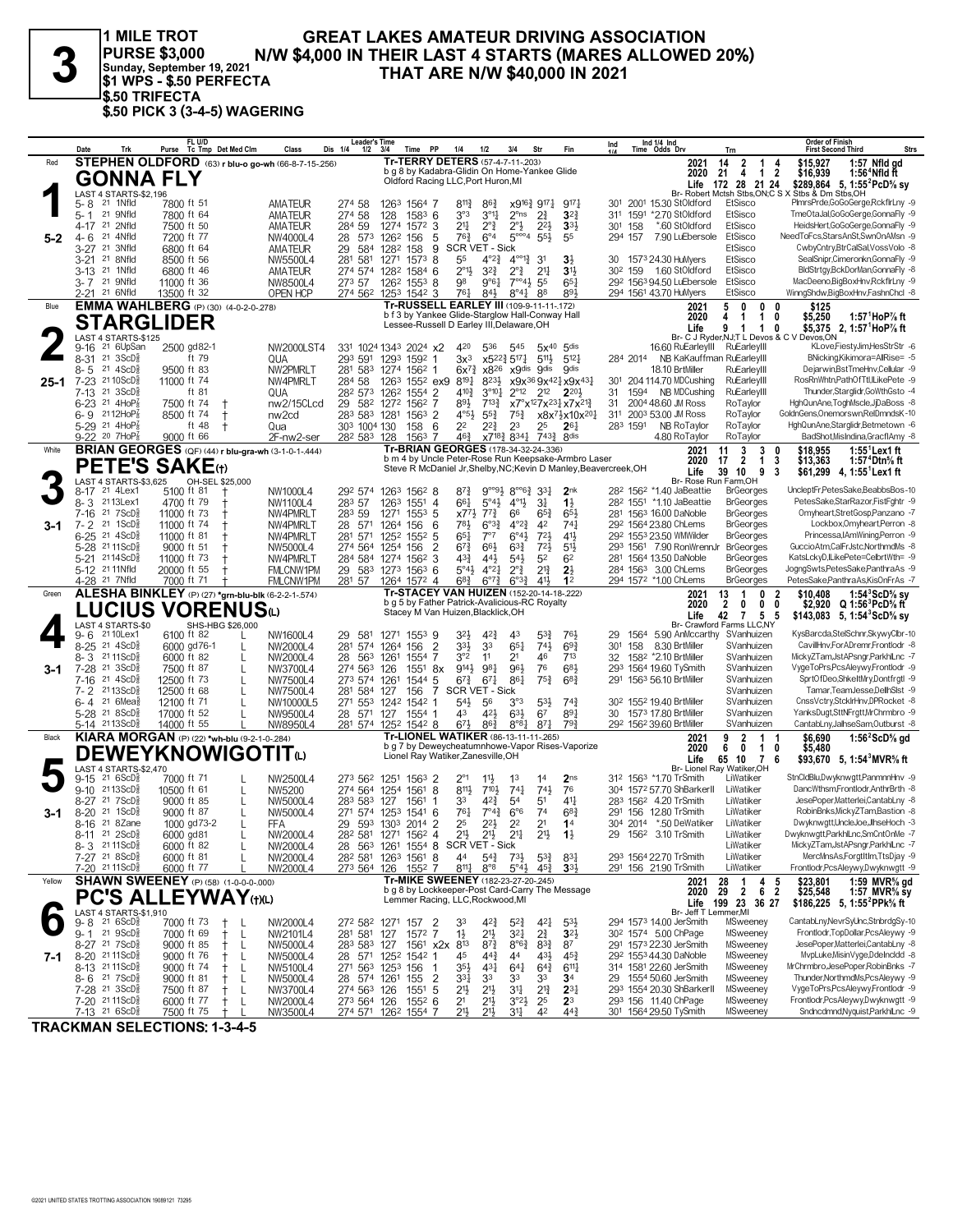

1 MILE PACE | I WILL PACE<br>|PURSE \$5,324<br>|Sunday, September 19, 2021<br>|\$1 WPS - \$.50 PERFECTA<br>!\$.50 TRIFECTA - \$.50 SUPERFECTA **WAGERING** 

### OHIO FAIR RACING CONFERENCE 2 YEAR OLD FILLIES - 1ST DIVISION

|          | Date            | Trk                                                   | FL U/D<br>Purse Tc Tmp Det Med Clm                               | Class                                    | <b>Leader's Time</b><br>Dis 1/4<br>$1/2$ $3/4$ | Time PP                                                                                          | 1/4                                       | 1/2                                | 3/4                                         | Str                               | Fin                                                                                      | Ind             |                                  | Ind 1/4 Ind<br>Time Odds Drv                                               | Trn                                                       | Order of Finish<br><b>First Second Third</b>                            | Strs |
|----------|-----------------|-------------------------------------------------------|------------------------------------------------------------------|------------------------------------------|------------------------------------------------|--------------------------------------------------------------------------------------------------|-------------------------------------------|------------------------------------|---------------------------------------------|-----------------------------------|------------------------------------------------------------------------------------------|-----------------|----------------------------------|----------------------------------------------------------------------------|-----------------------------------------------------------|-------------------------------------------------------------------------|------|
| Red      |                 |                                                       | KIM PLUTA (51) go-wh-br (376-34-53-67-228)                       |                                          |                                                | Tr-STEVE NOVAK (129-12-23-24-254)<br>b f 2 by Pet Rock-Admirals Lady Di-Admirals Galley          |                                           |                                    |                                             |                                   |                                                                                          |                 |                                  | 2021                                                                       | 7 0 3 1                                                   | \$4,601                                                                 |      |
|          |                 |                                                       | <b>FOOL ROCKIN LADY</b>                                          |                                          |                                                | S G Novak, South Lyon, MI; T Seekman Hathaway, Concord, MI;                                      |                                           |                                    |                                             |                                   |                                                                                          |                 |                                  | 2020<br>Life                                                               | No Starts Prior Year<br>7 0 3 1                           | \$4,601                                                                 |      |
|          |                 | LAST 4 STARTS-\$3,304                                 |                                                                  |                                          |                                                | Chestnut Acres LLC, Concord, MI                                                                  |                                           |                                    |                                             |                                   |                                                                                          |                 |                                  |                                                                            |                                                           | Br- S Novak & T Hathaway & Chestnut Acres.MI                            |      |
|          |                 | 9-4 <sup>21</sup> 4Wseon<br>8-31 21 1 Vn Wrt          | 9995 gd71-1                                                      | OHFS <sub>2F</sub>                       |                                                | 30 <sup>2</sup> 101 <sup>3</sup> 132 <sup>2</sup> 201 <sup>3</sup> 1                             | 3 <sup>2</sup>                            | $2^{\circ}$                        | $3^{\circ}$                                 | 53<br>3 <sup>13</sup>             | $6^{10}\frac{3}{4}$<br>3 <sup>21</sup>                                                   |                 |                                  | 311 2034 11.00 KiPluta<br>333 2062 25.20 KiPluta                           | StNovak<br>StNovak                                        | BlackTily,DisnySprn,ArtsBeach -6<br>PrdseRckL,RocknSage,FolRcknLd -7    |      |
|          | 8-17            | 21 2Npln                                              | 5473 gd77-1<br>5298 gd82-1                                       | OHFS <sub>2F</sub><br>OHFS <sub>2F</sub> | 284 592 131<br>323 105 1351                    | $2021$ [7<br>2042 2                                                                              | $6^{11}$<br>2 <sup>1</sup>                | $64\frac{1}{4}$<br>31}             | $5^{\circ\circ}8\frac{3}{4}$<br>321         | 28                                | $2^{8}$                                                                                  |                 | 30 <sup>2</sup> 206              | 3.50 KiPluta                                                               | StNovak                                                   | BlackTily,FolRcknLd,RocknSage -6                                        |      |
| $15 - 1$ | $8 - 11$        | 21 1Attc                                              | 5298 sl 82-2                                                     | OHFS <sub>2F</sub>                       |                                                | 323 1041 1352 2064 4                                                                             | 1 <sup>2</sup>                            | $1\frac{1}{2}$                     | $12\frac{1}{2}$                             | 2 <sup>1</sup>                    | $2^{2}$                                                                                  |                 | 314 2071                         | <b>NB KiPluta</b>                                                          | StNovak                                                   | SesdeBety,FolRcknLd,ShsIjckdp -6                                        |      |
|          |                 | 7-27 21 1Tiff                                         | 5188 gd88-1                                                      | OHFS <sub>2F</sub>                       |                                                | 294 1004 1313 2013 5                                                                             | 57                                        | $5^{\circ}3$                       | $4^{\circ}5$                                | 36}                               | $2^{10}\frac{1}{4}$                                                                      |                 |                                  | 31 2033 5.40 KiPluta                                                       | StNovak                                                   | DisnvSprnFolRcknLdLostPeant -5                                          |      |
|          |                 | 7-17 <sup>21</sup> 2Hstng                             | 7727 gd81-2                                                      | MIFS 2FP                                 |                                                | 312 102 1343 205<br>$\overline{2}$                                                               |                                           |                                    |                                             |                                   | 7                                                                                        |                 |                                  | NB KiPluta<br>NB KiPluta                                                   | StNovak<br>StNovak                                        | MisKIsJet,Pleshette,IrishQuen -7<br>MisKIsJet,Pleshette,Soliloquy -8    |      |
| Blue     |                 | 7-12 <sup>21</sup> 2BgRpd                             | 7807 gd72-3<br>MIKE WILDER (49) *grn-go-wh (975-140-164-153-289) | MIFS 2FP                                 |                                                | 322 1053 1372 2093 3<br>Tr-MILES WOLLAM (150-10-20-20-185)                                       |                                           |                                    |                                             |                                   |                                                                                          |                 |                                  | 2021                                                                       | $7 1 1 2$                                                 | \$7,344<br>2:06 Mnsf gd                                                 |      |
|          |                 |                                                       |                                                                  |                                          |                                                | b f 2 by Fear The Dragon-Edra Hanover-The Panderosa                                              |                                           |                                    |                                             |                                   |                                                                                          |                 |                                  | 2020                                                                       | No Starts Prior Year                                      |                                                                         |      |
|          |                 | <b>LAST 4 STARTS-\$4.380</b>                          | <b>ELVARG HANOVER</b>                                            |                                          |                                                | Dark Horse Farm LLC, Vienna, OH                                                                  |                                           |                                    |                                             |                                   |                                                                                          |                 |                                  | Life                                                                       | 7 1 1 2                                                   | \$7,344 2, 2:06 Mnsf gd                                                 |      |
|          | 9-16            | 21 2Wostr                                             | OH-SEL \$27,000<br>3744 gd72-2                                   | OHFS <sub>2F</sub>                       |                                                | 311 1024 1341 2041 1                                                                             | SCR JG - Transportation                   |                                    |                                             |                                   |                                                                                          |                 |                                  |                                                                            | Br- Hanover Shoe Farms Inc,PA<br>MiWollam                 | BellaBlue, Westrnmtn, KatieAnn - 4                                      |      |
|          |                 | 9-1 21 1 Cantn                                        | 5365 gd72-1                                                      | OHFS <sub>2F</sub>                       |                                                | 311 1003 1314 2012 5                                                                             | 1 <sup>o</sup> hd                         | 23                                 | 24                                          | $3^{10}$                          | 320                                                                                      |                 | 324 2052                         | <b>NB KuSugg</b>                                                           | MiWollam                                                  | RsRnXndra,PartyCrsr,ElvargHnv -5                                        |      |
|          | $8 - 22$        | 21 6WInat                                             | 5315 gd86-1                                                      | OHFS <sub>2F</sub>                       | 30<br>1011 130                                 | 5<br>159                                                                                         | 77                                        | 79                                 | $6^{\circ}7$                                | 711                               | 481                                                                                      |                 |                                  | 291 2003 9.30 ChPresley                                                    | MiWollam                                                  | RsRnXndra,TtssDrmhl,WelMaxine -7<br>WelMaxine, ElvargHnv, TtssDrmhl -7  |      |
| 5-1      | $8 - 12$<br>8-8 | 21 9Jeff<br>21 3Mnsf                                  | 5565 gd75-2<br>3843 gd85-1                                       | OHFS <sub>2F</sub><br>OHFS <sub>2F</sub> | 32<br>1043136<br>1034 136<br>31                | - 17<br>2061<br>206<br>6                                                                         | $46\frac{3}{4}$<br>$5^{11}$               | $2^{\circ}3$<br>55                 | $3^{01}$<br>2 <sup>2</sup>                  | 2 <sup>1</sup><br>1hd             | 2nk<br>$1\frac{1}{2}$                                                                    | 30              | 2061<br>293 206                  | 6.30 JaThmpsn<br>2.50 ChPresley                                            | MiWollam<br>MiWollam                                      | ElvargHnv, AmercnHtG, BrlyTypsy -6                                      |      |
|          |                 | 7-27 21 1Pain                                         | 10800 gd82-1                                                     | OHFS <sub>2F</sub>                       | 30 <sup>1</sup><br>1012 131                    | $2004$ x1                                                                                        | 47                                        | 44                                 | $4^{\circ}2\frac{1}{2}$                     | $44\frac{1}{2}$                   | 4101                                                                                     |                 | 312 2024                         | NB KuSugg                                                                  | MiWollam                                                  | Bitrswtsy, WelMaxine, BellaBlue -6                                      |      |
|          |                 | 7-21 21 9Bucy                                         | 17500 gd70-1                                                     | <b>BSS 2FP</b>                           |                                                | 311 1023 1323 2004 4                                                                             | 44                                        | $2^{\circ}1$                       | $3^{03}\frac{3}{4}$                         | $3^{3}\frac{1}{2}$                | 3 <sup>7</sup>                                                                           |                 |                                  | 284 2021 14.30 ChPage                                                      | MiWollam                                                  | SheMnsBsn,FerThElct,ElvargHnv -6                                        |      |
|          |                 | 7-14 2113Nfld                                         | 17500 ft 79                                                      | <b>BSS 2F</b>                            |                                                | 28 58 1263 1554 7<br>Tr-KIMBERLY DAILEY (160-20-19-30-.253)                                      | $68\frac{3}{4}$                           | $67\frac{1}{4}$                    | $68\frac{3}{4}$                             | 69                                | $67\frac{3}{4}$                                                                          |                 |                                  | 29 1572 44.20 ToHall                                                       | MiWollam                                                  | Bowery,WgleMyCke,FerThPnsy -8                                           |      |
| White    |                 |                                                       | DAN NOBLE (38) pur-wh-go (1,782-307-250-223-.292)                |                                          |                                                | b f 2 by Pet Rock-Lady Julie-Feelin Friskie                                                      |                                           |                                    |                                             |                                   |                                                                                          |                 |                                  | 2021<br>2020                                                               | 13 4<br>3<br>-3<br>No Starts Prior Year                   | \$16,232<br>1:59 <sup>4</sup> Mary gd                                   |      |
|          |                 |                                                       | <b>ROCK THIS LADY</b>                                            |                                          |                                                | Kimberly A Dailey, Mechanicsburg, OH;<br>Shane G Hines, Jamestown, OH                            |                                           |                                    |                                             |                                   |                                                                                          |                 |                                  | Life                                                                       | $13 \quad 4 \quad 3$<br>-3                                | \$16,232 2, 1:59 <sup>4</sup> Mary gd                                   |      |
|          | $9 - 15$        | LAST 4 STARTS-\$5,440<br>21 1UpSan                    | 11145 gd75-1                                                     | OHFS <sub>2F</sub>                       |                                                | 294 592 1291 1583 1                                                                              | 11                                        | 441                                | $5^{4}$                                     | 6501                              | $6^{17\frac{3}{4}}$                                                                      | 32              | 2021                             | 4.70 KDSnyder                                                              | Br- Shane G Hines & Kevin D Snyder, OH<br>KiDailey        | DoltLkBb, NevdaRock, LitlBbshk -7                                       |      |
|          | $9 - 9$         | 21 1Knton                                             | 4492 gd68                                                        | OHFS <sub>2F</sub>                       | 28<br>1002 1304                                | 200 <sub>6</sub>                                                                                 | 2 <sup>1</sup>                            | 2 <sup>1</sup>                     | $2^{11}$                                    | $2^{2}$                           | $2^{4^3}$                                                                                | 30              | 201                              | *.70 DaNoble                                                               | KiDailey                                                  | BtleNCork, Rck ThsLdy, DarksdOft -7                                     |      |
|          | $9 - 5$         | 21 7 Rchwd                                            | 5423 gd75-1                                                      | OHFS <sub>2F</sub>                       |                                                | 282 1004 1293 201<br>3                                                                           | 2 <sup>1</sup>                            | $1°$ ns                            | 1°3                                         | 1hd                               | $1\frac{1}{2}$                                                                           |                 | 312 201                          | *.50 KDSnyder                                                              | KiDailey                                                  | RckThsLdy,DresWstrn,Muskogee -5                                         |      |
| $5-2$    | 9-1             | 21 2Find<br>21 5Lima                                  | 6425 gd75-1                                                      | OHFS <sub>2F</sub>                       |                                                | 284 1012 1334 2033 5                                                                             | 11                                        | 11                                 | $1\frac{3}{4}$                              | 1hd                               | 2 <sub>ns</sub>                                                                          |                 | 294 2033                         | NB DaNoble<br>1.70 DaNoble                                                 | KiDailey<br>KiDailey                                      | FerThFlgh,RckThsLdy,MdwndKely -6<br>RckThsLdv.BudsBaby.ScvlvRock -8     |      |
|          | $8 - 23$        | 8-20 21 2Green                                        | 6475 gd85-2<br>4359 gd85-1                                       | OHFS <sub>2F</sub><br>OHFS <sub>2F</sub> | 293 1011 132<br>293 1003 131                   | 2022 2<br>$201^1$ 4                                                                              | $11\frac{3}{4}$<br>$2^{11}$               | $11\frac{1}{4}$<br>$21\frac{1}{2}$ | $1\frac{1}{2}$<br>3 <sup>1</sup>            | $1\frac{3}{4}$<br>3 <sup>1</sup>  | 1 <sup>3</sup><br>3 <sup>1</sup>                                                         |                 | 30 <sup>2</sup> 202 <sup>2</sup> | 301 2012 5.30 KDSnyder                                                     | KiDailey                                                  | TntDynOMi,OILitIShf,RckThsLdy -6                                        |      |
|          |                 | 8-15 21 2Cel                                          | 6450 gd74-1                                                      | OHFS <sub>2F</sub>                       | 294 1012 1311                                  | 2004 2                                                                                           | 11                                        | 11                                 | $1\frac{1}{2}$                              | 2 <sup>1</sup>                    | $3^{2}$                                                                                  | 30 <sup>1</sup> |                                  | 2012 *1.70 KDSnyder                                                        | KiDailey                                                  | DarksdOft,BudsBaby,RckThsLdy -7                                         |      |
|          |                 | 8-11 <sup>21</sup> 11 Urbna                           | 3419 gd75-1                                                      | OHFS <sub>2F</sub>                       |                                                | 294 1003 1311 2012 6                                                                             | 1 <sup>2</sup>                            | 1 <sub>ns</sub>                    | $1\frac{3}{4}$                              | 11                                | 1 <sup>2</sup>                                                                           |                 | 301 2012                         | *.60 DaNoble                                                               | KiDailey                                                  | RckThsLdy,OhmyL,GrahmsTdy -6                                            |      |
| Green    |                 |                                                       | DERRICK FLOWERS (P) (38) *blk-red-wh (58-11-11-10-.352)          |                                          |                                                | <b>Tr-DERRICK FLOWERS (69-12-14-9-.330)</b><br>br f 2 by Rockin Amadeus-Tarpon Springs-Artsplace |                                           |                                    |                                             |                                   |                                                                                          |                 |                                  | 2021                                                                       | 13 4 4 4<br>2020 No Starts Prior Year                     | \$21,153<br>$1:564$ Nfld ft                                             |      |
|          |                 |                                                       | <b>DISNEY SPRINGS</b>                                            |                                          |                                                | Henry H Trimble, Byram, MS                                                                       |                                           |                                    |                                             |                                   |                                                                                          |                 |                                  | Life                                                                       | 13<br>$\overline{4}$<br>4<br>4                            | \$21,153 2, 1:56 <sup>4</sup> Nfld ft                                   |      |
|          |                 | LAST 4 STARTS-\$9,063                                 | Buck-CL \$9,000                                                  |                                          |                                                |                                                                                                  |                                           |                                    |                                             |                                   |                                                                                          |                 |                                  |                                                                            | Br- Cool Winds Farm.OH                                    |                                                                         |      |
|          | $9 - 4$         | 9-15 21 11 Mtplr<br>21 4Wseon                         | 10195 gd71-1<br>9995 gd71-1                                      | OHFS <sub>2F</sub><br>OHFS <sub>2F</sub> |                                                | 312 1041 1342 2042 1<br>30 <sup>2</sup> 101 <sup>3</sup> 132 <sup>2</sup> 201 <sup>3</sup> 3     | 2 <sup>1</sup><br>2 <sup>1</sup>          | 2 <sup>1</sup><br>$3\frac{1}{2}$   | 2 <sup>1</sup><br>$2\frac{1}{2}$            | 2 <sup>1</sup><br>$2^{3}_{4}$     | 24 <sub>1</sub><br>$2^{2}$                                                               |                 | 303 2051<br>293 202              | NB DeFlowers<br>1.80 DeFlowers                                             | DeFlowers<br>DeFlowers                                    | BlackTily,DisnySprn,ArtsBeach -8<br>BlackTily,DisnySprn,ArtsBeach -6    |      |
|          | 8-31            | 21 5VnWrt                                             | 5473 gd77-1                                                      | OHFS <sub>2F</sub>                       |                                                | 30 <sup>2</sup> 101 <sup>2</sup> 132 <sup>3</sup> 204<br>3                                       | 11                                        | 11                                 | $1\frac{1}{2}$                              | $1\frac{1}{2}$                    | 2 <sup>2</sup>                                                                           |                 | 314 2042                         | 2.70 DeFlowers                                                             | DeFlowers                                                 | BlackTily,DisnySprn,CdrPntBch -7                                        |      |
| 3-1      |                 | 8-24 <sup>21</sup> 6Hick                              | 5298 gd91-1                                                      | OHFS <sub>2F</sub>                       |                                                | 301 1022 1314 202<br>$\overline{2}$                                                              | $1^{\circ}1$                              | 11                                 | 11                                          | 14                                | 1 <sup>3</sup>                                                                           | 301             | 202                              | 2.30 DeFlowers                                                             | <b>DeFlowers</b>                                          | DisnySprn,RocknSage,CdrPntBch -6                                        |      |
|          | $8 - 11$        | 8-17 21 6Npln<br>21 1 Attc                            | 5198 gd82-1<br>5298 sl 82-2                                      | OHFS <sub>2F</sub><br>OHFS <sub>2F</sub> | 313 103 1361                                   | $2071$ 5x<br>323 1041 1352 2064 x1                                                               | 5 <sub>dis</sub><br>6 <sup>dis</sup>      | 511<br>6 <sub>dis</sub>            | $55\frac{1}{2}$<br>6 <sup>dis</sup>         | $5^{3}{}_{2}^{3}$<br><b>Gdis</b>  | 3 <sup>3</sup><br>644                                                                    |                 | 303 2074<br>2153                 | *.30 DeFlowers<br>NB DeFlowers                                             | <b>DeFlowers</b><br>DeFlowers                             | ArtsBeach,HardtTHnd,DisnySprn -5<br>SesdeBety,FolRcknLd,ShsIjckdp -6    |      |
|          |                 | 8-3 <sup>21</sup> 1BwlG                               | 5288 gd81-2                                                      | OHFS <sub>2F</sub>                       | 30 <sup>2</sup> 104 135                        | 206                                                                                              | 11                                        | 11                                 | 1 <sup>2</sup>                              | 1 <sup>5</sup>                    | 13 <sub>1</sub>                                                                          | 31              | 206                              | *.40 DeFlowers                                                             | DeFlowers                                                 | DisnySprn,ArtsBeach,HardtTHnd -5                                        |      |
|          |                 | 7-30 <sup>21</sup> 2Nfld                              | 6500 ft 72                                                       | OHFS <sub>2F</sub>                       | 283 58                                         | 1273 1564 1                                                                                      | 211                                       | $21\frac{1}{2}$                    | $2^{11}$                                    | 21                                | 1 <sub>ns</sub>                                                                          |                 | 29 1564                          | 3.10 DeFlowers                                                             | DeFlowers                                                 | DisnySprn,RsRnXndra,HopeNFear -5                                        |      |
| Black    |                 |                                                       | <b>CHRIS PAGE</b> (37) wh-r blu-mar (2,026-330-290-251-284)      |                                          |                                                | Tr-JIMMY LUPTON (215-31-35-36-290)<br>b f 2 by Racing Hill-Western Royalty-Western Hanover       |                                           |                                    |                                             |                                   |                                                                                          |                 |                                  | 2021                                                                       | $\overline{\mathbf{2}}$                                   | \$16,695<br>2:05 Athns gd                                               |      |
|          |                 |                                                       | ROYALTYS DREAMER                                                 |                                          |                                                | Bartley Traditions Racing, Pickerington, OH                                                      |                                           |                                    |                                             |                                   |                                                                                          |                 |                                  | Life                                                                       | 2020 No Starts Prior Year<br>$12 \quad 3 \quad 3 \quad 2$ | \$16,695 2, 2:05 Athns gd                                               |      |
|          |                 | LAST 4 STARTS-\$6,136                                 | Buck-CL \$7,000                                                  |                                          |                                                |                                                                                                  |                                           |                                    |                                             |                                   |                                                                                          |                 |                                  | Br- Vernon J Mast, OH                                                      |                                                           | FerTheBch, OlLitIShf, RoyltysDr -5                                      |      |
|          | $9 - 15$        | 21 20Wash<br>9-10 <sup>21</sup> 2McCnl                | 4896 gd71-1<br>9821 fr 74-1                                      | OHFS <sub>2F</sub><br>OHFS <sub>2F</sub> | 321 1033 133<br>1014 1311<br>31                | 2022 5<br>$2004$ 5                                                                               | 34<br>610                                 | $33\frac{1}{4}$<br>$55\frac{3}{4}$ | 2 <sup>ohd</sup><br>$5^{\circ}7\frac{1}{2}$ | $2^{11}$<br>$6^{11}$              | 3 <sub>5</sub><br>517                                                                    |                 |                                  | 30 <sup>2</sup> 203 <sup>2</sup> NTS BrBartley<br>313 2041 14.40 BrBartley | <b>BrBartley</b><br><b>BrBartley</b>                      | FerTheBch,TntDynOMi,FerThPnsy -7                                        |      |
|          | $9 - 6$         | 21 5Mari                                              | 9251 gd76-1                                                      | OHFS <sub>2F</sub>                       | 334 109 143                                    | 2124 2                                                                                           | $2^{13}$                                  | 22                                 | $2^{21}$                                    | 2 <sup>1</sup>                    | $26\frac{1}{4}$                                                                          |                 | 303 214                          | 1.80 AlHawk                                                                | <b>BrBartley</b>                                          | FerThPnsy,RoyltysDr,TksTheRck -5                                        |      |
| 2-1      |                 | 8-31 21 8MtGil                                        | 5198 gd74-1                                                      | OHFS <sub>2F</sub>                       | 33<br>1053 137                                 | 2063<br>2                                                                                        | 1 <sup>2</sup>                            | $11\frac{1}{4}$                    | $1\frac{3}{4}$                              | 24                                | $1\frac{3}{4}$                                                                           |                 | 293 2063                         | 1.90 BrBartley                                                             | <b>BrBartley</b>                                          | RoyltysDr,DrcnnTerr,FerThRckt -5                                        |      |
|          |                 | 8-24 <sup>21</sup> 1Wdsfd<br>8-18 <sup>21</sup> 8Rksp | 4738 gd86-2<br>4701 gd86-5                                       | OHFS <sub>2F</sub><br>OHFS <sub>2F</sub> | 30 <sup>1</sup><br>1012 1312                   | 1592<br>-1<br>311 1024 1344 2061<br>$\overline{2}$                                               | $21\frac{1}{2}$<br>25                     | 2 <sup>2</sup><br>2 <sup>7</sup>   | $2^{2}$<br>24                               | $2^{2^{3}}$<br>$2^{3}\frac{1}{2}$ | $2^{2}$<br>$1\frac{3}{4}$                                                                | 28              | 1594<br>303 2061                 | NB AlHawk<br>1.70 BrBartley                                                | <b>BrBartley</b><br><b>BrBartley</b>                      | FerTheBch,RoyltysDr,MisDaytna -3<br>RoyltysDr, Remmbrthd, FerlsShla -3  |      |
|          |                 | 8-15 <sup>21</sup> 4Zane                              | 9536 gd74-1                                                      | OHFS <sub>2F</sub>                       |                                                | 313 1024 132 202<br>3                                                                            | $34\frac{1}{2}$                           | $5^{\circ}4$                       | $6^{07}\frac{1}{2}$                         | $59\frac{1}{2}$                   | $46\frac{1}{2}$                                                                          |                 | 294 2031                         | 7.50 BrBartley                                                             | <b>BrBartley</b>                                          | FerTheBch,FerThPnsy,ReallySam -8                                        |      |
|          |                 | 8-6 <sup>21</sup> 3Athns                              | 4738 gd84-1                                                      | OHFS <sub>2F</sub>                       |                                                | 321 104 1353 205<br>$\overline{4}$                                                               | $12\frac{1}{4}$                           | 1 <sup>2</sup>                     | 1 <sup>2</sup>                              | 1 <sup>3</sup>                    | 15 <sup>1</sup>                                                                          |                 | 292 205                          | *.80 BrBartley                                                             | <b>BrBartley</b>                                          | RoyltysDr, Tks TheRck, ReallySam -4                                     |      |
| Yellow   |                 |                                                       | PIERCE HENRY (P) (24) *blk-blu-wh (231-33-34-38-279)             |                                          |                                                | Tr-JERRY DOWNEY (16-3-3-0-292)<br>br f 2 by Western Terror-Southwind Saphire-Abercrombie         |                                           |                                    |                                             |                                   |                                                                                          |                 |                                  | 2021                                                                       | 16 3<br>30<br>2020 No Starts Prior Year                   | \$13,349<br>$2:012$ Hick gd                                             |      |
|          |                 |                                                       | DRACONIAN TERROR                                                 |                                          |                                                | Jerry L Downey, Greenville, OH                                                                   |                                           |                                    |                                             |                                   |                                                                                          |                 |                                  |                                                                            | Life 16 3 3 0                                             | \$13,349 2, $2:01^2$ Hick gd                                            |      |
|          |                 | LAST 4 STARTS-\$4,447                                 |                                                                  |                                          |                                                |                                                                                                  |                                           |                                    |                                             |                                   |                                                                                          |                 |                                  | Br- Vae LLC,PA                                                             |                                                           |                                                                         |      |
|          |                 | 9-15 21 11 Mtplr<br>9-4 <sup>21</sup> 4Wseon          | 10195 gd71-1<br>9995 gd71-1                                      | OHFS <sub>2F</sub><br>OHFS <sub>2F</sub> |                                                | 312 1041 1342 2042 6<br>30 <sup>2</sup> 101 <sup>3</sup> 132 <sup>2</sup> 201 <sup>3</sup> 5     | $8^{7}\frac{3}{4}$<br>$4^{03}\frac{1}{2}$ | 32<br>$4^{\circ}1$                 | $4^{\circ}2$<br>$4^{\circ}\frac{3}{4}$      | $55\frac{1}{4}$<br>3 <sup>1</sup> | $6^{12}\frac{1}{2}$<br>58                                                                | 32              | 2064<br>303 2031                 | NB PiHenry<br>6.60 PiHenry                                                 | JeDowney<br>JeDowney                                      | BlackTily,DisnySprn,ArtsBeach -8<br>BlackTilv.DisnvSprn.ArtsBeach -6    |      |
|          |                 | 8-31 21 8MtGil                                        | 5198 gd74-1                                                      | OHFS <sub>2F</sub>                       |                                                | 33 1053 137 2063 1                                                                               | 3 <sup>4</sup>                            | $3^{21}$                           | $4^{03}\frac{3}{4}$                         | 3 <sup>1</sup>                    | $2\frac{3}{4}$                                                                           | 29              | 2064                             | *.70 LuEbersole                                                            | JeDowney                                                  | RoyltysDr,DrcnnTerr,FerThRckt -5                                        |      |
| 7-1      |                 | 8-24 <sup>21</sup> 2Hick                              | 5298 gd91-1                                                      | OHFS <sub>2F</sub>                       |                                                | 294 1001 1301 2012 5                                                                             | $56\frac{1}{2}$                           | $5^{41}$                           | 3°2                                         | $2\frac{1}{2}$                    | $11\frac{1}{2}$                                                                          |                 |                                  | 304 2012 5.80 PiHenry                                                      | JeDowney                                                  | DrcnnTerr,BlackTily,PrdseRckL -5                                        |      |
|          |                 | 8-20 <sup>21</sup> 4Green                             | 4359 gd85-1                                                      | OHFS <sub>2F</sub>                       |                                                | 30 <sup>2</sup> 101 <sup>2</sup> 131 158 <sup>3</sup> 6                                          | 3 <sup>4</sup>                            | $2^{\circ}$                        | $2^{\circ}$ $\frac{3}{4}$                   |                                   | $x5^{20}\frac{1}{2}5$ dis                                                                |                 |                                  | 5.40 ChEClark                                                              | JeDowney                                                  | DoltLkBb,ScylyRock,DarksdOft -6<br>OILitIShf,PrdseRckL,MrsL -5          |      |
|          |                 | 8-15 <sup>21</sup> 6 Cel<br>8-11 <sup>21</sup> 4Urbna | 6450 gd74-1<br>3419 gd75-1                                       | OHFS <sub>2F</sub><br>OHFS <sub>2F</sub> |                                                | 292 1012 1342 2034 2<br>284 594 1292 1592 3                                                      | 312<br>47                                 | $2^{\circ}1$<br>$5^{31}$           | $2^{\circ}1$                                |                                   | $2x^1$ $x5$ dis<br>$4^{\circ\circ}3^3$ x3x <sup>41</sup> <sub>4</sub> x5x <sup>dis</sup> |                 |                                  | 3.50 JkDailey<br>*.90 JeNisonger                                           | JeDowney<br>JeDowney                                      | FerThFlgh,PrdseRckL,Croswndpp -5                                        |      |
|          |                 | 8-8 21 4 Chil                                         | 6488 gd87-1                                                      | OHFS <sub>2F</sub>                       |                                                | 30 <sup>2</sup> 102 <sup>1</sup> 133 <sup>3</sup> 202 <sup>3</sup> 2                             |                                           |                                    |                                             |                                   | 8 <sup>dis</sup>                                                                         |                 |                                  | 3.70 KeHolliday                                                            | JeDowney                                                  | MothrOfDr,FerHerTch,Sidchcknm -8                                        |      |
| Pink     |                 |                                                       | HANK LE VAN (P) (27) mar-wh-go (261-24-38-38-.221)               |                                          |                                                | Tr-HANK LE VAN (244-21-34-34-.210)<br>b f 2 by Yankee Cruiser-Teddy Bear Picnic-Mach Three       |                                           |                                    |                                             |                                   |                                                                                          |                 |                                  | 2021                                                                       | 9 0 0 2                                                   | \$2,993                                                                 |      |
|          |                 |                                                       | <b>GRAHAMS TEDDY</b>                                             | <b>BEAR</b>                              |                                                | Stephen H Sexton, Xenia, OH                                                                      |                                           |                                    |                                             |                                   |                                                                                          |                 |                                  | Life                                                                       | 2020 No Starts Prior Year<br>9 0 0 2                      | \$2,993                                                                 |      |
|          |                 | LAST 4 STARTS-\$1.090                                 |                                                                  |                                          |                                                |                                                                                                  |                                           |                                    |                                             |                                   |                                                                                          |                 |                                  |                                                                            | Br- Stephen H Sexton.OH                                   |                                                                         |      |
|          |                 | 9-9 <sup>21</sup> 1Knton                              | 4492 gd68                                                        | OHFS <sub>2F</sub>                       |                                                | 28 100 <sup>2</sup> 130 <sup>4</sup> 200 4                                                       | $6^{8}$                                   | $65\frac{3}{4}$                    | $64\frac{3}{4}$                             | $55\frac{1}{2}$                   | 4101                                                                                     |                 |                                  | 301 202 NTS HaLeVan                                                        | HaLeVan                                                   | BtleNCork, Rck ThsLdy, DarksdOft -7<br>FerThFigh,RckThsLdy,MdwndKely -6 |      |
|          |                 | 9-1 21 2 Find<br>8-16 <sup>21</sup> 8 Troy            | 6425 gd75-1<br>6375 gd79-1                                       | OHFS <sub>2F</sub><br>OHFS <sub>2F</sub> |                                                | 284 1012 1334 2033 4<br>284 592 1283 2001 1                                                      | 518<br>33                                 | 56<br>$5^{3}\frac{3}{4}$           | $5^{21}$<br>57                              | $5^{13}$<br>581                   | 56<br>610}                                                                               |                 |                                  | 303 2044 NB HaLeVan<br>321 2021 95.70 AuHanners                            | HaLeVan<br>BrtSchwartz                                    | MornngSnr,Croswndpp,ScylyRock -6                                        |      |
| 25-1     |                 | 8-11 <sup>21</sup> 11 Urbna                           | 3419 gd75-1                                                      | OHFS <sub>2F</sub>                       |                                                | 294 1003 1311 2012 2x                                                                            | 2 <sup>2</sup>                            | 3 <sup>1</sup>                     | 42                                          | 2 <sup>1</sup>                    | 3 <sup>2</sup>                                                                           |                 |                                  | 301 2014 23.00 AuHanners BrtSchwartz                                       |                                                           | RckThsLdy,OhmyL,GrahmsTdy -6                                            |      |
|          | 8-8             | 21 4 Chil                                             | 6488 gd87-1                                                      | OHFS <sub>2F</sub>                       |                                                | 30 <sup>2</sup> 102 <sup>1</sup> 133 <sup>3</sup> 202 <sup>3</sup> [7                            |                                           |                                    |                                             |                                   | $46\frac{1}{2}$                                                                          |                 |                                  | 2034 25.30 AuHanners BrtSchwartz                                           |                                                           | MothrOfDr,FerHerTch,Sidchcknm -8                                        |      |
|          |                 | 7-30 <sup>21</sup> 5 Pike<br>7-24 2110WasCH           | 3384 gd81-1<br>4292 gd82-1                                       | OHFS <sub>2F</sub><br>OHFS <sub>2F</sub> |                                                | 304 1024 1324 2012 1<br>323 1033 1334 2024 1                                                     | $2^{3}\frac{1}{2}$<br>2 <sup>2</sup>      | 2 <sup>2</sup><br>43               | 34<br>$44\frac{1}{4}$                       | $35\frac{1}{2}$<br>481            | $39\frac{1}{4}$<br>419                                                                   |                 |                                  | 293 2031 13.50 DyFagan<br>32 2063 3.90 AuHanners BrtSchwartz               | <b>BrtSchwartz</b>                                        | NevdaRock,RoyltysDr,GrahmsTdy -6<br>ScylyRock,SectnlDgn,MothrOfDr -5    |      |
|          |                 | 7-19 21 2Hill                                         | 3877 gd84-1                                                      | OHFS <sub>2F</sub>                       |                                                | 32 1044 1362 2072 4                                                                              | 3 <sup>2</sup>                            | 42 <sup>3</sup>                    | 52 <sup>3</sup>                             | 52 <sub>7</sub>                   | 411                                                                                      |                 |                                  |                                                                            | 303 2073 37.50 AuHanners BrtSchwartz                      | HopeNFear, RefrTCntr, SoDramatc -6                                      |      |

**TRACKMAN SELECTIONS: 5-3-4-2**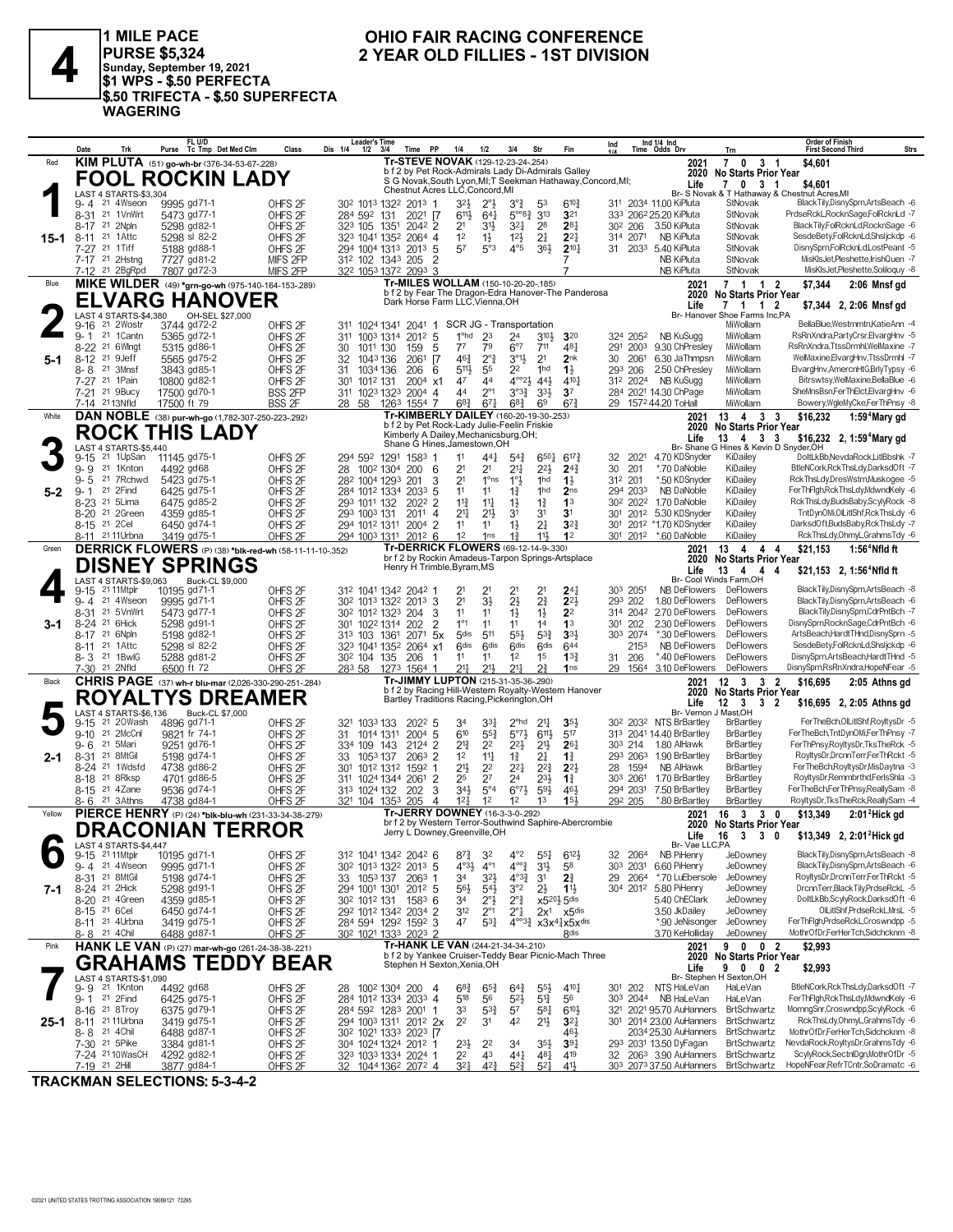**PURSE \$3,000 Sunday, September 19, 2021 \$1 WPS - \$.50 PERFECTA \$.50 TRIFECTA WAGERING**

# **FURSE \$3,000**<br>
PURSE \$3,000 N/W \$4,000 IN THEIR LAST 4 STARTS (MARES ALLOWED 20%)<br> **Sunday, September 19, 2021**<br> **IMAT ARE N/W \$40,000 IN 2021**<br> **1 MILE TROT**<br> **1 MILE TROT**<br> **1 MILE TROT**<br> **1 MILE TROT**<br> **1 MILE TROT**<br>

|                 | Trk<br>Date                                                   | FL U/D<br>Purse Tc Tmp Det Med Clm                              | Class<br>Dis 1/4             | <b>Leader's Time</b><br>1/2<br>Time PP<br>3/4                                      | Fin<br>1/4<br>1/2<br>3/4<br>Str                                                                                                                                                    | Ind 1/4 Ind<br>Time Odds Drv<br>Ind                                                 | Trn                                                              | <b>Order of Finish</b><br><b>First Second Third</b><br>Strs                                                                 |
|-----------------|---------------------------------------------------------------|-----------------------------------------------------------------|------------------------------|------------------------------------------------------------------------------------|------------------------------------------------------------------------------------------------------------------------------------------------------------------------------------|-------------------------------------------------------------------------------------|------------------------------------------------------------------|-----------------------------------------------------------------------------------------------------------------------------|
| Red             |                                                               | MELVIN MILLER (78) wh-blu-go (30-1-1-4-096)                     |                              |                                                                                    | Tr-MELVIN MILLER (36-1-1-4-.080)                                                                                                                                                   | 2021                                                                                | 8<br>0<br>-1<br>-1                                               | $1:573$ Nfld ft<br>\$6.010                                                                                                  |
|                 |                                                               | <b>JUSTICE REIGNS</b>                                           |                              |                                                                                    | b q 9 by Justice Hall-Princess Ironstone-Sir Taurus<br>Miller's Deja Vu Stable, Mount Vernon, OH                                                                                   | 2020<br>Life                                                                        | $\overline{2}$<br>-3<br>- 3<br>18<br>75 11<br>6 11               | \$12,824<br>1:55 <sup>4</sup> Nfld ft<br>\$64.335 6.1:55 Nfld ft                                                            |
|                 | LAST 4 STARTS-\$4,850                                         |                                                                 |                              |                                                                                    |                                                                                                                                                                                    |                                                                                     | Br- Fabulous Farms LLC,NJ                                        |                                                                                                                             |
|                 | 21 3Nfld<br>$9 - 13$<br>9-1 21 4Nfld                          | 9200 ft 81<br>5000 ft 74                                        | AMATEUR<br>NW1000L4<br>29    | 28<br>571<br>1263 1572 2<br>591<br>129<br>1581 4                                   | 3 <sup>2</sup><br>3°2<br>$2^{\circ}1\frac{1}{4}$<br>2 <sup>1</sup><br>2p1 <sub>4</sub><br>$5°3\frac{1}{2}$<br>$6^{4}$<br>$6°5\frac{1}{4}$<br>$5^{\circ}2\frac{1}{4}$<br>54         | 304 1573 7.90 MelMiller<br>293 159 19.00 MelMiller                                  | MelMiller<br>MelMiller                                           | JstceRgns+Hitttfthp+DominsHnv+ -9<br>DntFrntMe,StirIngBd,SwanCntry -9                                                       |
|                 | $8 - 23$<br>21 3Nfld                                          | 6200 ft 84                                                      | NW2000L4                     | 28<br><sup>[9</sup><br>574<br>1262<br>156                                          | 8111<br>$8^{\circ}10^{\frac{1}{4}}$<br>$7^{14}$<br>$7^{13}$<br>891                                                                                                                 | 30 <sup>2</sup> 1584 36.50 MelMiller                                                | MelMiller                                                        | MstrMghty,HsJdyJtsn,SonOfSona -9                                                                                            |
| 7-2             | $8 - 2$<br>21 11Nfld<br>21 7MtVer<br>7-24                     | 6200 ft 66<br>5000 gd80-1                                       | NW2000L4<br>RedShawMem<br>30 | 273 563<br>1261<br>157<br>7<br>100<br>129<br>158<br>6                              | $7^{18}$ <sup>1</sup><br>7131<br>78<br>75<br>$64\frac{3}{4}$<br>$7^{13}$<br>$55\frac{1}{2}$<br>481<br>410<br>$3^{12}$                                                              | 301 158 30.00 MelMiller<br><b>NB MelMiller</b><br>294 2002                          | MelMiller<br>MelMiller                                           | Sass, Santini, CalmAsCan - 8<br>DancWthsm, TriumphCh, JstceRgns -8                                                          |
|                 | 21 7Nfld<br>$7 - 21$                                          | 7300 ft 72                                                      | NW2750L4                     | 28<br>127<br>1554<br>572<br>6                                                      | $4^{o_3}\frac{3}{4}$<br>3°2<br>813<br>$5^{\circ 4}$<br>$8^{16}$                                                                                                                    | 311 159 69.40 MelMiller                                                             | MelMiller                                                        | IronMnJhn,BPrayer,SonOfSona -8                                                                                              |
|                 | 6-21 <sup>21</sup> 1Nfld                                      | 7000 ft 71                                                      | NW2750L4                     | 274 57<br>1253<br>1553<br>3                                                        | 59<br>481<br>$5^{\circ}7\frac{1}{4}$<br>$4^{\circ}5\frac{1}{2}$<br>$4^{10}$<br>5104<br>781                                                                                         | 1573 47.70 MelMiller<br>31                                                          | MelMiller<br>MelMiller                                           | TheNxtTrm,CurlysSon,LionImage -8<br>SomMrPrnc,RckflrLny,SealSnipr -8                                                        |
|                 | 5-30 21 11 Nfld<br>5-13 <sup>21</sup> 3Nfld                   | 8400 ft 57<br>ft 56                                             | NW4000L4<br>QUA              | 1252<br>$\overline{2}$<br>28 57<br>1551<br>281 581<br>1272 1563 5                  | 79<br>793<br>$79\frac{1}{4}$<br>781<br>$78\frac{1}{4}$<br>893<br>$7^{\circ}10$<br>6113                                                                                             | 294 157 63.60 MelMiller<br>NB MelMiller<br>292 1584                                 | MelMiller                                                        | CredtsClb.CmpsRseDc.SohoBeana -8                                                                                            |
| Blue            |                                                               | TIM MILLER (P) (46) *pur-wh (6-0-1-1-.148)                      |                              |                                                                                    | <b>Tr-TIM MILLER (15-2-2-1-.230)</b>                                                                                                                                               | 2021                                                                                | 11<br>$\overline{2}$<br>$\mathbf{1}$<br>-1                       | \$8,734<br>1:57 <sup>4</sup> Nfld ft                                                                                        |
|                 |                                                               | <b>DOMINUS HANOVER</b>                                          |                              | Tim L Miller, Strasburg, OH                                                        | b g 8 by Muscle Massive-Dornello-Angus Hall                                                                                                                                        | 2020<br>Life                                                                        | $\ddot{\mathbf{0}}$<br>3<br>16<br>-2<br>133<br>22 25 12          | \$10,975 Q 2:00 Nfld sv<br>\$220,724 3, 1:55 PcD% ft                                                                        |
|                 | LAST 4 STARTS-\$4,104<br>9-13 <sup>21</sup> 3Nfld             | SHS-HBG \$60,000<br>9200 ft 81                                  |                              |                                                                                    | 4p3 <sup>2</sup>                                                                                                                                                                   | 304 158<br>2.60 TiMiller                                                            | Br- Hanover Shoe Farms Inc,PA<br>TiMiller                        | JstceRgns+Hitttfthp+DominsHnv+ -9                                                                                           |
|                 | 21 2Nfld<br>$9 - 8$                                           | 5200 ft 76                                                      | <b>AMATEUR</b><br>NW1000L4   | 28 571<br>1263<br>1572 4<br>282 583<br>1574 5<br>1273                              | $2^{\circ}$ ns<br>2 <sup>2</sup><br>33<br>34<br>3°2 <sup>1</sup><br>2 <sub>hd</sub><br>$3^{2}$<br>$2^{\circ}$ ns<br>$1\frac{1}{2}$                                                 | 301 1574 3.30 LuEbersole                                                            | TiMiller                                                         | DominsHnv,SwanCntry,HalTThKng -8                                                                                            |
|                 | 21 4Nfld<br>9-1                                               | 5000 ft 74                                                      | NW1000L4                     | 29<br>591<br>129<br>1581 8                                                         | $4^{\circ}3$<br>$2^{\circ}1$<br>$2^{\circ}$<br>$5^{2}$<br>$66\frac{1}{4}$                                                                                                          | 1592 12.90 LuEbersole<br>301                                                        | TiMiller                                                         | DntFrntMe,StirIngBd,SwanCntry -9                                                                                            |
| 5-1             | $8 - 25$<br>21 8Nfld<br>21 5Crot<br>8-13                      | 5000 ft 75<br>1000 gd82                                         | NW1000L4<br>20NW 5000        | 58<br>1281<br>28<br>1581<br>[9<br>303 1003 132<br>201<br>2                         | $8^{11}\frac{3}{4}$<br>$6^{07}\frac{3}{4}$<br>$6^{03}\frac{1}{2}$<br>3 <sup>31</sup><br>44 <sup>3</sup><br>$2^{8}$<br>2 <sup>1</sup><br>$2^{21}$<br>26<br>2 <sup>1</sup>           | 5.00 LuEbersole<br>30 <sup>2</sup> 1591<br>2023 5.20 TiMiller<br>301                | TiMiller<br>TiMiller                                             | SafeNSond,ClassyGuy,FltnsFury -9<br>CantabLny,DominsHnv,HesStrStr -6                                                        |
|                 | 21 7Nfld<br>8-8                                               | 10000 ft 83                                                     | NW5000L4                     | 582 1262<br>1553<br>29<br>$\overline{4}$                                           | 75<br>6°3 <sub>1</sub><br>44<br>$6^{\circ}6$<br>75                                                                                                                                 | 1563 14.20 ToHall<br>29                                                             | TiMiller                                                         | QudrtcBlc,MvpLuke,Hercmschr -9                                                                                              |
|                 | 21 4Nfld<br>$8 - 1$<br>7-25 <sup>21</sup> 9Nfld               | 10000 ft 72<br>9200 ft 80                                       | NW5000L4<br>NW4000L4         | 28<br>571<br>126<br>3<br>156<br>273 564 126<br>1553<br>-1                          | 95 <sub>4</sub><br>76<br>86<br>$95\frac{3}{4}$<br>$85\frac{1}{2}$<br>$44\frac{1}{2}$<br>$54\frac{1}{4}$<br>45<br>$44\frac{1}{2}$<br>$55\frac{1}{4}$                                | 1571 60.60 BiDavisJr<br>301<br>292 1562 25.50 GrGrismore                            | TiMiller<br>TiMiller                                             | Lougazi, Air Asault, MypLuke -9<br>SomMrPrnc, Air Asault, Gnwshnstr -9                                                      |
|                 | 7-19 2115Nfld                                                 | 5800 ft 72                                                      | NW1500L4                     | 291 1001 1292<br>1582 4                                                            | 441<br>$2^{\circ}1$<br>11}<br>12 <sup>1</sup><br>1 <sup>2</sup>                                                                                                                    | 29 158 <sup>2</sup> 35.90 GrGrismore                                                | TiMiller                                                         | DominsHnv.Mesmerizd.CalmAsCan -8                                                                                            |
| White           |                                                               | BILLY MUGGLESTON (72) c red-blk (13-1-3-1-231)                  |                              |                                                                                    | Tr-MIKE SWEENEY (182-23-27-20-.245)<br>br g 9 by Credit Winner-Iron Lass-Muscles Yankee                                                                                            | 2021<br>2020                                                                        | 2<br>19<br>6<br>$\overline{1}$<br>$\mathbf{3}$<br>28<br>- 8      | \$31,335<br>1:55 <sup>4</sup> ScD% ft<br>\$23,347<br>1:56 <sup>2</sup> MVR% ft                                              |
|                 |                                                               | <b>STEEL RESERVE</b> (t)(L)                                     |                              |                                                                                    | Patrick M Sweeney, Delaware, OH                                                                                                                                                    | Life                                                                                | 141 20 22 21                                                     | \$238,518 5, 1:53 DD % ft                                                                                                   |
|                 | LAST 4 STARTS-\$5,640<br>$2110$ ScD $\frac{5}{8}$<br>$9 - 10$ | SHS-HBG \$22,000<br>14000 ft 62<br>Ť                            | 15000CLHC                    | 274 573<br>126 <sup>2</sup> 156 <sup>2</sup> 1                                     | 3 <sup>1</sup><br>$43\frac{1}{2}$<br>$3^{o_2}\frac{1}{2}$<br>$2^{01}\frac{1}{2}$<br>2 <sup>1</sup>                                                                                 | 30<br>1563<br>7.60 JerSmith                                                         | Br- Frederick W Hertrich III,DE<br>MSweeney                      | HomenDry,Sndncdmnd,StelRsrve -7                                                                                             |
|                 | $9 - 3$<br>21 11 ScD $\frac{3}{8}$                            | 14000 ft 68<br>L                                                | z-15000CLHC                  | 272 57<br>126<br>1554 4                                                            | $1\frac{1}{2}$<br>$21\frac{1}{4}$<br>$4^{11}$<br>$5^{13}$<br>$6^{3}\frac{3}{4}$                                                                                                    | 30 <sup>2</sup> 156 <sup>3</sup> 7.50 BrtMiller                                     | HeHagerman                                                       | ForvrJese,HomenDry,Sndncdmnd -8                                                                                             |
| \$15,000<br>5-2 | 8-27 21 8 ScD<br>$8 - 20$<br>21 6 ScD <sup>3</sup>            | 12000 ft 85<br>$^+$<br>L<br>12000 ft 83<br>$^{+}$<br>L          | z-15000CLHC<br>z-15000CLHC   | 281 58<br>1261<br>1554 3<br>271 562<br>1253<br>1544 4                              | $3^{21}$<br>2 <sup>1</sup><br>$21\frac{1}{2}$<br>23<br>26 <sub>3</sub><br>75<br>$7^{\circ}4^{\frac{3}{4}}$<br>$64\frac{1}{4}$<br>471<br>56                                         | *1.20 BrtMiller<br>30 <sup>2</sup> 157<br>3.90 JoSutton<br>293 1561                 | ViMorganJr<br>HeHagerman                                         | ForvrJese,StelRsrve,ICCaviar -9<br>ForvrJese,Sndncdmnd,Infrontnd -8                                                         |
|                 | 8-14 2110ScD                                                  | L<br>12000 ft 71<br>$^+$                                        | 20000CLHC                    | 274 574 1272<br>9<br>157                                                           | 781<br>6 <sup>4</sup><br>$75\frac{1}{2}$<br>$65\frac{3}{4}$<br>$85\frac{1}{2}$                                                                                                     | 293 158 34.00 ShBarkerII                                                            | HeHagerman                                                       | SwnBfreAl,HomenDry,AwayMyBby -9                                                                                             |
|                 | 21 4ScD <sup>5</sup><br>8-6<br>7-30 21 1ScD <sup>5</sup>      | 12000 ft 84<br>Ť<br>L                                           | 20000CLHC                    | 272 571 1261<br>$155^3$ 9<br>272 564                                               | 443<br>$4^{\circ}3$<br>$3^{°2}4$<br>$64\frac{3}{4}$<br>991                                                                                                                         | 304 1572 7.10 JerSmith<br>30<br>1554 *1.60 JerSmith                                 | HeHagerman<br>HeHagerman                                         | Infrontnd,OneOfThFw,AwayMyBby-10<br>StelRsrve,StardstMm,ForvrJese -7                                                        |
|                 | 7-23 21 5ScD                                                  | 12000 ft 81<br>L<br>12000 ft 80<br>-L<br>$^+$                   | 17000CLHC<br>15000CLHC       | 7<br>1254<br>1554<br>28 574 126<br>1551<br>3                                       | $11\frac{1}{2}$<br>33<br>$1\frac{1}{4}$<br>$1^{13}$<br>11<br>2 <sup>11</sup><br>2 <sup>11</sup><br>$21\frac{1}{2}$<br>32<br>2 <sub>nk</sub>                                        | 284 1551 3.50 JerSmith                                                              | HeHagerman                                                       | Dotfrgtms,StelRsrve,CwbyCntry -7                                                                                            |
|                 | 7-17 21 3ScD}                                                 | 12000 ft 77<br>ANTHONY VERRUSO (58) r blu-wh-go (47-16-8-9-499) | 15000CLHC                    | 281 573 1263 1553 5                                                                | 11<br>113<br>$11\frac{1}{4}$<br>11}<br>2 <sup>3</sup><br>Tr-TERRY DETERS (57-4-7-11-203)                                                                                           | 291 1554 *2.50 JerSmith                                                             | HeHagerman                                                       | AwayMyBby,StelRsrve,ICCaviar -8                                                                                             |
| Green           |                                                               |                                                                 |                              |                                                                                    |                                                                                                                                                                                    |                                                                                     | 16<br>2<br>3<br>- 1                                              | 1:55 $3$ PPk $\%$ ft<br>\$17,463                                                                                            |
|                 |                                                               |                                                                 |                              |                                                                                    | b g 10 by Mutineer-Brontease-Balanced Image                                                                                                                                        | 2021<br>2020                                                                        | 3<br>$\overline{2}$<br>14<br>$\overline{\mathbf{1}}$             | 1:56 <sup>4</sup> PPk% ft<br>\$19,742                                                                                       |
|                 | <b>UTOPIA(t)(L)</b>                                           |                                                                 |                              |                                                                                    | Oldford Racing LLC, Port Huron, MI                                                                                                                                                 | Life                                                                                | 201 35 35 26                                                     | \$296,845 5, 1:52 Wdb % ft                                                                                                  |
|                 | LAST 4 STARTS-\$3,073<br>21 3Lex1<br>9-13                     | CAN-YS \$2,700<br>6100 ft 81<br>L                               | NW1500L4                     | 304 1002 1284 1563 6                                                               | $6^{\circ 5\frac{1}{2}}$<br>$4^{\circ}4$<br>$44\frac{1}{2}$<br>67<br>$44\frac{3}{4}$                                                                                               | Br- Winbak Farm, MD<br>1573 3.70 RaJerrell<br>28                                    | TeDeters                                                         | SkywyClbr,StelSchnr,MaplGrvGr -6                                                                                            |
|                 | 21 5 ScD <sup>3</sup><br>$9 - 6$                              | 6500 ft 77<br>L                                                 | NW1500L4                     | 284 591<br>$1574$ 5<br>1274                                                        | 25<br>2 <sup>11</sup><br>56}<br>56<br>$54\frac{1}{2}$                                                                                                                              | 5.60 MDCushing<br>292 158                                                           | TeDeters                                                         | RosRnVndc,Utopia,AllRise -5                                                                                                 |
| 6-1             | 219SCD <sub>8</sub><br>9-1<br>$8 - 25$<br>21 4ScD3            | 7000 ft 69<br>-L<br>6000 gd76-1<br>$^+$<br>L                    | NW2101L4<br>NW2000L4         | 1572 9<br>281<br>127<br>581<br>5<br>281 574 1264<br>156                            | $9^{11}\frac{3}{4}$<br>881<br>$8^{10}\frac{1}{4}$<br>$72\frac{3}{4}$<br>75}<br>SCR VET - Sick                                                                                      | 292 1582 63.00 MDCushing                                                            | TeDeters<br>TeDeters                                             | Frontlodr, TopDollar, PcsAleywy -9<br>CavilHnv.ForADremr.Frontlodr -8                                                       |
|                 | 7-30 <sup>21</sup> 1ScD <sup>5</sup>                          | 12000 ft 81<br>L                                                | 15000CLHC                    | 272 564<br>1254<br>1554<br>$\overline{2}$                                          | $5^{8}$<br>$56\frac{3}{4}$<br>$5^{3}\frac{3}{4}$<br>$4^{2}$<br>$64\frac{1}{2}$                                                                                                     | 293 1561 23.00 MDCushing                                                            | <b>TeDeters</b>                                                  | StelRsrve,StardstMm,ForvrJese -7                                                                                            |
|                 | 7-20 2113Lex1<br>$2113H$ <sub>0</sub> $P'_8$<br>$7-15$        | 5000 ft 85<br>L<br>$^+$<br>7700 sy 72<br>L<br>$^+$              | NW1000L4<br>nw1800L4         | 29<br>573 1264<br>1554 7<br>28<br>58<br>1274<br>$156^2$ 3                          | 3 <sup>1</sup><br>$4^{2}\frac{3}{4}$<br>$8^{10}\frac{1}{2}$<br>$89\frac{1}{4}$<br>$65\frac{1}{4}$<br>$3°3\frac{1}{2}$<br>$46\frac{1}{4}$<br>36}<br>$34\frac{1}{2}$<br>69           | 283 1562 5.10 RaJerrell<br>294 1581 5.80 TrTetrick                                  | TeDeters<br>TeDeters                                             | TwicThFl,MaplGrvGr,Collettes -9<br>SwnOfDrms,Bumblbzbz,Mshindi -9                                                           |
|                 | 7-2 2112ScD                                                   | 12000 ft 68<br>L<br>$^+$                                        | 15000CLHC                    | 274 573<br>126 <sup>2</sup> 1551 4                                                 | 79<br>76<br>$6^{7}\frac{1}{2}$<br>610<br>76}                                                                                                                                       | 293 1571 40.10 HuBeatty                                                             | TeDeters                                                         | HomenDry,StardstMm,ICCaviar -9                                                                                              |
| Black           | $6-21$ 21 $4$ ScD <sup>3</sup>                                | ft 84<br><b>TYLOR PRICE</b> (P) (40) (1-0-0-0-000)              | QUA                          | 283 581<br>1252 1542 2                                                             | 33<br>34<br>314<br>$3^{14}\frac{3}{4}$<br>320<br><b>Tr-ANTHONY PRICE (90-11-11-7-216)</b>                                                                                          | 301 1582<br>NB KaKauffman TeDeters<br>2021                                          | 18<br>-1<br>6<br>-3                                              | PasTheVpe,CashLane,Utopia -7<br>\$29,147                                                                                    |
|                 |                                                               |                                                                 |                              | James L Dutton, Lima, OH                                                           | b g 7 by Muscle Hill-Pilgrims Queen-Broadway Hall                                                                                                                                  | 2020                                                                                | 5<br>0<br>0<br>-1                                                | $1:553$ Nfld gd<br>\$3,590<br>1:57 Nfld gd                                                                                  |
|                 | <b>LAST 4 STARTS-\$1,050</b>                                  | <b>QUADRANGLE(t)(L)</b>                                         |                              |                                                                                    |                                                                                                                                                                                    | Life                                                                                | 70 11 15 11                                                      | \$145,911 5, 1:53 <sup>1</sup> Wbsb <sup>7</sup> / <sub>8</sub> ft<br>Br- Charalambos Christoforou, ON, CA; Banjo Farms, FL |
|                 | 9-10 2113ScD <sup>5</sup>                                     | 10500 ft 61                                                     | NW5200                       | 274 564<br>1254 1561 4                                                             | $4^{011}$<br>$4^{\circ}2\frac{1}{2}$<br>$4^{3}\frac{3}{4}$<br>$5^{2}$<br>423                                                                                                       | 303 1563 21.30 KaKauffman AnPrice                                                   |                                                                  | DancWthsm,Frontlodr,AnthrBrth -8                                                                                            |
|                 | 9-2 21 7 ScD <sup>5</sup><br>2112Nfld<br>$8-22$               | 10500 ft 70<br>L<br>10000 ft 77<br>L                            | NW5000L4<br>NW5000L4         | 271<br>562<br>1253 155<br>7<br>273 57<br>8<br>1252 155                             | $78\frac{3}{4}$<br>$7^{\circ}4^{\frac{1}{4}}$<br>$4^{\circ}2\frac{1}{2}$<br>$5^{3}$<br>55<br>98}<br>$9^{12}$<br>97<br>$96\frac{3}{4}$<br>$86\frac{1}{4}$                           | 30<br>156 21.70 KaKauffman AnPrice<br>29 <sup>2</sup> 1561 45.90 RonWrennJr AnPrice |                                                                  | Dotfrgtms,CalFrJstc,ShesGtBln-10<br>BoNnzaChp,LongLvThK,PerfctCAs -9                                                        |
| $9 - 2$         | 8-16 2112Nfld                                                 | 10000 ft 72<br>$\ddagger$<br>-L                                 | NW5000L4                     | 28 573 1263 1551<br>3                                                              | $3^{\circ}1\frac{1}{2}$<br>44<br>$4^{\circ}3\frac{1}{2}$<br>$47\frac{1}{2}$<br>711                                                                                                 | 303 1572 1.80 RonWrennJr AnPrice                                                    |                                                                  | TwentyfrK,StarsAnSt,RckflrLny -9                                                                                            |
|                 | 21 8Nfld<br>8- 1<br>7-25 <sup>21</sup> 1Nfld                  | 12500 ft 67<br>$^+$<br>14600 ft 86<br>$^+$<br>-L                | z-17500CL OP<br>30000CL OP   | 281 58<br>126 <sup>2</sup> 1554 5<br>26 <sup>2</sup> 55 <sup>2</sup> 125<br>1561 7 | $2^{11}$<br>$21\frac{1}{2}$<br>$2^{11}$<br>$3^{11}$<br>2nk<br>$7^{\circ 4}$ <sup>3</sup><br>$7^{10}$<br>$7^{\circ}7$<br>$5^{2}$<br>$3^{2}$                                         | 291 1554 *1.00 RonWrennJr VeBeachy<br>303 1563 30.80 AMerrimn                       | VeBeachy                                                         | TBarrr, Quadrngle, CwbyCntry -9<br>ImplseBuy,CheryPeep,Quadrngle -9                                                         |
|                 | 7-18 <sup>21</sup> 4Nfld                                      | 14600 ft 83<br>$\mathsf{L}$<br>$^+$                             | 30000CL OP                   | 273 57 1254 1552 3                                                                 | 6 <sup>9</sup><br>88<br>$86\frac{3}{4}$<br>881<br>$7^{10}\frac{1}{4}$                                                                                                              | 301 1572 18.50 RyStahl                                                              | VeBeachy                                                         | WildfrSls, ImplseBuy, ShinAlThW -8                                                                                          |
|                 | 7-3 2112Nfld                                                  | 17500 ft 74<br>$\pm$<br>L                                       | OPEN HCP                     | 272 561 125<br>1544 2                                                              | $5^{3}\frac{3}{4}$<br>97}<br>$8^{\circ\circ}7\frac{1}{4}$ 89<br>$6^{8}$ <sub>1</sub><br>12 <sup>1</sup><br>$1^2$<br>1 <sup>3</sup>                                                 | 30 156 <sup>2</sup> 15.00 KuSugg<br>291 1553 *.80 RonWrennJr VeBeachy               | VeBeachy                                                         | MacDeeno, WildfrSIs, WinngShdw -9<br>Quadrngle,FlyJseFly,BetchDdnt -8                                                       |
| Yellow          | 6-27 <sup>21</sup> 1Nfld                                      | 12600 gd79-1 +<br>DON SHERMAN (47) wh-r blu-blk (16-3-0-6-313)  | 22500CL OP                   | 274 573 1262 1553 2                                                                | $1^{\circ}1^{\circ}$<br>$1\frac{3}{4}$<br>Tr-JESSICA ROEGNER (415-75-57-59-.304)                                                                                                   | 2021                                                                                | $5\phantom{.0}$<br>21<br>$\mathbf{3}$<br>$\overline{\mathbf{2}}$ | \$31,931<br>1:55 $2$ Nfld ft                                                                                                |
|                 |                                                               | <b>HEIDI'S HEART(t)(L)</b>                                      |                              | Judy L Roegner, Croswell, MI                                                       | b m 5 by Uncle Peter-Luvyaformiles-Angus Hall                                                                                                                                      | 2020                                                                                | 2 <sub>3</sub><br>3<br>18                                        | \$34,306<br>1:54 $3$ ScD $\%$ ft                                                                                            |
|                 | LAST 4 STARTS-\$2.620                                         |                                                                 |                              |                                                                                    |                                                                                                                                                                                    | Life<br>Br- Judy L Roegner, MI                                                      | 56 10<br>$\overline{7}$<br>- 8                                   | \$108,952 4, 1:54 ${}^3$ ScD ${}^5$ s ft                                                                                    |
|                 | 9-12 <sup>21</sup> 10Nfld<br>8-15 2112Nfld                    | 14500 ft 78<br>$\top$<br>- L<br>14000 ft 69<br>L<br>$^{+}$      | NW8000L4<br>NW8000L4         | 272 57 1252 1532 [9<br>274 574 1263 1554 6                                         | x8 <sup>dis</sup> 8 <sup>dis</sup><br>8 <sub>dis</sub><br>$6^{7}\frac{1}{2}$<br>8 <sub>dis</sub><br>$5^{2}\frac{3}{4}$<br>$4^{2}\frac{3}{4}$<br>53<br>5 <sup>11</sup><br>33        | 30.90 GrGrismore JeRoegner<br>6.10 GrGrismore JeRoeaner<br>284 156                  |                                                                  | ShinAlThW.ThatsABdB.Hercmschr -9<br>WindOfThN,Dontyosyt,LongLvThK= -9                                                       |
|                 | 8-8 21 10 Nfld                                                | L<br>16000 ft 83<br>$^{+}$                                      | NW10000L4                    | 271 553 1241 1534 3                                                                | $64\frac{1}{2}$<br>$4^{o_{3}}\frac{1}{2}$<br>$34\frac{1}{2}$<br>68<br>$3^{3}$                                                                                                      | 293 1542 8.10 GrGrismore JeRoegner                                                  |                                                                  | ImplseBuy,CheryPeep,HeidsHert -9                                                                                            |
| 3-1             | 7-25 <sup>21</sup> 1Nfld<br>7-18 21 11 Nfld                   | L<br>14600 ft 86<br>$^+$<br>L                                   | NW8500L4                     | 26 <sup>2</sup> 55 <sup>2</sup> 125<br>1561 2                                      | $3^{12}$<br>$3^{2}\frac{3}{4}$<br>1°ns<br>2 <sup>1</sup><br>$64\frac{1}{4}$<br>11<br>$11\frac{1}{2}$<br>1 <sup>3</sup><br>16                                                       | 32 157 4.60 KuSugg<br>294 1552 *1.70 GrGrismore JeRoegner                           | JeRoegner                                                        | ImplseBuy,CheryPeep,Quadrngle -9<br>HeidsHertLongLvThK.CumbrIndG -9                                                         |
|                 | 7-11 <sup>21</sup> 6Nfld                                      | 14600 ft 76<br>14600 gd73-1<br>$\pm$<br>L                       | NW8500L4<br>NW8500L4         | 273 571 1253 1552 4<br>274 58<br>156 8<br>126                                      | $11\frac{1}{2}$<br>891<br>$8^{\circ}7$<br>$8^{\circ}6^{\frac{3}{4}}$<br>$86\frac{3}{4}$<br>$63\frac{1}{4}$                                                                         | 291 1563 35.60 GrGrismore                                                           | JeRoegner                                                        | ShinAlThW,LongLvThK,LtsGoBcks -9                                                                                            |
|                 | 6-27 2112Nfld<br>6-20 <sup>21</sup> 9Nfld                     | 11000 ft 79<br>-L<br>$^+$<br>8800 ft 77<br>$^+$<br>L            | NW5500L4<br>NW4000L4         | 274 572 1263 1554 [9<br>1254 1553 2<br>28 57                                       | $56\frac{1}{4}$<br>$5^{\circ}4$<br>$4^{\circ\circ}4^{\frac{1}{4}}$<br>1 <sub>ns</sub><br>2 <sub>nk</sub><br>31}<br>$2^{13}$<br>2 <sub>ns</sub><br>2 <sup>1</sup><br>$1\frac{3}{4}$ | 28 <sup>2</sup> 1554 2.50 GrGrismore JeRoegner<br>293 1554 2.70 KuSugg              | JeRoegner                                                        | CharmngNn,HeidsHert,Kombucha -9<br>GetTheCsh,HeidsHert,StrmntPrk -9                                                         |

**TRACKMAN SELECTIONS: 3-6-1-5**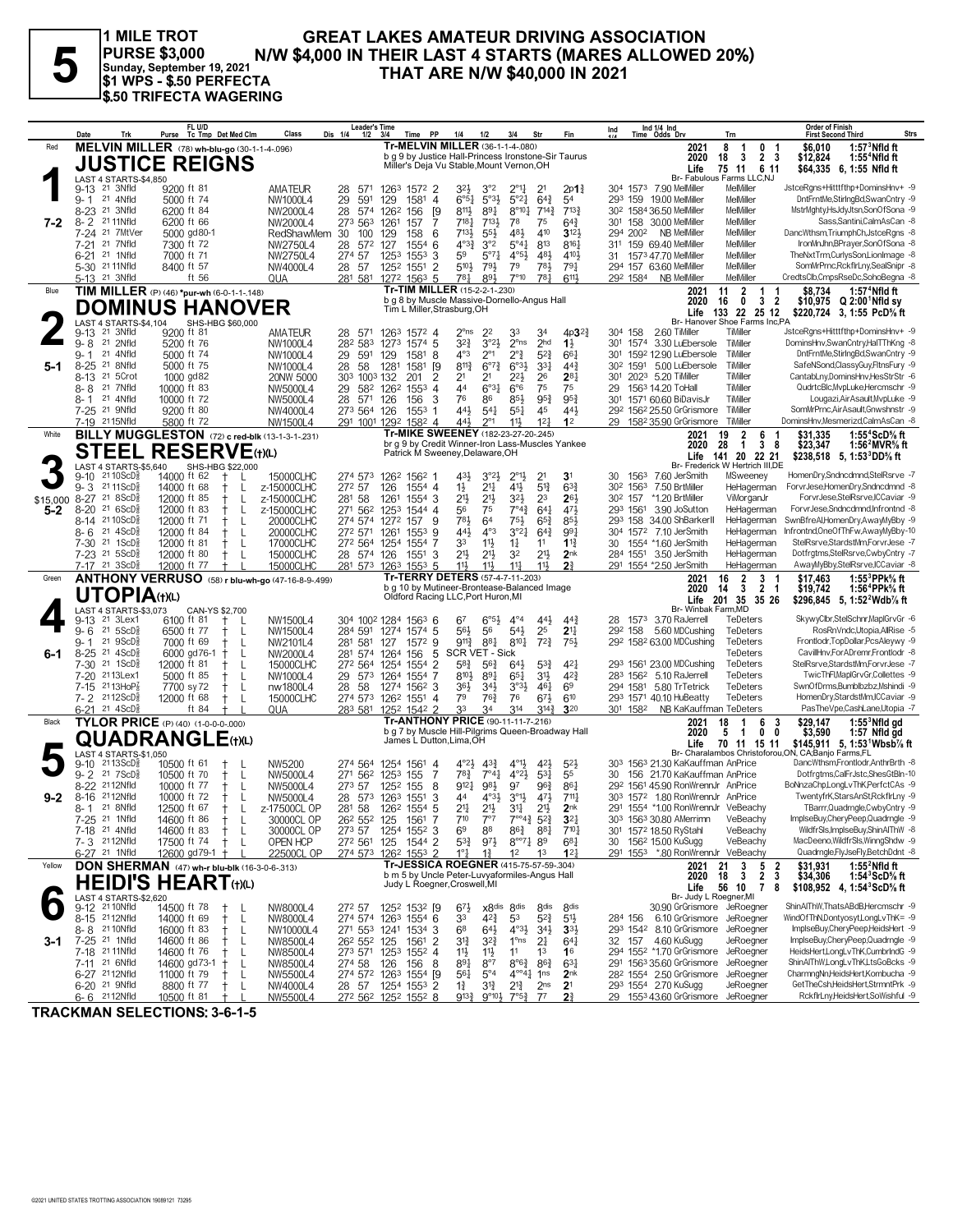

**PURSE \$67,185 Sunday, September 19, 2021 \$1 WIN WAGERING ONLY \$.50 PERFECTA - \$.50 TRIFECTA \$.50 PICK 4 (6-7-8-9) WAGERING**

### **OHIO BREEDERS CHAMPIONSHIP<br>2 YEAR OLD FILLIES - 1ST DIVISION 2 YEAR OLD FILLIES - 1ST DIVISION<br>
<b>2 YEAR OLD FILLIES - 1ST DIVISION**<br>
\$1 WIN WAGERING ONLY<br>
\$1 WIN WAGERING ONLY

|         | Trk<br>Date                                                                        | FL U/D<br>Purse Tc Tmp Det Med Clm                     | Class                                                    | <b>Leader's Time</b><br>Dis 1/4<br><b>PP</b><br>1/2<br>Time<br>-3/4 | 1/4<br>1/2                                                                    | Fin<br>3/4<br>Str                                                                                            | Ind 1/4 Ind<br>Ind<br>Time Odds Drv                    | Trn                                                                                           | <b>Order of Finish</b><br><b>Strs</b><br><b>First Second Third</b>    |
|---------|------------------------------------------------------------------------------------|--------------------------------------------------------|----------------------------------------------------------|---------------------------------------------------------------------|-------------------------------------------------------------------------------|--------------------------------------------------------------------------------------------------------------|--------------------------------------------------------|-----------------------------------------------------------------------------------------------|-----------------------------------------------------------------------|
| Red     |                                                                                    | CHRIS LEMS (34) blk-sil (1,673-177-194-190-208)        |                                                          |                                                                     |                                                                               | Tr-HERMAN HAGERMAN (641-63-76-90-.211)                                                                       |                                                        | 2021<br>6 1 1 0                                                                               | $1:531$ Nfld ft<br>\$44,935                                           |
|         |                                                                                    |                                                        | <b>COLD HEARTED GYPSY</b>                                |                                                                     | Herman Hagerman, Kidron, OH                                                   | b f 2 by Racing Hill-Blueridge Adalia-Badlands Hanover                                                       |                                                        | 2020 No Starts Prior Year<br>Life<br>6 1 1                                                    | \$44,935 2, 1:53 Nfld ft<br>0                                         |
|         | LAST 4 STARTS-\$24,935                                                             |                                                        |                                                          |                                                                     |                                                                               |                                                                                                              |                                                        | Br- Herman Hagerman, OH                                                                       |                                                                       |
|         | 21 8Nfld<br>9- 5<br>$8 - 22$<br>21 6Nfld                                           | 300000 ft 72<br>50000 ft 85                            | D<br>OHSS 2F FN<br>OHSS <sub>2F</sub>                    | 271 553<br>1234 1512 6<br>28<br>562<br>125<br>$152^3$ 6             | $55\frac{1}{4}$<br>$56\frac{1}{2}$<br>$6^{8}$ <sup>3</sup><br>$69\frac{1}{2}$ | $4^{\circ}3\frac{1}{2}$<br>443<br>443<br>3°1<br>$3^{21}$<br>$6^{8}$ <sup>1</sup>                             | 274 1521 67.50 ChLems<br>1541 50.40 ChLems<br>29       | HeHagerman<br>HeHagerman                                                                      | SeaSilk,CpeCodHnv,DgnLady -8<br>SeaSilk.DanLadv.AlniahtMc -6          |
|         | 21 8 ScD <sup>3</sup><br>8-13                                                      | 50000 ft 74                                            | OSS <sub>2F</sub>                                        | 273 573<br>1251<br>1522 7                                           | 9101<br>9121                                                                  | 743<br>973<br>771,                                                                                           | 271 1534 64.00 ChLems                                  | HeHagerman                                                                                    | SeaSilk,CpeCodHnv,MermdByTh -9                                        |
|         | $8 - 8$<br>21 7Mnsf                                                                | 3743 gd85-1                                            | OHFS <sub>2F</sub>                                       | 34<br>1064 1374<br>$206^3$ 5                                        | 58<br>3°3                                                                     | $2^{\circ}$<br>2 <sub>hd</sub><br>2 <sup>11</sup>                                                            | 284 2064 *.10 EmHMiller                                | HeHagerman                                                                                    | IntoThMst.ColdHrtd.Westrnmtn -5                                       |
|         | 7-24 2111ScD<br>7-10 21 6Nfld                                                      | 40000 ft 79                                            | OHSS 2F                                                  | 26 <sup>2</sup> 55 <sup>2</sup> 123 <sup>4</sup><br>$152^2$ 6       | 11}<br>$11\frac{1}{2}$                                                        | 2 <sup>1</sup><br>$66\frac{1}{4}$<br>816                                                                     | 314 1553 2.50 ChLems                                   | HeHagerman                                                                                    | SeaSilk, BtleNCork, AviaHnv -8                                        |
|         | 6-24 2115Nfld                                                                      | 40000 ft 77<br>ft 73                                   | OHSS <sub>2F</sub><br>QUA                                | 271 554 1233<br>$1531$ 3<br>284 573 1274 1554 5                     | 1 <sup>2</sup><br>1 <sup>2</sup><br>12<br>18                                  | 112 <sub>7</sub><br>$13\frac{1}{4}$<br>1 <sup>7</sup><br>1 <sup>2</sup><br>1 <sup>2</sup><br>$14\frac{3}{4}$ | 293 1531<br>1.70 ChLems<br>NB ChLems<br>28 1554        | HeHagerman<br>HeHagerman                                                                      | ColdHrtd,Suge,TargrynEm -7<br>ColdHrtd,GingrAgan,HopeNFear -7         |
|         | 6-10 <sup>21</sup> 1Nfld                                                           | ft 77                                                  | QUA                                                      | 32 1022 132<br>$201^1$ 4                                            | $43\frac{3}{4}$<br>441                                                        | $4^{\circ}5\frac{1}{2}$<br>42 <sup>3</sup><br>3 <sup>1</sup>                                                 | 282 2012<br>NB ToHall                                  | HeHagerman                                                                                    | AbelDeVie,PinkDlght,ColdHrtd -6                                       |
| Blue    |                                                                                    |                                                        | CHRIS PAGE (37) wh-r blu-mar (2,026-330-290-251-284)     |                                                                     | Tr-RON BURKE (3.343-657-559-457-.335)                                         |                                                                                                              |                                                        | 7 7 0 0<br>2021                                                                               | \$340,000<br>$1:512$ Nfld ft                                          |
|         | <b>SEA SILK</b>                                                                    |                                                        |                                                          |                                                                     | Burke Rcg Stb & Weaver Bruscemi, PA;                                          | b f 2 by Downbytheseaside-Silk Purse-Bettor's Delight                                                        |                                                        | 2020<br><b>No Starts Prior Year</b><br>Life<br>7 7 0                                          | \$340,000 2. 1:51 <sup>2</sup> Nfld ft<br>0                           |
|         | LAST 4 STARTS-\$225,000                                                            |                                                        | OH-SEL \$47,000                                          |                                                                     | Knox Services & Hatfield Stbs, OH                                             |                                                                                                              |                                                        | Br- Steiner Stock Farm,OH                                                                     |                                                                       |
|         | 21 8Nfld<br>9-5<br>8-22 21 6Nfld                                                   | 300000 ft 72<br>50000 ft 85                            | D<br>OHSS 2F FN                                          | 271 553<br>1234 1512 8<br>562<br>125<br>$1523$ 1                    | 1°ns<br>$11\frac{1}{2}$<br>3°21<br>$11\frac{1}{2}$                            | $11\frac{3}{4}$<br>1 <sup>2</sup><br>1 <sup>3</sup><br>$11\frac{1}{4}$<br>11<br>ip11                         | 273 1512 1.40 ChPage<br>*.05 ChPage<br>273 1523        | RoBurke<br>RoBurke                                                                            | SeaSilk.CpeCodHnv.DgnLady -8<br>SeaSilk, DgnLady, AlnightMc -6        |
|         | 8-13 <sup>21</sup> 8ScD <sup>5</sup>                                               | 50000 ft 74                                            | OHSS 2F<br>OSS <sub>2F</sub>                             | 28<br>273 573<br>1251<br>$152^2$ 5                                  | $1^{\circ}1$<br>$11\frac{1}{2}$                                               | 11<br>$11\frac{3}{4}$<br>11                                                                                  | 271 1522<br>*.60 ChPage                                | RoBurke                                                                                       | SeaSilk,CpeCodHnv,MermdByTh -9                                        |
| $1 - 1$ | $8 - 6$<br>21 11 ScD $\frac{5}{8}$                                                 | 50000 ft 72                                            | OSF <sub>2F</sub>                                        | 281 562<br>125 <sup>3</sup><br>153<br>-7                            | 331<br>$11\frac{1}{2}$                                                        | $11\frac{1}{2}$<br>11<br>$1^{13}$                                                                            | 272 153<br>*.10 ChPage                                 | RoBurke                                                                                       | SeaSilk, MermdBy Th, Sptnglmge -9                                     |
|         | 7-24 2111ScD3                                                                      | 40000 ft 79                                            | OHSS <sub>2F</sub>                                       | 26 <sup>2</sup> 55 <sup>2</sup><br>1234<br>1522 7                   | 510}<br>$56\frac{1}{4}$                                                       | $3^{01}$<br>1 <sub>ns</sub><br>$13\frac{1}{4}$                                                               | 282 1522<br>*.50 ChPage                                | RoBurke                                                                                       | SeaSilk, BtleNCork, AviaHnv -8                                        |
|         | 21 11 Nfld<br>$7 - 10$<br>$7 - 3$ 21 6ScD <sup>5</sup>                             | 40000 ft 73<br>150000 ft 75                            | OHSS <sub>2F</sub><br>D<br>NEXT GEN                      | 28 573 1252<br>1533 2<br>282 56<br>124<br>$151^3$ 5                 | 441<br>$3^{01}$<br>$44\frac{3}{4}$<br>45}                                     | $1^{\circ}$ $\frac{3}{4}$<br>12 <sup>1</sup><br>$15\frac{1}{4}$<br>14 <sup>3</sup><br>$1^{\circ}1$<br>14     | *.05 ChPage<br>281 1533<br>273 1513 *1.50 ChPage       | RoBurke<br>RoBurke                                                                            | SeaSilk, AlnightMc, Sloopy -8<br>SeaSilk,SecrtSdPc,DragnsRvn -9       |
|         | 6-15 <sup>21</sup> 11 Mea                                                          | ft 70                                                  | QUA-2YOF                                                 | 324 103 1312 1583<br>5                                              | $55\frac{1}{2}$<br>45                                                         | 1°3<br>$111\frac{1}{2}$<br>18                                                                                | 271 1583<br>NB ChPage                                  | RoBurke                                                                                       | SeaSilk,SprtsBHnv,OscelaHnv -5                                        |
|         | $21.6$ Mea $\frac{5}{8}$<br>6- 1                                                   | ft 68                                                  | 2YO-QUA                                                  | 304 1013 131<br>$1583$ 4                                            | 11}<br>$11\frac{1}{2}$                                                        | 11<br>$1\frac{1}{2}$<br>$1\frac{1}{2}$                                                                       | 273 1583                                               | NB KeWeimer<br>RoBurke                                                                        | SeaSilk,SptngImge,DgnLady -6                                          |
| White   |                                                                                    | DAN NOBLE (38) pur-wh-go (1,782-307-250-223-.292)      |                                                          |                                                                     | Tr-RON STECK (312-25-42-61-220)                                               | b f 2 by Fear The Dragon-O Narutac Rockette-Rocknroll Hanover                                                |                                                        | 13 0 0 2<br>2021<br>2020 No Starts Prior Year                                                 | \$4,342                                                               |
|         |                                                                                    | <b>FEAR THE ROCKETTE</b>                               |                                                          |                                                                     | Here's To Us Stable, Millersport, OH;                                         |                                                                                                              |                                                        | Life<br>13<br>$0\quad 0\quad 2$                                                               | \$4,342                                                               |
|         | LAST 4 STARTS-\$1,912                                                              | OH-SEL \$7,000                                         |                                                          |                                                                     | Teresa Marie Maddox, Sugarcreek, OH                                           |                                                                                                              |                                                        | Br- Midland Acres Inc,OH                                                                      |                                                                       |
|         | $21,5$ ScD <sup>5</sup> $\frac{5}{8}$<br>$9 - 15$<br>21 2Rchwd<br>$9 - 5$          | 10000 ft 73<br>5423 gd73-1                             | 2YOFNW1PM<br>OHFS <sub>2F</sub>                          | 284 594 1282 156<br>$\overline{2}$<br>293 1012 1312 2014 2          | 451<br>$4^{\circ}4^{\frac{1}{4}}$<br>$44\frac{3}{4}$<br>431                   | $44\frac{3}{4}$<br>491<br>5171<br>54<br>$5^{4}$<br>593                                                       | 1592 38.60 JerSmith<br>30-<br>312 2033 11.90 ChPresley | RonSteck<br>RonSteck                                                                          | TopHonors,ScylyRock,Muskogee -6<br>PrdseRckL,LitlBbshk,MothrOfDr -5   |
|         | 21 8MtGil<br>8-31                                                                  | 5198 gd74-1                                            | OHFS <sub>2F</sub>                                       | 1053 137<br>2063.3<br>33                                            | 2 <sup>2</sup><br>21,                                                         | $2^{\circ}$ $\frac{3}{4}$<br>$1\frac{1}{4}$<br>31                                                            |                                                        | 293 2064 7.90 AMacdonald RonSteck                                                             | RoyltysDr,DrcnnTerr,FerThRckt -5                                      |
| 15-1    | $8 - 23$<br>21 1Lima                                                               | 6475 gd85-2                                            | OHFS <sub>2F</sub>                                       | 30 <sup>2</sup> 100 <sup>2</sup> 1301<br>202<br>5                   | $3^{012}$<br>3 <sup>2</sup>                                                   | $43\frac{3}{7}$<br>$5^{3}\frac{3}{4}$<br>431                                                                 | 313 2023 34.60 AlHawk                                  | RonSteck                                                                                      | OlLitIShf,LitIBbshk,FerThFlgh -7                                      |
|         | 8-17 21 2Npln                                                                      | 5298 gd82-1                                            | OHFS <sub>2F</sub>                                       | 323<br>105<br>1351<br>$204^2$ 5                                     | 65}<br>6be <sup>83</sup> 6 <sup>dis</sup><br>6 <sup>13</sup>                  | dnf                                                                                                          | 301 2054 25.70 Wylrvine                                | RonSteck<br>NTS JaMerriman                                                                    | BlackTily,FolRcknLd,RocknSage -6<br>Muskogee,ShezBckIn,Remmbrthd -7   |
|         | 8-13 <sup>21</sup> 4Crot<br>21 1Ber<br>8-10                                        | 10320 gd82<br>11346 gd85-2                             | OHFS <sub>2F</sub><br>OHFS <sub>2F</sub>                 | 204<br><b>6</b><br>31<br>1033 1343<br>205<br>30<br>101<br>132<br>х4 | $6°3\frac{1}{2}$<br>5 <sub>dis</sub><br>5 <sub>dis</sub>                      | 5°5 <sup>3</sup><br>$5^{8}3$<br>591<br>5 <sub>dis</sub><br>5 <sub>dis</sub><br>5 <sub>dis</sub>              | 4.30 Wylrvine                                          | RonSteck<br>RonSteck                                                                          | CdrPntBch,BellaBlue,ShezBckIn -5                                      |
|         | 21 3Mnsf<br>8-8                                                                    | 3843 gd85-1                                            | OHFS <sub>2F</sub>                                       | 31<br>1034 136<br>206<br>4                                          | $x6^{15\frac{1}{2}} 6$ dis                                                    | 6 <sup>dis</sup><br>6 <sup>dis</sup><br>6 <sup>dis</sup>                                                     | 8.20 Wylrvine                                          | RonSteck                                                                                      | ElvargHnv,AmercnHtG,BrlyTypsy -6                                      |
|         | 21 6Wapak<br>8-3                                                                   | 3388 gd77-1                                            | OHFS <sub>2F</sub>                                       | 29 592 129<br>1593<br>3                                             | $5^{8}$ <sub>4</sub><br>56                                                    | $5^{12}$<br>5181<br>$5^{11}$                                                                                 | 314 2031 5.40 MiHolliday                               | RonSteck                                                                                      | NevdaRock,ScylyRock,RckThsLdy -5                                      |
| Green   |                                                                                    |                                                        | AARON MERRIMAN (43) go-c red-wh (3,059-558-469-434-.315) |                                                                     | Tr-RON BURKE (3,343-657-559-457-.335)                                         | b f 2 by Fear The Dragon-Dancin Caroll-Sportswriter                                                          |                                                        | 2021<br>7 1 5 1<br>2020<br><b>No Starts Prior Year</b>                                        | \$105,500<br>1:54 ScD% ft                                             |
|         |                                                                                    | <b>DRAGON LADY</b>                                     |                                                          |                                                                     | Burke Rcg Stb & Weaver Bruscemi, PA;<br>W Donovan & Let It Ride Stbs, FL      |                                                                                                              |                                                        | Life<br>7 1 5 1                                                                               | \$105,500 2, 1:54 ScD <sup>5</sup> / <sub>8</sub> ft                  |
|         | 21 8Nfld<br>9-5                                                                    | LAST 4 STARTS-\$73,500 OH-SEL \$85,000<br>300000 ft 72 | OHSS 2F FN<br>D                                          | 1234 1512 4<br>271 553                                              | 31}<br>33                                                                     | 33<br>$34\frac{1}{4}$<br>327                                                                                 | 274 1521 7.40 YaGingras                                | Br- Midland Acres Inc & D Drake & C C Drake, OH<br>RoBurke                                    | SeaSilk,CpeCodHnv,DgnLady -8                                          |
|         | $8 - 22$<br>21 6Nfld                                                               | 50000 ft 85                                            | OHSS <sub>2F</sub>                                       | 28<br>562<br>125<br>$152^3$ 5                                       | $11\frac{1}{4}$<br>$21\frac{1}{2}$                                            | 21<br>2 <sup>11</sup><br>2 <sup>1</sup>                                                                      | 273 1524 12.60 AMerrimn                                | RoBurke                                                                                       | SeaSilk, DgnLady, AlnightMc -6                                        |
|         | 21 6 ScD <sup>3</sup><br>8-13                                                      | 50000 ft 76                                            | OSS <sub>2F</sub>                                        | 28<br>57<br>1243<br>153<br>-7                                       | $11\frac{1}{2}$<br>$21\frac{1}{2}$                                            | 2 <sup>1</sup><br>21}<br>2 <sup>1</sup>                                                                      | 28 <sup>2</sup> 1531 5.80 ChPage                       | RoBurke                                                                                       | HotshtTmp,DgnLady,SptngImge -9                                        |
| $5-2$   | 21 6ScD <sup>5</sup><br>$8 - 6$<br>$7 - 24$<br>21 10 ScD <sup>5</sup>              | 50000 ft 81<br>40000 ft 79                             | OSF <sub>2F</sub><br>OHSS <sub>2F</sub>                  | 281<br>57<br>1251<br>3<br>153<br>271 562<br>154<br>1243<br>4        | 32}<br>$44\frac{1}{4}$<br>$2^{\circ}1\frac{1}{2}$<br>$21\frac{1}{4}$          | $2^{11}$<br>$2^{3}$<br>$3^{03}\frac{3}{4}$<br>3 <sup>1</sup> }<br>3 <sup>1</sup><br>1 <sub>ns</sub>          | 273 1533 4.70 ChPage<br>291 154<br>3.30 ChPage         | RoBurke<br>RoBurke                                                                            | HotshtTmp,DgnLady,BtleNCork -9<br>DgnLady,SecrtSdPc,BigTmBrb -8       |
|         | 21 9Nfld<br>7-10                                                                   | 40000 ft 77                                            | OHSS <sub>2F</sub>                                       | 28<br>58<br>1261<br>$\overline{2}$<br>1541                          | $3^{2^{3}}$<br>33                                                             | 3°2?<br>$2^{2^{3}}$<br>21                                                                                    | 273 1542 7.10 ChPage                                   | RoBurke                                                                                       | DragnsRvn,DgnLady,GingrAgan -7                                        |
|         | 21 2ScD <sup>5</sup><br>$6 - 25$                                                   | 8000 ft 81                                             | F2YONW1PM                                                | 281<br>591<br>3<br>127<br>1544                                      | $5^{\circ}4$<br>$5^{71}$                                                      | $4^{013}$<br>2 <sup>11</sup><br>$3^{2}$                                                                      | 273 155<br>*.80 ChPage                                 | RoBurke                                                                                       | Shsnbdmma,DgnLady,BckwdsRse -8                                        |
|         | 6-8 2111Meas<br>21 6Mea<br>6- 1                                                    | ft 80<br>ft 68                                         | QUA-2YOF<br>2YO-QUA                                      | 313 1033 133<br>$200^2$ 5<br>304 1013 131<br>1583 2                 | 441<br>44                                                                     | 1°1<br>$11\frac{1}{2}$<br>133                                                                                |                                                        |                                                                                               | DgnLady,Betingfra,BetShCnFl -6                                        |
| Black   |                                                                                    |                                                        |                                                          |                                                                     |                                                                               |                                                                                                              | 272 2002<br>NB ChPage                                  | RoBurke                                                                                       |                                                                       |
|         |                                                                                    |                                                        |                                                          |                                                                     | 56<br>56                                                                      | 354<br>36<br>55}                                                                                             | 274 1594<br>NB ChPage                                  | RoBurke                                                                                       | SeaSilk,SptngImge,DgnLady -6                                          |
|         |                                                                                    |                                                        | RONNIE WRENN JR. (35) blk-mar (1,900-389-332-243-.344)   |                                                                     | Tr-BRIAN BROWN (309-73-71-46-.414)                                            | b f 2 by Downbytheseaside-Friskie Lil Devil-Feelin Friskie                                                   |                                                        | 7033<br>2021<br>2020<br><b>No Starts Prior Year</b>                                           | \$45,460 Q 1:58 Dela gd                                               |
|         |                                                                                    | <b>MERMAID BY THE SEA</b>                              |                                                          |                                                                     |                                                                               | Aws Stbs Jaf Rcg, Lm, OH; Acadia Fms, Cnfld, OH;<br>J Sbrocco, Brcksvl, OH; Vip Internet Stb, Psctwy, NJ     |                                                        | Life<br>$\mathbf{7}$<br>$\mathbf{0}$<br>33                                                    | \$45,460 2,Q 1:58 Dela gd                                             |
|         | <b>LAST 4 STARTS-\$24.500</b><br>21 8Nfld<br>9-5                                   | OH-SEL \$23,000<br>300000 ft 72                        | OHSS 2F FN<br>D                                          | 271 553<br>1234<br>1512 3                                           | ixip82 818                                                                    | 8291<br>7211<br>7221                                                                                         | 261                                                    | Br- Franklin Farms, OH<br>1554 27.20 RonWrennJr BrBrown                                       | SeaSilk,CpeCodHnv,DgnLady -8                                          |
|         | 8-22 <sup>21</sup> 2Nfld                                                           | 50000 ft 85                                            | OHSS <sub>2F</sub>                                       | 272 564<br>$153^2$ 5<br>1261                                        | $3^{3}$<br>$3^{3}$                                                            | 42 <sup>3</sup><br>3 <sup>2</sup><br>$34\frac{1}{2}$                                                         | 27                                                     | 1534 16.70 RonWrennJr BrBrown                                                                 | CpeCodHnv,HotshtTmp,MermdByTh -6                                      |
|         | $8 - 13$<br>218SCD <sub>8</sub>                                                    | 50000 ft 74                                            | OSS <sub>2F</sub>                                        | 273 573<br>1522 2<br>1251                                           | 2 <sup>1</sup><br>$21\frac{1}{2}$                                             | 31<br>3 <sup>1</sup><br>$3^{2}3$                                                                             |                                                        | 273 153 12.50 RonWrennJr BrBrown                                                              | SeaSilk,CpeCodHnv,MermdByTh -9                                        |
| $5-1$   | 21 11 ScD<br>$8-6$                                                                 | 50000 ft 72                                            | OSF <sub>2F</sub>                                        | 281 562<br>125 <sup>3</sup><br>153<br>-1                            | $11\frac{1}{2}$<br>$21\frac{1}{2}$                                            | 2 <sup>11</sup><br>$21\frac{1}{2}$<br>$2^{13}$<br>42                                                         |                                                        | 273 1532 10.60 RonWrennJr BrBrown<br>28 <sup>2</sup> 153 <sup>3</sup> 5.90 RonWrennJr BrBrown | SeaSilk, MermdBy Th, Sptnglmge -9<br>CpeCodHnv.MermdBvTh.AlnightMc -8 |
|         | 7-24 21 3ScD <sup>5</sup><br>7-10 21 3Nfld                                         | 40000 ft 85<br>40000 ft 77                             | OHSS 2F<br>OHSS 2F                                       | 264 57<br>1244 1531<br>5<br>28 573 126 1533 6                       | 2 <sup>1</sup><br>31}<br>$2\frac{3}{4}$<br>$21\frac{1}{4}$                    | 31}<br>$2^{13}$<br>31<br>$2^{21}$<br>2 <sup>2</sup>                                                          | 274 154                                                | 5.10 RonWrennJr BrBrown                                                                       | CpeCodHnv,MermdByTh,FerThSmth -8                                      |
|         | $7 - 1$ 21 10 ScD <sup>5</sup>                                                     | 8000 gd66                                              | 2YONW1PM                                                 | 282 59 1282 1561 6                                                  | $11\frac{1}{2}$<br>11                                                         | 3 <sub>hd</sub><br>11<br>$11\frac{1}{4}$                                                                     | 274 1561                                               | *.80 RonWrennJr BrBrown                                                                       | GretaT,Suge,MermdByTh -9                                              |
|         | 6-22 <sup>21</sup> 10 Dela                                                         | gd 59                                                  | QUA 2YO                                                  | 29 <sup>2</sup> 58 <sup>2</sup> 128 156 <sup>3</sup> 5              | 1 <sup>2</sup><br>1 <sup>2</sup>                                              | $11\frac{1}{2}$<br>1 <sup>hd</sup><br>2 <sub>hd</sub>                                                        | 283 1563<br><b>NB RyStahl</b>                          | BrBrown                                                                                       | BtleNCork,MermdByTh,JjEndfnra -5                                      |
| Yellow  | 6-15 <sup>21</sup> 11 Dela                                                         | gd 72-1                                                | QUA                                                      | 301 592 1293 158 3                                                  | $11\frac{1}{2}$<br>$11\frac{1}{4}$<br>Tr-TIM TWADDLE (422-52-41-55-.221)      | 11<br>14<br>14                                                                                               | 282 158                                                | NB BeauBrown BrBrown                                                                          | MermdByTh,SeasdeJet,RseRunXcn -5                                      |
|         |                                                                                    | MIKE WILDER (49) *grn-go-wh (975-140-164-153-289)      |                                                          |                                                                     |                                                                               | b f 2 by Downbytheseaside-Allamerican Coed-Dragon Again                                                      |                                                        | 2021<br>9 1 3 2<br>2020 No Starts Prior Year                                                  | \$39,533<br>1:56 <sup>4</sup> Mea <sup>5</sup> / <sub>8</sub> ft      |
|         |                                                                                    | ALLNIGHT MICKI                                         |                                                          |                                                                     | Micki Rae Stables LLC, Sudbury, MA;<br>Timothy P Twaddle, Canonsburg, PA      |                                                                                                              |                                                        | Life<br>9 1 3 2                                                                               | \$39,533 2, 1:56 <sup>4</sup> Mea <sup>5</sup> / <sub>8</sub> ft      |
|         | 9-5 <sup>21</sup> 8Nfld                                                            | LAST 4 STARTS-\$14,000 OH-SEL \$54,000<br>300000 ft 72 | OHSS 2F FN<br>D                                          | 271 553<br>1234 1512 7                                              | 79<br>68                                                                      | $6^{\circ}6^{\circ}4$<br>$69\frac{3}{4}$<br>$6^{7}\frac{1}{2}$                                               | 282 1532 60.40 WMWilder                                | Br- Hanover Shoe Farms Inc,PA<br>TiTwaddle                                                    | SeaSilk,CpeCodHnv,DgnLady -8                                          |
|         | 8-22 <sup>21</sup> 6Nfld                                                           | 50000 ft 85                                            | OHSS <sub>2F</sub>                                       | 28<br>125<br>1523 2<br>562                                          | 21<br>33                                                                      | 43<br>42}<br>$3^{3}\frac{1}{2}$                                                                              | 273 1531 35.40 WMWilder                                | TiTwaddle                                                                                     | SeaSilk,DgnLady,AlnightMc -6                                          |
|         | 8-13 21 6ScD <sup>5</sup>                                                          | 50000 ft 76                                            | OSS <sub>2F</sub>                                        | 57<br>8<br>28<br>1243 153                                           | 2 <sup>11</sup><br>$3^{2}\frac{3}{4}$                                         | $43\frac{1}{4}$<br>$3^{2}$<br>42<br>$3^{2}3$<br>43<br>44                                                     | 281 1532 13.60 WMWilder<br>273 1534 13.90 WMWilder     | TiTwaddle<br>TiTwaddle                                                                        | HotshtTmp,DgnLady,SptngImge -9<br>SeaSilk, MermdBy Th, Sptnglmge -9   |
|         | <b>20-1</b> 8-6 $^{21}$ 11ScD <sup>§</sup><br>7-31 <sup>21</sup> 8Mea <sup>§</sup> | 50000 ft 72<br>20435 ft 70                             | OSF <sub>2F</sub><br>ARDEN-2YOF                          | 281 562 1253 153<br>5<br>28 571 1242 1522 6                         | 21}<br>$3^{2}\frac{3}{4}$<br>$11\frac{1}{2}$<br>$1\frac{1}{2}$                | 21}<br>2 <sup>1</sup><br>$2^{2^{3}}$                                                                         | 28 <sup>2</sup> 153 2.70 DaPalone                      | TiTwaddle                                                                                     | LynsSrnty,AlnightMc,Empowrmnt -7                                      |
|         | 7-24 <sup>21</sup> 3ScD <sup>3</sup>                                               | 40000 ft 85                                            | OHSS <sub>2F</sub>                                       | 264 57 1244 1531 2                                                  | 11}<br>$11\frac{1}{4}$                                                        | $2\frac{1}{2}$<br>11<br>$33\frac{1}{4}$                                                                      | 29 1534 10.50 WMWilder                                 | TiTwaddle                                                                                     | CpeCodHnv,MermdByTh,AlnightMc -8                                      |
|         | 7-10 21 11 Nfld<br>$6-30$ 21 3Mea $\frac{5}{8}$                                    | 40000 ft 73<br>8900 sy 73-1 ▲                          | OHSS <sub>2F</sub><br>FMNW2EXTPM                         | 28 573 1252 1533 7<br>284 584 1271 1543 2                           | 14<br>1 <sub>ns</sub><br>$44\frac{1}{2}$<br>$44\frac{1}{2}$                   | 32<br>$34\frac{1}{4}$<br>$25\frac{1}{4}$<br>$2^{\circ}1$<br>1 <sub>ns</sub><br>$2^{2}$                       | 284 1543 21.30 WMWilder<br>273 155 *.60 DaPalone       | TiTwaddle<br>TiTwaddle                                                                        | SeaSilk.AlnightMc.Sloopy -8<br>LivnFrADr, AlnightMc, LightMyTr -8     |

**TRACKMAN SELECTIONS: 2-4-1-5**

©2021 UNITED STATES TROTTING ASSOCIATION 19089121 73295

**Nos. 2 & 4 -Burke/Bruscemi Owner Entry Uncoupled With OSRC Permission**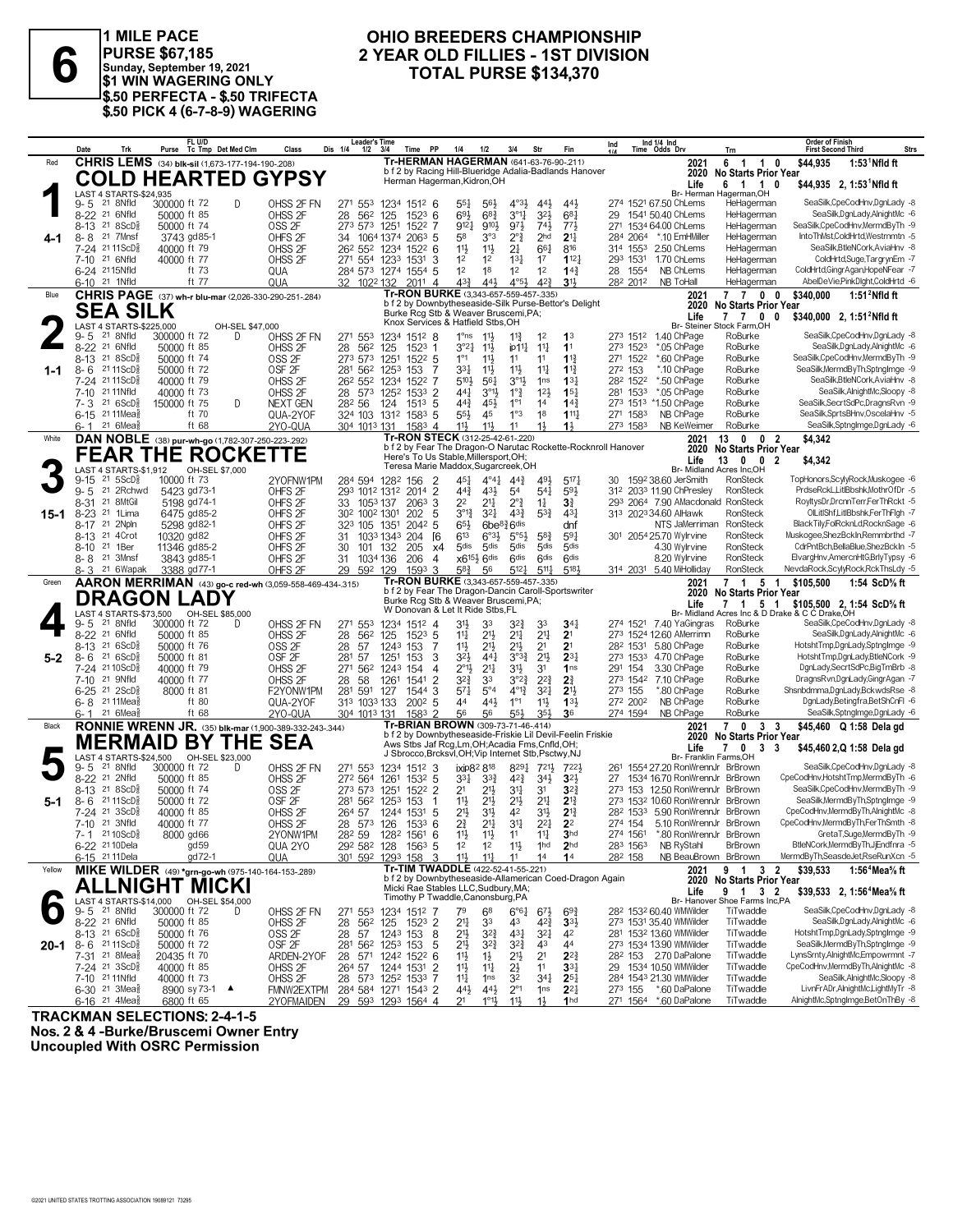

1 MILE TROT<br>|PURSE \$5,930<br>|Sunday, September 19, 2021<br>|\$1 WPS - \$.50 PERFECTA \$50 TRIFECTA<br>\$50 TRIFECTA<br>\$50 PICK 3 (7-8-9) WAGERING

### OHIO FAIR RACING CONFERENCE 3 YEAR OLD COLTS - 1ST DIVISION

|         | Trk<br>Date                                            | FL U/D<br>Purse Tc Tmp Det Med Clm                              | Class                                         | <b>Leader's Time</b><br>Dis 1/4<br>1/2<br>PP<br>3/4<br>Time                                       | 1/4<br>$1/2$<br>3/4                                                                                 | Str<br>Fin                                                                                    | Ind 1/4 Ind<br>Ind<br>Time Odds Drv                        | Trn                                                                                 | <b>Order of Finish</b><br><b>Strs</b><br><b>First Second Third</b>                                                                         |
|---------|--------------------------------------------------------|-----------------------------------------------------------------|-----------------------------------------------|---------------------------------------------------------------------------------------------------|-----------------------------------------------------------------------------------------------------|-----------------------------------------------------------------------------------------------|------------------------------------------------------------|-------------------------------------------------------------------------------------|--------------------------------------------------------------------------------------------------------------------------------------------|
| Red     |                                                        | JOHN KONESKY III (73) grn-wh-or (23-5-8-5-.483)                 |                                               |                                                                                                   | Tr-JOHN KONESKY III (24-5-8-5-463)<br>b g 3 by Uncle Peter-Designated Driver-Muscles Yankee         |                                                                                               |                                                            | 12<br>$\overline{2}$<br>3<br>2021<br>2020<br>7<br>$\mathbf{1}$<br>0                 | $2:031$ OHbr gd<br>-2<br>\$12,707<br>$2:103$ Wseon gd<br>$\overline{1}$<br>\$6,082                                                         |
|         |                                                        | <b>DON'T TAKE MY KEYS</b>                                       |                                               |                                                                                                   | John A Konesky III, Pemberville, OH                                                                 |                                                                                               |                                                            | 3 <sub>3</sub><br>Life<br>19<br>3                                                   | \$18,789 3, 2:03 OHbr gd                                                                                                                   |
|         | LAST 4 STARTS-\$4,067<br>9-15 2115Mtplr                | Buck-CL \$15,000<br>9335 gd71-1                                 | OHFS <sub>3C</sub>                            | 312 1022 1322 204 2                                                                               | $4^{\circ}2$<br>32}<br>$44\frac{3}{4}$                                                              | 42<br>2 <sub>hd</sub>                                                                         | 311 204                                                    | Br- Merle J Yoder, OH<br>NB JoKoneskylll JoKoneskylll                               | TngoWthMe,DontTkMyK,Harwell -5                                                                                                             |
|         | 9-4 21 3Wseon                                          | 9535 gd71-1                                                     | OHFS 3C                                       | 303 1012 1324 2024 [7                                                                             | $5^{41}$<br>55<br>56}                                                                               | $5^{4}$<br>$34\frac{1}{4}$                                                                    | 30<br>2033                                                 | 9.60 JoKoneskyIII JoKoneskyIII                                                      | Harwell,StrmyWngs,DontTkMyK -7                                                                                                             |
| 2-1     | 8-31 21 2VnWrt<br>8-24 <sup>21</sup> 3Hick             | 9535 gd77-1<br>4918 gd91-1                                      | OHFS 3C<br>OHFS 3C                            | 312 1023 1342 2042 2<br>313 103 1332 203<br>3                                                     | 32}<br>$2^{\circ}1$<br>32<br>32}<br>33                                                              | x6 <sup>10</sup> 4 6 <sup>11</sup><br>613<br>2 <sup>1</sup><br>$\times 36\frac{1}{2}$         | 30 <sup>2</sup> 207<br>301 2041                            | 1.90 JoKoneskylll JoKoneskylll<br>9.70 JoKoneskyIII JoKoneskyIII                    | Harwell,StrmyWngs,BestValue -7<br>TngoWthMe,StrmyWngs,DontTkMyK -5                                                                         |
|         | 8-17 21 10Npln                                         | 4918 gd80-1                                                     | OHFS <sub>3C</sub>                            | 5<br>321 104 1344<br>205                                                                          | 47<br>3°2<br>$3^{21}$                                                                               | 3 <sup>2</sup><br>$1\frac{3}{4}$                                                              | 294 205                                                    | 5.30 JoKoneskylll JoKoneskylll                                                      | DontTkMyK,PcsCruisr,FlipThct -5                                                                                                            |
|         | 8-12 <sup>21</sup> 7 Attc<br>7-26 21 4Tiff             | 5018 gd81-2<br>9610 gd90-1                                      | OHFS 3C<br>OHFS 3C                            | 323 1031 1331 2033 1<br>304 1004 132<br>2004 4                                                    | $3^{\circ}\frac{3}{4}$<br>441<br>21<br>610<br>$4^{\circ}2$                                          | $2^{13}$<br>x2 <sup>4</sup><br>$6x^{7}\frac{3}{4}$<br>$6^{11}\frac{1}{4}$<br>419              | 2061<br>33<br>31                                           | NB JoKoneskylll JoKoneskylll<br>2043 2.50 JoKoneskylll JoKoneskylll                 | TngoWthMe,DontTkMyK,OverSix -6<br>Harwell, OverSix, BestValue -7                                                                           |
|         | 7-20 21 80Hbr                                          | 4918 gd84-1                                                     | OHFS <sub>30</sub>                            | 304 103 1341<br>$2031$ 4                                                                          | 471<br>$4^{3}\frac{3}{4}$<br>$2^{\circ}1$                                                           | 2 <sup>1</sup><br>$1\frac{3}{4}$                                                              | 2031<br>29                                                 | 3.80 JoKoneskyIII JoKoneskyIII                                                      | DontTkMyK,BestValue,ClrsFvrte -5                                                                                                           |
| Blue    | 6-29 <sup>21</sup> 8Mrion                              | 3745 gd87-1<br>DON HARMON (55) r blu-wh-blk (388-45-53-39-.225) | OHFS <sub>30</sub>                            | 304 1033 1341 2041 1                                                                              | $6x^{26}\frac{1}{2}6$ dis<br>x5 <sup>38</sup><br>Tr-TONI LANGHANN (18-1-5-6-.321)                   | 6 <sup>dis</sup><br>$643\frac{1}{2}$                                                          |                                                            | 2124 23.60 JoKoneskyIII JoKoneskyIII<br>2021<br>9<br>$\overline{\mathbf{1}}$<br>4 3 | MalibuKid,TngoWthMe,PetesBest -6<br>\$12.071<br>2:03 Pauld gd                                                                              |
|         |                                                        | <b>STORMY WINGS</b>                                             |                                               |                                                                                                   | b c 3 by Coraggioso-Rose Run Joni-Corleone                                                          |                                                                                               |                                                            | 2020<br>$\overline{2}$<br>0 <sub>1</sub><br>-1                                      | $2:17$ Chit gd<br>\$867                                                                                                                    |
|         | LAST 4 STARTS-\$6.741                                  |                                                                 |                                               | Toni L Langhann, Hillsdale, MI                                                                    |                                                                                                     |                                                                                               |                                                            | $2 \quad 4$<br>11<br>Life<br>Br- Toni L Langhann, MI                                | \$12,938 3, 2:03 Pauld gd<br>4                                                                                                             |
|         | 2115Mtplr<br>$9 - 15$                                  | 9335 gd71-1                                                     | OHFS 3C                                       | 312 1022 1322 204 1                                                                               | 2°1<br>21<br>32}                                                                                    | 2<br>431                                                                                      | 32 2043                                                    | NB DHarmon<br>ToLanghann                                                            | TngoWthMe,DontTkMyK,Harwell -5<br>Harwell,StrmyWngs,DontTkMyK -7                                                                           |
|         | 21 3Wseon<br>$9 - 4$<br>$8 - 31$<br>21 2VnWrt          | 9535 gd71-1<br>9535 gd77-1                                      | OHFS 3C<br>OHFS 3C                            | 303 1012 1324 2024 2<br>312 1023 1342 2042 6                                                      | 2 <sup>2</sup><br>$2^{\circ}1$<br>33<br>461<br>42<br>$3^{13}$                                       | $2\frac{1}{2}$<br>$2^{13}$<br>32<br>2 <sup>3</sup>                                            | 301 2031<br>301<br>205 12.50 DHarmon                       | 2.60 DHarmon<br>ToLanghann<br>ToLanghann                                            | Harwell,StrmyWngs,BestValue -7                                                                                                             |
| $9 - 2$ | 21 3Hick<br>$8 - 24$                                   | 4918 gd91-1                                                     | OHFS 3C                                       | 313 103 1332 203<br>5                                                                             | 2 <sup>1</sup><br>2 <sup>2</sup><br>22                                                              | 32<br>2be <sup>2</sup>                                                                        | 293 2032 6.50 DHarmon                                      | ToLanghann                                                                          | TngoWthMe,StrmyWngs,DontTkMyK -5                                                                                                           |
|         | 21 4Npln<br>8-17<br>8-12 <sup>21</sup> 3Attc           | 4818 gd82-1<br>5018 gd81-2                                      | OHFS 3C<br>OHFS 3C                            | 324 105<br>1361<br>206<br>3x<br>301 1004 1313 203<br>1                                            | 461<br>4261<br>$49\frac{1}{4}$<br>14<br>2‡<br>11                                                    | $49\frac{1}{4}$<br>3 <sup>10</sup><br>3 <sup>2</sup><br>22                                    | 303 208<br>314 2032                                        | 4.30 DHarmon<br>ToLanghann<br>NB DHarmon<br>ToLanghann                              | TngoWthMe,BestValue,StrmyWngs -4<br>PcsCruisr, Harwell, StrmyWngs -6                                                                       |
|         | 8-4 21 7BwlG                                           | 4818 gd81-2                                                     | OHFS 3C                                       | 1002 1344 2061<br>3x<br>30                                                                        | 332<br>38<br>324                                                                                    | $36\frac{3}{4}$<br>$2^{8}\frac{3}{4}$                                                         | 313 208 37.50 SkDeMull                                     | ToLanghann                                                                          | Harwell,StrmyWngs,SiersSprt -4                                                                                                             |
|         | 6-29 <sup>21</sup> 4Mrion<br>6-15 <sup>21</sup> 4Pauld | 3645 gd87-1<br>5018 gd77-1                                      | OHFS 3C<br>OHFS 3C                            | 30 <sup>2</sup> 103 <sup>1</sup> 134 <sup>3</sup> 2041<br>6<br>311 1012 1321 203<br>3             | 21<br>1 <sup>5</sup><br>11<br>11<br>12<br>14                                                        | 32<br>3141<br>18<br>1104                                                                      | 32 <sup>2</sup> 207<br>304 203 NTS SkDeMull                | 6.20 SkDeMull<br>ToLanghann<br>ToLanghann                                           | StretGosp,AwsmePaul,StrmyWngs -6<br>StrmyWngs,FlipThct,Harwell -6                                                                          |
| White   |                                                        | JEFF CONGER (56) red-wh (28-1-7-3-210)                          |                                               |                                                                                                   | Tr-JEFF CONGER (96-10-11-13-213)                                                                    |                                                                                               |                                                            | 18<br>5 <sub>2</sub><br>2021<br>2                                                   | $2:002$ Nfld gd<br>\$21,138                                                                                                                |
|         | <b>PHINEAS</b>                                         |                                                                 |                                               |                                                                                                   | b q 3 by Uncle Peter-Baba S-Sierra Kosmos<br>Ray A Hephner, Walton Hills, OH                        |                                                                                               |                                                            | 5<br>4 <sub>1</sub><br>2020<br>14<br>32<br>$\overline{7}$<br>9<br>Life              | \$26,554<br>2:02 Dela ft<br>-3<br>\$47,692 3, 2:00 <sup>2</sup> Nfld gd                                                                    |
|         | LAST 4 STARTS-\$6.906<br>9-15 <sup>21</sup> 3Wostr     | 9496 sy 65-2                                                    | OHFS 3C                                       | 314 1014 1323 2041 4                                                                              | 12 <sup>1</sup><br>2hd<br>1 <sup>2</sup>                                                            | 2 <sub>hd</sub><br>2 <sup>2</sup>                                                             | 2043 3.50 JeConger<br>32                                   | Br- Ray A Hephner, OH<br>JeConger                                                   | AdmirIAls, Phineas, FutureMvp -6                                                                                                           |
|         | $9 - 6$<br>21 3Cnfld                                   | 5148 gd70-1                                                     | OHFS <sub>3C</sub>                            | 29<br>100<br>1302 2013 4                                                                          | 34<br>34                                                                                            | $3^{\circ\circ}2$<br>$21\frac{1}{2}$<br>2 <sup>1</sup>                                        | 304 2013                                                   | NB JeConger<br>JeConger                                                             | AdmirIAls, Phineas, Track ThAc -4                                                                                                          |
|         | 21 2Burt<br>$9 - 3$                                    | 11410 ft 71-1 +                                                 | OHFS 3C                                       | 314 1043 1374<br>2084 1                                                                           | 32<br>3 <sup>1</sup><br>31                                                                          | 41<br>$2\frac{1}{2}$                                                                          | 304 2084 16.10 JeConger                                    | JeConger                                                                            | FutureMvp,Phineas,OverSix -6<br>Harwell, Thinkng Sm, Pcs Cruisr -5                                                                         |
| $5-2$   | 8-24 <sup>21</sup> 7Hick<br>8-13 <sup>21</sup> 6 Jeff  | 4918 gd91-1<br>5248 gd76-1                                      | OHFS <sub>3C</sub><br>OHFS 3C                 | $\overline{2}$<br>323 1044 135<br>204<br>303 101 132<br>2024<br>$\overline{4}$                    | 4°2 <sub>3</sub><br>34<br>43<br>$47\frac{3}{4}$<br>463<br>$4^{13}$                                  | 43}<br>46<br>$3^{13}$<br>3 <sup>3</sup>                                                       | 293 2051<br>311 2033 12.10 JeConger                        | *.90 JeConger<br>JeConger<br>JeConger                                               | AdmirIAls, The GrtWhD, Phineas -5                                                                                                          |
|         | 8-10 <sup>21</sup> 8Ber                                | 11186 gd85-2                                                    | OHFS <sub>3C</sub>                            | $\sqrt{7}$<br>32 106<br>135<br>206                                                                | 59<br>$1^\circ \frac{1}{2}$<br>22}                                                                  | $5^{7}$<br>$311\frac{1}{4}$                                                                   | 324 2081 22.50 Wylrvine                                    | JeConger                                                                            | McstndAgn,AdmirIAls,Phineas -7                                                                                                             |
|         | 7-30 2117Nfld<br>7-27 21 10 Pain                       | 6400 ft 61<br>10400 gd82-1                                      | OHFS 3C<br>OHFS 3C                            | 283 582<br>128<br>158<br>x3x<br>1021 1331<br>31<br>2031<br>7                                      | 6°5<br>712<br>783<br>46<br>$5x^{5}\frac{1}{2}$                                                      | 763<br>711,<br>x8dis 8dis<br>8 <sub>dis</sub>                                                 | 311 2001 8.80 GrGrismore                                   | JeConger<br>NB ChLems<br>JeConger                                                   | RosRnWlsn, OverSix, TngoWthMe -7<br>FutureMvp,AdmirlAls,BabyYoda -8                                                                        |
|         | 7-20 <sup>21</sup> 5 Carr                              | 5148 gd79-1                                                     | OHFS3C                                        | 36 110 1411<br>2101<br>$\overline{4}$                                                             | 221<br>223<br>32}                                                                                   | 31}<br>$1\frac{11}{4}$                                                                        | 283 2101 1.80 JeConger                                     | JeConger                                                                            | Phineas.TheGrtWhD.TrackThAc -4                                                                                                             |
| Green   |                                                        | <b>SHAWN BARKER II</b> (30) blu-wh-c red (701-64-75-76-187)     |                                               | Tr-WILLIAM HARTMAN (41-3-7-8-233)                                                                 |                                                                                                     |                                                                                               |                                                            | $\overline{1}$<br>28<br>2021<br>17                                                  | $2:023$ Pike gd<br>\$14,951                                                                                                                |
|         |                                                        |                                                                 |                                               |                                                                                                   | br g 3 by Winning Fireworks-Paris Filly-Giant Hit                                                   |                                                                                               |                                                            |                                                                                     |                                                                                                                                            |
|         |                                                        | FIREWORKS FLASH(L)                                              |                                               | William F Hartman, Tarlton, OH                                                                    |                                                                                                     |                                                                                               |                                                            | 0<br>0 <sub>8</sub><br>2020<br>16<br>Life<br>33<br>$\mathbf{1}$<br>2 16             | \$6,998<br>\$21,949 3, 2:02 <sup>3</sup> Pike gd                                                                                           |
|         | LAST 4 STARTS-\$2,413<br>21 30Wash<br>9-15             | 4776 gd71-1                                                     | OHFS 3C                                       | 1024 1324 2022 4                                                                                  | $2^{\circ}2$<br>21}<br>33}                                                                          | $36\frac{3}{4}$<br>34                                                                         | 303 2034 NTS AlHawk                                        | Br- Perry J Weaver, OH<br>WiHartman                                                 | Stormfild,Checkmate,FirwrksFl -5                                                                                                           |
|         | 21 1McCnl<br>$9 - 10$                                  | 4888 fr 74-1                                                    | OHFS 3C                                       | 293 594 1311 2013 7                                                                               | 715<br>724<br>7173                                                                                  | 712<br>4203                                                                                   | 313 2054 24.00 ShBarkerII                                  | WiHartman                                                                           | Newsboy,Stormfild,SlewFoot -7                                                                                                              |
| 7-1     | 21 6Mari<br>9- 6<br>8-24 <sup>21</sup> 6Wdsfd          | 4776 gd76-1<br>4881 gd86-2                                      | OHFS <sub>30</sub><br>L<br>OHFS <sub>3C</sub> | 32 <sup>2</sup> 105 <sup>1</sup> 135 <sup>4</sup> 207 <sup>4</sup> 3<br>2024 [6]<br>313 1024 1321 | 45<br>451<br>34<br>$34\frac{1}{4}$<br>45}<br>443                                                    | 421<br>3 <sup>1</sup><br>42<br>$3^{13}$                                                       | 321 2081 4.00 DeWatiker<br>2031<br>301                     | WiHartman<br>WiHartman<br>NB DeWatiker                                              | DerRunBly,Checkmate,SpryMistr -5<br>Checkmate, Naghty Trm, Firwrks FI -6                                                                   |
|         | 21 11 Green<br>$8 - 21$                                | 5230 gd88-1                                                     | OHFS 3C                                       | 312 1021 1314<br>201<br>4                                                                         | $4^{\circ}2\frac{1}{2}$<br>441,<br>$4^{3}\frac{3}{4}$                                               | 421<br>$3^{7}$                                                                                | 2023 9.10 ShBarkerII<br>30                                 | WiHartman                                                                           | MalibuKid, MyPalSprk, FirwrksFI -7                                                                                                         |
|         | 21 5Zane<br>$8 - 15$<br>21 1 Chil<br>8-8               | 4813 gd74-1<br>9935 gd87-1                                      | OHFS 3C<br>OHFS <sub>30</sub>                 | 294 593<br>131<br>2011<br>$\overline{2}$<br>303 1001 1313 2021<br>5                               | $3^{7}\frac{1}{2}$<br>36<br>$3^{21}$<br>6 <sup>8</sup><br>59<br>$5^{21}$                            | $34\frac{1}{2}$<br>36<br>$4^{3}$<br>3 <sup>3</sup>                                            | 2022 4.00 ShBarkerII<br>31<br>2024 26.00 ShBarkerII<br>304 | WiHartman<br>WiHartman                                                              | NaghtyTrm,Newsboy,FirwrksFI -5<br>TigerKing,LepngLgnd,FirwrksFl -8                                                                         |
|         | 8-5 <sup>21</sup> 3Xenia                               | 9659 gd85-1                                                     | OHFS <sub>30</sub>                            | 321 1042 135<br>2043 1                                                                            | $1\frac{1}{2}$<br>21<br>11                                                                          | 32<br>$3^{2}$                                                                                 | 30<br>2051                                                 | 5.00 ShBarkerII<br>WiHartman                                                        | Burrow, PotsNPrts, FirwrksFI -6                                                                                                            |
|         | 7-30 <sup>21</sup> 8Pike                               | 4896 gd81-1                                                     | OHFS <sub>30</sub>                            | 294 1002 1313 2023 [7                                                                             | 384<br>383<br>3°31<br><b>Tr-CHARLES VIGNERON (58-4-10-11-228)</b>                                   | 21<br>1 <sub>ns</sub>                                                                         | 30 <sup>2</sup> 202 <sup>3</sup> 6.70 ShBarkerII           | WiHartman                                                                           | FirwrksFl,SpryMistr,CwbyChrle -7                                                                                                           |
| Black   |                                                        | MIKE WILDER (49) *grn-go-wh (975-140-164-153-289)               |                                               |                                                                                                   | b g 3 by Dontyouforgetit-Spry Miss-Tabor Lobell                                                     |                                                                                               |                                                            | 2021<br>12<br>$\mathbf{2}$<br>-1<br>2020<br>5<br>15<br>4                            | $2:094$ Rksp gd<br>\$8,650<br>4<br>2:11 <sup>2</sup> Rksp gd<br>$\overline{\mathbf{2}}$<br>\$21,675                                        |
|         | LAST 4 STARTS-\$3,140                                  | <b>SPRY MISTER</b> (t)<br>Buck-CL \$13,000                      |                                               |                                                                                                   | Cheryl A Vigneron, Williamstown, WV                                                                 |                                                                                               |                                                            | Life<br>27<br>5 7 6<br>Br- Lmn Bred Stables Inc,OH                                  | $$30,325$ 3, 2:09 <sup>4</sup> Rksp gd                                                                                                     |
|         | 21 70Wash<br>9-15                                      | 4776 gd71-1 †                                                   | OHFS 3C                                       | 332 1064 137<br>2064 2                                                                            | 22<br>31                                                                                            | $5^{2}$<br>$3^{4}{}_{2}$                                                                      | 303 2074 11.70 AlHawk                                      | ChVigneron                                                                          | McstndAgn,NaghtyTrm,SpryMistr -5                                                                                                           |
|         | 21 5McCnl<br>$9 - 10$<br>21 6Mari<br>9- 6              | 4888 fr 74-1<br>4776 gd76-1                                     | OHFS 3C<br>OHFS 3C                            | 321 1034 1334 2042 5<br>322 1051 1354 2074 1                                                      | $11\frac{1}{2}$<br>2 <sub>hd</sub><br>31<br>1 <sup>2</sup><br>11<br>1hd                             | $21\frac{1}{2}$<br>463<br>1hd<br>3 <sup>1</sup>                                               | 314 2054 3.20 AlHawk<br>321 208                            | ChVigneron<br>ChVigneron<br>1.60 AlHawk                                             | Checkmate, Naghty Trm, Cwby Chrle -6<br>DerRunBly,Checkmate,SpryMistr -5                                                                   |
| 7-2     | 8-24 <sup>21</sup> 2Wdsfd                              | 4881 gd86-2                                                     | OHFS 3C                                       | 314 1043 1343 2032 [6]                                                                            | 22<br>$21\frac{1}{2}$<br>21}                                                                        | 2 <sup>2</sup><br>$2^{13}$                                                                    | 2034<br>29                                                 | NB A⊩awk<br>ChVigneron                                                              | Stormfild,SpryMistr,SveTheGol -6                                                                                                           |
|         | 8-18 21 1Rksp<br>8-15 <sup>21</sup> 1 Zane             | 4633 gd86-5 +<br>4813 gd74-1 †                                  | OHFS 3C<br>OHFS 3C                            | 323 1052 1372 2094 1<br>1034 1351 2042 5                                                          | 1 <sup>3</sup><br>112<br>1 <sup>5</sup><br>33}<br>3 <sup>3</sup><br>41                              | 1 <sup>3</sup><br>15 <sub>1</sub><br>42<br>33                                                 | 322 2094 3.90 AlHawk<br>292 205                            | ChVigneron<br>7.50 AlHawk<br>ChVigneron                                             | SpryMistr,Stormfild,SveTheGol -4<br>CwbyChrle,Checkmate,SpryMistr -6                                                                       |
|         | 8-10 <sup>21</sup> 1Mea <sup>§</sup>                   | $sy 72-2 +$                                                     | QUA                                           | 29<br>1001 1293 2004 5                                                                            | 21}<br>2 <sup>2</sup><br>38                                                                         | 34}<br>$36\frac{1}{4}$                                                                        | 304 202                                                    | NB ToHall<br>ChVigneron                                                             | SewinSue, Tthtpndvr, SpryMistr -5                                                                                                          |
|         | 8-6 <sup>21</sup> 6 Athns                              | 4701 gd84-1 †<br>4896 gd81-1 +                                  | OHFS 3C                                       | 594 1304 203 x1<br>30                                                                             | 4 <sup>dis</sup><br>4 <sub>dis</sub><br>4 <sup>dis</sup><br>1 <sup>5</sup><br>17<br>$12\frac{1}{4}$ | 4dis 4p3dis<br>11<br>2 <sub>ns</sub>                                                          | 31 2023 12.90 AlHawk                                       | 12.90 AlHawk<br>ChVigneron<br>ChVigneron                                            | CwbyChrle, NaghtyTrm, SpryMistr+ -4<br>FirwrksFl,SpryMistr,CwbyChrle -7                                                                    |
| Yellow  | 7-30 <sup>21</sup> 8Pike                               | <b>BRADY GALLIERS</b> (25) wh-blk-c red (424-40-43-51-191)      | OHFS3C                                        | 294 1002 1313 2023 1                                                                              | Tr-JASON BREWER (378-64-63-36-.294)                                                                 |                                                                                               |                                                            | 20<br>3<br>5 <sub>3</sub><br>2021                                                   | \$25.680<br>1:59 $2$ ScD $\%$ ft                                                                                                           |
|         | <b>TIGER KING</b> (t)                                  |                                                                 |                                               |                                                                                                   | b g 3 by Triumphant Caviar-Keystone India-Yankee Glide<br>Galliers Racing LLC, Defiance, OH         |                                                                                               |                                                            | 2020<br>10<br>0<br>$\mathbf{1}$<br>30<br>366<br>Life                                | -3<br>\$7,550 $Q$ 2:01 <sup>2</sup> Dtn <sup>5</sup> / <sub>8</sub> ft<br>\$33,230 3, 1:59 <sup>2</sup> ScD <sup>5</sup> / <sub>8</sub> ft |
|         | LAST 4 STARTS-\$5,498                                  | Buck-CL \$15,500                                                |                                               |                                                                                                   |                                                                                                     |                                                                                               |                                                            | Br- Marion Beachy, OH                                                               | MalibuKid,PotsNPrts,TigerKing -7                                                                                                           |
|         | 9-9 <sup>21</sup> 2Knton<br>9-2 21 1 Find              | 5230 gd68<br>9834 gd79-1 +                                      | OHFS3C<br>OHFS 3C                             | 303 1021 1313 2023 4<br>313 1033 1362 206 7                                                       | $6^{73}$<br>$66\frac{1}{4}$<br>46<br>$2^{\circ}\frac{3}{4}$<br>$2^{\circ}1$                         | $6^{\circ 5\frac{1}{2}}$<br>$75\frac{1}{4}$<br>$3^{11}$<br>2 <sub>hd</sub><br>2 <sub>hd</sub> | 321 2044 4.80 JaBrewer<br>293 206                          | JaBrewer<br>NB RoGillespie<br>JaBrewer                                              | LepngLgnd,TigerKing,Wegfrthfr -7                                                                                                           |
|         | 8-24 <sup>21</sup> 8 Lima                              | 5067 gd87-2 +                                                   | OHFS 3C                                       | 32 <sup>2</sup> 1041 135 <sup>2</sup> 206 4                                                       | 38<br>$2^{\circ}1\frac{1}{2}$<br>34                                                                 | $2\frac{3}{4}$<br>$2^{13}$                                                                    | 304 2062 3.50 JaBrewer                                     | JaBrewer                                                                            | Wegfrthfr,TigerKing,LightnngF -5                                                                                                           |
| 9-1     | 8-17 <sup>21</sup> 5Troy<br>8-12 <sup>21</sup> 3Urbna  | 9559 gd82-1 +<br>5280 gd90-1                                    | OHFS 3C<br>OHFS 3C                            | 312 1012 132 2022 1<br>312 102 132 202 3                                                          | 32<br>$3^{3}\frac{1}{2}$<br>31<br>$21\frac{1}{2}$<br>$2^{3}\frac{1}{2}$<br>34                       | 31<br>$3\frac{1}{2}$<br>$3^{2}$<br>3 <sup>1</sup>                                             | 301 2022 4.40 JeNisonger<br>2021 9.40 JaBrewer<br>30       | JaBrewer<br>JaBrewer                                                                | LightnngF,LepngLgnd,TigerKing -5<br>BomDynmte, MyPalSprk, TigerKing -7                                                                     |
|         | 8-8 <sup>21</sup> 1 Chil                               | 9935 gd87-1 +                                                   | OHFS 3C                                       | 303 1001 1313 2021<br>$\overline{1}$                                                              | 45<br>453<br>42                                                                                     | 2 <sup>2</sup><br>$1\frac{3}{4}$                                                              | 301 2021 26.00 JeNisonger                                  | JaBrewer                                                                            | TigerKing,LepngLgnd,FirwrksFl -8                                                                                                           |
|         | 8-4 21 4 Wapak<br>8-1 21 9 Eaton                       | 5030 $gd79-1$ +<br>9759 gd75-1 +                                | OHFS 3C<br>OHFS 3C                            | 32 1033 135 204 2x<br>311 1044 131<br>$2014$ $[6]$                                                | 5 <sub>dis</sub><br>513<br>4111<br>x6dis x7dis 7dis                                                 | 416<br>421<br>7dis<br>6 <sup>dis</sup>                                                        | 2081 15.00 JaBrewer<br>31                                  | JaBrewer<br>14.90 CaBateson<br>JaBrewer                                             | LightnngF,FireCross,BomDynmte -5<br>PotsNPrts,MalibuKid,LightnngF -7                                                                       |

**TRACKMAN SELECTIONS: 1-3-5-2**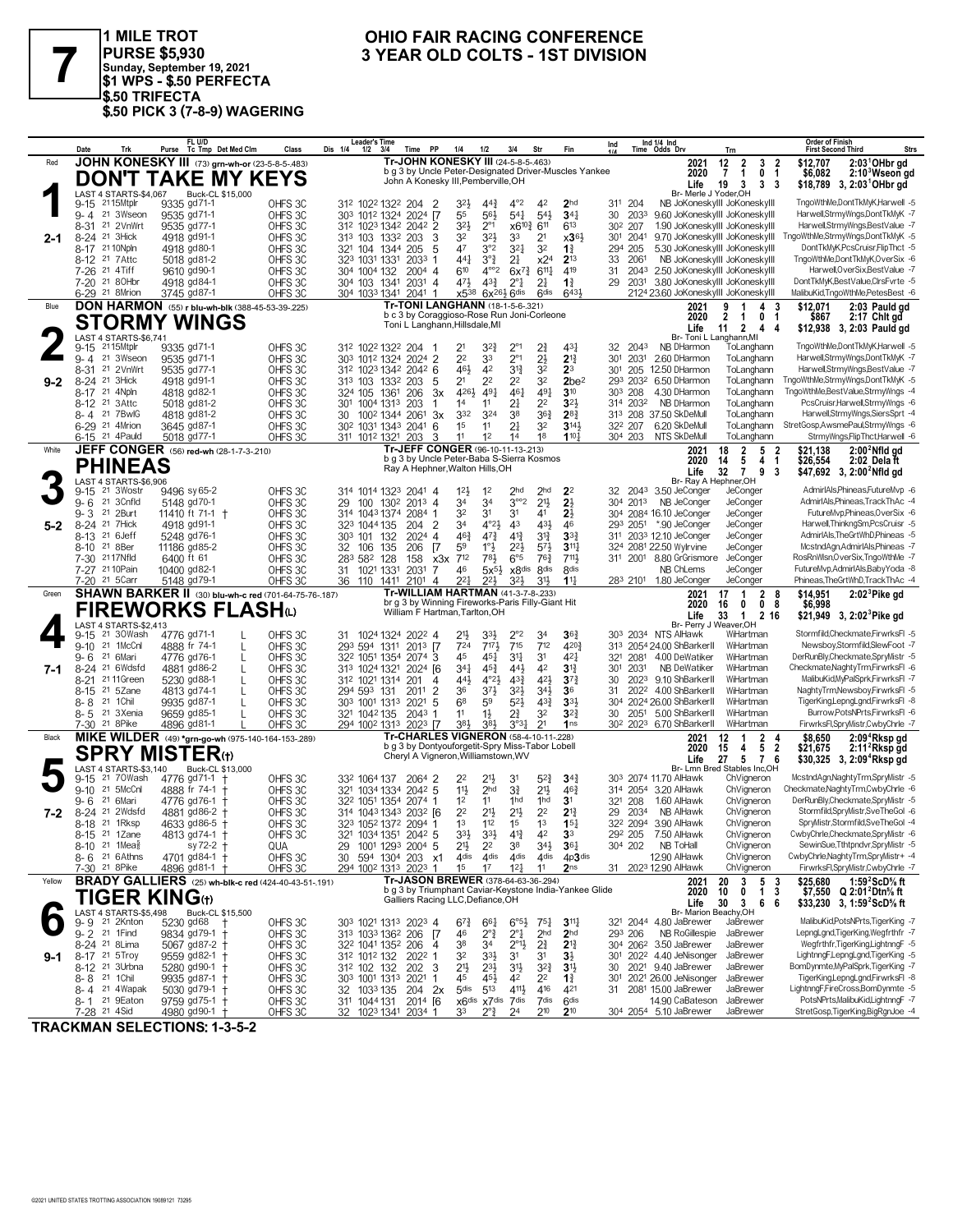

1 MILE TROT PURSE \$17,500<br>|Sunday, September 19, 2021<br>|\$1 WPS - \$.50 PERFECTA<br>!\$.50 TRIFECTA - \$.50 SUPERFECTA **WAGERING** 

### **BUCKEYE STALLION SERIES** 3 YEAR OLD FILLIES - 1ST DIVISION

|          | Trk<br>Date                                              | Purse Tc Tmp Det Med Clm                                      | Class                      | Leader's Time<br>Dis 1/4<br>1/2         | <b>PP</b><br>Time<br>- 3/4                                                                                                    | 1/4                                | 1/2<br>3/4                                                                                                                                        | Str                                                 | Fin                                 | Ind                    | Ind $1/4$ Ind<br>Time Odds Drv                             | Trn                                                     | Order of Finish<br><b>Strs</b><br><b>First Second Third</b>                                          |
|----------|----------------------------------------------------------|---------------------------------------------------------------|----------------------------|-----------------------------------------|-------------------------------------------------------------------------------------------------------------------------------|------------------------------------|---------------------------------------------------------------------------------------------------------------------------------------------------|-----------------------------------------------------|-------------------------------------|------------------------|------------------------------------------------------------|---------------------------------------------------------|------------------------------------------------------------------------------------------------------|
| Red      |                                                          | KEITH KASH JR (42) r blu-or (989-88-100-128-188)              |                            |                                         | Tr-KEITH KASH JR (555-48-63-64-.188)                                                                                          |                                    |                                                                                                                                                   |                                                     |                                     |                        | 2021                                                       | 23<br>9<br>0                                            | \$38.336<br>$1:563$ Nfld ft                                                                          |
|          |                                                          | <b>BROKNHEARTSVILLE(t)(L)</b>                                 |                            |                                         | b f 3 by Triumphant Caviar-Mama's Brokn Heart-Tsunami Ranger<br>Matthew J Morrison, Indiana, PA; Neil K Balcerak, Indiana, PA |                                    |                                                                                                                                                   |                                                     |                                     |                        | 2020                                                       | $\overline{7}$<br>$\mathbf{0}$<br>$\mathbf{1}$          | 0<br>\$15,489                                                                                        |
|          | LAST 4 STARTS-\$5,894                                    | LEX-SEL \$24,000                                              |                            |                                         |                                                                                                                               |                                    |                                                                                                                                                   |                                                     |                                     |                        | Life                                                       | 30<br>9<br>$\overline{1}$<br>Br- Peninsula Farm Inc, KY | 4<br>\$53,825 3, 1:56 Nfld ft                                                                        |
|          | 21 3Nfld<br>$9 - 15$                                     | 10400 ft 71<br>Ť.<br>L                                        | <b>FMNW3PMCD</b>           | 274 57                                  | 1264 1571 7                                                                                                                   | $2^{\circ}$ $\frac{3}{4}$          | $2x^{\circ}$ <sup>1</sup> $4$ 8 <sup>dis</sup>                                                                                                    | 8 <sub>dis</sub>                                    | 8 <sub>dis</sub>                    |                        | 4.00 KeKashJr                                              | KeKashJr                                                | SwnFneLdy,LosFlshyD,FlmngAnde -8                                                                     |
|          | $9 - 9$<br>21 8Knton                                     | L<br>5181 gd72                                                | OHFS 3F                    | 283 593 130                             | 2024 5                                                                                                                        | 11                                 | 1 <sup>3</sup><br>$12\frac{1}{2}$                                                                                                                 | 14                                                  | 19 <sub>7</sub>                     | 324 2024               | *.40 KeKashJr                                              | KeKashJr                                                | Broknhrts,ForgtThPs,LdyFrwrks -6                                                                     |
|          | 21 3Find<br>$9 - 1$                                      | 10036 gd75-1<br>L<br>$^{+}$                                   | OHFS 3F                    |                                         | 311 1024 1324 2021 6                                                                                                          | $11\frac{1}{4}$                    | 11<br>1 <sub>ns</sub>                                                                                                                             | 3∛                                                  | 34                                  | 301<br>203             | NB RoGillespie                                             | DaWalls                                                 | DsgnrSpcs,TelngThSt,Broknhrts -7                                                                     |
| 25-1     | $8 - 25$<br>21 1Nfld                                     | 17500 ft 78<br>L<br>$\pm$                                     | <b>BSS 3F</b>              |                                         | 273 57 1273 1562 4                                                                                                            | 2}                                 | $21\frac{1}{4}$<br>41}                                                                                                                            | $36\frac{3}{4}$                                     | 36                                  | 294 1573               | 4.60 KeKashJr                                              | DaWalls                                                 | RosRnWhtn,MagcCrdtC,Broknhrts -8                                                                     |
|          | $8 - 20$<br>21 9Green<br>8-15 <sup>21</sup> 3Cel         | L<br>5131 gd85-1<br>$^{+}$                                    | OHFS 3F                    |                                         | 302 1012 1322 2014 1                                                                                                          | 12 <sup>1</sup>                    | 1 <sup>2</sup><br>12 <sup>1</sup>                                                                                                                 | 1 <sup>3</sup>                                      | 1 <sup>7</sup>                      | 292 2014               | *.40 RoGillespie                                           | DaWalls                                                 | Broknhrts, Forgt ThPs, ThisgnhAs -5<br>TelngThSt,ThisgnhAs,Esentaly -5                               |
|          | 21 7 Chil<br>8-8                                         | 5081 gd74-1 $+$<br>LA<br>5006 $gd87-1$ +<br>LA                | OHFS 3F<br>OHFS 3F         |                                         | 303 1003 1304 2041 4<br>312 103 1322 2022 3                                                                                   | 1 <sup>3</sup><br>$11\frac{3}{4}$  | 1 <sup>5</sup><br>112<br>1 <sup>2</sup><br>$1\frac{1}{2}$                                                                                         | x1 <sup>12</sup><br>1 <sup>3</sup>                  | 46<br>14 <sup>3</sup>               | 343 2052<br>30<br>2022 | *.30 RoGillespie<br>*.60 RoGillespie                       | DaWalls<br>DaWalls                                      | Broknhrts, Itscheprt, RosRnWldc -5                                                                   |
| Blue     |                                                          | CHRIS LEMS (34) blk-sil (1,673-177-194-190-.208)              |                            |                                         | Tr-MATTHEW BROWN (17-4-3-3-.392)                                                                                              |                                    |                                                                                                                                                   |                                                     |                                     |                        | 2021                                                       | $17 \quad 4$<br>33                                      | \$34.074<br>1:56 $ScD%$ ft                                                                           |
|          |                                                          |                                                               |                            |                                         | blk f 3 by Winning Fireworks-Caviar Dunn-Neely Dunn                                                                           |                                    |                                                                                                                                                   |                                                     |                                     |                        |                                                            | 2020 No Starts Prior Year                               |                                                                                                      |
|          |                                                          | <b>WINNING MISTY</b>                                          |                            |                                         | Matthew Brown, Newark, OH                                                                                                     |                                    |                                                                                                                                                   |                                                     |                                     |                        | Life                                                       | 17 4 3 3                                                | \$34,074 3, 1:56 ScD% ft                                                                             |
|          | LAST 4 STARTS-\$11,820<br>216SCD <sub>8</sub><br>9-3     | BHS \$6,200<br>14000 ft 73                                    | NW4PMRLT                   |                                         |                                                                                                                               |                                    | $11\frac{1}{4}$                                                                                                                                   |                                                     |                                     | 291 157                | 4.20 ChPage                                                | Br- Edwin A. Burkholder.OH<br>MattBrown                 | ILikePete,CntOnBrny,WinngMsty-10                                                                     |
|          | 21 2Nfld<br>$8 - 25$                                     | 17500 ft 78                                                   | <b>BSS 3F</b>              | 28 <sup>2</sup> 584 1274 157<br>274 581 | - 6<br>1264 1571<br>-7                                                                                                        | $11\frac{1}{2}$<br>$79\frac{3}{4}$ | $11\frac{1}{4}$<br>$75\frac{3}{4}$<br>$6^{\circ}6^{\frac{1}{2}}$                                                                                  | $1\frac{1}{2}$<br>$45\frac{3}{4}$                   | $3\frac{1}{2}$<br>$2\frac{1}{2}$    | 291 1571               | 5.50 ChLems                                                | MattBrown                                               | ChipItIn.WinnaMstv.RosRnWhvN -7                                                                      |
|          | 8-20 21 2ScD <sup>5</sup>                                | 11000 ft 87                                                   | NW4PMRLT                   | 273 582 1264 156                        | -5                                                                                                                            | $2^{\circ}1^3_4$                   | 4 <sup>3</sup><br>431                                                                                                                             | 31                                                  | 1 <sub>ns</sub>                     |                        | 283 156 12.20 JoSutton                                     | MattBrown                                               | WinngMsty,SmokngJet,ItsAllMe-10                                                                      |
| 6-1      | $8 - 12$<br>21 7 Jeff                                    | 5315 gd75-2                                                   | OHFS 3F                    | 301                                     | 101 1313 2013 5                                                                                                               | x716} 611}                         | 683                                                                                                                                               | $6^{11}$                                            | $5^{12}$                            | 31<br>2041             | 1.80 MattBrown                                             |                                                         | MattBrown MomKnwsBs,CharmngNn,ShezaWtch -7                                                           |
|          | $8 - 8$<br>21 5Mnsf                                      | 5365 gd85-1                                                   | OHFS 3F                    | 33                                      | 1054 1392 2083 1                                                                                                              | 21}                                | 31<br>3 <sup>1</sup>                                                                                                                              | 3½                                                  | $34\frac{1}{4}$                     | 294 2092               | 2.10 MattBrown                                             | MattBrown                                               | CharmngNn, Whollttrt, WinngMsty -7                                                                   |
|          | 8-4 2111Nfld                                             | 10000 ft 73                                                   | NW2PMCD                    | 28                                      | 582 1273 1573 5                                                                                                               | 2 <sup>2</sup>                     | $21\frac{1}{2}$<br>31}                                                                                                                            | 3 <sup>11</sup>                                     | $1\frac{3}{4}$                      | 294 1573               | 2.00 ChLems                                                | MattBrown                                               | WinngMsty,FImngAnde,EastrLily -9                                                                     |
|          | 7-26 21 4MtVer                                           | 5315 gd86-1                                                   | OHFS 3F                    |                                         | 303 1013 1322 2013 6<br>Tr-CHRISTOPHER BEAVER (536-125-84-74-.366)                                                            | 1 <sup>o</sup> hd                  | 12 <sup>1</sup><br>1 <sup>3</sup>                                                                                                                 | 12                                                  | 21,                                 | 292 2014               | NB MattBrown                                               | MattBrown                                               | Whollttrt, Winng Msty, WfFire -7                                                                     |
| White    |                                                          | <b>RONNIE WRENN JR.</b> (35) blk-mar (1,900-389-332-243-.344) |                            |                                         | b f 3 by Credit Fashion-Champagne Magic-Yankee Glide                                                                          |                                    |                                                                                                                                                   |                                                     |                                     |                        | 2021<br>2020                                               | 18<br>4<br>4<br>$\overline{2}$<br>4<br>$\mathbf{0}$     | \$53,869<br>1:55 ScD% ft<br>2<br>0<br>\$23,200                                                       |
|          |                                                          | <b>MAGIC CREDIT CARD(t)(L)</b>                                |                            |                                         | Martin D Yoder, Mt Eaton, OH                                                                                                  |                                    |                                                                                                                                                   |                                                     |                                     |                        | Life                                                       | 22<br>4<br>6                                            | 2<br>\$77,069 3, 1:55 ScD% ft                                                                        |
|          | LAST 4 STARTS-\$9,935                                    |                                                               |                            |                                         |                                                                                                                               |                                    |                                                                                                                                                   |                                                     |                                     |                        | Br- Martin D Yoder, OH                                     |                                                         |                                                                                                      |
|          | $21 \text{ } 4$ ScD $\frac{5}{8}$<br>$9 - 10$<br>21 6ScD | 14000 ft 74                                                   | NW4PMRLT                   | 28 584 1273 157                         | -4                                                                                                                            | 31}                                | 33<br>53                                                                                                                                          |                                                     | ip51} 4p52}                         |                        | 291 1572 *1.90 BrtMiller                                   | ChFBeaver<br>ChFBeaver                                  | Burrow, BNicking, Bst TmeHnv-10<br>ILikePete,CntOnBrny,WinngMsty-10                                  |
|          | $9 - 3$<br>8-25 21 1Nfld                                 | 14000 ft 73<br>$\mathbf{I}$<br>17500 ft 78<br>$\pm$<br>L      | NW4PMRLT<br><b>BSS 3F</b>  | 282 584<br>273 57                       | 1274 157<br><b>110</b><br>1273 1562 5                                                                                         | 443<br>$1^\circ\frac{1}{2}$        | $3^{\circ}1$<br>$4^{\circ}2^3$<br>$11\frac{1}{4}$<br>2 <sub>ns</sub>                                                                              | $63\frac{3}{4}$<br>25                               | 66<br>$24\frac{1}{4}$               | 301                    | 1581 *2.30 BrtMiller<br>293 1571 *.50 RonWrennJr ChFBeaver |                                                         | RosRnWhtn,MagcCrdtC,Broknhrts -8                                                                     |
| 3-1      | $8 - 6$<br>$2113$ ScD $\frac{5}{8}$                      | 55500 ft 76<br>L                                              | OSF <sub>3F</sub>          | 273 564                                 | 1261<br>1544 1                                                                                                                | 31                                 | $3^{2}\frac{3}{4}$<br>$3^{2^{3}}$                                                                                                                 | 3 <sup>11</sup>                                     | $4^{2}$                             |                        | 282 1551 27.20 RonWrennJr ChFBeaver                        |                                                         | Herculisa, Celbrt Wth, FistyPstl -6                                                                  |
|          | 7-30 <sup>21</sup> 3Nfld                                 | L<br>6400 ft 72                                               | OHFS 3F                    | 27<br>563                               | 126<br>$155^2$ 2                                                                                                              | 33}                                | 3°2<br>$11\frac{3}{4}$                                                                                                                            | 1 <sub>ns</sub>                                     | $2\frac{1}{2}$                      | 292 1552               | .90 RonWrennJr ChFBeaver                                   |                                                         | ElgntGigi,MagcCrdtC,Ozma -7                                                                          |
|          | 7-22 <sup>21</sup> 8ScD <sup>3</sup>                     | 17500 ft 73<br>L                                              | <b>BSS 3F</b>              | 28 58                                   | 1264 155<br>$\mathbf 1$                                                                                                       | 32}                                | 11<br>$11\frac{1}{4}$                                                                                                                             | 1 <sup>5</sup>                                      | $16\frac{1}{4}$                     | 281 155                | *1.10 RonWrennJr ChFBeaver                                 |                                                         | MagcCrdtC,AuntLil,IrshPrncs -8                                                                       |
|          | 7-5 2112Nfld                                             | 17500 ft 85                                                   | <b>BSS 3F</b>              | 281 574                                 | 1263 1551<br>-5                                                                                                               | $1^{\circ}1\frac{1}{2}$            | 1 <sup>2</sup><br>$11\frac{1}{4}$                                                                                                                 | 13                                                  | $14\frac{1}{2}$                     | 283 1551               | *.60 RonWrennJr ChFBeaver                                  |                                                         | MagcCrdtC,ElgntGigi,LitlePety -9                                                                     |
| Green    |                                                          | DAN NOBLE (38) pur-wh-go (1,782-307-250-223-.292)             |                            |                                         | Tr-ROBERT BOGGS (26-1-3-3-141)<br>b f 3 by Dontyouforgetit-Pj's Photo-S J's Photo                                             |                                    |                                                                                                                                                   |                                                     |                                     |                        | 2021<br>2020                                               | 9<br>1<br>1<br>9<br>$\mathbf{1}$                        | \$12.032<br>1:57 <sup>4</sup> ScD% ft                                                                |
|          |                                                          | <b>SAINTFRANCES IRENE</b>                                     |                            |                                         | Robert A Boggs, Marysville, OH                                                                                                |                                    |                                                                                                                                                   |                                                     |                                     |                        | Life                                                       | 2<br>18 2 3 5                                           | 4<br>\$9,084<br>2:06 <sup>3</sup> Rchwd gd<br>\$21,116 3, 1:57°ScD% ft                               |
|          | LAST 4 STARTS-\$2,180                                    | <b>Buck-CL \$8,500</b>                                        |                            |                                         |                                                                                                                               |                                    |                                                                                                                                                   |                                                     |                                     |                        |                                                            | Br- Michael W Soehnlen.OH                               |                                                                                                      |
|          | 21 8 ScD <sup>3</sup><br>$9 - 16$                        | 13000 ft 74                                                   | NW2PMRLT                   | 29<br>591                               | 1281<br>15738                                                                                                                 | $8^{10}\frac{1}{4}$                | $\cdot \cdot \cdot 64$<br>$8^{\circ}7\frac{1}{4}$                                                                                                 | 85}                                                 | 7p671                               |                        | 293 159 57.20 TrSmith                                      | RoBoggs                                                 | LrsCndymn,SClass,BoujeGirl-10                                                                        |
|          | $9 - 9$ 21 $9 \text{ScD}_{8}^{5}$                        | 13000 ft 68                                                   | NW2PMRLT                   | 284 581                                 | 1271 157<br>5                                                                                                                 | 711                                | 661<br>$6^{10}$                                                                                                                                   | $5^{3}\frac{3}{4}$                                  | $56\frac{1}{2}$                     |                        | 294 1581 21.10 BrtMiller                                   | RoBoggs<br>RoBoggs                                      | AuntLil.GoldStons.Bbvlvvrwv-10<br>KatsLckyD,DsgnrSpcs,BoujeGirl -6                                   |
| $25 - 1$ | 8-20 2110ScD<br>$8 - 12$<br>218SCD <sub>8</sub>          | 50000 ft 77<br>9500 sy 74-1                                   | OSS 3F<br>NW2PMRLT         | 282 59                                  | 283 583 1272 1551<br>2<br>$\overline{2}$<br>1283<br>158                                                                       | 441<br>$21\frac{1}{2}$             | $44\frac{3}{4}$<br>$4^{\circ}3^{\frac{3}{2}}$<br>$3^{2^{3}}$<br>$5^{2}$                                                                           | $4x^{4}\frac{3}{4}$<br>421                          | 628<br>$3^{13}$                     | 291                    | 323 2004 51.30 JoSutton<br>1582 7.10 JoSutton              | RoBoggs                                                 | Cellular, AuntLil, stfrnclrn -7                                                                      |
|          | $8 - 4$ 21 $2$ ScD <sup>3</sup>                          | 8000 ft 83                                                    | NW1PMRLT                   |                                         | 294 594 1282 1574 1                                                                                                           | 5°3 <sup>3</sup>                   | 11<br>$1\frac{3}{4}$                                                                                                                              | 11}                                                 | $1^{11}$                            | 292 1574               | *.70 JoSutton                                              | RoBoggs                                                 | stfrnclrn,DeweyHall,PetesBest -8                                                                     |
|          | 7-26 <sup>21</sup> 2Mary                                 | 9810 gd81-1                                                   | OHFS 3F                    |                                         | 303 1024 1324 2014 4                                                                                                          | 33                                 | 32}<br>32                                                                                                                                         | 32                                                  | $2^{2}$                             | 29<br>2021             | 3.10 AuHanners                                             | RoBoggs                                                 | Ozma,stfrnclrn,AirJordyn -8                                                                          |
|          | 7-17 2113Nfld                                            | 60000 ft 65                                                   | OHSS 3F                    |                                         | 274 562 1251 1541 6                                                                                                           | 8121                               | 8101<br>863                                                                                                                                       | 66}                                                 | 543                                 |                        | 28 <sup>2</sup> 155 74.60 HuMyers                          | RoBoggs                                                 | Herculisa,CelbrtWth,KatsLckyD-10                                                                     |
| Black    |                                                          |                                                               |                            |                                         |                                                                                                                               |                                    |                                                                                                                                                   |                                                     |                                     |                        |                                                            |                                                         |                                                                                                      |
|          |                                                          |                                                               |                            |                                         | Tr-ROSY WEAVER (233-43-33-35-.313)                                                                                            |                                    |                                                                                                                                                   |                                                     |                                     |                        | 2021                                                       | 8<br>17<br>4                                            | $1:552$ Nfld ft<br>\$39.564<br>0                                                                     |
|          |                                                          | <b>DON IRVINE JR</b> (70) go-wh-red (433-65-62-52-270)        |                            |                                         | br f 3 by Dejarmbro-Glidemyway-Conway Hall                                                                                    |                                    |                                                                                                                                                   |                                                     |                                     |                        | 2020                                                       | 17<br>71<br>-5                                          | \$36,758<br>2:01 <sup>4</sup> Urbna gd                                                               |
|          | EGANT.<br>Εl                                             | <b>GIG</b>                                                    |                            |                                         | Rosy E Weaver, Beach City, OH                                                                                                 |                                    |                                                                                                                                                   |                                                     |                                     |                        | Life                                                       | 34 13 11 1                                              | \$76,322 3, 1:55 <sup>2</sup> Nfld ft                                                                |
|          | LAST 4 STARTS-\$13,410<br>2110Wostr<br>9-14              | Buck-CL \$7,500<br>5281 gd84-1                                | OHFS 3F                    |                                         | 303 1023 1342 2034 2                                                                                                          | 1 <sup>2</sup>                     | $11\frac{1}{2}$<br>1 <sub>hd</sub>                                                                                                                | 12 <sup>1</sup>                                     | $13\frac{1}{4}$                     | 292 2034               | *.40 DolrvineJr                                            | Br- Lmn Bred Stables Inc.OH<br>RoWeaver                 | ElgntGigi,IAmWining,RseRunWsp -4                                                                     |
|          | $9 - 3$<br>21 3Cnfld                                     | 9629 ft 64-1                                                  | OHFS 3F                    |                                         | 283 573 1281 1583 3                                                                                                           | 32                                 | $21\frac{1}{2}$<br>$2^{2}\frac{1}{2}$                                                                                                             | 32                                                  | 1 <sub>ns</sub>                     | 1583<br>301            | NB DolrvineJr                                              | RoWeaver                                                | ElgntGigi,CharmngNn,Whollttrt -4                                                                     |
|          | 8-30 21 2MtGil                                           | 9635 gd81-1                                                   | OHFS 3F                    | 294 59                                  | 1292 1594 5                                                                                                                   | 23                                 | $21\frac{1}{2}$<br>2 <sup>2</sup>                                                                                                                 | $2\frac{3}{4}$                                      | $1\frac{11}{2}$                     | 30                     | 1594 4.80 DolrvineJr                                       | RoWeaver                                                | ElgntGigi,RseRunWsp,ShezaWtch -7                                                                     |
| 7-2      | $8 - 25$<br>21 6Nfld                                     | 17500 ft 78                                                   | <b>BSS 3F</b>              | 274 571                                 | 1261<br>1553<br>2                                                                                                             | $3^{2}\frac{3}{4}$                 | $4^{\circ}3\frac{1}{4}$<br>$43\frac{1}{2}$                                                                                                        | 55                                                  | $55\frac{3}{4}$                     | 30<br>1564             | 8.20 DolrvineJr                                            | RoWeaver                                                | CashNChps,FistyPstl,MomKnwsBs -7                                                                     |
|          | 8-13 <sup>21</sup> 1 Crot                                | 5080 gd82                                                     | OHFS 3F                    |                                         | 294 593 1303 1593 5                                                                                                           | 1 <sup>1</sup>                     | 11<br>$1\frac{1}{4}$                                                                                                                              | 1hd                                                 | 2 <sup>1</sup>                      | 291<br>1594            | 4.30 DolrvineJr                                            | RoWeaver<br>RoWeaver                                    | Ozma,ElgntGigi,ChipItIn -5                                                                           |
|          | 8-8 <sup>21</sup> 10Mnsf<br>8-3 21 8Lsbn                 | 5265 gd83-1<br>3643 gd82-1                                    | OHFS 3F<br>OHFS 3F         |                                         | 312 1023 1332 2041 6<br>344 1062 1382 2091                                                                                    | 1 <sup>2</sup><br>11               | $1\frac{1}{2}$<br>1hd<br>11<br>13                                                                                                                 | 11<br>1 <sup>1</sup>                                | 1 <sup>5</sup><br>11                | 304 2091               | 304 2041 *1.00 DolrvineJr<br>*.20 DolrvineJr               | RoWeaver                                                | ElgntGigi,ShezaWtch,WfFire -6<br>ElgntGigi,JogngSwts,HotIce -4                                       |
| Yellow   |                                                          | ANTHONY MACDONALD (44) *n blu-red-wh (363-64-51-53-.3         |                            |                                         | Tr-JASON MCGINNIS (316-63-44-41-320)                                                                                          |                                    |                                                                                                                                                   |                                                     |                                     |                        | 2021                                                       | $\overline{2}$<br>10<br>1                               | 1:56 <sup>4</sup> MVR <sup>5</sup> / <sub>8</sub> ft<br>\$17.750<br>0                                |
|          |                                                          |                                                               |                            |                                         | b f 3 by Wishing Stone-Sequin Hanover-SJ's Caviar                                                                             |                                    |                                                                                                                                                   |                                                     |                                     |                        | 2020                                                       | 3<br>$\mathbf 0$<br>0                                   | \$2,100 $Q$ 2:00 <sup>3</sup> Mea <sup>5</sup> / <sub>8</sub> ft<br>-1                               |
|          | SEWIN SUE⊕                                               |                                                               |                            |                                         | Thestable Sewin Sue Group, Guelph, ON, CA                                                                                     |                                    |                                                                                                                                                   |                                                     |                                     |                        | Life                                                       | 13<br>$\overline{2}$<br>1 1                             | \$19,850 3, 1:56 <sup>4</sup> MVR <sup>5</sup> / <sub>8</sub> ft                                     |
|          | LAST 4 STARTS-\$3,000<br>2112Nfld<br>9- 1                | 10000 ft 67                                                   |                            |                                         | 283 583 1273 1563 x1                                                                                                          |                                    | $66\frac{1}{2}$                                                                                                                                   |                                                     |                                     | 291<br>158             | 1.90 AMacdonald JaMcGinnis                                 |                                                         | Br- Burke Rcg Stb & Weaver Bruscemi, PA,L Karr, NJ, etc.<br>EastrLily,LosFlshyD,FlmngAnde -8         |
|          | 8-20 2110ScD <sup>5</sup>                                | 50000 ft 77                                                   | <b>FMNW3PMCD</b><br>OSS 3F |                                         | 283 583 1272 1551 3                                                                                                           | $89\frac{3}{4}$<br>$6^{71}$        | $86\frac{1}{4}$<br>$6^{7\frac{3}{4}}$<br>$66\frac{1}{2}$                                                                                          | 59<br>$65\frac{3}{4}$                               | $5^{7}\frac{1}{2}$<br>57            | 28                     | 1563 47.90 WMWilder                                        | RoBurke                                                 | KatsLckyD,DsgnrSpcs,BoujeGirl -6                                                                     |
|          | $8-10$ 21 1Mea <sup>5</sup>                              | $sy 72-2 +$                                                   | QUA                        |                                         | 29 1001 1293 2004 4                                                                                                           | 33                                 | 3 <sup>3</sup><br>$2^{\circ}6$                                                                                                                    | $21\frac{1}{2}$                                     | $1\frac{3}{4}$                      | 30<br>2004             | NB WMWilder                                                | RoBurke                                                 | SewinSue, Tthtpndvr, SpryMistr -5                                                                    |
| 25-1     | 21 2ScD <sup>5</sup><br>7-20                             | ft 88                                                         | QUA                        |                                         | 3<br>28 <sup>2</sup> 57 <sup>2</sup> 126 <sup>2</sup> 1551                                                                    | $6^{13}$                           | $5^{11}$                                                                                                                                          |                                                     | $6x^{21/2}$ x $6x^{32}$ x $6x^{54}$ | 352 206                | NB NiTurley                                                | RoBurke                                                 | Insomniac,DeweyHall,Fancfllnv -7                                                                     |
|          | 7-13 <sup>21</sup> 3ScD <sup>3</sup>                     | ft 81                                                         | QUA                        |                                         | 28 <sup>2</sup> 573 126 <sup>2</sup> 1554 1                                                                                   | 27                                 | 28<br>313                                                                                                                                         |                                                     | $4x^{17}$ $4^{41}\frac{3}{4}$       |                        | 351 2041 NB NiTurley                                       | RoBurke                                                 | Thunder, Starglidr, GoWth Gsto -4                                                                    |
|          | 7-5 21 9Nfld                                             | 17500 ft 89                                                   | <b>BSS 3F</b>              |                                         | 28 571 1262 1543 x7                                                                                                           |                                    | 918 <sup>1</sup> / <sub>2</sub> 825 <sup>1</sup> / <sub>2</sub> x942 <sup>1</sup> / <sub>2</sub> 932 <sup>1</sup> / <sub>2</sub> 943 <sup>2</sup> |                                                     |                                     |                        | 283 2032 47.30 ChPage                                      | RoBurke                                                 | JogngSwts,FistyPstl,GmeOnGrls -9                                                                     |
| Pink     | 6-24 <sup>21</sup> 9ScD <sup>3</sup>                     | 9500 ft 78                                                    | NW2PMRLT                   | 271 572                                 | 1261 156 8                                                                                                                    | $8^{11}\frac{3}{4}$                | $8^{8}\frac{3}{4}$                                                                                                                                | $8^{10\frac{3}{4}}$ $8x^{12\frac{3}{4}}$ $x8x^{19}$ |                                     |                        | 312 1594 18.70 ChPage                                      | RoBurke                                                 | Betmetown,CharloteK,Lightngft-10                                                                     |
|          |                                                          | CHRIS PAGE (37) wh-r blu-mar (2,026-330-290-251-284)          |                            |                                         | Tr-RON BURKE (3,343-657-559-457-.335)<br>b f 3 by Uncle Peter-Stonebridge Dancer-Angus Hall                                   |                                    |                                                                                                                                                   |                                                     |                                     |                        | 2021<br>2020                                               | 5<br>$\overline{2}$<br>14<br>9<br>3<br>0                | 1:55 $2$ ScD $\%$ ft<br>\$43,875<br>0<br>3<br>\$65,940<br>1:57 Dela ft                               |
|          |                                                          | <b>ROSE RUN WHITNEY</b>                                       |                            |                                         | Burke Rcg Stb, PA; W Donovan & J&T Silva- Purnel&Libby, FL;                                                                   |                                    |                                                                                                                                                   |                                                     |                                     |                        | Life                                                       | 23<br>8<br>$\overline{\mathbf{2}}$                      | -3<br>\$109,815 3, 1:55 ${}^{\prime}$ ScD ${}^{\prime}$ s ft                                         |
|          |                                                          | LAST 4 STARTS-\$17,025 OH-SEL \$50,000                        |                            |                                         | J Sbrocco, OH                                                                                                                 |                                    |                                                                                                                                                   |                                                     |                                     |                        | Br- Rose Run Farm, OH                                      |                                                         |                                                                                                      |
|          | $9-10$ 21 $5$ ScD $\frac{5}{8}$                          | 18000 ft 74                                                   | NW10000L4                  |                                         | 281 574 1254 1543 7                                                                                                           | $77\frac{3}{4}$                    | $5^{\circ}4^{\frac{3}{4}}$<br>$7^{81}$                                                                                                            | -44                                                 | $6^{7}\frac{1}{2}$                  |                        | 291 156 10.20 ChPage                                       | RoBurke<br>RoBurke                                      | SttNFrgtt,ForvrJese,Outburst -7<br>RosRnWhtn,MagcCrdtC,Broknhrts -8                                  |
|          | 8-25 <sup>21</sup> 1Nfld<br>8-13 21 1ScD <sup>5</sup>    | 17500 ft 78<br>11000 ft 80                                    | <b>BSS 3F</b><br>NW4PMRLT  | 273 57                                  | 1273 1562 7<br>281 581 1263 1553 3                                                                                            | 58}<br>2 <sup>1</sup>              | $5^{\circ}3^{\frac{1}{4}}$<br>1 <sup>oo</sup> ns<br>$21\frac{1}{4}$<br>34                                                                         | 1 <sup>5</sup><br>$2^{13}$                          | $14\frac{1}{4}$<br>$1\frac{11}{2}$  |                        | 284 1562 2.70 GrGrismore<br>284 1553 *.80 ChPage           | RoBurke                                                 | RosRnWhtn,llkdcpcks,Dejarwin -7                                                                      |
| $5-2$    | $8 - 6$ 2113ScD <sup>3</sup>                             | 55500 ft 76                                                   | OSF <sub>3F</sub>          | 273 564 1261                            | 1544 6                                                                                                                        | 65}                                | $5°5\frac{1}{2}$<br>67                                                                                                                            | 63                                                  | $53\frac{1}{4}$                     |                        | 281 1552 35.20 WMWilder                                    | RoBurke                                                 | Herculisa,CelbrtWth,FistyPstl -6                                                                     |
|          | 7-23 2110ScD <sup>5</sup>                                | 11000 ft 74                                                   | NW4PMRLT                   | 284 58                                  | 1263 1552 3                                                                                                                   | $1^{\circ}$                        | $11\frac{1}{4}$<br>$11\frac{1}{2}$                                                                                                                | $1^{2}$                                             | $1\frac{11}{2}$                     |                        | 284 1552 *1.10 ChPage                                      | RoBurke                                                 | RosRnWhtn.PathOfTtl.ILikePete -9                                                                     |
|          | 7-17 2113Nfld                                            | 60000 ft 65                                                   | OHSS 3F                    | 274 562                                 | 1251 1541 4                                                                                                                   | $5^{\circ}6$                       | $6^{\circ}6\frac{1}{2}$ $5^{\circ}3\frac{1}{4}$                                                                                                   | 810                                                 | $9^{12}\frac{3}{4}$                 | 31                     | 1564 49.80 ToHall                                          | RoBurke                                                 | Herculisa,CelbrtWth,KatsLckyD-10                                                                     |
|          | 7-8 21 2ScD <sup>3</sup>                                 | 11000 gd84-1                                                  | NW4PMRLT                   | 271 56                                  | 1251 155                                                                                                                      | ን°1                                | $11\frac{1}{4}$<br>$11\frac{1}{4}$                                                                                                                | $3^{2}\frac{3}{4}$                                  | $5^{7}$ <sub>4</sub>                |                        | 312 1563 *1.90 ChPage                                      | RoBurke                                                 | StretGosp,llkdcpcks+PathOfTtl- -6                                                                    |
| Gray     |                                                          | AARON MERRIMAN (43) go-c red-wh (3,059-558-469-434-.315)      |                            |                                         | Tr-CHRISTOPHER BEAVER (536-125-84-74-366)<br>b f 3 by Triumphant Caviar-Franniegetyourgun-Lucky Chucky                        |                                    |                                                                                                                                                   |                                                     |                                     |                        | 2021<br>2020                                               | 9<br>20<br>4<br>5<br>$\mathbf 0$<br>$\overline{1}$      | \$50,916<br>1:56 $2$ ScD $\%$ ft                                                                     |
|          |                                                          | <b>FIESTY PISTOL</b> (t)                                      |                            |                                         | C F Beaver, Radnor, OH; D A Meola, Powell, OH;                                                                                |                                    |                                                                                                                                                   |                                                     |                                     |                        | Life                                                       | 25<br>9<br>5                                            | $\frac{3}{2}$<br>\$14,815<br>\$65,731 3, 1:56 <sup>2</sup> ScD <sup>5</sup> / <sub>8</sub> ft<br>- 5 |
|          |                                                          | LAST 4 STARTS-\$10,629 OH-SEL \$15,000                        |                            |                                         | D E Robinson, Cardington, OH; RBH Vent Inc, NY, NY                                                                            |                                    |                                                                                                                                                   |                                                     |                                     |                        | Br- Marion Beachy, OH                                      |                                                         |                                                                                                      |
|          | 9-15 <sup>21</sup> 2Mtplr                                | 4968 gd71-1 †                                                 | OHFS 3F                    | 283 583 130                             | 2012 1                                                                                                                        | 23                                 | 22<br>2°}                                                                                                                                         | 1 <sup>3</sup>                                      | $12\frac{3}{4}$                     | 312 2012               | NB BJRoberts                                               | ChFBeaver                                               | FistyPstl,TulsaBell,ShzaMrcds -5                                                                     |
|          | 9-4 21 1Wseon                                            | $5068$ gd71-1 +<br>$\pm$                                      | OHFS 3F                    |                                         | 303 1024 1321 2021 [6]                                                                                                        | 32                                 | $1^{\circ}$ ns<br>$1^{\circ}1$                                                                                                                    | 1 <sub>ns</sub><br>22}                              | 2 <sup>1</sup><br>$2^{2}$           | 292 156                | 301 2022 *.50 BJRoberts<br>2.10 RonWrennJr ChFBeaver       | ChFBeaver                                               | TulsaBell,FistyPstl,TrotnBrkl -6<br>CashNChps,FistyPstl,MomKnwsBs -7                                 |
| 4-1      | 8-25 <sup>21</sup> 6Nfld<br>8-16 <sup>21</sup> 3Troy     | 17500 ft 78<br>5006 gd79-1 +                                  | BSS 3F<br>OHFS 3F          | 294 1003 1303 201                       | 274 571 1261 1553 6<br>2                                                                                                      | 21}<br>$3^{\circ}1$                | 3 <sup>11</sup><br>32<br>1 <sup>3</sup><br>$11\frac{1}{2}$                                                                                        | $13\frac{1}{2}$                                     | $15\frac{3}{4}$                     | 30 <sup>2</sup> 201    | *.60 BJRoberts                                             | ChFBeaver                                               | FistyPstl,ForgtThPs,AprilsSrp -5                                                                     |
|          | $8 - 6$ 2113ScD <sup>5</sup>                             | 55500 ft 76                                                   | OSF 3F                     |                                         | 273 564 1261 1544 2                                                                                                           | $4^{2}\frac{3}{4}$                 | $44\frac{1}{4}$<br>44                                                                                                                             | $4^{21}$                                            | 3 <sup>12</sup>                     |                        | 281 1551 28.40 AMerrimn                                    | ChFBeaver                                               | Herculisa, Celbrt Wth, FistyPstl -6                                                                  |
|          | 8-3 <sup>21</sup> 8BwlG                                  | 4868 gd80-2 †                                                 | OHFS 3F                    |                                         | 311 1033 1332 2034 2                                                                                                          | 21}                                | $1^{\circ}1^{\circ}$<br>$2\frac{3}{4}$                                                                                                            | 11                                                  | 1 <sup>2</sup>                      |                        | 30 <sup>2</sup> 203 <sup>4</sup> *.20 BJRoberts            | ChFBeaver                                               | FistyPstl,BuckyeJes,GmeOnGrls -4                                                                     |
|          | 7-27 21 4Tiff                                            | 4968 gd88-1<br><b>TRACKMAN SFI FCTIONS 7-3-5-8</b>            | OHFS 3F                    |                                         | 32 1022 1331 2014 2                                                                                                           | 1 <sup>2</sup>                     | 1 <sup>9</sup><br>$13\frac{1}{2}$                                                                                                                 | 18                                                  | 173                                 |                        | 283 2014 *.05 BJRoberts                                    | ChFBeaver                                               | FistyPstl,BuckyeJes,CinderAdi -5                                                                     |

I ƏLLC Nos. 3 & 8 - Beaver Trained Entry

**Uncoupled For Wagering**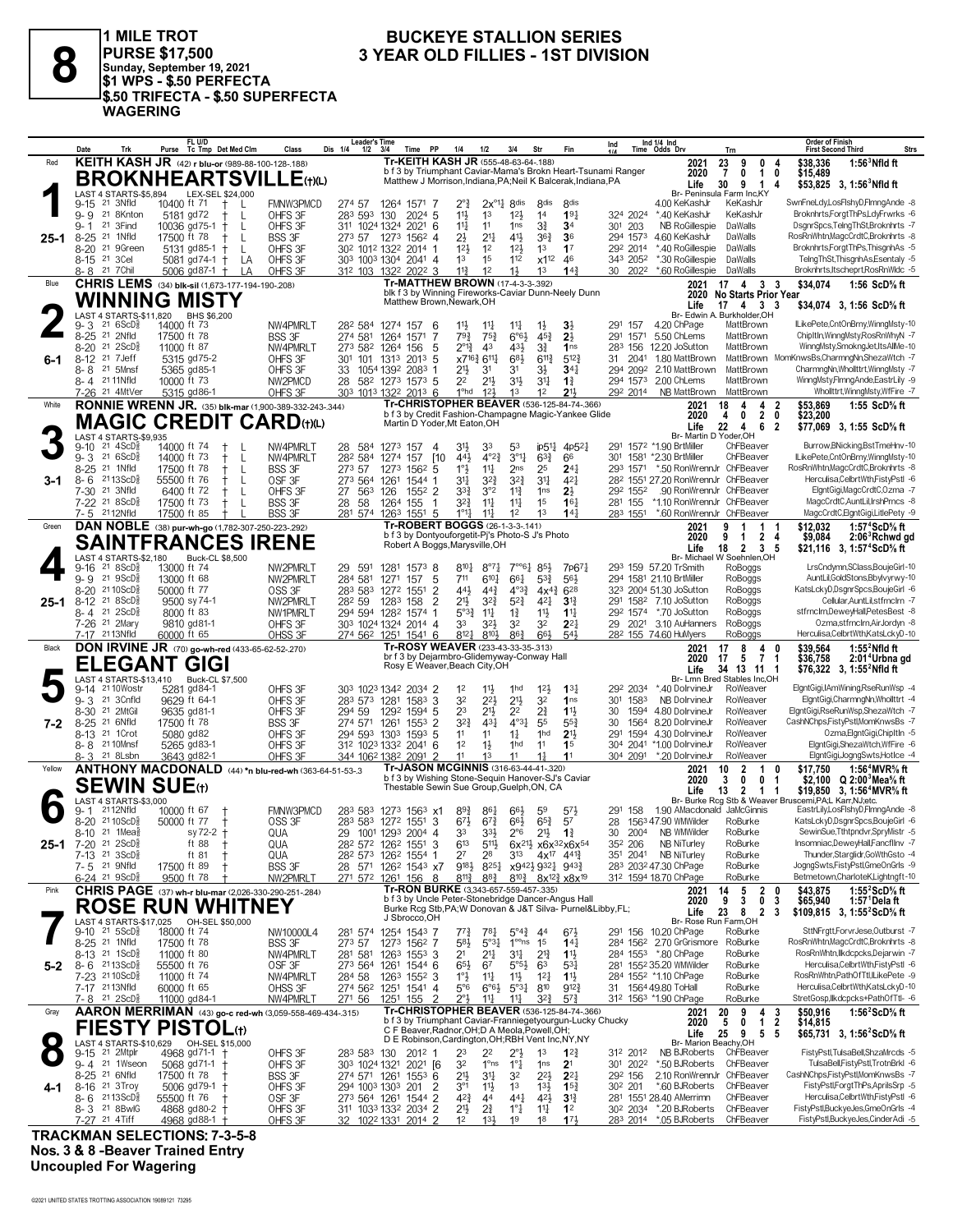

1 MILE PACE<br>PURSE \$67,185<br>Sunday, September 19, 2021<br>\$1 WIN & PLACE ONLY \$.50 PERFECTA - \$.50 TRIFECTA **WAGERING** 

### OHIO BREEDERS CHAMPIONSHIP 2 YEAR OLD FILLIES - 2ND DIVISION TOTAL PURSE \$134,370

|         | Trk<br>Date                                                                   | FL U/D<br>Purse Tc Tmp Det Med Clm                            | Class                                   | <b>Leader's Time</b><br>Dis 1/4<br>$1/2$ $3/4$ | Time                                                                                            | <b>PP</b>       | 1/2<br>1/4                                                      | 3/4                                | Str                                               | Fin                                | Ind                                                          | Ind 1/4 Ind<br>Time Odds Drv                                        | Trn                                      | <b>Order of Finish</b><br>Strs<br><b>First Second Third</b>                        |
|---------|-------------------------------------------------------------------------------|---------------------------------------------------------------|-----------------------------------------|------------------------------------------------|-------------------------------------------------------------------------------------------------|-----------------|-----------------------------------------------------------------|------------------------------------|---------------------------------------------------|------------------------------------|--------------------------------------------------------------|---------------------------------------------------------------------|------------------------------------------|------------------------------------------------------------------------------------|
| Red     |                                                                               | CHRIS PAGE (37) wh-r blu-mar (2,026-330-290-251-284)          |                                         |                                                | Tr-RON BURKE (3.343-657-559-457-.335)                                                           |                 |                                                                 |                                    |                                                   |                                    |                                                              | 2021                                                                | $\overline{7}$                           | 5 2 0 \$180,550<br>1:51 <sup>4</sup> ScD% ft                                       |
|         |                                                                               | <b>CAPE COD HANOVER</b>                                       |                                         |                                                | b f 2 by Downbytheseaside-Clouding Over-Artsplace<br>Burke Rcg Stb & Weaver Bruscemi, PA;       |                 |                                                                 |                                    |                                                   |                                    |                                                              | 2020                                                                | <b>No Starts Prior Year</b>              |                                                                                    |
|         | LAST 4 STARTS-\$137,150                                                       | OH-SEL \$20,000                                               |                                         |                                                | Rich Lombardo Rcg & Ras Rcg, OH                                                                 |                 |                                                                 |                                    |                                                   |                                    |                                                              | Life                                                                | 7 5 2 0<br>Br- Hanover Shoe Farms Inc,PA | \$180,550 2, 1:51 <sup>4</sup> ScD <sup>5</sup> / <sub>8</sub> ft                  |
|         | 9-5<br>21 8Nfld                                                               | 300000 ft 72<br>D.                                            | OHSS 2F FN                              | 271 553                                        | 1234 1512 1                                                                                     |                 | 2 <sub>ns</sub><br>21}                                          | $2^{\circ}1^3$                     | 22                                                | 2 <sup>3</sup>                     |                                                              | 274 152 *1.20 DaMiller                                              | RoBurke                                  | SeaSilk,CpeCodHnv,DgnLady -8                                                       |
|         | 8-22 <sup>21</sup> 2Nfld                                                      | 50000 ft 85                                                   | OHSS 2F                                 | 272 564                                        | 1261                                                                                            | $153^2$ 4       | $1^{\circ}1^3$<br>$11\frac{3}{4}$                               | $11\frac{1}{2}$                    | 1 <sup>3</sup>                                    | 1 <sub>hd</sub>                    | 271 1532                                                     | *.40 ChPage                                                         | RoBurke                                  | CpeCodHnv.HotshtTmp.MermdBvTh -6                                                   |
|         | 21 8 ScD <sup>3</sup><br>8-13<br>$8 - 6$<br>21 1ScD                           | 50000 ft 74<br>49300 ft 87                                    | OSS <sub>2F</sub><br>OSF <sub>2F</sub>  | 273 573<br>261 56                              | 1251                                                                                            | 1522 4          | $3^{21}$<br>33<br>$44\frac{3}{4}$<br>$2^{\circ}1\frac{1}{2}$    | $2^{\circ}1$<br>$11\frac{1}{2}$    | 2 <sup>1</sup><br>17                              | $2^{13}$<br>163                    | 272 1524<br>283 1514                                         | 3.00 WMWilder                                                       | RoBurke<br>RoBurke                       | SeaSilk,CpeCodHnv,MermdByTh -9<br>CpeCodHnv,SecrtSdPc,Suge -8                      |
| $6-5$   | $7-24$ 21<br>$3ScD_{8}^{5}$                                                   | 40000 ft 85                                                   | OHSS <sub>2F</sub>                      | 264 57                                         | 1231<br>1514 1<br>1244                                                                          | $153^1$ 4       | 45<br>43                                                        | $3^{01}$                           | 2 <sup>1</sup>                                    | $1^{13}$                           | 281 1531                                                     | *.60 ChPage<br>*.20 ChPage                                          | RoBurke                                  | CpeCodHnv.MermdBvTh.AlnightMc -8                                                   |
|         | 21<br>3Nfld<br>$7 - 10$                                                       | 40000 ft 77                                                   | OHSS <sub>2F</sub>                      | 28 573                                         | 126                                                                                             | 1533 7          | $1°\frac{3}{4}$<br>$11\frac{1}{4}$                              | 11                                 | 12 <sub>1</sub>                                   | 1 <sup>2</sup>                     |                                                              | 273 1533 *2.00 ChPage                                               | RoBurke                                  | CpeCodHnv,MermdByTh,FerThSmth -8                                                   |
|         | 21 1Mea<br>$6 - 30$                                                           | 6800 ft 83                                                    | 2YOFMAIDEN                              | 281 573 1261                                   |                                                                                                 | 1544 3          | 54<br>5°5                                                       | 3°3                                | 1 <sup>2</sup>                                    | 1 <sup>5</sup>                     | 28                                                           | 1544 2.40 DaPalone                                                  | RoBurke                                  | CpeCodHnv,ShdwOfFer,Martrtndr -8                                                   |
|         | 21 $4$ Mea $\frac{5}{8}$<br>$6 - 15$                                          | ft 70                                                         | QUA-2YOF                                |                                                | 32 <sup>2</sup> 103 132 <sup>3</sup> 201 <sup>3</sup> 4                                         |                 | 11}<br>$11\frac{1}{2}$                                          | 1 <sup>2</sup>                     | 1 <sup>2</sup>                                    | $1\frac{1}{2}$                     | 2013<br>29                                                   | NB DaCharlino                                                       | RoBurke                                  | CpeCodHnv,FtsyLife,GraySkies -5                                                    |
|         | $21 \text{ 3}$ Mea $\frac{5}{8}$<br>6-8                                       | ft 80                                                         | QUA-2YOF                                |                                                | 32 1021 1313 1591 5<br>Tr-STEVEN WALTERS (124-18-19-15-271)                                     |                 | 6 <sup>8</sup><br>69                                            | 5°5 <sup>3</sup>                   | 48                                                | 493                                | 283 2011                                                     | NB DaCharlino                                                       | RoBurke                                  | Twenty,ShdwOfFer,Imnotfrvr -6                                                      |
| Blue    |                                                                               | <b>BRETT MILLER</b> (48) pur-wh-gra (2,153-339-295-251-272)   |                                         |                                                | br f 2 by Racing Hill-Save My Life-Life Sign                                                    |                 |                                                                 |                                    |                                                   |                                    |                                                              | 2021<br>2020                                                        | 93<br><b>No Starts Prior Year</b>        | \$18,440<br>0 <sub>1</sub><br>1:54 <sup>*</sup> Mea <sup>5</sup> / <sub>8</sub> sy |
|         | <b>RACING LIFE</b>                                                            |                                                               |                                         |                                                | Lone Wolf Stable, Pittsburgh, PA                                                                |                 |                                                                 |                                    |                                                   |                                    |                                                              | Life                                                                | 9<br>3 0 1                               | \$18,440 2, 1:54 <sup>4</sup> Mea <sup>5</sup> / <sub>8</sub> sv                   |
|         | $21 \overline{5PCD}$                                                          |                                                               |                                         |                                                |                                                                                                 |                 |                                                                 |                                    |                                                   |                                    |                                                              | Br- Spring Haven Farm, OH                                           |                                          | RacngLife.PembrkIdl.HevnSntMe -6                                                   |
|         | $9 - 5$<br>$8 - 25$<br>21 7Mea                                                | 11700 ft 71<br>9800 ft 86                                     | nw2PM 2yrF<br>FMNW2EXTPA                | 282 574<br>282 59                              | 126<br>155<br>1281                                                                              | -1<br>$156^2$ 5 | $11\frac{3}{4}$<br>$11\frac{1}{2}$<br>33<br>$3^{01}$            | $11\frac{3}{4}$<br>3°2             | 14<br>2 <sup>1</sup>                              | $11\frac{1}{4}$<br>1nk             | 29<br>155                                                    | *1.60 MaKakaley<br>274 1562 *1.60 ErGoodell                         | StWalters<br><b>StWalters</b>            | RacngLife,HelrnrHnv,PnchoPowr-10                                                   |
|         | $8 - 18$<br>21<br>3Mea                                                        | 9800 sy 73-1 ▲                                                | FMNW2EXTPA                              | 274 100                                        | 1281<br>157                                                                                     | 3               | 33<br>33                                                        | 33                                 | 431                                               | 421                                |                                                              | 283 1572 2.10 BdyBrown                                              | <b>StWalters</b>                         | Shehthhgh, HelrnrHnv, FerThElct -7                                                 |
| $9-1$   | 21 4Mea<br>$8 - 11$                                                           | 7500 sy 80-1<br>▼                                             | <b>FMNW1EXTPA</b>                       | 281 572 1262                                   | 1544 1                                                                                          |                 | 31}<br>$1^{\circ}1\frac{1}{2}$                                  | $11\frac{1}{2}$                    | 11}                                               | $14\frac{1}{4}$                    |                                                              | 282 1544 *.40 AMerrimn                                              | <b>StWalters</b>                         | RacngLife,JudgJyBn,DiscoHart -7                                                    |
|         | 21 8Mea<br>7-31                                                               | 20435 ft 70                                                   | ARDEN-2YOF                              | 28<br>571                                      | 1242 1522 7                                                                                     |                 | 79<br>793                                                       | $77\frac{1}{2}$                    | 78                                                | 7211                               |                                                              | 304 1563 5.50 AMerrimn                                              | <b>StWalters</b>                         | LynsSrnty,AlnightMc,Empowrmnt -7                                                   |
|         | 21 11 ScD ಕ<br>$7 - 24$                                                       | 40000 ft 79                                                   | OHSS <sub>2F</sub>                      | 26 <sup>2</sup> 55 <sup>2</sup>                | 1234<br>$152^2$ 8                                                                               |                 | 8154<br>811                                                     | 861                                | 88                                                | 6123                               |                                                              | 294 1544 88.60 WMWilder                                             | <b>StWalters</b>                         | SeaSilk, BtleNCork, AviaHnv -8<br>SeaSilk, AlnightMc, Sloopy -8                    |
|         | 21 11 Nfld<br>$7 - 10$<br>6-23 <sup>21</sup> 3Mea <sup>§</sup>                | 40000 ft 73<br>6800 ft 67                                     | OHSS <sub>2F</sub><br>2YOFMAIDEN        | 28 573<br>281 581                              | 1252<br>1533<br>1274<br>1561 6                                                                  |                 | 421<br>32}<br>$1^{\circ}1\frac{1}{2}$<br>33                     | $5^{3}{}_{4}^{3}$<br>33}           | 661<br>3 <sup>3</sup>                             | 573<br>3 <sup>3</sup>              |                                                              | 284 155 33.60 AMerrimn<br>282 1564 3.90 AMerrimn                    | <b>StWalters</b><br><b>StWalters</b>     | BetOnThBy,Twenty,RacngLife -8                                                      |
|         | 6-16 <sup>21</sup> 4Mea                                                       | 6800 ft 65                                                    | 2YOFMAIDEN                              |                                                | 29 593 1293 1564 1                                                                              |                 | 44<br>443                                                       | 43                                 | 533                                               | 553                                |                                                              | 273 1574 16.30 AMerrimn                                             | <b>StWalters</b>                         | AlnightMc,SptngImge,BetOnThBy -8                                                   |
| White   |                                                                               | AARON MERRIMAN (43) go-c red-wh (3,059-558-469-434-.315)      |                                         |                                                | Tr-KYLE ATER (231-17-30-22-177)                                                                 |                 |                                                                 |                                    |                                                   |                                    |                                                              | 2021                                                                | $7^{\circ}$<br>3 <sub>2</sub>            | 1:51 $2$ ScD $\%$ ft<br>0<br>\$87,700                                              |
|         |                                                                               | <b>HOTSHOT TEMPTRESS</b>                                      |                                         |                                                | b f 2 by McArdle-Forever Ivy-Stand Forever<br>Ivy Holdings, Apple Creek, OH                     |                 |                                                                 |                                    |                                                   |                                    |                                                              |                                                                     | 2020 No Starts Prior Year                |                                                                                    |
|         | LAST 4 STARTS-\$62,500                                                        |                                                               |                                         |                                                |                                                                                                 |                 |                                                                 |                                    |                                                   |                                    |                                                              | Life<br>Br- Rebecca L Ewing, OH                                     | 3 <sub>2</sub><br>7                      | 0<br>\$87,700 2, 1:51 <sup>2</sup> ScD% ft                                         |
|         | 21 8Nfld<br>9-5                                                               | 300000 ft 72<br>D                                             | OHSS 2F FN                              | 271 553                                        | 1234 1512 2                                                                                     |                 | $x6x^{\circ 7}7^{\circ 15}$                                     | $7^{17}\frac{1}{4}$                |                                                   | x8x41842}                          |                                                              | 323 1594 5.30 AMerrimn                                              | KyAter                                   | SeaSilk,CpeCodHnv,DgnLady -8                                                       |
|         | 8-22 <sup>21</sup> 2Nfld                                                      | 50000 ft 85                                                   | OHSS <sub>2F</sub>                      | 272 564                                        | 1261                                                                                            | 1532 2          | $2^{13}$<br>$2^{13}$                                            | $21\frac{1}{2}$                    | 23                                                | 2 <sub>hd</sub>                    | 27 1532                                                      | 1.90 AMerrimn                                                       | KyAter                                   | CpeCodHnv,HotshtTmp,MermdByTh -6                                                   |
|         | 21 6ScD<br>8-13                                                               | 50000 ft 76                                                   | OSS <sub>2F</sub>                       | 28<br>57                                       | 1243<br>153                                                                                     | 6               | $3^{01}\frac{1}{2}$<br>$11\frac{1}{2}$                          | $11\frac{1}{2}$                    | 11                                                | 1 <sup>1</sup>                     | 282 153                                                      | *.60 AMerrimn                                                       | KyAter                                   | HotshtTmp,DgnLady,SptngImge -9                                                     |
| 7-2     | 216SCD <sub>8</sub><br>$8 - 6$<br>21 1ScD                                     | 50000 ft 81                                                   | OSF <sub>2F</sub><br>OHSS <sub>2F</sub> | 57<br>281                                      | 1251<br>153                                                                                     | Δ               | $4^{\circ}2\frac{1}{2}$<br>$11\frac{1}{4}$<br>33                | $12\frac{1}{4}$                    | 11                                                | 13 <sup>1</sup><br>1 <sup>1</sup>  | 274 153                                                      | *.50 AMerrimn<br>291 1512 2.60 BrtMiller                            | KyAter                                   | HotshtTmp,DgnLady,BtleNCork -9<br>HotshtTmp,Sloopy,SptngImge -7                    |
|         | 7-24<br>$7 - 10$<br>21 1Nfld                                                  | 40000 ft 85<br>40000 ft 77                                    | OHSS <sub>2F</sub>                      | 27<br>553<br>281 582                           | 1221<br>$151^2$ 1<br>126                                                                        | 1533 7          | 33<br>7121<br>3°3                                               | 11}<br>2 <sup>o</sup> ns           | $11\frac{3}{4}$<br>$3^{13}$                       | $45\frac{1}{4}$                    |                                                              | 283 1543 11.90 KuSugg                                               | KyAter<br>KyAter                         | SecrtSdPc,FerOrFyth,Slepwthny -7                                                   |
|         | 7-1 2112ScD                                                                   | 8000 gd66                                                     | 2YONW1PM                                | 30<br>1001 129                                 |                                                                                                 | 1571 6          | 663                                                             | $7°7\frac{1}{4}$<br>$6^{\circ 51}$ | $63\frac{1}{2}$                                   | 2 <sub>hd</sub>                    | 271 1571                                                     | 2.70 ShBarkerII                                                     | KyAter                                   | SloopvHotshtTmp.FerTheQun -9                                                       |
|         | 6-21 2111ScD                                                                  | ft 84                                                         | QUA                                     | 29                                             | 573 1262<br>1544 3                                                                              |                 | 21}<br>$21\frac{1}{2}$                                          | 21}                                | $1\frac{3}{4}$                                    | $12\frac{1}{4}$                    | 281 1544                                                     | NB ShBarkerll                                                       | KyAter                                   | HotshtTmp,Cruznbyth,Fomo -7                                                        |
|         | $6-14$ 21 6ScD <sup>3</sup>                                                   | ft 83                                                         | QUA                                     | 31                                             | $2023$ 3<br>1022 1323                                                                           |                 | $6^{11}\frac{1}{2}$<br>$5x^{6}\frac{1}{2}$                      | $6^{10}$                           | 443                                               | 2 <sub>hd</sub>                    | 28 2023                                                      | NB ShBarkerll                                                       | KyAter                                   | RckThsLdy,HotshtTmp,FearMeRor -6                                                   |
| Green   |                                                                               | TREVOR SMITH (25) blk-gra-wh (1,468-154-163-172-206)          |                                         |                                                | Tr-TODD LUTHER (644-104-84-79-275)<br>b f 2 by Downbytheseaside-Brazilian-Rock N Roll Heaven    |                 |                                                                 |                                    |                                                   |                                    |                                                              | 2021<br>2020                                                        | 7 <sub>2</sub>                           | \$102,575<br>1:53 $^1$ HoP $\%$ ft<br>30                                           |
|         |                                                                               | <b>SECRET SIDE PIECE(L)</b>                                   |                                         |                                                | Black Magic Racing, LLC, Blacklick, OH                                                          |                 |                                                                 |                                    |                                                   |                                    |                                                              | Life                                                                | <b>No Starts Prior Year</b><br>7 2 3 0   | \$102,575 2, 1:53 HoP% ft                                                          |
|         | LAST 4 STARTS-\$35.075                                                        |                                                               |                                         |                                                |                                                                                                 |                 |                                                                 |                                    |                                                   |                                    |                                                              | Br- Spring Haven Farm, OH                                           |                                          |                                                                                    |
|         |                                                                               | OH-SEL \$20,000                                               |                                         |                                                |                                                                                                 |                 |                                                                 |                                    |                                                   |                                    |                                                              |                                                                     |                                          |                                                                                    |
|         | 21 8Nfld<br>$9 - 5$                                                           | 300000 ft 72<br>DL                                            | OHSS 2F FN                              | 271 553                                        | 1234 1512 5                                                                                     |                 | 43}<br>45                                                       | 55                                 |                                                   | $5ip6\frac{3}{4}$ 57               | 28                                                           | 1524 46.60 TrSmith                                                  | ToLuther                                 | SeaSilk,CpeCodHnv,DgnLady -8                                                       |
|         | 21 2Nfld<br>$8 - 22$                                                          | 50000 ft 85<br>L                                              | OHSS 2F                                 | 272 564                                        | 1532<br>1261                                                                                    | 1               | 461<br>45}                                                      | $3^{012}$                          | 46                                                | 56                                 | 28                                                           | 1543 10.20 JaThmpsn                                                 | ToLuther                                 | CpeCodHnv,HotshtTmp,MermdByTh -6<br>SeaSilk,CpeCodHnv,MermdByTh -9                 |
| $9 - 2$ | $8-13$ 21 $8$ ScD $\frac{5}{8}$<br>$8-6$<br>$21 \text{ } 1$ ScD $\frac{5}{8}$ | 50000 ft 74<br>L<br>49300 ft 87<br>$\mathsf{L}$               | OSS <sub>2F</sub><br>OSF <sub>2F</sub>  | 273 573<br>261 56                              | 1251<br>1231<br>1514                                                                            | $152^2$ 5<br>-7 | SCR VET - Injured<br>$6^{73}$<br>5°3                            | $2^{\circ}1\frac{1}{2}$            | 38                                                | 263                                | 293 153                                                      | 2.30 TrSmith                                                        | ToLuther<br>ToLuther                     | CpeCodHnv,SecrtSdPc,Suge -8                                                        |
|         | $2112H$ o $P_8^7$<br>7-31                                                     | 10500 ft 66                                                   | FMnw3/4                                 | 271 562                                        | 1254                                                                                            | 1531 2          | 431<br>$43\frac{1}{4}$                                          | $2^{\circ}1$                       | $1\frac{3}{4}$                                    | $1\frac{3}{4}$                     | 272 1531                                                     | *1.30 TrTetrick                                                     | ToLuther                                 | SecrtSdPc,CrusnPerl,AlwysAMir -9                                                   |
|         | 7-24 2110ScD                                                                  | 40000 ft 79                                                   | OHSS 2F                                 | 271 562                                        | 1243<br>154                                                                                     | 6               | $4^{\circ}3\frac{1}{2}$<br>$11\frac{1}{4}$                      | 1ns                                | $1\frac{3}{4}$                                    | 2 <sub>ns</sub>                    | 292 154                                                      | *.70 TrSmith                                                        | ToLuther                                 | DgnLady,SecrtSdPc,BigTmBrb -8                                                      |
|         | 21 1Nfld<br>$7 - 10$                                                          | 40000 ft 77                                                   | OHSS 2F                                 | 281 582                                        | 126<br>1533                                                                                     | 5               | $1^{\circ}1\frac{1}{2}$<br>1 <sup>2</sup>                       | 1ns                                | $11\frac{1}{2}$                                   | 123                                | 273 1533                                                     | *.10 WMWilder                                                       | ToLuther                                 | SecrtSdPc,FerOrFyth,Slepwthny -7                                                   |
|         | $7 - 3$ 21 6 ScD <sup>3</sup><br>6-21 2118ScD                                 | 150000 ft 75<br>D<br>ft 84                                    | <b>NEXT GEN</b><br>QUA                  | 282 56<br>302 592 128                          | 124<br>1513                                                                                     | 3<br>1551 2     | 56}<br>57<br>13 <sup>1</sup><br>$11\frac{1}{2}$                 | $11\frac{1}{2}$                    | $4^{\circ}2^3$ 36 <sup>1</sup><br>$11\frac{3}{4}$ | $24\frac{3}{4}$<br>12 <sup>3</sup> | 271 1551                                                     | 28 1523 4.80 TrSmith<br>NB TrSmith                                  | ToLuther<br>ToLuther                     | SeaSilk, SecrtSdPc, DragnsRvn -9<br>SecrtSdPc,GretaT,Slepwthny -5                  |
| Black   |                                                                               |                                                               |                                         |                                                | Tr-BRIAN BROWN (309-73-71-46-.414)                                                              |                 |                                                                 |                                    |                                                   |                                    |                                                              | 2021                                                                | 7 2 1 1                                  | \$30,246<br>1:54 <sup>4</sup> ScD% ft                                              |
|         |                                                                               | <b>RONNIE WRENN JR.</b> (35) blk-mar (1,900-389-332-243-.344) |                                         |                                                |                                                                                                 |                 |                                                                 |                                    |                                                   |                                    | b f 2 by Downbytheseaside-Rocknroll Vision-Rocknroll Hanover | 2020                                                                | <b>No Starts Prior Year</b>              |                                                                                    |
|         |                                                                               | <b>BOTTLE N CORK</b>                                          |                                         |                                                | Hutchison Hrns, N Rdgvl, OH; J Sbrocco, Brcksvl, OH;<br>J Ridder, Urbn, OH; K Nichols, Lndn, OH |                 |                                                                 |                                    |                                                   |                                    |                                                              | Life                                                                | 7 2 1 1                                  | \$30,246 2, 1:54 <sup>4</sup> ScD <sup>5</sup> / <sub>8</sub> ft                   |
|         | 9-9<br>21 1Knton                                                              | LAST 4 STARTS-\$12.246 LEX-SEL \$50.000<br>4492 gd68          | OHFS <sub>2F</sub>                      | 28                                             | 1002 1304 200                                                                                   | - 5             | 11<br>11                                                        | $11\frac{1}{4}$                    | $12\frac{1}{2}$                                   | $14^{3}$                           | 291 200                                                      | 1.10 CaMcCown BrBrown                                               | Br- Frederick W Hertrich III.DE          | BtleNCork, Rck ThsLdy, DarksdOft -7                                                |
|         | $21 \text{ 1ScD}$<br>$9 - 1$                                                  | 10000 ft 77                                                   | 2YOFNW1PM                               | 281<br>571                                     | 1262<br>1544 5                                                                                  |                 | $11\frac{3}{4}$<br>$11\frac{3}{4}$                              | 1 <sub>ns</sub>                    | 1 <sub>ns</sub>                                   | 1 <sub>hd</sub>                    |                                                              | 282 1544 1.70 CaMcCown                                              | BrBrown                                  | BtleNCork,SptngImge,ParkInUnq -8                                                   |
|         | 21 6Nfld<br>$8 - 22$                                                          | 50000 ft 85                                                   | OHSS 2F                                 | 28<br>562                                      | 125                                                                                             | $1523$ 3        | $45\frac{3}{4}$<br>45                                           | $64\frac{3}{4}$                    | $64\frac{1}{4}$                                   | 561                                |                                                              | 274 1534 44.40 RonWrennJr BrBrown                                   |                                          | SeaSilk, DgnLady, AlnightMc -6                                                     |
| $5-1$   | 8-13 21 6ScD <sup>5</sup>                                                     | 50000 ft 76                                                   | OSS <sub>2F</sub>                       | 28<br>57                                       | 1243 153                                                                                        | 5               | 810<br>761                                                      | 87                                 | $54\frac{1}{2}$                                   | $54\frac{1}{2}$                    |                                                              | 274 1534 13.40 RonWrennJr BrBrown                                   |                                          | HotshtTmp,DgnLady,SptngImge -9<br>HotshtTmp,DgnLady,BtleNCork -9                   |
|         | $8 - 6$ 21 6 ScD <sup>3</sup><br>7-24 2111 SCU 8                              | 50000 ft 81<br>40000 ft 79                                    | OSF <sub>2F</sub><br>OHSS <sub>2F</sub> | 281 57                                         | 1251 153<br>26 <sup>2</sup> 55 <sup>2</sup> 123 <sup>4</sup> 152 <sup>2</sup> 4                 | -1              | $3^{2}\frac{3}{4}$<br>2 <sup>1</sup><br>3 <sup>7</sup><br>33    | 44<br>$1^{\circ}$ +                | 431<br>2 <sub>ns</sub>                            | $34\frac{1}{2}$<br>$2^{3}$         |                                                              | 274 1534 6.80 RonWrennJr BrBrown<br>291 153 9.60 RonWrennJr BrBrown |                                          | SeaSilk.BtleNCork.AviaHnv -8                                                       |
|         | 7-10 <sup>21</sup> 9Nfld                                                      | 40000 ft 77                                                   | OHSS 2F                                 |                                                | 28 58 1261 1541 1                                                                               |                 | 214<br>$2^{13}$                                                 | $2^{13}$                           | $3^{3}\frac{3}{4}$                                | $5^{4}$                            | 282 155                                                      | 2.40 RonWrennJr BrBrown                                             |                                          | DragnsRvn,DgnLady,GingrAgan -7                                                     |
|         | 6-22 <sup>21</sup> 10 Dela                                                    | gd 59                                                         | QUA 2YO                                 |                                                | 292 582 128 1563 4                                                                              |                 | 2 <sup>2</sup><br>22                                            | 2 <sup>11</sup>                    | 2 <sub>hd</sub>                                   | 1 <sup>hd</sup>                    | 282 1563                                                     | NB RonWrennJr BrBrown                                               |                                          | BtleNCork,MermdByTh,JjEndfnra -5                                                   |
|         | 6-15 <sup>21</sup> 5 Dela                                                     | gd66-1                                                        | QUA                                     |                                                | 312 1012 1313 1594 2                                                                            |                 | 11}<br>11                                                       | 11                                 | 11                                                | $1\frac{13}{7}$                    | 281 1594                                                     | NB TyRush                                                           | BrBrown                                  | BtleNCork,SharpLokr,CvrCarmel -6                                                   |
| Yellow  |                                                                               | MIKE WILDER (49) *grn-go-wh (975-140-164-153-289)             |                                         |                                                | Tr-RON BURKE (3,343-657-559-457-.335)<br>b f 2 by Yankee Cruiser-Janette's Image-Rockin Image   |                 |                                                                 |                                    |                                                   |                                    |                                                              | 2021                                                                | 7 0 2 3                                  | \$28,200                                                                           |
|         |                                                                               | <b>SPITTING IMAGE</b> (L)                                     |                                         |                                                | Burke Racing Stable LLC, Fredericktown, PA;                                                     |                 |                                                                 |                                    |                                                   |                                    |                                                              | Life                                                                | 2020 No Starts Prior Year<br>7 0 2 3     | \$28,200                                                                           |
|         |                                                                               |                                                               |                                         |                                                | Weaver Bruscemi LLC, Canonsburg, PA                                                             |                 |                                                                 |                                    |                                                   |                                    |                                                              |                                                                     |                                          | Br- Burke Racing Stable LLC & Weaver Bruscemi LLC,PA                               |
|         | LAST 4 STARTS-\$18,500<br>9-1 <sup>21</sup> 1ScD <sub>8</sub> 100             | 10000 ft 77                                                   | 2YOFNW1PM                               |                                                | 281 571 1262 1544 8                                                                             |                 | 44}<br>45                                                       | $2^{\circ}$ ns                     | 2 <sub>ns</sub>                                   | 2 <sub>hd</sub>                    |                                                              | 28 <sup>2</sup> 1544 *.70 ChPage                                    | RoBurke                                  | BtleNCork,SptngImge,ParkInUnq -8<br>CpeCodHnv,HotshtTmp,MermdByTh -6               |
|         | 8-22 <sup>21</sup> 2Nfld<br>$8-13$ 21 6ScD <sup>5</sup>                       | 50000 ft 85<br>50000 ft 76                                    | OHSS <sub>2F</sub>                      |                                                | 272 564 1261 1532 3                                                                             |                 | $56\frac{3}{4}$<br>$5^{7}\frac{3}{4}$<br>431<br>$44\frac{1}{4}$ | $5^{\circ}3\frac{1}{4}$<br>65      | $56\frac{1}{4}$<br>431                            | $45\frac{3}{4}$<br>3 <sup>11</sup> |                                                              | 274 1543 19.40 WMWilder<br>273 1531 3.70 BrtMiller                  | RoBurke<br>RoBurke                       | HotshtTmp,DgnLady,SptngImge -9                                                     |
| $9-1$   | $8 - 6$ 2111ScD <sup>5</sup>                                                  | 50000 ft 72                                                   | OSS <sub>2F</sub><br>OSF <sub>2F</sub>  | 28 57                                          | 1243 153 1<br>281 562 1253 153 2                                                                |                 | $44\frac{3}{4}$<br>$44\frac{1}{4}$                              | $4^{\circ}3$                       | $3^{11}$                                          | 33                                 |                                                              | 272 1533 8.40 TySmith                                               | RoBurke                                  | SeaSilk,MermdByTh,SptngImge -9                                                     |
|         | 7-24 <sup>21</sup> 1ScD <sup>3</sup>                                          | 40000 ft 85                                                   | OHSS <sub>2F</sub>                      |                                                | 27 553 1221 1512 7                                                                              |                 | 711<br>781                                                      | 67                                 | $65\frac{1}{2}$                                   | 3 <sup>3</sup>                     |                                                              | 282 152 29.60 WMWilder                                              | RoBurke                                  | HotshtTmp,Sloopy,SptngImge -7                                                      |
|         | 7-10 <sup>21</sup> 9Nfld                                                      | 40000 ft 77                                                   | OHSS <sub>2F</sub>                      | 28<br>58                                       | 1261<br>$154^1$ 5                                                                               |                 | $66\frac{3}{4}$<br>$68\frac{1}{4}$                              | $6^{o6}4$                          | $56\frac{3}{4}$                                   | $44\frac{1}{4}$                    |                                                              | 273 155 9.90 WMWilder                                               | RoBurke                                  | DragnsRvn,DgnLady,GingrAgan -7                                                     |
|         | 6-16 <sup>21</sup> 4 Mea <sub>8</sub><br>21 $6$ Mea $\frac{3}{8}$<br>6-1      | 6800 ft 65<br>ft $68$                                         | 2YOFMAIDEN<br>2YO-QUA                   |                                                | 29 593 1293 1564 2<br>304 1013 131 1583 5                                                       |                 | $3^{2}\frac{1}{2}$<br>3 <sup>3</sup><br>33<br>33                | 3°2<br>$2^{\circ}1$                | $2\frac{1}{2}$<br>$2\frac{1}{2}$                  | 2 <sub>hd</sub><br>$2\frac{1}{2}$  | 272 1583                                                     | 264 1564 2.90 DaCharlino<br>NB DaCharlino                           | RoBurke<br>RoBurke                       | AlnightMc,SptngImge,BetOnThBy -8<br>SeaSilk,SptngImge,DgnLady -6                   |

**TRACKMAN SELECTIONS: 1-3-4-5** 

Nos. 1 & 6 -Burke/Bruscemi Owner Entry<br>Uncoupled With OSRC Permission

No. 6 -Spitting Image<br>1st Start On Lasix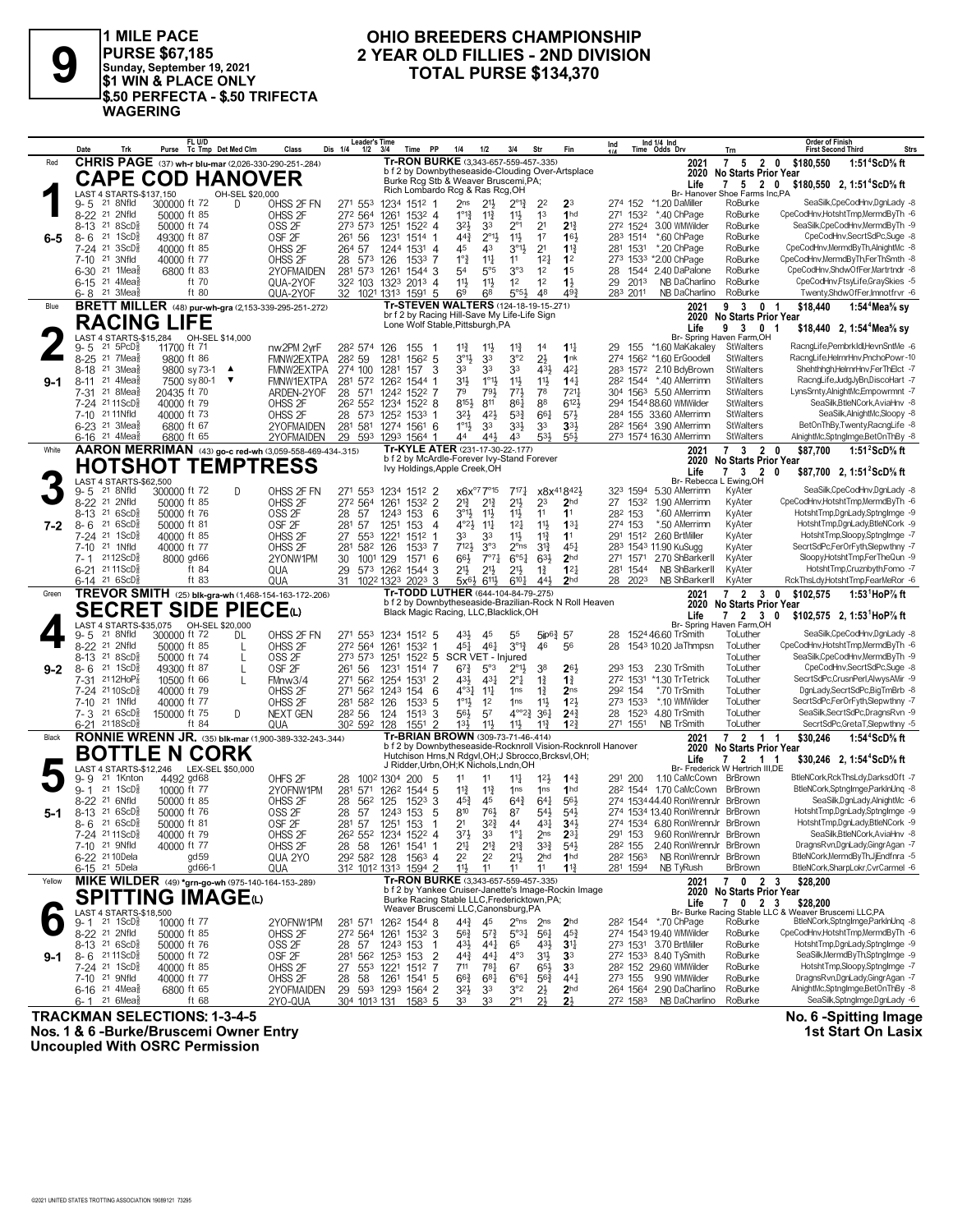

**3** YEAR OLD FILLIES - 2ND DIVISION<br> **3** YEAR OLD FILLIES - 2ND DIVISION<br>
\$1 WPS - \$.50 PERFECTA **PURSE \$17,500 Sunday, September 19, 2021 \$1 WPS - \$.50 PERFECTA \$.50 TRIFECTA - \$.50 SUPERFECTA \$.50 PICK 5 (10-11-12-13-14) WAGERING FL U/D**

## **BUCKEYE STALLION SERIES**

|          | Date                                                  |                                                       | Purse                       | FL U/D<br>Tc Tmp Det Med Clm                                              | Class                                                                          | <b>Leader's Time</b><br>Dis 1/4<br>1/2 | 3/4<br>Time                                                                                                            | PP<br>1/4                                          | 1/2                                       | 3/4<br>Str                                                            |                                    | Ind                         | Ind 1/4 Ind<br>Time Odds Drv                     |                                                          | Trn                                                                                                | <b>Order of Finish</b><br><b>First Second Third</b><br>Strs                                                                                      |
|----------|-------------------------------------------------------|-------------------------------------------------------|-----------------------------|---------------------------------------------------------------------------|--------------------------------------------------------------------------------|----------------------------------------|------------------------------------------------------------------------------------------------------------------------|----------------------------------------------------|-------------------------------------------|-----------------------------------------------------------------------|------------------------------------|-----------------------------|--------------------------------------------------|----------------------------------------------------------|----------------------------------------------------------------------------------------------------|--------------------------------------------------------------------------------------------------------------------------------------------------|
| Red      |                                                       |                                                       |                             |                                                                           | KAYNE KAUFFMAN (43) c red-wh-blk (1,416-138-162-184-.204)                      |                                        | Tr-KAYNE KAUFFMAN (430-40-57-62-.215)<br>b f 3 by Dontyouforgetit-Alliomi-Muscle Massive                               |                                                    |                                           |                                                                       |                                    |                             |                                                  | 2021                                                     | 14<br>2<br>3                                                                                       | 1:543 ScD% ft<br>\$26,415<br>-3                                                                                                                  |
|          |                                                       | A DOLL FACE                                           |                             |                                                                           |                                                                                |                                        | Douglas W Millard, Woodstock, ON, CA                                                                                   |                                                    |                                           |                                                                       |                                    |                             |                                                  | 2020<br>Life                                             | 6<br>$\mathbf{1}$<br>$\mathbf{1}$<br>20<br>3<br>4                                                  | 0<br>\$50,704<br>1:59 $4$ Nfld ft<br>\$77,119 3, 1:54 ${}^3$ ScD ${}^5$ s ft<br>-3                                                               |
|          |                                                       | LAST 4 STARTS-\$0                                     |                             | OH-SEL \$22,000                                                           |                                                                                |                                        |                                                                                                                        |                                                    |                                           |                                                                       |                                    |                             |                                                  |                                                          | Br- Spring Haven Farm, OH                                                                          |                                                                                                                                                  |
|          | 8-25 <sup>21</sup> 2Nfld                              | 8-20 21 2ScD <sup>5</sup>                             | 17500 ft 78<br>11000 ft 87  |                                                                           | BSS 3F<br>NW4PMRLT                                                             | 274 581<br>273 582                     | 1264 1571 3<br>1264<br>156                                                                                             | $1^{\circ}$<br>9                                   | 113<br>$10^{15\frac{1}{2}}$ 9°7           | $35\frac{3}{4}$<br>321<br>7°7<br>96                                   | $69\frac{3}{4}$<br>9111            | 32<br>30                    | 1591                                             |                                                          | 7.10 KaKauffman KaKauffman<br>1581 11.20 KaKauffman KaKauffman                                     | ChipItIn, Winng Msty, Ros Rn Why N -7<br>WinngMsty,SmokngJet,ItsAllMe-10                                                                         |
|          | 8-6                                                   | 21 2 ScD <sup>5</sup>                                 | 55500 ft 87                 |                                                                           | OSF <sub>3F</sub>                                                              | 27<br>573                              | 125 <sup>3</sup><br>$154^1$ 6x                                                                                         | 625                                                | $6^{16}$                                  | 619<br>$6^{24}$                                                       | 6381                               |                             |                                                  |                                                          | 322 2014 24.80 KaKauffman KaKauffman                                                               | KatsLckyD,Ozma,ChipItIn -6                                                                                                                       |
| 6-1      | 7-30 21 7ScD                                          | 7-22 <sup>21</sup> 5ScD                               | 11000 ft 74<br>17500 ft 78  |                                                                           | NW4PMRLT<br>BSS 3F                                                             | 282 574<br>281 581                     | 1263<br>1561<br>1264 1562 4                                                                                            | 683<br>6<br>$2^{\circ}1$                           | $67\frac{3}{4}$<br>53                     | 6°3<br>$64\frac{1}{4}$<br>$5^{\circ}2^{\frac{3}{4}}$<br>41            | 661<br>$3^{13}$                    | 30 <sup>1</sup><br>292 1564 |                                                  | 1.30 RaTharps                                            | 1572 3.00 KaKauffman KaKauffman<br>KaKauffman                                                      | ILikePete.SusieD.RizFirstL -6<br>FistyPstl,MomKnwsBs,ADollFace -6                                                                                |
|          |                                                       | 7-15 21 10 ScD                                        | 9500 ft 78                  |                                                                           | NW2PMRLT                                                                       | 292 100                                | 1284 1572 2                                                                                                            | 11}                                                | 11}                                       | $11\frac{1}{2}$<br>11                                                 | $1^{11}$                           | 283 1572                    |                                                  |                                                          | *.70 KaKauffman KaKauffman                                                                         | ADollFace,BlankSpAs,MyPalSprk -9                                                                                                                 |
|          |                                                       | 7-8 21 1ScD <sup>5</sup>                              | 9500 sy 84-1                |                                                                           | NW2PMRLT                                                                       |                                        | 284 584 1272 1561 6                                                                                                    | 21                                                 | $21\frac{3}{4}$                           | $21\frac{1}{2}$<br>$1\frac{1}{2}$                                     | 2nk                                |                             |                                                  |                                                          | 283 1561 5.10 KaKauffman KaKauffman                                                                | PlatinmAs,ADollFace,DubleDown -8                                                                                                                 |
| Blue     |                                                       |                                                       |                             |                                                                           | ANTHONY MACDONALD (44) *n blu-red-wh (363-64-51-53-.3                          |                                        | Tr-JASON MCGINNIS (316-63-44-41-320)<br>b f 3 by Uncle Peter-Europass-Andover Hall                                     |                                                    |                                           |                                                                       |                                    |                             |                                                  | 2021<br>2020                                             | 15<br>4<br>3<br>9<br>$\overline{2}$                                                                | \$27,733<br>$1:582$ Nfld ft<br>-3<br>0 <sub>3</sub><br>\$28,507<br>$1:582$ Nfld ft                                                               |
|          |                                                       |                                                       |                             | <b>MOMMA KNOWS</b>                                                        | $\mathsf{BEST}$ (t)(L)                                                         |                                        | Thestable Mommaknows Best, Guelph, ON, CA                                                                              |                                                    |                                           |                                                                       |                                    |                             |                                                  | Life                                                     | 24<br>5<br>4                                                                                       | \$56,240 2, 1:58 <sup>2</sup> Nfld ft<br>-6                                                                                                      |
|          | 9-1                                                   | <b>LAST 4 STARTS-\$8.033</b><br>21 6Cantn             | 10130 gd72-1                | OH-SEL \$4,000<br>$\pm$<br>-L                                             | OHFS 3F                                                                        | 313 1014 133                           | $2031$ 4                                                                                                               | 1 <sup>2</sup>                                     | 11                                        | $12\frac{1}{2}$<br>11                                                 | 2 <sub>nk</sub>                    | 301 2031                    |                                                  | Br- Micah Burkholder.OH                                  |                                                                                                    | NB AMacdonald JaMcGinnis CharmngNn,MomKnwsBs,RseRunWsp -7                                                                                        |
|          | 8-25 <sup>21</sup> 6Nfld                              |                                                       | 17500 ft 78                 | L                                                                         | <b>BSS 3F</b>                                                                  | 274 571 1261                           | 1553                                                                                                                   | 441<br>-5                                          | 55 <sup>1</sup>                           | 54<br>443                                                             | 34 <sub>1</sub>                    | 292 1562                    |                                                  |                                                          | 9.30 AMacdonald JaMcGinnis                                                                         | CashNChps,FistyPstl,MomKnwsBs -7                                                                                                                 |
|          | 8-12 <sup>21</sup> 7 Jeff<br>7-30 <sup>21</sup> 1Nfld |                                                       |                             | 5315 gd75-2<br>$\ddagger$<br>$\mathbf{I}$                                 | OHFS 3F                                                                        | 301 101                                | 2013<br>1313                                                                                                           | 11}<br>2<br>$34\frac{1}{4}$                        | $11\frac{1}{2}$                           | $1\frac{3}{4}$<br>11                                                  | $11\frac{1}{4}$<br>39 <sub>1</sub> | 30<br>30 <sup>1</sup>       | 2013                                             |                                                          | 5.80 AMacdonald JaMcGinnis<br>6.10 AMacdonald JaMcGinnis                                           | MomKnwsBs.CharmngNn.ShezaWtch -7<br>DsgnrSpcs, ImlvlyIdy, MomKnwsBs -6                                                                           |
| $5-1$    |                                                       | 7-22 <sup>21</sup> 5ScD <sup>§</sup>                  | 6200 ft 72<br>17500 ft 78   | L<br>L                                                                    | OHFS 3F<br>BSS 3F                                                              | 28<br>562                              | 125<br>$154^1$ 4<br>281 581 1264 1562 3                                                                                | $55\frac{1}{2}$                                    | $35\frac{3}{4}$<br>$4^{\circ}3$           | $35\frac{1}{2}$<br>$3^{8}\frac{1}{2}$<br>$3^{012}$<br>2 <sub>ns</sub> | 2 <sup>1</sup>                     |                             | 1561                                             |                                                          | 292 1563 13.40 AMacdonald JaMcGinnis                                                               | FistyPstl,MomKnwsBs,ADollFace -6                                                                                                                 |
|          |                                                       | 7-14 2113Mea                                          | 9700 ft 78                  | L                                                                         | FMW2NW3EXT                                                                     | 283 583 127                            |                                                                                                                        | 1563 7 SCR VET - Sick                              |                                           |                                                                       |                                    |                             |                                                  |                                                          | TiTwaddle                                                                                          | FranklnCn,Alpina,WhomShIIL -9                                                                                                                    |
| White    | 7-5 21 11 Nfld                                        |                                                       | 17500 ft 89                 |                                                                           | <b>BSS 3F</b><br><b>RONNIE WRENN JR.</b> (35) blk-mar (1,900-389-332-243-.344) | 282 573 1261                           | Tr-CHRISTOPHER BEAVER (536-125-84-74-.366)                                                                             | 1553 x3x 8151 815                                  |                                           | 7123 7163 6143                                                        |                                    |                             |                                                  | 2021                                                     | 294 1582 6.70 AMacdonald JaMcGinnis<br>22 11<br>$\mathbf{1}$                                       | CashNChps,IAmWining,Litlesamy -8<br>\$60,087<br>1:55 $^1$ ScD $\%$ ft<br>3                                                                       |
|          |                                                       | CHIP IT IN                                            |                             |                                                                           |                                                                                |                                        | b f 3 by Break The Bank K-Chippiesbrownsugar-Malabar Man                                                               |                                                    |                                           |                                                                       |                                    |                             |                                                  | 2020                                                     | 7 <sub>1</sub><br>$\mathbf{1}$                                                                     | 0<br>\$27,250<br>1:58 $^2$ Nfld ft                                                                                                               |
|          |                                                       | LAST 4 STARTS-\$8,378                                 |                             | OH-SEL \$17,000                                                           |                                                                                |                                        | C F Beaver, Radnor, OH; D A Meola, Powell, OH;<br>D E Robinson, Cardington, OH; RBH Vent Inc, NY, NY                   |                                                    |                                           |                                                                       |                                    |                             |                                                  | Life                                                     | 29 12 2<br>Br- Micah Burkholder,OH                                                                 | \$87,337 3, 1:55 ScD % ft<br>-3                                                                                                                  |
|          | $9 - 15$                                              | 21 5Mtplr                                             | 4968 gd71-1                 |                                                                           | OHFS 3F                                                                        |                                        | 323 1044 1362 2043 3                                                                                                   | 11                                                 | 11                                        | 1 <sup>2</sup><br>1 <sup>2</sup>                                      | 112 <sup>3</sup>                   | 281 2043                    |                                                  | NB BJRoberts                                             | ChFBeaver                                                                                          | ChipItIn,HotChcLt,AirJordyn -5                                                                                                                   |
|          |                                                       | 9-9 2110Knton<br>9-4 21 5Wseon                        | 5181 gd72                   |                                                                           | OHFS 3F                                                                        |                                        | 292 1003 1303 2012 3                                                                                                   | $1^{\circ}3$                                       | $11\frac{1}{4}$                           | $11\frac{3}{4}$<br>11                                                 | 1 <sup>5</sup>                     | 304 2012                    |                                                  | .80 BJRoberts<br>*.60 BJRoberts                          | ChFBeaver<br>ChFBeaver                                                                             | ChipItIn,TelngThSt,TrmptrSwn -5<br>ChipItIn,GmeOnGrls,ShzaMrcds -6                                                                               |
| $8 - 5$  | 8-30 <sup>21</sup> 2MtGil                             |                                                       | 5068 gd71-1<br>9635 gd81-1  |                                                                           | OHFS 3F<br>OHFS 3F                                                             | 1013 1313<br>30<br>294 59              | $202^3$ x2x<br>1292<br>$1594$ 6x                                                                                       | $4^{\circ}8\frac{1}{2}$<br>721                     | 33<br>69                                  | $3^{\circ 9}$<br>11<br>$4^{\circ}10$<br>$47\frac{3}{4}$               | $1\frac{3}{4}$<br>$4^{11}$         | 31<br>304 2021              | 2023                                             | *.50 BJRoberts                                           | ChFBeaver                                                                                          | ElgntGigi,RseRunWsp,ShezaWtch -7                                                                                                                 |
|          | 8-25 <sup>21</sup> 2Nfld                              |                                                       | 17500 ft 78                 |                                                                           | BSS 3F                                                                         |                                        | 274 581 1264 1571 6                                                                                                    | 43}                                                | $3^{01}$                                  | 1°2<br>$11\frac{3}{4}$                                                | $1\frac{1}{2}$                     | 302 1571                    |                                                  |                                                          | *.80 RonWrennJr ChFBeaver                                                                          | ChipItIn, Winng Msty, Ros Rn Why N -7                                                                                                            |
|          | 8-17 <sup>21</sup> 5Npln<br>8-13 <sup>21</sup> 1 Crot |                                                       | 4968 gd82-1<br>5080 gd82    |                                                                           | OHFS 3F<br>OHFS 3F                                                             | 32 105 135                             | $204^2$ 5<br>294 593 1303 1593 3                                                                                       | $3^{2}$<br>471                                     | $2^{\circ}$ $\frac{3}{4}$<br>$3^{012}$    | 14<br>14<br>$2^{\circ}1$<br>36                                        | $16\frac{3}{4}$<br>381             |                             |                                                  | 292 2042 *1.20 BJRoberts<br>303 2011 1.80 CaMcCown       | ChFBeaver<br>ChFBeaver                                                                             | ChipItIn,GmeOnGrls,TulsaBell -5<br>Ozma,ElgntGigi,ChipItIn -5                                                                                    |
| Green    |                                                       |                                                       |                             |                                                                           | HUNTER MYERS (23) k grn-wh-blk (1,937-221-218-251-.220)                        |                                        | Tr-STEVEN BUSH (94-10-9-16-216)                                                                                        |                                                    |                                           |                                                                       |                                    |                             |                                                  | 2021                                                     | 6<br>$\mathbf{1}$<br>18                                                                            | 1:55 Mea% ft<br>3<br>\$60,690                                                                                                                    |
|          |                                                       | <b>CASH N CHIPS</b>                                   |                             |                                                                           |                                                                                |                                        | b f 3 by Cash Hall-Sugar N Chips-Chip Chip Hooray<br>Alvira L Fassett, Bridgeville, PA; Steven B Bush, Bridgeville, PA |                                                    |                                           |                                                                       |                                    |                             |                                                  | 2020                                                     | 10<br>$\mathbf{1}$<br>4                                                                            | $\overline{2}$<br>\$26,041<br>1:58 $3$ Mea $\%$ ft                                                                                               |
|          |                                                       | LAST 4 STARTS-\$9.780                                 |                             | OH-SEL \$26,000                                                           |                                                                                |                                        |                                                                                                                        |                                                    |                                           |                                                                       |                                    |                             |                                                  | Life<br>Br- Walnut                                       | 28<br>7 5 5                                                                                        | \$86,731 3, 1:55 Mea% ft<br>Hall Limited.KY:Birnam Wood Farms.FL                                                                                 |
|          | 9-1<br>8-25 21 6Nfld                                  | 21 11 Mea                                             | 10300 gd67-1<br>17500 ft 78 | ▼                                                                         | <b>FMNW7000L5</b><br><b>BSS 3F</b>                                             | 274 571                                | 28 <sup>2</sup> 57 <sup>2</sup> 1271 1554 x2x 7 <sup>181</sup> / <sub>2</sub><br>1261                                  | 11}                                                | 7191,<br>11                               | 713}<br>7dis<br>$11\frac{1}{4}$<br>12 <sup>1</sup>                    | 721<br>$12\frac{1}{4}$             | 301 200                     | 292 1553 *.90 HuMyers                            | 2.60 HuMyers                                             | StBush<br>StBush                                                                                   | Luvcrnchs, Harness Am, Cmps RseDc -7<br>CashNChps,FistyPstl,MomKnwsBs -7                                                                         |
|          |                                                       | 8-18 <sup>21</sup> 7 Mea                              | 10300 sy 73-1               |                                                                           | <b>FMNW7000L5</b>                                                              | 281 592 1274                           | $155^3$ 1<br>$1563$ 9                                                                                                  | 9111,                                              | 79                                        | 7°5<br>65                                                             | $5^{3}{}_{2}^{3}$                  |                             | 283 1572 51.40 HuMyers                           |                                                          | StBush                                                                                             | HarnessAm,Tamar,TsdyMrnng -9                                                                                                                     |
| $6-1$    | 7-28 <sup>21</sup> 8Mea                               |                                                       | 10300 ft 81                 |                                                                           | <b>FMNW7000L5</b>                                                              | 29<br>58                               | 1263<br>1554 7                                                                                                         | 79                                                 | 76                                        | 5°3<br>55}                                                            | $5^{7}$ <sub>4</sub>               |                             | 301 1572 19.20 HuMyers                           |                                                          | StBush                                                                                             | Rebecca, Harness Am, Kombucha - 7                                                                                                                |
|          |                                                       | 7-22 <sup>21</sup> 1ScD<br>7-14 2114Mea               | 17500 ft 81<br>10300 ft 78  | ▼                                                                         | BSS 3F<br><b>FMNW7000L5</b>                                                    | 273 57                                 | 281 563 1252 1551 2<br>1252 1544 7                                                                                     | 421<br>893                                         | $4^{3}$<br>87                             | 3°1<br>2 <sup>11</sup><br>7°7<br>57                                   | $2^{2}$<br>45                      | 30<br>29                    | 1553 *.90 HuMyers<br>1554 17.20 HuMyers          |                                                          | StBush<br>StBush                                                                                   | ChipItIn,CashNChps,IAmWining -7<br>AuntBee,Jsjsrjsca,HarnessAm -8                                                                                |
|          | 7-5 21 11 Nfld                                        |                                                       | 17500 ft 89                 |                                                                           | <b>BSS 3F</b>                                                                  |                                        | 28 <sup>2</sup> 573 1261 1553 1                                                                                        | $11\frac{1}{4}$                                    | $11\frac{1}{4}$                           | 1 <sup>2</sup><br>12 <sup>1</sup>                                     | 123                                |                             | 292 1553 *1.30 HuMyers                           |                                                          | StBush                                                                                             | CashNChps,IAmWining,Litlesamy -8                                                                                                                 |
| Black    |                                                       |                                                       |                             |                                                                           | <b>CHRIS PAGE</b> (37) wh-r blu-mar (2,026-330-290-251-284)                    |                                        | Tr-RON BURKE (3,343-657-559-457-.335)<br>b f 3 by Uncle Peter-All In The Muscles-Muscles Yankee                        |                                                    |                                           |                                                                       |                                    |                             |                                                  | 2021<br>2020                                             | 15<br>$\overline{2}$<br>$\overline{7}$<br>$\overline{7}$<br>$\mathbf{1}$<br>$\mathbf{1}$           | \$44.995<br>1:56 <sup>1</sup> ScD% ft<br>2<br>$\mathbf 0$<br>\$5,900<br>1:57 <sup>4</sup> Dtn% ft                                                |
|          |                                                       | AUNT LIL⊕                                             |                             |                                                                           |                                                                                |                                        | Burke Rcg Stb, PA; Hatfield Stbs & Knox Services, OH;                                                                  |                                                    |                                           |                                                                       |                                    |                             |                                                  | Life                                                     | 22<br>3 8 2                                                                                        | \$50,895 3, 1:56 ScD% ft                                                                                                                         |
|          | 9-9                                                   | $21 \text{ } 9$ ScD $\frac{3}{8}$                     | 13000 ft 68                 | LAST 4 STARTS-\$16,125 OH-SEL \$60,000                                    | NW2PMRLT                                                                       | 284 581                                | J&T Silva- Purnel&Libby,FL<br>1271 157 4                                                                               | 2 <sup>1</sup>                                     | 21}                                       | $1^{\circ}1$<br>1 <sup>2</sup>                                        | $1^{22}$                           | 294 157                     |                                                  | 2.20 ChPage                                              | RoBurke                                                                                            | Br- Andy Miller Stb, NJ; M Moger, FL; A Delia Jr, PA<br>AuntLil,GoldStons,Bbylvyrwy-10                                                           |
|          | $9 - 2$                                               | 2112ScD៖                                              | 13000 ft 65                 |                                                                           | NW2PMRLT                                                                       | 58<br>29                               | 1271 1572 1                                                                                                            | 33                                                 | $11\frac{3}{4}$                           | $11\frac{1}{2}$<br>$11\frac{1}{4}$                                    | 2 <sub>hd</sub>                    |                             | 301 1572 *.90 ChPage                             |                                                          | RoBurke                                                                                            | Bbylvyrwy,AuntLil,LuckyPlcn -9                                                                                                                   |
|          |                                                       |                                                       |                             |                                                                           |                                                                                |                                        | 1263<br>1561 2                                                                                                         | 2 <sup>1</sup>                                     | $21\frac{1}{2}$                           | 31}<br>4 <sup>1</sup>                                                 | 21                                 |                             | 293 1562 *.70 ChPage                             |                                                          | RoBurke                                                                                            | BstTmeHnv,AuntLil,BoujeGirl-10                                                                                                                   |
|          |                                                       | 8-26 21 6ScD <sup>5</sup>                             | 9500 ft 81                  |                                                                           | NW2PMRLT                                                                       | 283 571                                |                                                                                                                        |                                                    |                                           |                                                                       |                                    |                             |                                                  |                                                          |                                                                                                    |                                                                                                                                                  |
| $9 - 2$  | 8-20 21 10 ScD <sup>5</sup>                           | 8-12 21 8ScD                                          | 50000 ft 77                 |                                                                           | OSS 3F                                                                         | 283 583                                | 1272 1551                                                                                                              | 33<br>-1<br>$44\frac{3}{4}$                        | 331                                       | $3^{2}\frac{3}{4}$<br>$3^{3}$<br>11                                   | $46\frac{3}{4}$<br>2 <sub>nk</sub> | 292 158                     | 283 1563 13.20 ChPage                            | *.30 ChPage                                              | RoBurke<br>RoBurke                                                                                 | KatsLckyD,DsgnrSpcs,BoujeGirl -6<br>Cellular, AuntLil, stfrnclrn -7                                                                              |
|          |                                                       | $8 - 6$ 21 2ScD <sup>3</sup>                          | 55500 ft 87                 | 9500 sy 74-1                                                              | NW2PMRLT<br>OSF 3F                                                             | 28 <sup>2</sup> 59                     | 1283 158 3<br>27 573 1253 1541 4                                                                                       | 57                                                 | $11\frac{1}{4}$<br>561                    | $11\frac{1}{4}$<br>57<br>$54\frac{1}{4}$                              | 45                                 |                             | 281 1551 14.50 ChPage                            |                                                          | RoBurke                                                                                            | KatsLckyD,Ozma,ChipItIn -6                                                                                                                       |
|          | 7-29 21 8ScD                                          |                                                       | 9500 ft 77                  |                                                                           | NW2PMRLT                                                                       |                                        | 283 584 1271 1561 7                                                                                                    | $69\frac{1}{4}$                                    | 6 <sup>8</sup>                            | $67\frac{1}{4}$<br>$55\frac{1}{4}$                                    | 3 <sup>2</sup>                     |                             | 28 1563 2.60 ChPage                              |                                                          | RoBurke                                                                                            | LuckyPlcn,DubleDown,AuntLil -8                                                                                                                   |
| Yellow   |                                                       |                                                       |                             |                                                                           | <b>AUSTIN HANNERS</b> (22) br-tn-wh (597-51-52-63-169)                         |                                        | Tr-LOGAN POWELL (170-16-20-26-210)<br>b f 3 by Winning Fireworks-Dohooray-Chip Chip Hooray                             |                                                    |                                           |                                                                       |                                    |                             |                                                  | 2021<br>2020                                             | 12<br>$\mathbf{0}$<br>2<br>$\overline{2}$<br>13<br>0                                               | \$7,130<br>4<br>$\sqrt{5}$<br>\$8,020                                                                                                            |
|          |                                                       |                                                       |                             | $\mathsf{.ADV}$ FIREWORKS $_{\sf th}$                                     |                                                                                |                                        | Allan Schmucker Jr, Harlan, IN                                                                                         |                                                    |                                           |                                                                       |                                    |                             |                                                  | Life                                                     | 25<br>$\mathbf{0}$<br>4                                                                            | \$15,150<br>9                                                                                                                                    |
|          | 9- 9                                                  | <b>AST 4 STARTS-\$1.830</b><br>21 8Knton              | 5181 gd72                   | BHS \$2,900                                                               | OHFS 3F                                                                        | 283 593 130                            | 2024 3                                                                                                                 | 2 <sup>1</sup>                                     | $\times 3^{15}$                           | $3^{11}\frac{1}{2}$<br>3 <sup>11</sup>                                | $3^{13}$                           |                             |                                                  | 331 2052 31.30 AuHanners                                 | Br- Raymond E Miller, OH<br>LoPowell                                                               | Broknhrts,ForgtThPs,LdyFrwrks -6                                                                                                                 |
|          | $9 - 8$                                               | 21 10 ScD ៖                                           | 10000 ft 73                 |                                                                           | NW1PMRLT                                                                       |                                        | 293 1001 1293 1592 2                                                                                                   | $44\frac{3}{4}$                                    | $5^{4}$                                   | x6°x <sup>6</sup> 817}                                                | 7141                               |                             |                                                  | 312 2021 21.80 AuHanners LoPowell                        |                                                                                                    | AdamsvlRd,TalkAtMTr,SsPepino -8                                                                                                                  |
|          | 9-1                                                   | $21 \, 2$ ScD $\frac{5}{8}$                           | 10000 ft 77                 |                                                                           | NW1PMRLT                                                                       |                                        | 293 581 1281 1584 4<br>304 103 1352 2062 x2x 4dis 4dis 4dis 4dis                                                       | $6^{81}$                                           | $6^{\circ}13\frac{1}{2}$ 49 $\frac{1}{2}$ | 461                                                                   | 493<br>$4^{25}\frac{3}{4}$         |                             |                                                  | 304 2004 30.90 AuHanners LoPowell<br>2113 7.80 AuHanners | LoPowell                                                                                           | AprilsSrp,DnyBoyHnv,LoveForAl -6<br>SwtEmyLou,AprilsSrp,ThisgnhAs -4                                                                             |
| $25 - 1$ |                                                       | 8-23 <sup>21</sup> 8Lima<br>8-11 <sup>21</sup> 2Urbna |                             | 5118 gd79-2<br>5206 gd75-1                                                | OHFS 3F<br>OHFS 3F                                                             |                                        | 314 1012 1314 2031 3 SCR JG - Transportation                                                                           |                                                    |                                           |                                                                       |                                    |                             |                                                  |                                                          | DaMeyer                                                                                            | Esentaly,TrmptrSwn,WhisprngW -6                                                                                                                  |
|          | 8-8 2113Chil                                          |                                                       | 5006 gd87-1                 |                                                                           | OHFS 3F                                                                        |                                        | 324 1032 1342 204                                                                                                      | 2<br>$12\frac{1}{2}$                               | 11                                        | 2 <sup>2</sup><br>$3^{2}$                                             | 35                                 | 301 205                     |                                                  | 3.30 DaMeyer                                             | DaMeyer                                                                                            | AprilsSrp,CharloteK,LdyFrwrks -4                                                                                                                 |
| Pink     |                                                       | 8-4 21 8 Wapak                                        | 5181 gd79-1                 |                                                                           | OHFS 3F                                                                        | 34 106 <sup>2</sup> 138                | 208<br>Tr-KIMBERLY DAILEY (160-20-19-30-.253)                                                                          | 45}<br>5                                           | $5^{3}\frac{3}{4}$                        | $4^{\circ}3^3$ 33                                                     | $3^{2}3$                           |                             | 294 2083 3.50 DaMeyer                            | 2021                                                     | DaMeyer<br>18<br>4                                                                                 | Esentaly,SwtEmyLou,LdyFrwrks -5<br>\$26,469<br>5                                                                                                 |
|          |                                                       |                                                       |                             |                                                                           | DAN NOBLE (38) pur-wh-go (1,782-307-250-223-.292)                              |                                        | b f 3 by Full Count-Donna's Victory-Lindy Lane                                                                         |                                                    |                                           |                                                                       |                                    |                             |                                                  | 2020                                                     | 12<br>3                                                                                            | $\begin{array}{cc} 2 & 5 \\ 3 & 3 \end{array}$<br>2:03 <sup>3</sup> Green gd<br>\$21,473<br>1:59 <sup>4</sup> Dtn <sup>5</sup> / <sub>8</sub> ft |
|          |                                                       | <b>TELLING</b><br>LAST 4 STARTS-\$11.739              |                             | Buck-CL \$7,000                                                           | <b>THE STORY</b> (t)                                                           |                                        | Kimberly A Dailey, Mechanicsburg, OH;<br>Roy L Snyder, Wilmington, OH; Shane G Hines, Jamestown, OH                    |                                                    |                                           |                                                                       |                                    |                             |                                                  | Life<br>Br- Keith Ross, OH                               | 30<br>$\overline{7}$                                                                               | 58<br>\$47,942 2, 1:59 <sup>4</sup> Dtn <sup>5</sup> / <sub>8</sub> ft                                                                           |
|          | 9-16                                                  | 21 4UpSan                                             |                             | 9385 gd82-1 +                                                             | OHFS 3F                                                                        |                                        | 312 101 1322 2002 1                                                                                                    | 22                                                 | 22                                        | $3^{20}\frac{1}{2}$<br>31}                                            | $3^{24}$                           | 323 2052                    |                                                  | 4.30 KDSnyder                                            | KiDailey                                                                                           | DsgnrSpcs,Ozma,TelngThSt -3                                                                                                                      |
|          | $9 - 5$                                               | 9-9 2110Knton<br>21 4Rchwd                            | 5181 gd72                   |                                                                           | OHFS 3F                                                                        |                                        | 292 1003 1303 2012 1                                                                                                   | $2\frac{1}{2}$                                     | $2^{11}$                                  | $2^{13}$<br>2 <sup>1</sup><br>1 <sup>2</sup><br>11                    | 2 <sup>5</sup><br>$13\frac{3}{4}$  | 312 2022                    |                                                  | *.50 DaNoble<br>*.30 KDSnyder                            | KiDailey<br>KiDailey                                                                               | ChipItIn,TelngThSt,TrmptrSwn -5<br>TelngThSt,SwtEmyLou,AirJordyn -3                                                                              |
| $25 - 1$ | 9-1 <sup>21</sup> 3Find                               |                                                       |                             | $9310$ gd $73-1$ +<br>10036 gd75-1                                        | OHFS 3F<br>OHFS 3F                                                             | 30 <sup>2</sup> 1014 1333              | $205^2$ 1<br>311 1024 1324 2021 4                                                                                      | $11\frac{1}{4}$<br>2 <sup>11</sup>                 | $1^{2}$<br>2 <sup>1</sup>                 | 31<br>$2\frac{3}{4}$                                                  | $2^{2}$                            | 314 2052<br>293 2023        |                                                  | NB DaNoble                                               | KiDailey                                                                                           | DsgnrSpcs,TelngThSt,Broknhrts -7                                                                                                                 |
|          |                                                       | 8-26 <sup>21</sup> 8Green                             | 7143 gd77                   |                                                                           | 3YR FUT                                                                        |                                        | 294 100 1312 2013 3                                                                                                    | 12 <sup>1</sup>                                    | $11\frac{1}{4}$                           | 55<br>2‡                                                              | 512                                | 323 204                     |                                                  | 4.00 PeWrenn                                             | KiDailey                                                                                           | ForUndrPr,ForgtThPs,IndCrBI+ -6                                                                                                                  |
|          |                                                       | 8-23 <sup>21</sup> 4 Lima<br>8-20 2111Green           |                             | 5118 gd85-2<br>5131 gd85-1                                                | OHFS 3F<br>OHFS 3F                                                             |                                        | 304 1024 1331 2044 5<br>30 1003 1304 2033 2                                                                            | 11}<br>21                                          | $11\frac{1}{2}$<br>11                     | $13\frac{1}{2}$<br>1 <sup>4</sup><br>16<br>133                        | 1 <sup>8</sup><br>17 <sub>7</sub>  |                             | 313 2044 *.80 DaNoble<br>324 2033 *1.10 KDSnyder |                                                          | KiDailey<br>KiDailey                                                                               | TelngThSt,RosRnWldc,Esentaly -5<br>TelngThSt,Esentaly,AirJordyn -5                                                                               |
| Gray     |                                                       |                                                       |                             |                                                                           | <b>BRETT MILLER</b> (48) pur-wh-gra (2,153-339-295-251-272)                    |                                        | Tr-JASON MCGINNIS (316-63-44-41-.320)                                                                                  |                                                    |                                           |                                                                       |                                    |                             |                                                  | 2021                                                     | 4<br>18<br>4                                                                                       | $1:562$ Nfld ft<br>-3<br>\$36,627                                                                                                                |
|          |                                                       |                                                       |                             | <b>IMALOVELYLADY</b> (t)(L)                                               |                                                                                |                                        | b f 3 by My MVP-Love My Muscles-Muscles Yankee<br>Thestable Imalovelylady, Guelph, ON, CA                              |                                                    |                                           |                                                                       |                                    |                             |                                                  | 2020                                                     | $\mathbf{3}$<br>10<br>$\overline{2}$                                                               | $\overline{1}$<br>\$43,842<br>2:01 <sup>4</sup> UpSan gd                                                                                         |
|          |                                                       | LAST 4 STARTS-\$2,847                                 |                             | OH-SEL \$14,000                                                           |                                                                                |                                        |                                                                                                                        |                                                    |                                           |                                                                       |                                    |                             |                                                  | Life                                                     | 28<br>6<br>$\overline{7}$<br>Br- Willow Oak Ranch, TN                                              | 3, 1:56 $^{2}$ Nfld ft<br>4<br>\$80,469                                                                                                          |
|          | 9-1<br>8-25 <sup>21</sup> 1Nfld                       | 21 6Cantn                                             |                             | 10130 gd72-1 †                                                            | OHFS 3F                                                                        | 313 1014 133                           | $2031$ [8                                                                                                              | 44}<br>610                                         | 431<br>64                                 | $4^{\circ}4$<br>48<br>$6^{o3}\frac{3}{4}$<br>481                      | 412}<br>461                        | 32 2054                     |                                                  | NB Julrvine                                              | 291 1573 27.30 AMacdonald JaMcGinnis                                                               | JaMcGinnis CharmngNn,MomKnwsBs,RseRunWsp -7<br>RosRnWhtn,MagcCrdtC,Broknhrts -8                                                                  |
|          | 8-12 <sup>21</sup> 3Jeff                              |                                                       | 17500 ft 78                 | 5315 gd75-2 +                                                             | BSS 3F<br>OHFS 3F                                                              | 273 57<br>303 101                      | 1273 1562 8<br>133<br>204                                                                                              | $12\frac{3}{4}$<br>4                               | $1\frac{3}{4}$                            | 11号<br>11                                                             | $38\frac{1}{4}$                    |                             |                                                  |                                                          | 323 2053 2.90 AMacdonald JaMcGinnis                                                                | JogngSwts,Itscheprt,ImlvlyIdy -7                                                                                                                 |
| 7-1      |                                                       | 8-6 2113ScD <sup>3</sup>                              | 55500 ft 76                 |                                                                           | OSF 3F                                                                         | 273 564 1261                           | 1544 5                                                                                                                 | 54                                                 | $55\frac{1}{2}$                           | $65\frac{1}{2}$<br>$5^{2}$                                            | 64                                 |                             |                                                  |                                                          | 282 1553 24.10 AMacdonald JaMcGinnis                                                               | Herculisa, Celbrt Wth, FistyPstl -6                                                                                                              |
|          | 7-30 <sup>21</sup> 1Nfld                              | 7-22 21 1ScD <sup>5</sup>                             | 6200 ft 72<br>17500 ft 81   |                                                                           | OHFS 3F                                                                        | 562 125<br>28                          | 1541                                                                                                                   | $2^{13}$<br>-3                                     | $2^{13}$                                  | 23<br>$24\frac{1}{2}$<br>$5^{\circ}2^{\frac{3}{4}}$                   | 25<br>76                           |                             |                                                  |                                                          | 293 1551 9.10 LuEbersole JaMcGinnis<br>30 <sup>2</sup> 156 <sup>2</sup> 5.30 AMacdonald JaMcGinnis | DsgnrSpcs,ImlvlyIdy,MomKnwsBs -6<br>ChipItIn,CashNChps,IAmWining -7                                                                              |
|          | 7-5 2114Nfld                                          |                                                       | 17500 ft 85                 |                                                                           | BSS 3F<br><b>BSS 3F</b>                                                        | 28 57                                  | 281 563 1252 1551 7<br>1261 1562 5                                                                                     | $2^{\circ}1$<br>1 <sup>3</sup>                     | $2^{\circ}1$<br>$11\frac{3}{4}$           | $5^{3}\frac{3}{4}$<br>$11\frac{3}{4}$<br>1 <sup>3</sup>               | 15 <sup>3</sup>                    |                             |                                                  |                                                          | 301 1562 *.80 AMacdonald JaMcGinnis                                                                | Imiviyidy,ForgtThPs,Incomrxpn -9                                                                                                                 |
|          |                                                       |                                                       |                             | <b>TRACKMAN SELECTIONS: 3-5-2-1</b><br>Nos. 2 & 8 -McGinnis Trained Entry |                                                                                |                                        |                                                                                                                        | No. 8 - Imalovelylady<br><b>1st Start On Lasix</b> |                                           |                                                                       |                                    |                             |                                                  |                                                          |                                                                                                    | No. 6 - Lady Fireworks<br><b>1st Start With Trotting Hobbles</b>                                                                                 |

©2021 UNITED STATES TROTTING ASSOCIATION 19089121 73295

**Uncoupled For Wagering**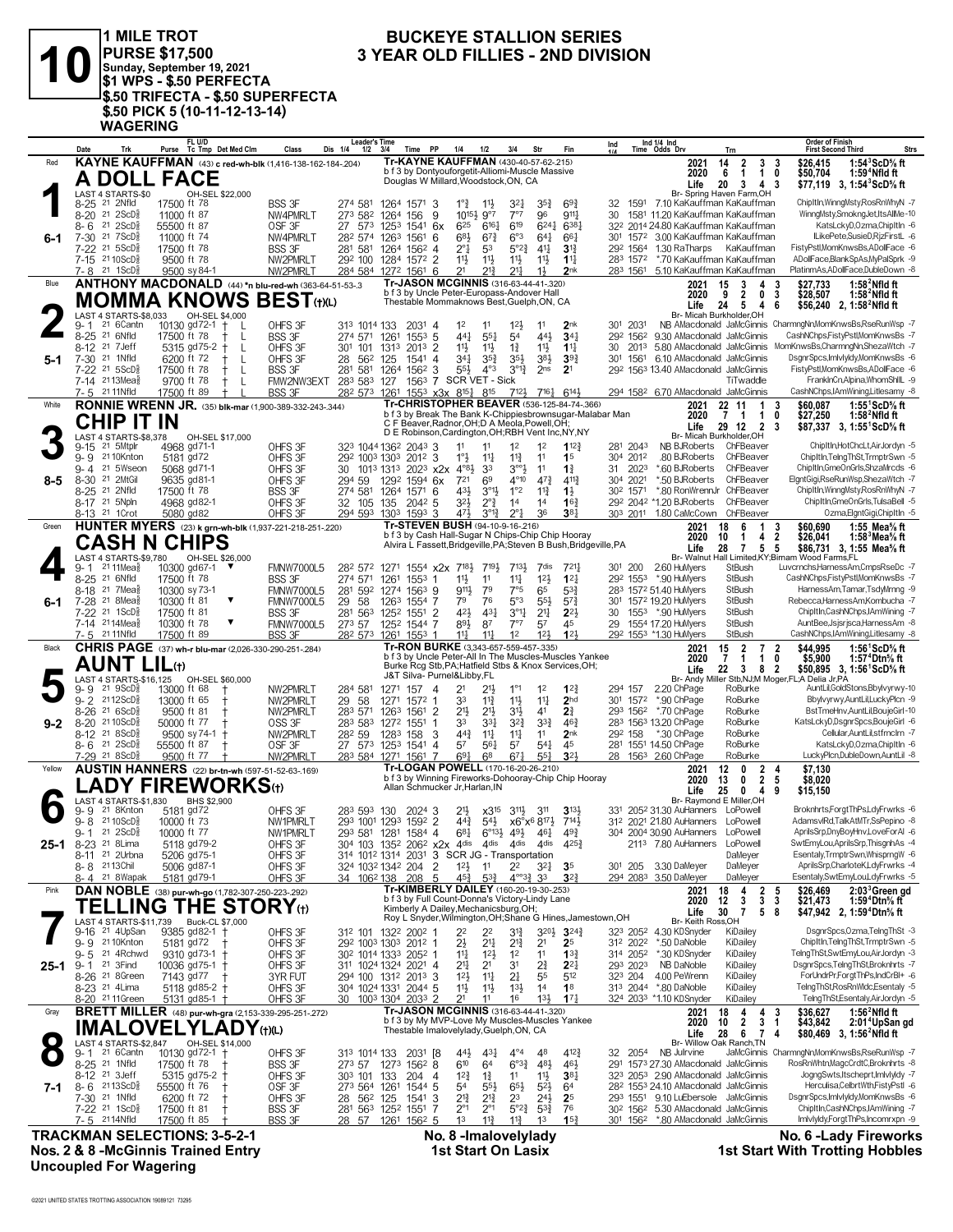

1 MILE PACE<br>|PURSE \$5,324<br>|Sunday, September 19, 2021<br>|\$1 WPS - \$.50 PERFECTA \$.50 TRIFECTA - \$.50 SUPERFECTA **WAGERING** 

### OHIO FAIR RACING CONFERENCE 2 YEAR OLD FILLIES - 2ND DIVISION

|           | Date<br>Trk                                                                 | FL U/D<br>Purse Tc Tmp Det Med Clm                           | Class                                    | Leader's Time<br>Dis 1/4<br>$1/2$ $3/4$                                    | Time PP              | 1/4                                                                                      | 1/2                              | 3/4                                            | Str                                   | Fin                                                                                                                         | Ind                  |      | Ind 1/4 Ind<br>Time Odds Drv                             | Trn                                                         | <b>Order of Finish</b><br>Strs<br><b>First Second Third</b>            |
|-----------|-----------------------------------------------------------------------------|--------------------------------------------------------------|------------------------------------------|----------------------------------------------------------------------------|----------------------|------------------------------------------------------------------------------------------|----------------------------------|------------------------------------------------|---------------------------------------|-----------------------------------------------------------------------------------------------------------------------------|----------------------|------|----------------------------------------------------------|-------------------------------------------------------------|------------------------------------------------------------------------|
| Red       |                                                                             | HANK LE VAN (P) (27) mar-wh-go (261-24-38-38-221)            |                                          |                                                                            |                      | Tr-HANK LE VAN (244-21-34-34-.210)                                                       |                                  |                                                |                                       |                                                                                                                             |                      |      | 2021                                                     | $15 \t1 \t5 \t1$                                            | \$10,534<br>$2:023$ Knton gd                                           |
|           | OHMY L                                                                      |                                                              |                                          |                                                                            |                      | Le Van Stables Inc, Woodstock, OH                                                        |                                  |                                                |                                       | b f 2 by Well Said-Harmony Oaks Quest-Art's Conquest                                                                        |                      |      | 2020                                                     | No Starts Prior Year                                        |                                                                        |
|           | LAST 4 STARTS-\$3.625                                                       |                                                              |                                          |                                                                            |                      |                                                                                          |                                  |                                                |                                       |                                                                                                                             |                      |      | Life                                                     | 15 1 5 1<br>Br- Le Van Stables Inc, OH                      | \$10,534 2, 2:02 Knton gd                                              |
|           | 9-15 21 11 Mtplr                                                            | 10195 gd71-1                                                 | OHFS <sub>2F</sub>                       | 312 1041 1342 2042 [7                                                      |                      | $55\frac{1}{2}$                                                                          | $7^\circ 4\frac{1}{4}$           | 65                                             | $67\frac{1}{4}$                       | $5^{12}$                                                                                                                    | 312 2064             |      | NB LoLeVan                                               | HaLeVan                                                     | BlackTily,DisnySprn,ArtsBeach -8                                       |
|           | 2115Knton<br>9-9                                                            | 4492 gd72                                                    | OHFS <sub>2F</sub>                       | 284 1012 1313 2023 3                                                       |                      | 44                                                                                       | $5^{3}$                          | $63\frac{1}{4}$                                | 421                                   | $11\frac{1}{4}$                                                                                                             |                      |      | 30 <sup>2</sup> 2023 3.70 HaLeVan                        | HaLeVan                                                     | OhmyL,ScylyRock,FerHerTch -7                                           |
|           | 21 7 Rchwd<br>9-5                                                           | 5423 gd75-1                                                  | OHFS <sub>2F</sub>                       | 28 <sup>2</sup> 100 <sup>4</sup> 129 <sup>3</sup> 201                      |                      | 56}<br>$\overline{4}$                                                                    | $3^{011}$                        | $3^{3}$                                        | 41}                                   | 44}                                                                                                                         |                      |      | 313 2014 19.70 HaLeVan                                   | HaLeVan                                                     | RckThsLdv.DresWstrn.Muskogee -5                                        |
| $15 - 1$  | 21 5VnWrt<br>8-31                                                           | 5473 gd77-1                                                  | OHFS <sub>2F</sub>                       | 30 <sup>2</sup> 101 <sup>2</sup> 132 <sup>3</sup> 204                      |                      | $2^{\circ}1$<br>6                                                                        | 3 <sup>1</sup>                   | 31                                             | 42                                    | 45                                                                                                                          |                      |      | 321 205 67.80 HaLeVan                                    | HaLeVan                                                     | BlackTily,DisnySprn,CdrPntBch -7                                       |
|           | 8-24 <sup>21</sup> 6Hick                                                    | 5298 gd91-1                                                  | OHFS <sub>2F</sub>                       | 301 1022 1314 202                                                          |                      | 68<br>5                                                                                  | 42                               | $4^{\circ\circ}3$                              | 57                                    | 561                                                                                                                         |                      |      | 304 2031 5.40 HaLeVan                                    | HaLeVan                                                     | DisnySprn,RocknSage,CdrPntBch -6                                       |
|           | 8-20 <sup>21</sup> 4Green<br>8-15 <sup>21</sup> 2 Cel                       | 4359 gd85-1<br>6450 gd74-1                                   | OHFS <sub>2F</sub><br>OHFS <sub>2F</sub> | 30 <sup>2</sup> 101 <sup>2</sup> 131<br>294 1012 1311 2004 6               | 1583                 | 461<br>$\overline{2}$<br>79                                                              | $4^{01}\frac{3}{4}$<br>79        | $4^{\circ}2^{\frac{1}{4}}$<br>$5°3\frac{1}{2}$ | i4 <sup>10</sup> }<br>$54\frac{3}{4}$ | 412<br>510                                                                                                                  |                      |      | 293 201 22.50 HaLeVan<br>31 2024 13.30 LoLeVan           | HaLeVan<br>HaLeVan                                          | DoltLkBb,ScylyRock,DarksdOft -6<br>DarksdOft,BudsBaby,RckThsLdy -7     |
| Blue      |                                                                             | <b>AUSTIN HANNERS</b> (22) br-tn-wh (597-51-52-63-.169)      |                                          |                                                                            |                      | Tr-BRET SCHWARTZ (179-33-26-31-.323)                                                     |                                  |                                                |                                       |                                                                                                                             |                      |      | 2021                                                     | $11 \quad 2 \quad 2 \quad 3$                                | \$11,299<br>$2:011$ Green gd                                           |
|           |                                                                             |                                                              |                                          |                                                                            |                      | b f 2 by Fear The Dragon-L'artesienne-Artsplace                                          |                                  |                                                |                                       |                                                                                                                             |                      |      | 2020                                                     | No Starts Prior Year                                        |                                                                        |
|           |                                                                             | TNT DYN O MITE                                               |                                          |                                                                            |                      | Stephen H Sexton, Xenia, OH                                                              |                                  |                                                |                                       |                                                                                                                             |                      |      | Life                                                     | $11 \quad 2 \quad 2$<br>-3                                  | \$11,299 2, 2:01 Green gd                                              |
|           | LAST 4 STARTS-\$5,301                                                       |                                                              |                                          |                                                                            |                      |                                                                                          |                                  |                                                |                                       |                                                                                                                             |                      |      |                                                          | Br- Midland Acres Inc,OH                                    |                                                                        |
|           | 21 2McCnl<br>9-10<br>9-4 21 7 Cnfld                                         | 9821 fr 74-1<br>5565 ft 75-1                                 | OHFS <sub>2F</sub><br>OHFS <sub>2F</sub> | 31 1014 1311 2004 4<br>293 1001 1301                                       | 1591                 | 22<br>32}<br>$\overline{1}$                                                              | $2^{13}$<br>33                   | 3 <sup>3</sup><br>$3^{\circ}4$                 | $34\frac{1}{2}$<br>35}                | 26 <sub>1</sub><br>38 <sub>1</sub>                                                                                          | 30                   | 201  | 301 202 10.50 AuHanners BrtSchwartz                      | NB AuHanners BrtSchwartz                                    | FerTheBch,TntDynOMi,FerThPnsy -7<br>PartyCrsr, AbovThRdr, TntDynOMi -7 |
|           | 8-23 <sup>21</sup> 5 Lima                                                   | 6475 gd85-2                                                  | OHFS <sub>2F</sub>                       | 293 1011 132                                                               | $202^2$ 5            | 58}                                                                                      | $5^{\circ}3\frac{1}{2}$          | $4^{\circ}3\frac{1}{2}$                        | $64\frac{1}{2}$                       | $6^{12}$                                                                                                                    |                      |      |                                                          | 32 <sup>2</sup> 205 25.40 AuHanners BrtSchwartz             | RckThsLdy,BudsBaby,ScylyRock -8                                        |
| $9 - 2$   | 8-20 <sup>21</sup> 2Green                                                   | 4359 gd85-1                                                  | OHFS <sub>2F</sub>                       | 293 1003 131                                                               | 2011                 | -5i<br>451                                                                               | 3°3                              | $2^{\circ}1$                                   | 2 <sub>ns</sub>                       | 1nk                                                                                                                         | 30                   |      | 2011 12.70 AuHanners                                     | BrtSchwartz                                                 | TntDynOMi,OILitIShf,RckThsLdy -6                                       |
|           | 8-11 <sup>21</sup> 7 Urbna                                                  | 3419 gd75-1                                                  | OHFS <sub>2F</sub>                       | 30<br>1012 132                                                             | $201^1$ 5            | 543                                                                                      | 5°3                              | 33                                             | 33                                    | 423                                                                                                                         | 291                  |      | 2014 22.90 AuHanners BrtSchwartz                         |                                                             | OlLitIShf, Academe, FerHerTch -5                                       |
|           | 8-8 21 10 Chil                                                              | 6488 gd87-1                                                  | OHFS <sub>2F</sub>                       | 311 103 1333 2024 2                                                        |                      | $11\frac{3}{4}$                                                                          | $11\frac{1}{2}$                  | $1\frac{1}{2}$                                 | $11\frac{1}{4}$                       | $1\frac{3}{4}$                                                                                                              |                      |      | 291 2024 *1.60 AuHanners                                 | BrtSchwartz                                                 | TntDynOMi,FerThFlgh,MdwndKely -8                                       |
|           | 8-3 2114 Wapak                                                              | 3388 gd64-1                                                  | OHFS <sub>2F</sub>                       | 32 103 135                                                                 |                      | $203^2$ x1x<br>$3^{2}$                                                                   | 32                               | $4^{2}$                                        | $4^{2}\frac{3}{4}$                    | 44 <sup>1</sup>                                                                                                             |                      |      | 284 2041 5.10 AuHanners BrtSchwartz                      |                                                             | TchrsRock,BudsBaby,LitlBbshk -5                                        |
| White     |                                                                             | PIERCE HENRY (P) (24) *blk-blu-wh (231-33-34-38-279)         |                                          |                                                                            |                      | Tr-ROY JUSTICE (26-1-6-2-.192)<br>b f 2 by If I Can Dream-Miss Picasso-Real Artist       |                                  |                                                |                                       |                                                                                                                             |                      |      | 2021                                                     | 8 0 0 1<br>2020 No Starts Prior Year                        | \$2,160                                                                |
|           |                                                                             | <b>SHESALLJACKEDUP</b>                                       |                                          |                                                                            |                      | Daniel C Coate, Covington, OH                                                            |                                  |                                                |                                       |                                                                                                                             |                      |      | Life                                                     | 8 0 0 1                                                     | \$2,160                                                                |
|           | LAST 4 STARTS-\$1,015                                                       |                                                              |                                          |                                                                            |                      |                                                                                          |                                  |                                                |                                       |                                                                                                                             |                      |      |                                                          | Br- Dominick J Rosato, FL                                   |                                                                        |
|           | $21 \text{ } 3ScD\frac{5}{8}$<br>$9 - 15$                                   | 10000 ft 73                                                  | 2YOFNW1PM                                | 272 584 1271 1561 4                                                        |                      | 45}                                                                                      | $65\frac{1}{4}$                  | 76}                                            | $74\frac{1}{4}$                       | $75\frac{3}{4}$                                                                                                             |                      |      | 284 1572 34.40 JerSmith                                  | RoJustice                                                   | MyelsRITr,TchrsRock,JlsShinng -7<br>PrdseRckL.LitlBbshk.MothrOfDr -5   |
|           | 21 2Rchwd<br>$9 - 5$<br>21 5 Burt<br>9-3                                    | 5423 gd73-1<br>11645 ft 66-1                                 | OHFS <sub>2F</sub><br>OHFS <sub>2F</sub> | 293 1012 1312 2014 4<br>314 1044 1344 207                                  |                      | 56<br>$\overline{2}$<br>x59                                                              | $5°3\frac{1}{2}$<br>56}          | 43<br>58                                       | $4^{2^{3}}$<br>56                     | $46\frac{3}{4}$<br>57                                                                                                       | 32                   |      | 311 2031 8.70 PiHenry<br>208 <sup>2</sup> 6.20 DaJustice | RoJustice<br>RoJustice                                      | WelMaxine, TtssDrmhl, BellaBlue -5                                     |
| $7 - 2$   | 8-25 <sup>21</sup> 2ScD <sup>3</sup>                                        | 8000 gd78-1                                                  | 2YONW1PM                                 | 283 594 1271 1563 7                                                        |                      | $6^{8}3$                                                                                 | $67\frac{1}{2}$                  | $6^{12\frac{3}{4}}$                            | 691                                   | 7113                                                                                                                        | 291                  |      | 159 51.90 JerSmith                                       | RoJustice                                                   | FearAbby.HarmnyOfN,BrklynBls -8                                        |
|           | 8-16 <sup>21</sup> 1Troy                                                    | 6375 gd79-1                                                  | OHFS <sub>2F</sub>                       | 294 101 130 <sup>2</sup> 1594 4                                            |                      | 573                                                                                      | $5^{2}$                          | $5^{2}$                                        | $4^{3}\frac{3}{4}$                    | $4^{3}$                                                                                                                     |                      |      | 293 2002 87.50 GrBateson                                 | RoJustice                                                   | TchrsRock, NevdaRock, MothrOfDr -6                                     |
|           | 8-13 <sup>21</sup> 40rot                                                    | 10320 gd82                                                   | OHFS <sub>2F</sub>                       | 31 1033 1343 204 1x                                                        |                      | 727                                                                                      | 733                              | $7°6\frac{1}{2}$                               | $6^{10\frac{3}{4}}$                   | 611                                                                                                                         |                      |      | 30 <sup>2</sup> 206 <sup>1</sup> 52.50 MattBrown         | RoJustice                                                   | Muskogee,ShezBckIn,Remmbrthd -7                                        |
|           | 8-11 21 1 Attc                                                              | 5298 sl 82-2                                                 | OHFS <sub>2F</sub>                       | 323 1041 1352 2064 2                                                       |                      | 5121                                                                                     | 510                              | 5154                                           | 47                                    | 39 <sub>1</sub>                                                                                                             | 302 2084             |      | NB PiHenry                                               | RoJustice                                                   | SesdeBety,FolRcknLd,ShsIjckdp -6                                       |
| Green     |                                                                             | RONNIE GILLESPIE (49) *blu-wh (320-80-54-38-.383)            |                                          |                                                                            |                      | Tr-DAVID ELLIOTT (24-5-4-2-.329)<br>b f 2 by Racing Hill-Crosswind Colleen-Stand Forever |                                  |                                                |                                       |                                                                                                                             |                      |      | 2021                                                     | 11 0 3 2                                                    | \$7,502                                                                |
|           |                                                                             | <b>CROSSWINDPEPPERJAK</b>                                    |                                          |                                                                            |                      | Crosswinds Standardbred Farm, Waynesville, OH                                            |                                  |                                                |                                       |                                                                                                                             |                      |      | Life                                                     | 2020 No Starts Prior Year<br>11 0 3 2                       | \$7,502                                                                |
|           | LAST 4 STARTS-\$2,112                                                       |                                                              |                                          |                                                                            |                      |                                                                                          |                                  |                                                |                                       |                                                                                                                             |                      |      |                                                          | Br- Crosswinds Standardbred Farm,OH                         |                                                                        |
|           | 21 1UpSan<br>$9 - 15$                                                       | 11145 gd75-1                                                 | OHFS <sub>2F</sub>                       | 294 592 1291 1583 2                                                        |                      | 571                                                                                      | $5^{\circ}5$                     | $4^{\circ}4^{\frac{1}{2}}$                     | 421                                   | $4^{10}\frac{3}{4}$                                                                                                         |                      |      | 304 2004 44.90 JeNisonger DvdElliott                     |                                                             | DoltLkBb, NevdaRock, LitlBbshk -7                                      |
|           | 9-9 2115Knton<br>21 5 Find                                                  | 4492 gd72                                                    | OHFS <sub>2F</sub>                       | 284 1012 1313 2023 4                                                       |                      | 661                                                                                      | $4^{\circ}2\frac{1}{2}$          | $3^{\circ\circ}1$                              | 11                                    | $44\frac{3}{4}$<br>46                                                                                                       |                      | 2022 | 314 2033 8.40 AuHanners DvdElliott<br>NB RoGillespie     | DvdElliott                                                  | OhmyL,ScylyRock,FerHerTch -7<br>OlLitIShf, MornngSnr, FerHerTch -6     |
| $9 - 2$   | $9 - 1$<br>8-20 <sup>21</sup> 8Green                                        | 6425 gd75-1<br>4359 gd85-1                                   | OHFS <sub>2F</sub><br>OHFS <sub>2F</sub> | 291 1003 1312 2011 4<br>313 1014 1304 2002 3                               |                      | 56}<br>32                                                                                | 53<br>$54\frac{1}{2}$            | $5^{4}$<br>$4^{012}$                           | $4^{13}$<br>334                       | 49                                                                                                                          | 30<br>31             | 2021 | 3.80 ScCisco                                             | <b>DvdElliott</b>                                           | SectniDgn,MornngSnr,Sidchcknm -5                                       |
|           | 21 8 Troy<br>8-16                                                           | 6375 gd79-1                                                  | OHFS <sub>2F</sub>                       | 284 592 1283 2001 2                                                        |                      | 56                                                                                       | $4^{\circ}2^{\frac{3}{4}}$       | $3^{03}\frac{3}{4}$                            | $3^{2}$                               | $2^{3}$                                                                                                                     | 312 2004             |      | 9.10 ScCisco                                             | DvdElliott                                                  | MornngSnr,Croswndpp,ScylyRock -6                                       |
|           | 8-11 <sup>21</sup> 4Urbna                                                   | 3419 gd75-1                                                  | OHFS <sub>2F</sub>                       | 284 594 1292 1592 5x                                                       |                      | 3 <sup>3</sup>                                                                           | $1^{\circ}$ $\frac{3}{4}$        | 33                                             | 461                                   | $3^{17}$                                                                                                                    | 324 2024             |      | 3.00 ScCisco                                             | DvdElliott                                                  | FerThFlgh,PrdseRckL,Croswndpp -5                                       |
|           | 8-4 21 2Xenia                                                               | 6088 gd82-1                                                  | OHFS <sub>2F</sub>                       | 30 102 132                                                                 | 2011                 | 21                                                                                       | 21}                              | 33}                                            | $3^{13}$                              | 3 <sup>11</sup>                                                                                                             |                      |      | 284 2012 5.20 ScCisco                                    | DvdElliott                                                  | DarksdOft,McAngel,Croswndpp -4                                         |
| Black     |                                                                             | <b>CHRIS PAGE</b> (37) wh-r blu-mar (2,026-330-290-251-284)  |                                          |                                                                            |                      | Tr-JIMMY LUPTON (215-31-35-36-.290)                                                      |                                  |                                                |                                       | b f 2 by Fear The Dragon-Pantidepressant-The Panderosa                                                                      |                      |      | 2021<br>2020                                             | $12 \quad 5 \quad 3 \quad 3$                                | \$22,213 Q 1:58 <sup>2</sup> ScD% ft                                   |
|           |                                                                             | <b>FEAR THE PANSY</b>                                        |                                          |                                                                            |                      | Bartley Traditions Racing, Pickerington, OH                                              |                                  |                                                |                                       |                                                                                                                             |                      |      | Life                                                     | <b>No Starts Prior Year</b><br>$12 \quad 5 \quad 3 \quad 3$ | \$22,213 2,Q 1:58 ScD % ft                                             |
|           | LAST 4 STARTS-\$7,482                                                       | Buck-CL \$10,000                                             |                                          |                                                                            |                      |                                                                                          |                                  |                                                |                                       |                                                                                                                             |                      |      |                                                          | Br- Emerald Highlands Farm, OH                              |                                                                        |
|           | 21 60Wash<br>$9 - 15$                                                       | 4896 gd71-1                                                  | OHFS <sub>2F</sub>                       | 291 592 1292 1592 3                                                        |                      | 23                                                                                       | 23                               | 2 <sup>4</sup>                                 | 28                                    | $2^{15}$                                                                                                                    | 321 2022             |      | 8.20 BrBartley                                           | <b>BrBartley</b>                                            | Bitrswtsy,FerThPnsy,DarksdOft -4                                       |
|           | 21 2McCnl<br>$9 - 10$<br>21 5Mari<br>9- 6                                   | 9821 fr 74-1                                                 | OHFS <sub>2F</sub>                       |                                                                            | 31 1014 1311 2004 [7 | $3^{3}\frac{3}{4}$<br>$11\frac{3}{4}$<br>3                                               | $3^{2}$                          | 2 <sup>2</sup><br>$12\frac{1}{2}$              | 23<br>11}                             | $38\frac{3}{4}$<br>16 <sub>1</sub>                                                                                          | 31                   | 2023 | 3.00 AlHawk                                              | <b>BrBartley</b>                                            | FerTheBch,TntDynOMi,FerThPnsy -7                                       |
| 3-1       | 8-31 21 3MtGil                                                              |                                                              |                                          |                                                                            |                      |                                                                                          |                                  |                                                |                                       |                                                                                                                             |                      |      |                                                          |                                                             |                                                                        |
|           |                                                                             | 9251 gd76-1                                                  | OHFS <sub>2F</sub>                       | 334 109 143                                                                | 2124                 |                                                                                          | 1 <sup>2</sup>                   |                                                |                                       |                                                                                                                             | 294 2124             |      | 1.80 ShBarkerII                                          | <b>BrBartley</b>                                            | FerThPnsy,RoyltysDr,TksTheRck -5                                       |
|           | 8-24 <sup>21</sup> 5Wdsfd                                                   | 5198 gd74-1<br>4738 gd86-2                                   | OHFS <sub>2F</sub>                       | 312 1011 1314<br>303 1012 132                                              | 202<br>2011          | $3^{12}$<br>1<br>$\overline{2}$<br>11                                                    | $2^{\circ}$ hd<br>1 <sup>2</sup> | $2^{\circ}$ $\frac{3}{4}$<br>12 <sup>1</sup>   | $3^{2}$<br>1 <sup>2</sup>             | 311<br>143                                                                                                                  | 321 2041<br>291 2011 |      | *.70 BrBartley<br>NB AlHawk                              | <b>BrBartley</b><br><b>BrBartley</b>                        | MothrOfDr,LitlBbshk,FerThPnsy -5<br>FerThPnsy,FerlsShla,RockrWntd -4   |
|           | 8-18 <sup>21</sup> 2Rksp                                                    | 4701 gd86-5                                                  | OHFS <sub>2F</sub><br>OHFS <sub>2F</sub> | 342 1072 140                                                               | $2114$ 4             | 1 <sup>2</sup>                                                                           | 1 <sup>2</sup>                   | 1 <sup>2</sup>                                 | 1 <sup>3</sup>                        | 1 <sup>4</sup>                                                                                                              | 314 2114             |      | *.40 BrBartley                                           | <b>BrBartley</b>                                            | FerThPnsy,TksTheRck,RockrWntd -4                                       |
|           | 8-15 21 4Zane                                                               | 9536 gd74-1                                                  | OHFS <sub>2F</sub>                       | 313 1024 132                                                               | 202 [8               | 46}                                                                                      | $2^{\circ}3$                     | $2^{\circ}2$                                   | 26                                    | $24\frac{1}{4}$                                                                                                             |                      |      | 302 2024 4.40 AlHawk                                     | BrBartley                                                   | FerTheBch,FerThPnsy,ReallySam -8                                       |
| Yellow    |                                                                             | JASON MERRIMAN (35) gra-c red-r blu (363-59-52-44-.283)      |                                          |                                                                            |                      | Tr-TYLER BATES (118-18-20-14-286)                                                        |                                  |                                                |                                       |                                                                                                                             |                      |      | 2021                                                     | 13 2 3 3                                                    | \$14,672<br>$2:03$ Tiff gd                                             |
|           |                                                                             |                                                              |                                          |                                                                            |                      | Cedar Point Beach Racing, Fremont, OH;                                                   |                                  |                                                |                                       | b f 2 by Western Terror-Hawaiian Beachlady-Jenna's Beach Boy                                                                |                      |      | 2020                                                     | <b>No Starts Prior Year</b>                                 |                                                                        |
|           | LAST 4 STARTS-\$1,587                                                       | <b>CEDAR POINT BEACH</b>                                     |                                          |                                                                            |                      | Suzanne M Bates, Gibsonburg, OH                                                          |                                  |                                                |                                       |                                                                                                                             |                      |      | Life<br>Br- Vae LLC, PA                                  | $2 \quad 3 \quad 3$<br>13                                   | $$14,672$ 2, 2:03 Tiff gd                                              |
|           | 21 11Mtplr<br>$9 - 15$                                                      | 10195 gd71-1                                                 | OHFS <sub>2F</sub>                       | 312 1041 1342 2042 3                                                       |                      | 43}                                                                                      | 641                              | 76                                             | 712 <sup>1</sup>                      | $8^{24}$                                                                                                                    | 333 2091             |      | NB JaMerriman TyBates                                    |                                                             | BlackTily,DisnySprn,ArtsBeach -8                                       |
|           | $9 - 9$ 21 6ScD <sup>5</sup>                                                | 17500 ft 70                                                  | <b>BSS 2F</b>                            | 272 57 126 1542 7                                                          |                      | $8^{8}\frac{1}{2}$                                                                       | 811                              | 68}                                            | 67                                    | 714                                                                                                                         |                      |      | 293 1571 59.20 AuHanners TyBates                         |                                                             | Coastal, Bowery, Catamaran -8                                          |
|           | 9-3 21 5Burt                                                                | 11645 ft 66-1                                                | OHFS <sub>2F</sub>                       | 314 1044 1344 207 5                                                        |                      | i3 <sup>4</sup>                                                                          | 431                              | 43                                             | 42                                    | $41\frac{1}{2}$                                                                                                             |                      |      | 314 2071 2.20 LuEbersole                                 | TyBates                                                     | WelMaxine.TtssDrmhl.BellaBlue -5                                       |
| 10-1      | 8-31 <sup>21</sup> 5 Vn Wrt<br>8-24 <sup>21</sup> 6Hick                     | 5473 gd77-1<br>5298 gd91-1                                   | OHFS <sub>2F</sub><br>OHFS <sub>2F</sub> | 302 1012 1323 204<br>301 1022 1314 202                                     |                      | 512<br>4<br>$56\frac{1}{2}$<br>x4                                                        | $74\frac{1}{4}$<br>$2^{\circ}1$  | $5^{\circ 12}$<br>$2^{\circ}1$                 | 3 <sup>1</sup><br>46                  | 3 <sup>3</sup><br>3 <sup>6</sup>                                                                                            |                      |      | 313 2043 2.30 PiHenry<br>311 2031 *1.10 PiHenry          | TyBates<br>TyBates                                          | BlackTily,DisnySprn,CdrPntBch -7<br>DisnySprn,RocknSage,CdrPntBch -6   |
|           | 8-15 <sup>21</sup> 2Cel                                                     | 6450 gd74-1                                                  | OHFS <sub>2F</sub>                       | 294 1012 1311 2004 [7                                                      |                      | 33                                                                                       | 33                               | 42}                                            | 44                                    | 45                                                                                                                          |                      |      | 301 2014 7.60 AuHanners                                  | TyBates                                                     | DarksdOft,BudsBaby,RckThsLdy -7                                        |
|           | 8-10 <sup>21</sup> 1Ber                                                     | 11346 gd85-2                                                 | OHFS <sub>2F</sub>                       | 30 101 132                                                                 | 205                  | 2 <sup>2</sup><br>2                                                                      | 221                              | $2^{\circ}$ hd                                 | 1 <sup>2</sup>                        | 1 <sup>3</sup>                                                                                                              | 33 205               |      | *.70 LuEbersole                                          | TyBates                                                     | CdrPntBch,BellaBlue,ShezBckIn -5                                       |
| Pink      |                                                                             | <b>CAMERON MCCOWN</b> (33) mar-wh-gra (1,012-118-126-112-223 |                                          |                                                                            |                      | Tr-BRIAN BROWN (309-73-71-46-.414)                                                       |                                  |                                                |                                       |                                                                                                                             |                      |      | 2021                                                     | 9 2 3 2                                                     | \$11,929 Q 2:01 <sup>3</sup> ScD <sup>5</sup> / <sub>8</sub> ft        |
|           |                                                                             | TTLE BABUSHKA                                                |                                          |                                                                            |                      | b f 2 by McArdle-Dobre Povedane-Well Said<br>David M & John P Prushnok, Punxsutawney, PA |                                  |                                                |                                       |                                                                                                                             |                      |      |                                                          | 2020 No Starts Prior Year                                   |                                                                        |
|           | LAST 4 STARTS-\$4,215                                                       |                                                              |                                          |                                                                            |                      |                                                                                          |                                  |                                                |                                       |                                                                                                                             |                      |      | Life                                                     | 2 3 2<br>9<br>Br- David M Prushnok & John P Prushnok, PA    | \$11,929 2,Q 2:01 ScD% ft                                              |
|           | 9-15 <sup>21</sup> 1UpSan                                                   | 11145 gd75-1                                                 | OHFS <sub>2F</sub>                       | 294 592 1291 1583 3                                                        |                      | 2 <sup>1</sup>                                                                           | 2 <sub>hd</sub>                  | 2 <sub>hd</sub>                                | $3^{10}$                              | $3^{10}$                                                                                                                    |                      |      | 31 <sup>2</sup> 200 <sup>3</sup> 5.50 CaMcCown BrBrown   |                                                             | DoltLkBb, NevdaRock, LitlBbshk -7                                      |
|           | 9-9 2115Knton                                                               | 4492 gd72                                                    | OHFS <sub>2F</sub>                       | 284 1012 1313 2023 5                                                       |                      | $3^{2}$                                                                                  | $2^{\circ}1\frac{1}{4}$          | $2^{\circ}1$                                   | 32                                    | $55\frac{3}{4}$                                                                                                             |                      |      | 321 2034 *1.50 CaMcCown BrBrown                          |                                                             | OhmyL,ScylyRock,FerHerTch -7                                           |
|           | 9-5 21 2Rchwd                                                               | 5423 gd73-1                                                  | OHFS <sub>2F</sub>                       | 293 1012 1312 2014                                                         |                      | 2 <sup>1</sup><br>3                                                                      | 2 <sup>1</sup>                   | 2 <sup>1</sup>                                 | 21                                    | 2 <sup>1</sup>                                                                                                              | 30 <sup>2</sup> 202  |      | 3.50 CaMcCown                                            | BrBrown                                                     | PrdseRckL,LitlBbshk,MothrOfDr -5                                       |
| $9 - 1$   | 8-31 21 3MtGil<br>8-23 <sup>21</sup> 1 Lima                                 | 5198 gd74-1<br>6475 gd85-2                                   | OHFS <sub>2F</sub><br>OHFS <sub>2F</sub> | 312 1011 1314 202<br>30 <sup>2</sup> 100 <sup>2</sup> 130 <sup>1</sup> 202 |                      | 2 <sup>1</sup><br>5<br>$2\frac{1}{2}$<br>-4                                              | $3\frac{3}{4}$<br>2 <sup>1</sup> | 3 <sup>1</sup><br>2 <sup>1</sup>               | $2^{11}$<br>2 <sup>1</sup>            | 2 <sup>1</sup><br>$2^{2}$                                                                                                   | 301 2021             |      | 9.90 CaMcCown<br>32 202 <sup>2</sup> 5.70 CaMcCown       | BrBrown<br>BrBrown                                          | MothrOfDr,LitlBbshk,FerThPnsy -5<br>OlLitIShf,LitIBbshk,FerThFlgh -7   |
|           | 8-15 <sup>21</sup> 6 Cel                                                    | 6450 gd74-1                                                  | OHFS <sub>2F</sub>                       | 292 1012 1342 2034 3 SCR VET - Sick                                        |                      |                                                                                          |                                  |                                                |                                       |                                                                                                                             |                      |      |                                                          | <b>BrBrown</b>                                              | OlLitIShf,PrdseRckLMrsL -5                                             |
|           | 8-11 21 5 Attc                                                              | 5198 sl 82-2                                                 | OHFS <sub>2F</sub>                       | 311 104 1352 2062 5                                                        |                      | 471                                                                                      | 431                              | $45\frac{1}{4}$                                | 49                                    | 516                                                                                                                         | 331 2093             |      | NB CaMcCown BrBrown                                      |                                                             | BlackTily,RocknSage,ArtsBeach -5                                       |
| Gray      |                                                                             | MIKE WILDER (49) *grn-go-wh (975-140-164-153-289)            |                                          |                                                                            |                      | Tr-STEVEN WALTERS (124-18-19-15-271)                                                     |                                  |                                                |                                       |                                                                                                                             |                      |      | 2021                                                     | 10 0 0 2                                                    | \$3,060                                                                |
|           |                                                                             |                                                              |                                          |                                                                            |                      |                                                                                          |                                  |                                                |                                       | blk f 2 by Racing Hill-Do Not Understand-Western Terror<br>Keith E Brown, Somerset, PA; Stephanie V Walters, Washington, PA |                      |      |                                                          | 2020 No Starts Prior Year                                   |                                                                        |
| $\bullet$ | LAST 4 STARTS-\$1,836                                                       | <b>I'MNOTFOREVERYONE</b><br>SHS-HBGM \$9,000                 |                                          |                                                                            |                      |                                                                                          |                                  |                                                |                                       |                                                                                                                             |                      |      | Life                                                     | 10 0 0 2<br>Br- Wayne A Shaffer Jr & Linda L                | \$3,060<br>Shaffer,PA                                                  |
|           | $21 \frac{5 \text{ Mea} \frac{5}{8}}{2}$<br>9- 1                            | 6800 gd67-1                                                  | FMNW1EXTPM                               | 284 593 1282 1563 1                                                        |                      | 443                                                                                      | $44\frac{1}{2}$                  | $3^{01}$                                       | 22                                    | $39\frac{3}{4}$                                                                                                             |                      |      | 30 1583 13.80 AMerrimn                                   | <b>StWalters</b>                                            | Lydeo, AntSheGrt, Imnotfrvr -9                                         |
|           | 8-25 2110Mea                                                                | 6800 ft 86                                                   | FMNW1EXTPM                               | 30 1001 1291 1573 1ix                                                      |                      | ip8 <sup>14</sup>                                                                        | 8 <sub>dis</sub>                 | 8 <sub>dis</sub>                               | 8 <sub>dis</sub>                      | 8p7dis                                                                                                                      |                      |      | 23.30 ErGoodell                                          | <b>StWalters</b>                                            | YesAndYes,ShdwOfFer,JudgJyBn -8                                        |
|           | 8-18 <sup>21</sup> 4Mea <sup>5</sup>                                        | 6800 sy 73-1                                                 | FMNW1EXTPM                               | 28 <sup>2</sup> 59 128                                                     | 158                  | -5<br>$3^{°2}\frac{1}{2}$                                                                | 3 <sup>3</sup>                   | 44                                             | 43                                    | $3$ dh $\frac{11}{2}$                                                                                                       |                      |      | 292 1581 10.00 ErGoodell                                 | <b>StWalters</b>                                            | ChershHnv,SprtsBHnv,Imnotfrvr= -9                                      |
| $9 - 1$   | 8-11 <sup>21</sup> 2Mea <sup>§</sup><br>8-4 <sup>21</sup> 3Mea <sup>5</sup> | 6800 ft 80<br>6800 ft 76                                     | 2YOFNW1EXT                               | 281 584 1273 1564 5                                                        |                      | $6^{7\frac{1}{2}}$<br>$65\frac{1}{2}$<br>-4                                              | $6^{\circ}6^{\frac{1}{2}}$<br>65 | 3°3<br>$4^{\circ}2\frac{1}{2}$ 5 <sup>4</sup>  | 3 <sup>2</sup>                        | 53<br>$57\frac{1}{4}$                                                                                                       |                      |      | 291 1572 17.10 ToHall<br>292 1572 27.20 BdyBrown         | <b>StWalters</b><br><b>StWalters</b>                        | SommkiHnv,MelodyHnv,ChershHnv -8<br>SweetKiss,ChershHnv,SprtsBHnv -9   |
|           | 7-28 <sup>21</sup> 3Mea<br>7-21 21 6Mea                                     | 6800 ft 81<br>6800 ft 75                                     | FMNW1EXTPM<br>FMNW1EXTPM<br>FMNW1EXTPM   | 283 583 1273 156<br>281 582 1271 1563 1<br>283 582 1272 1571 3             |                      | $54\frac{1}{2}$<br>443                                                                   | 56<br>$1^{\circ}1\frac{1}{2}$    | $43\frac{1}{2}$                                | 44<br>$1\frac{1}{2}$                  | 44<br>64                                                                                                                    |                      |      | 293 1572 7.30 BdyBrown<br>303 158 10.80 WMWilder         | <b>StWalters</b><br><b>StWalters</b>                        | FerThElct,SommkiHnv,ShdwOfFer -7<br>RockGardn,SprtsBHnv,ShdwOfFer -7   |

**TRACKMAN SELECTIONS: 5-3-2-4**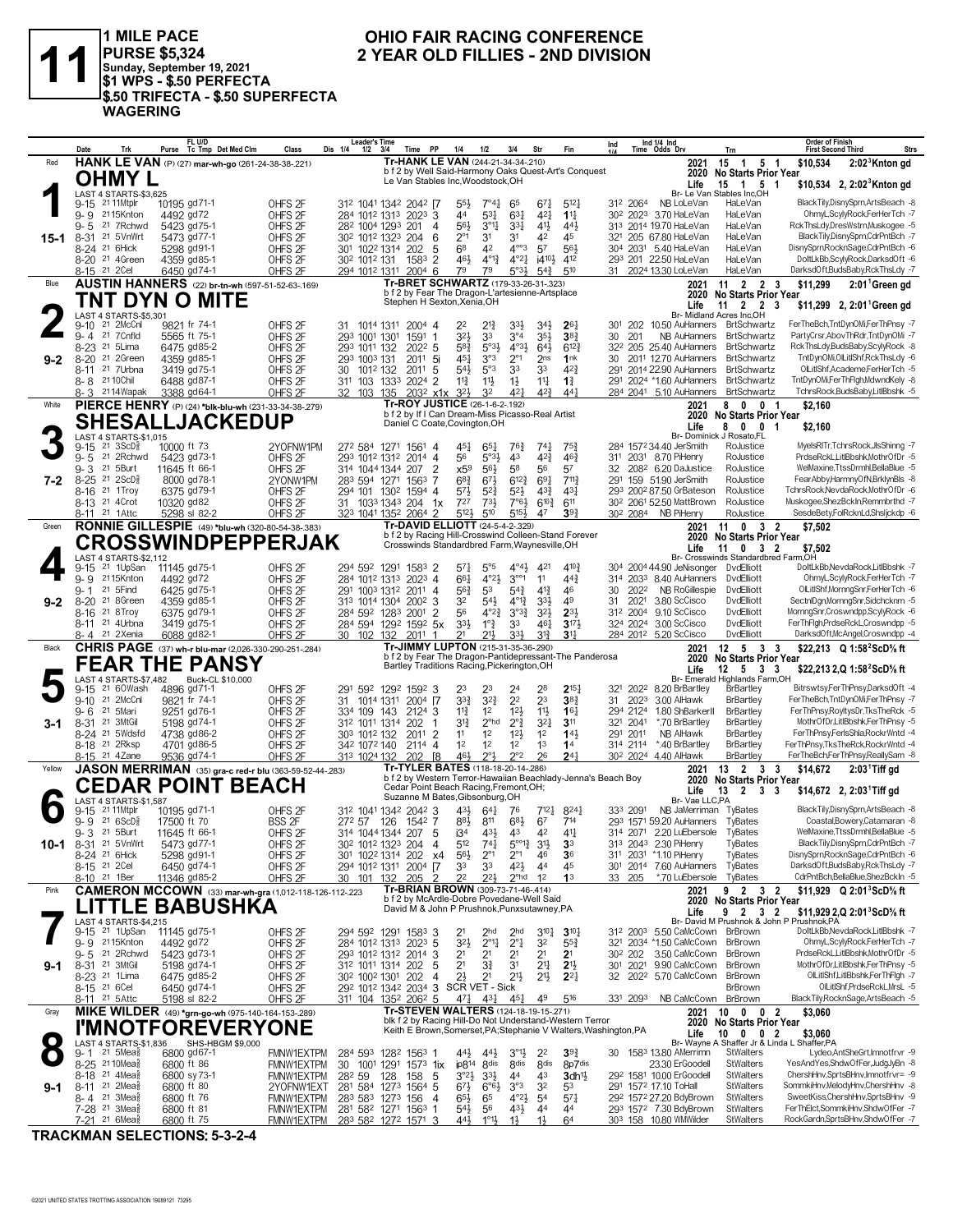

1 MILE TROT<br>|PURSE \$17,500<br>|Sunday, September 19, 2021<br>|\$1 WPS - \$.50 PERFECTA \$.50 TRIFECTA - \$.50 SUPERFECTA **WAGERING** 

### **BUCKEYE STALLION SERIES** 3 YEAR OLD COLTS - 1ST DIVISION

|        | Date                                                  | Trk                                                        | FL U/D<br>Purse Tc Tmp Det Med Clm                                         | Class               | <b>Leader's Time</b><br>Dis 1/4<br>$1/2$ $3/4$                     | Time                      | <b>PP</b><br>1/4                                                                        | 1/2                                  | 3/4<br>Str                                                                        |                                    | Ind<br>Fin                                                           |                                             |          | Ind 1/4 Ind<br>Time Odds Drv                                            | Trn                                                       | <b>Order of Finish</b><br><b>First Second Third</b>                                                               | <b>Strs</b>                                                              |
|--------|-------------------------------------------------------|------------------------------------------------------------|----------------------------------------------------------------------------|---------------------|--------------------------------------------------------------------|---------------------------|-----------------------------------------------------------------------------------------|--------------------------------------|-----------------------------------------------------------------------------------|------------------------------------|----------------------------------------------------------------------|---------------------------------------------|----------|-------------------------------------------------------------------------|-----------------------------------------------------------|-------------------------------------------------------------------------------------------------------------------|--------------------------------------------------------------------------|
| Red    |                                                       |                                                            | TREVOR SMITH (25) blk-gra-wh (1,468-154-163-172-206)                       |                     |                                                                    |                           | Tr-TODD LUTHER (644-104-84-79-275)                                                      |                                      |                                                                                   |                                    |                                                                      |                                             |          | 2021                                                                    | $12$ 4 2 1                                                | \$25,150                                                                                                          | 1:55 HoP% ft                                                             |
|        |                                                       |                                                            | <b>BETMETOWIN</b> (t)                                                      |                     |                                                                    |                           | Black Magic Racing, LLC, Blacklick, OH                                                  |                                      |                                                                                   |                                    | b g 3 by Uncle Peter-Blessings Counted-Muscle Massive                |                                             |          | 2020                                                                    | No Starts Prior Year                                      |                                                                                                                   |                                                                          |
|        |                                                       |                                                            |                                                                            |                     |                                                                    |                           |                                                                                         |                                      |                                                                                   |                                    |                                                                      |                                             |          | Life                                                                    | 12  4  2  1                                               | \$25,150 3, 1:55 HoP% ft<br>Br- Richard C Beinhauer & Regina M Beinhauer, PA                                      |                                                                          |
|        | 9-6                                                   | LAST 4 STARTS-\$2,375<br>$21 \text{ } 1$ ScD $\frac{1}{2}$ | ft 83                                                                      | QUA                 | 312 1012 1311 2004 5                                               |                           | $1°\frac{3}{4}$                                                                         | $2^{\circ}1^3_4$                     | $3^{\circ}2^{\frac{1}{4}}$                                                        | 43                                 | $56\frac{1}{4}$                                                      | 30 <sup>2</sup> 202                         |          | NB TrSmith                                                              | ToLuther                                                  |                                                                                                                   | BNicking, StnCldBlu, HaryCary -5                                         |
|        | $8 - 20$                                              | $21\,2$ ScD $\frac{1}{2}$                                  | 11000 ft 87                                                                | NW4PMRLT            | 273 582 1264                                                       | 156                       | $11\frac{3}{4}$<br>4                                                                    | 11}                                  | xip101 1021                                                                       |                                    | 1027                                                                 |                                             |          | 31 2012 4.00 TrSmith                                                    | ToLuther                                                  |                                                                                                                   | WinngMsty,SmokngJet,ItsAllMe-10                                          |
|        | 8- 7                                                  | 21 7 ScD                                                   | 57000 gd72                                                                 | OSF <sub>3C</sub>   | 292 59                                                             | 1273                      | 1562 7<br>$79\frac{3}{4}$                                                               | $75\frac{1}{2}$                      | 76                                                                                | $69\frac{1}{4}$                    | $7^{10}$                                                             |                                             |          | 293 1582 21.50 TrSmith                                                  | ToLuther                                                  |                                                                                                                   | Dontfrgtl,llkdcpcks,LuckyPlcn -7                                         |
|        | $7 - 23$                                              | 21 7 ScD <sup>3</sup>                                      | 50000 ft 77                                                                | OHSS 3C             | 28 572 1263                                                        | $156^2$ 1                 | $21\frac{1}{2}$                                                                         | 33                                   | 53                                                                                | $5x^2\frac{1}{2}$                  | x8x <sup>41</sup>                                                    | 30                                          |          | 1571 20.20 TrSmith                                                      | ToLuther                                                  |                                                                                                                   | PtrsRylty,Dontfrgtl,Ilkdcpcks -9                                         |
|        | 7- 1                                                  | 21 1ScD                                                    | 9500 ft 79                                                                 | NW2PMRLT            | 264 563 1261                                                       | 1561 2                    | $11\frac{3}{4}$                                                                         | $11\frac{1}{2}$                      | 11                                                                                | 11                                 | 2 <sup>1</sup>                                                       | 301 1562                                    |          | *.50 TrSmith                                                            | ToLuther                                                  | DubleDown,Betmetown,SClass-10                                                                                     |                                                                          |
|        | $6-24$ 21 $9$ ScD <sup>3</sup>                        |                                                            | 9500 ft 78                                                                 | NW2PMRLT            | 271 572 1261                                                       | 156                       | $2^{\circ}1$<br>$\overline{1}$                                                          | $11\frac{1}{4}$                      | 1hd                                                                               | 11                                 | 1nk                                                                  | 294 156                                     |          | *.50 TrSmith                                                            | ToLuther                                                  | Betmetown, CharloteK, Lightngft-10                                                                                |                                                                          |
|        | 6-17 2112ScD                                          |                                                            | 9500 ft 74                                                                 | NW2PMRLT            | 284 582 1273 1562 5                                                |                           | 3°1 <sup>1</sup><br>Tr-MIKE POLHAMUS (212-17-17-23-161)                                 | $11\frac{3}{4}$                      | $11\frac{1}{4}$                                                                   | $1\frac{1}{4}$                     | $1\frac{1}{2}$                                                       |                                             | 284 1562 | *.40 TrSmith                                                            | ToLuther                                                  | Betmetown, MagcCrdtC, FutureMvp -8                                                                                |                                                                          |
| Blue   |                                                       |                                                            | <b>KAYNE KAUFFMAN</b> (43) c red-wh-blk (1,416-138-162-184-.204)           |                     |                                                                    |                           | b g 3 by My MVP-Shesfastandfurious-Lindy Lane                                           |                                      |                                                                                   |                                    |                                                                      |                                             |          | 2021<br>2020                                                            | 15<br>$\overline{1}$<br>$\mathbf{0}$<br>0<br>$\mathbf{1}$ | \$8,286<br>-2<br>$0\quad 0$<br>\$260                                                                              | 1:56 $3$ ScD $\%$ ft                                                     |
|        |                                                       |                                                            | ${\sf LIGHTNINGFAST}$                                                      |                     |                                                                    |                           | Donald E Roberts, Troy, OH                                                              |                                      |                                                                                   |                                    |                                                                      |                                             |          | Life                                                                    | 16<br>$\overline{1}$<br>0                                 | -2<br>\$8,546 3, 1:56 ScD% ft                                                                                     |                                                                          |
|        |                                                       | LAST 4 STARTS-\$1,304                                      | BHS \$7,000                                                                |                     |                                                                    |                           |                                                                                         |                                      |                                                                                   |                                    |                                                                      |                                             |          |                                                                         | Br- Jake R Wickey Jr.KY                                   |                                                                                                                   |                                                                          |
|        | 21<br>9- 9                                            | $9$ ScD $\frac{3}{8}$                                      | 13000 ft 68<br>t,                                                          | NW2PMRLT            | 284 581                                                            | 1271<br>157               | $\overline{2}$                                                                          |                                      | 6°x <sup>91</sup> / <sub>2</sub> 10 <sup>33</sup> / <sub>4</sub> 10 <sup>28</sup> |                                    | $10^{32}$                                                            |                                             |          | 292 2032 62.90 KaKauffman MiPolhamus                                    |                                                           |                                                                                                                   | AuntLil,GoldStons,Bbylvyrwy-10                                           |
|        | $9 - 2$                                               | 2112ScD៖                                                   | 13000 ft 65                                                                | NW2PMRLT            | 29<br>58                                                           | $157^2$ 3<br>1271<br>202  | 66}<br>45                                                                               | $6^{07}\frac{3}{4}$<br>48            | $44\frac{1}{4}$<br>$5^{32}$                                                       | 4 <sup>3</sup>                     | 431<br>$5^{7}$                                                       | 30                                          |          | 158 35.00 KaKauffman MiPolhamus<br>303 2032 37.40 KaKauffman MiPolhamus |                                                           | BomDynmte,MyPalSprk,TigerKing -7                                                                                  | Bbylvyrwy,AuntLil,LuckyPlcn -9                                           |
| 25-1   | 8-12 <sup>21</sup> 3Urbna<br>$8 - 5$                  | $21 \text{ } 4\text{ScD}^5_8$                              | 5280 gd90-1 +<br>9500 ft 83                                                | OHFS 3C<br>NW2PMRLT | 312 102<br>281 583                                                 | 132<br>1274               | -4<br>9341<br>$156^2$ 6x                                                                | 931                                  | 8433                                                                              | $5^{71}$<br>8451                   | 844                                                                  |                                             |          | 284 2051 16.70 KaKauffman MiPolhamus                                    |                                                           |                                                                                                                   | Dejarwin, Bst TmeHnv, Cellular -9                                        |
|        | 7-25 <sup>21</sup> 6Nfld                              |                                                            | 17500 ft 80                                                                | BSS 3C              | 28 564 1271                                                        |                           | $158^2$ 3                                                                               | x8°19 8243                           | 820                                                                               | $8^{19}\frac{1}{4}$                | 8291                                                                 | 33                                          |          | 2041 4.20 KuSugg                                                        | MiPolhamus                                                |                                                                                                                   | MalibuKid,Checkmate,Cellular -8                                          |
|        | 7-12 21 11 Wilm                                       |                                                            | 3687 gd82                                                                  | OHFS 3C             | 314 1023 1324 2021 4                                               |                           | 451                                                                                     | 3 <sup>2</sup>                       | $4^{\circ}2$                                                                      | 333                                | $3$ be $8\frac{1}{4}$                                                |                                             |          | 303 2034 *.40 RaTharps                                                  | MiPolhamus                                                |                                                                                                                   | Burrow, PotsNPrts, Lightngft -5                                          |
|        | 7-8 21 1 ScD                                          |                                                            | $9500$ sy 84-1 +                                                           | NW2PMRLT            | 284 584 1272 1561 8                                                |                           | $8^{10\frac{3}{4}}$                                                                     | $8^{\circ}83$                        | $7^{\circ}5\frac{1}{2}$                                                           | 861                                | 781                                                                  |                                             |          | 292 1574 25.00 DaNoble                                                  | MiPolhamus                                                | PlatinmAs,ADollFace,DubleDown -8                                                                                  |                                                                          |
| White  |                                                       |                                                            | TYLER SMITH (28) wh-gra-blk (2,043-257-245-283-.239)                       |                     |                                                                    |                           | Tr-CHRISTOPHER BEAVER (536-125-84-74-.366)                                              |                                      |                                                                                   |                                    |                                                                      |                                             |          | 2021                                                                    | $\overline{7}$<br>19<br>-1                                | \$46,669<br>Δ                                                                                                     | 1:56 <sup>1</sup> ScD% ft                                                |
|        |                                                       |                                                            | $\mathsf{TANGO}$ WITH ME $\scriptstyle\mathrm{(t)}$                        |                     |                                                                    |                           | br g 3 by Deep Chip-Dancewithme Chuck-Lucky Chucky<br>Christopher F Beaver, Radnor, OH; |                                      |                                                                                   |                                    |                                                                      |                                             |          | 2020                                                                    | 0<br>7                                                    | 3 <sub>1</sub><br>\$77,723                                                                                        |                                                                          |
|        |                                                       |                                                            | LAST 4 STARTS-\$11,843 Buck-CL \$15,000                                    |                     |                                                                    |                           |                                                                                         |                                      |                                                                                   |                                    | Donald E Robinson, Cardington, OH; RBH Ventures Inc, NY, NY          |                                             |          | Life                                                                    | 26 7<br>$\overline{4}$<br>Br- Rebecca L Ewing, OH         | \$124,392 3, 1:56 ScD % ft<br>5                                                                                   |                                                                          |
|        | $9 - 15$                                              | 2115Mtplr                                                  | 9335 gd71-1 +                                                              | OHFS 3C             | 312 1022 1322 204                                                  |                           | 11<br>4                                                                                 | 11                                   | 11                                                                                | $1\frac{3}{4}$                     | 1 <sub>hd</sub>                                                      | 313 204                                     |          | <b>NB BJRoberts</b>                                                     | ChFBeaver                                                 | TngoWthMe,DontTkMyK,Harwell -5                                                                                    |                                                                          |
|        | $9 - 4$                                               | 2113ScD                                                    | 17500 gd69-1                                                               | BSS 3C              | 283 583 1282 1573 4                                                |                           | 33                                                                                      | $3^{2}\frac{3}{4}$                   | 531                                                                               | $5^{2}$                            | 76                                                                   | 294 1584                                    |          | 3.60 ChPage                                                             | ChFBeaver                                                 |                                                                                                                   | llkdcpcks, MyPalSprk, Newsboy -8                                         |
|        | 8-30                                                  | 21 1MtGil                                                  | 9435 gd81-1 +                                                              | OHFS 3C             | 311 1013 1323                                                      |                           | 2014 4<br>11                                                                            | $1\frac{3}{4}$                       | 11                                                                                | 11                                 | $1^{13}$                                                             | 291 2014                                    |          | 2.10 BJRoberts                                                          | ChFBeaver                                                 | TngoWthMe.PcsCruisr.ThinkngSm -6                                                                                  |                                                                          |
| 4-1    | 8-24 <sup>21</sup> 3Hick                              |                                                            | 4918 gd91-1 †                                                              | OHFS 3C             | 313 103 1332                                                       | 203                       | 11<br>$\overline{4}$                                                                    | 1 <sup>2</sup>                       | 1 <sup>2</sup>                                                                    | 11                                 | 1 <sup>2</sup>                                                       | 293 203                                     |          | *.05 BJRoberts                                                          | ChFBeaver                                                 | TngoWthMe,StrmyWngs,DontTkMyK -5                                                                                  |                                                                          |
|        | 8-17 21 4Npln<br>8-12 <sup>21</sup> 7 Attc            |                                                            | 4818 gd82-1 +                                                              | OHFS 3C             | 324 105 1361 206                                                   |                           | $\overline{2}$<br>1 <sup>3</sup>                                                        | 11}                                  | $11\frac{1}{4}$                                                                   | 16                                 | 173<br>113                                                           | 294 206<br>30 <sup>2</sup> 203 <sup>3</sup> |          | *.60 BJRoberts<br><b>NB BJRoberts</b>                                   | ChFBeaver<br>ChFBeaver                                    | TngoWthMe,BestValue,StrmyWngs -4<br>TngoWthMe,DontTkMyK,OverSix -6                                                |                                                                          |
|        | 7-30 2117Nfld                                         |                                                            | 5018 $gd81-2$ +<br>6400 ft 61                                              | OHFS 3C<br>OHFS 3C  | 323 1031 1331<br>283 582 128                                       | 2033 2<br>158             | 11<br>$11\frac{1}{2}$<br>-7                                                             | 1hd<br>$11\frac{1}{2}$               | $1\frac{1}{4}$<br>$11\frac{1}{4}$                                                 | 14<br>$11\frac{1}{4}$              | $3^{13}$                                                             | 302 1582                                    |          | *.90 RonWrennJr ChFBeaver                                               |                                                           | RosRnWlsn, OverSix, TngoWthMe -7                                                                                  |                                                                          |
| Green  |                                                       |                                                            | DAN NOBLE (38) pur-wh-go (1,782-307-250-223-.292)                          |                     |                                                                    |                           | Tr-JIM ARLEDGE JR (297-37-30-34-219)                                                    |                                      |                                                                                   |                                    |                                                                      |                                             |          | 2021                                                                    | 16<br>3<br>0                                              | $\mathbf{0}$<br>\$17,671                                                                                          | 1:57 ScD% ft                                                             |
|        |                                                       |                                                            |                                                                            |                     |                                                                    |                           | b g 3 by Uncle Peter-Just Asking-Inquirer                                               |                                      |                                                                                   |                                    |                                                                      |                                             |          | 2020                                                                    | $\overline{4}$<br>11                                      | 2 <sub>0</sub><br>\$62,819                                                                                        | 1:54 $^2$ Lex1 ft                                                        |
|        |                                                       | <b>BURROW</b> (t)                                          |                                                                            |                     |                                                                    |                           |                                                                                         |                                      |                                                                                   |                                    | J Jacobs, E Ar, NY; M Mc Loughlin, Lncstr, OH; B Roth, Nw Albny, OH; |                                             |          | Life                                                                    | 27<br>$\mathbf{7}$                                        | \$80,490 2, 1:54 <sup>2</sup> Lex1 ft<br>20                                                                       |                                                                          |
|        |                                                       | LAST 4 STARTS-\$9.569                                      | OH-SEL \$20,000                                                            |                     |                                                                    |                           | P Phillips, Sctsdl, AZ                                                                  |                                      |                                                                                   |                                    |                                                                      |                                             |          | 6.70 DaNoble                                                            | Br- Double Spring Farm, OH                                |                                                                                                                   | Burrow, BNicking, Bst TmeHnv-10                                          |
|        | $9-10$<br>$9 - 4$ 21 3ScD <sup>3</sup>                | $21 \text{ } 4\text{ScD}$                                  | 14000 ft 74<br>17500 ft 77                                                 | NW4PMRLT<br>BSS 3C  | 28 584 1273 157<br>274 581 1261                                    | 156                       | 2<br>54}<br>11}<br>4                                                                    | $5^{\circ}5$<br>21}                  | $2^{\circ}$ ns<br>$43\frac{1}{4}$                                                 | 11<br>441                          | $1\frac{1}{2}$<br>$4^{2}3$                                           | 292 157                                     |          | 294 1563 6.30 DaNoble                                                   | JiArledgeJr<br>JiArledgeJr                                | NaghtyTrm,DscrtLovr,BlankSpAs -8                                                                                  |                                                                          |
|        | 8-24 <sup>21</sup> 8 Lima                             |                                                            | 5067 $gd87-2$ +                                                            | OHFS 3C             | 322 1041 1352                                                      | 206                       | 5 <sup>dis</sup><br>x5x                                                                 | 5 <sub>dis</sub>                     | 5 <sub>dis</sub>                                                                  | 4 <sub>dis</sub>                   | 4 <sub>dis</sub>                                                     |                                             |          | 8.80 RoGillespie                                                        | JiArledgeJr                                               |                                                                                                                   | Weafrthfr.TiaerKina.LiahtnnaF -5                                         |
| $5-2$  | 8-17 21 5Troy                                         |                                                            | 9559 gd82-1 +                                                              | OHFS 3C             | 312 1012 132                                                       | 2022                      | $1^{\circ}$ ns<br>5                                                                     | $2^{\circ}$ ns                       | 2 <sup>ohd</sup>                                                                  | 2ns                                | $4\frac{3}{4}$                                                       |                                             |          | 303 2023 3.10 RoGillespie                                               | JiArledgeJr                                               | LightnngF,LepngLgnd,TigerKing -5                                                                                  |                                                                          |
|        | 8-12 <sup>21</sup> 3Urbna                             |                                                            | 5280 gd90-1 +                                                              | OHFS 3C             | 312 102 132                                                        | 202                       | x[7                                                                                     | $x7x^{16}7$ dis                      | 7dis                                                                              | 7dis                               | <b>Gdis</b>                                                          |                                             |          | 3.90 RoGillespie                                                        | JiArledgeJr                                               | BomDynmte,MyPalSprk,TigerKing -7                                                                                  |                                                                          |
|        | 8-5                                                   | 21 3Xenia                                                  | 9659 gd85-1 +                                                              | OHFS 3C             | 321 1042 135                                                       |                           | 2043 2<br>43                                                                            | $2^{\circ}$ }                        | $1^{\circ}$ $\frac{3}{4}$                                                         | 11                                 | 11                                                                   | 293 2043                                    |          | 3.50 RoGillespie                                                        | JiArledgeJr                                               |                                                                                                                   | Burrow, PotsNPrts, FirwrksFI -6                                          |
|        | 7-25 21 4Nfld                                         |                                                            | 17500 ft 86                                                                | BSS 3C              | 28 572 127                                                         |                           | 157 x7x 8dis                                                                            | 8 <sup>dis</sup>                     | 8 <sup>dis</sup>                                                                  | 8 <sub>dis</sub>                   | 8361                                                                 |                                             |          | 2041 7.50 GrGrismore JiArledgeJr                                        |                                                           | MyPalSprk, VerySmart, FinalClas -8                                                                                |                                                                          |
| Black  |                                                       |                                                            | <b>BRETT MILLER</b> (48) pur-wh-gra (2,153-339-295-251-272)                |                     |                                                                    |                           | Tr-STEVE CARTER (275-46-58-45-.339)                                                     |                                      |                                                                                   |                                    | br g 3 by Triumphant Caviar-The Naughty Nanny-Deweycheatumnhowe      |                                             |          | 2021                                                                    | 18 8                                                      | 6 2<br>\$54,487                                                                                                   | 1:54 <sup>4</sup> ScD% ft                                                |
|        |                                                       |                                                            |                                                                            |                     |                                                                    |                           |                                                                                         |                                      |                                                                                   |                                    |                                                                      |                                             |          |                                                                         |                                                           |                                                                                                                   |                                                                          |
|        |                                                       |                                                            | <b>NAUGHTY TRIUMPHANT(t)(L)</b>                                            |                     |                                                                    |                           |                                                                                         |                                      |                                                                                   |                                    | T Carter, Lndndry, OH; J Beard, Mnsfld, OH; A Friedland, Brklyn, NY; |                                             |          |                                                                         | 2020 No Starts Prior Year                                 |                                                                                                                   |                                                                          |
|        |                                                       | LAST 4 STARTS-\$12,386                                     | OH-SEL \$9,000                                                             |                     |                                                                    |                           | B Carsey, Cnrsvl, IN                                                                    |                                      |                                                                                   |                                    |                                                                      |                                             |          | Life                                                                    | 18<br>862<br>Br- Eli E Miller Jr & Lester J Miller, OH    | \$54,487 3, 1:54 ${}^4$ ScD ${}^5\!s$ ft                                                                          |                                                                          |
|        | $9 - 15$                                              | 21 70Wash                                                  | 4776 gd71-1<br>- L                                                         | OHFS 3C             | 332 1064 137                                                       |                           | 2064 3<br>347                                                                           | $5^{31}$                             | $5^{\circ}3\frac{1}{2}$                                                           | 31                                 | 2 <sub>nk</sub>                                                      | 291 2064                                    |          | 2.90 DuBothman StCarter                                                 |                                                           | McstndAgn,NaghtyTrm,SpryMistr -5                                                                                  |                                                                          |
|        | $9 - 10$                                              | 21 5McCnl                                                  | 4888 fr 74-1<br>-L<br>$\pm$                                                | OHFS 3C             | 321 1034 1334 2042 4                                               |                           | $6°6\frac{1}{2}$                                                                        | $5^{\circ}6\frac{1}{2}$              | $4^{2}\frac{3}{4}$                                                                | $4^{2}$                            | 2 <sub>nk</sub>                                                      | 30                                          | 2042     | 2.00 DuBothman StCarter                                                 |                                                           | Checkmate, Naghty Trm, Cwby Chrle -6                                                                              |                                                                          |
|        | 9- 4                                                  | $21 \, 3$ ScD $\frac{5}{8}$                                | 17500 ft 77<br>L                                                           | BSS 3C              | 274 581 1261                                                       | 156                       | 56<br>$\mathbf{1}$                                                                      | $4^{\circ}4$                         | $11\frac{1}{2}$                                                                   | $14\frac{1}{2}$                    | 1 <sup>1</sup>                                                       | 294 156                                     |          | *.70 BrtMiller                                                          | StCarter                                                  | NaghtyTrm,DscrtLovr,BlankSpAs -8                                                                                  |                                                                          |
| 9-2    | 8-24 <sup>21</sup> 6Wdsfd<br>8-15 <sup>21</sup> 5Zane |                                                            | 4881 gd86-2 †<br>L<br>4813 gd74-1 †<br>L                                   | OHFS 3C             | 313 1024 1321<br>294 593 131                                       |                           | $5^{8}$<br>2024 x2<br>$201^1$ 1<br>14                                                   | 1 <sup>o</sup> hd<br>1 <sup>5</sup>  | $2^{\circ}1$<br>12 <sup>1</sup>                                                   | 2 <sub>hd</sub><br>$13\frac{1}{2}$ | 2 <sup>3</sup><br>1 <sup>4</sup>                                     | 303 203<br>301 2011                         |          | NB DuBothman StCarter<br>*.80 DuBothman                                 | StCarter                                                  | Checkmate, Naghty Trm, Firwrks FI -6<br>NaghtyTrm,Newsboy,FirwrksFl -5                                            |                                                                          |
|        | 8-6 <sup>21</sup> 6 Athns                             |                                                            | 4701 gd84-1 +                                                              | OHFS 3C<br>OHFS 3C  | 30 594 1304 203 x3                                                 |                           | 324                                                                                     | 331                                  | 320                                                                               | 314                                | $2^{2}$                                                              | 283 2032                                    |          | *.60 DuBothman                                                          | StCarter                                                  | CwbyChrle, NaghtyTrm, SpryMistr+ -4                                                                               |                                                                          |
|        | 7-30 21 8 Pike                                        |                                                            | 4896 gd81-1 +                                                              | OHFS 3C             |                                                                    |                           | 294 1002 1313 2023 x4x 6xdis 6xdis 6dis                                                 |                                      |                                                                                   | <b>Gdis</b>                        | <b>Gdis</b>                                                          |                                             |          | 3.60 DuBothman                                                          | StCarter                                                  |                                                                                                                   | FirwrksFl,SpryMistr,CwbyChrle -7                                         |
| Yellow |                                                       |                                                            | CHRIS PAGE (37) wh-r blu-mar (2,026-330-290-251-284)                       |                     |                                                                    |                           | Tr-EDWARD MILLER (463-98-59-67-.331)                                                    |                                      |                                                                                   |                                    |                                                                      |                                             |          | 2021                                                                    | 21<br>$\overline{7}$<br>5                                 | \$46,883<br>2                                                                                                     | 1:58 Nfld ft                                                             |
|        |                                                       |                                                            |                                                                            |                     |                                                                    |                           | b g 3 by My MVP-Minor Skirmish-Conway Hall                                              |                                      |                                                                                   |                                    | Rebecca R Sugg, Polk, OH; Watson Harness Racing, Tiffin, OH;         |                                             |          | 2020                                                                    | 0<br>12<br>1                                              | 4<br>$$31,752$ Q 2:03 <sup>2</sup> Nfld gd                                                                        |                                                                          |
|        | <b>AST</b>                                            | ADMIRAL<br>4 STARTS-\$11,528                               | <b>ALLSTAR</b> (t)<br>OH-SEL \$16,000                                      |                     |                                                                    |                           | Mary K Stucky, Tiffin, OH                                                               |                                      |                                                                                   |                                    |                                                                      |                                             |          | Life                                                                    | 33<br>$\overline{7}$<br>66<br>Br- Lmn Bred Stables Inc,OH | \$78,635 3, 1:58 Nfld ft                                                                                          |                                                                          |
|        | 9-15                                                  | 21 3Wostr                                                  | 9496 sy 65-2                                                               | OHFS 3C             | 314 1014 1323 2041 [6                                              |                           | $2^{2}$                                                                                 | 2 <sup>2</sup>                       | 1 <sup>o</sup> hd                                                                 | 1 <sub>hd</sub>                    | 1 <sup>2</sup>                                                       | 313 2041                                    |          | *.60 KuSugg                                                             | EdwMiller                                                 |                                                                                                                   | AdmirIAls, Phineas, Future Mvp -6                                        |
|        | $9 - 6$                                               | 21 3Cnfld                                                  | $5148$ gd70-1 +                                                            | OHFS 3C             | 29 100 130 <sup>2</sup> 201 <sup>3</sup> 2                         |                           | 11}                                                                                     | $11\frac{1}{2}$                      | $11\frac{1}{2}$                                                                   | 11}                                | $1\frac{1}{2}$                                                       | 311 2013                                    |          | NB KuSugg                                                               | EdwMiller                                                 |                                                                                                                   | AdmirIAls, Phineas, Track ThAc -4                                        |
|        | 9-4 21 2ScD <sup>5</sup>                              |                                                            | 17500 ft 77<br>$\pm$                                                       | BSS 3C              | 281 58                                                             | 1264 1554 4               | 2 <sup>1</sup>                                                                          | $21\frac{1}{2}$                      | 3 <sup>2</sup>                                                                    | 3 <sub>hd</sub>                    | 43                                                                   |                                             |          | 291 1562 2.10 BrtMiller                                                 | EdwMiller                                                 |                                                                                                                   | MalibuKid,Cstyrcrwn,FireCross -7                                         |
| 7-2    | $9 - 2$                                               | 21 4 Cantn                                                 | 10196 gd72-1 †                                                             | OHFS 3C             | 312 1033 134 2044 4                                                |                           | 1 <sup>2</sup>                                                                          | $11\frac{3}{4}$                      | 11                                                                                | 1 <sub>hd</sub>                    | 2 <sub>nk</sub>                                                      | 304 2044                                    |          | NB KuSugg                                                               | EdwMiller                                                 | McstndAgn,AdmirIAls,TrackThAc -6                                                                                  |                                                                          |
|        | 8-23 <sup>21</sup> 8 Wingt                            |                                                            | 5298 gd83-1 +                                                              | OHFS 3C             | 301 1014 1314 2014 4                                               |                           | 11                                                                                      | 11                                   | 2 <sub>hd</sub>                                                                   | 11물                                | $12\frac{1}{4}$                                                      | 30                                          | 2014     | *.40 KuSugg<br>*.90 KuSugg                                              | EdwMiller<br>EdwMiller                                    |                                                                                                                   | AdmirIAls, Chrgng Ahd, AlsSpirit -4<br>AdmirIAls, The GrtWhD, Phineas -5 |
|        | 8-13 <sup>21</sup> 6 Jeff<br>8-10 21 8Ber             |                                                            | 5248 gd76-1 +                                                              | OHFS 3C<br>OHFS 3C  | 303 101 132<br>32 106 135 206                                      |                           | $34\frac{1}{4}$<br>202 <sup>4</sup> 5<br>221<br>- 4                                     | 35<br>2 <sup>1</sup>                 | $3^{\circ}4$<br>$12\frac{1}{2}$                                                   | $1\frac{1}{4}$<br>1hd              | $13\frac{3}{4}$<br>2nk                                               | 304 2024<br>31                              |          | 206 *1.40 JaThmpsn                                                      | EdwMiller                                                 |                                                                                                                   | McstndAgn,AdmirIAls,Phineas -7                                           |
| Pink   |                                                       |                                                            | 11186 gd85-2 +<br><b>MIKE WILDER</b> (49) *grn-go-wh (975-140-164-153-289) |                     |                                                                    |                           | Tr-MILES WOLLAM (150-10-20-20-.185)                                                     |                                      |                                                                                   |                                    |                                                                      |                                             |          | 2021                                                                    | $\overline{2}$<br>15                                      | \$23,594                                                                                                          | 1:56 <sup>2</sup> Mea <sup>5</sup> / <sub>8</sub> ft                     |
|        |                                                       |                                                            |                                                                            |                     |                                                                    |                           | b g 3 by And Away We Go-Raving Renna-SJ's Caviar                                        |                                      |                                                                                   |                                    |                                                                      |                                             |          | 2020                                                                    | $\mathbf 0$<br>8                                          | $\begin{array}{cc} 2 & 2 \\ 2 & 3 \end{array}$<br>\$22,839 Q 2:05 <sup>3</sup> Mea <sup>5</sup> / <sub>8</sub> ft |                                                                          |
|        |                                                       |                                                            | <b>ROSE RUN WILSON</b>                                                     |                     |                                                                    |                           | Olivia G Mcelrath, Brookfield, OH                                                       |                                      |                                                                                   |                                    |                                                                      |                                             |          | Life                                                                    | 23<br>2 4 5                                               | \$46,433 3, 1:56 <sup>2</sup> Mea <sup>5</sup> / <sub>8</sub> ft                                                  |                                                                          |
|        | 9-4                                                   | LAST 4 STARTS-\$4,750<br>$21 \quad 2$ ScD $\frac{5}{8}$    |                                                                            |                     |                                                                    |                           |                                                                                         | 79                                   |                                                                                   | 73                                 |                                                                      | 29                                          |          | 1573 8.30 ChPage                                                        | Br- Rose Run Farm, OH<br>MiWollam                         |                                                                                                                   | MalibuKid,Cstyrcrwn,FireCross -7                                         |
|        | 8-26 <sup>21</sup> 3Mea <sup>3</sup>                  |                                                            | 17500 ft 77<br>9500 ft 80                                                  | BSS 3C<br>NW3EXTPM  | 281 58<br>271 561                                                  | 1264 1554 7<br>125 1544 2 | 79<br>45                                                                                | 56}                                  | 79}<br>$4^{\circ}3\frac{1}{2}$                                                    | $5^{4}$                            | 78}<br>$66\frac{1}{4}$                                               |                                             |          | 30 <sup>2</sup> 156 *1.80 WMWilder                                      | MiWollam                                                  |                                                                                                                   | ItsAllMe, NicaloHnv, IronWheel -8                                        |
|        | 8-19 21 10 Mea                                        |                                                            | 9500 ft 75<br>▼                                                            | NW3EXTPM            | 282 58                                                             | 1264                      | 1562 4<br>$3^{2}\frac{1}{2}$                                                            | 44}                                  | $2^{\circ}1\frac{1}{2}$                                                           | 2 <sup>1</sup>                     | 1 <sup>nk</sup>                                                      |                                             |          | 292 1562 2.60 WMWilder                                                  | MiWollam                                                  | RosRnWlsn.NicaloHnv.StrltElmo -9                                                                                  |                                                                          |
| 15-1   | $8 - 7$ 21 7 ScD <sup>5</sup>                         |                                                            | 57000 gd72                                                                 | OSF3C               | 292 59                                                             | 1273 1562 6               | $6^{81}$                                                                                | $6°5\frac{1}{4}$                     | $6^{95}\frac{3}{4}$                                                               | 791                                | 68                                                                   |                                             |          | 291 158 37.50 ChPage                                                    | MiWollam                                                  |                                                                                                                   | Dontfrgtl,llkdcpcks,LuckyPlcn -7                                         |
|        | 7-30 2117Nfld                                         |                                                            | 6400 ft 61                                                                 | OHFS 3C             | 283 582 128 158 6                                                  |                           | 21                                                                                      | 21                                   | $2^{11}$                                                                          | 41                                 | 1 <sup>1</sup>                                                       | 294 158                                     |          | 1.90 ToHall                                                             | MiWollam                                                  | RosRnWlsn, OverSix, TngoWthMe -7                                                                                  |                                                                          |
|        | 7-23 <sup>21</sup> 7ScD <sup>3</sup>                  |                                                            | 50000 ft 77                                                                | OHSS 3C             | 28 572 1263 1562 x9                                                |                           | $9°9\frac{1}{2}$                                                                        | $99\frac{1}{2}$                      | 910                                                                               | $9^{10}\frac{1}{2}$                | $9^{13}\frac{3}{4}$                                                  |                                             |          | 303 1591 90.80 ChPage                                                   | MiWollam                                                  |                                                                                                                   | PtrsRylty,Dontfrgtl,Ilkdcpcks -9                                         |
|        | 7-7 21 3ScD <sup>3</sup>                              |                                                            | 8000 ft 91                                                                 | NW1PMRLT            | 281 581 1264 157 6                                                 |                           | 1°hd                                                                                    | $11\frac{1}{2}$                      | $11\frac{1}{2}$                                                                   | 1 <sup>2</sup>                     | $2^{13}$                                                             |                                             |          | 303 1572 *1.30 CaMcCown                                                 | MiWollam                                                  | ThinkngSm,RosRnWlsn,FirwrksFl -9                                                                                  |                                                                          |
| Gray   |                                                       |                                                            | SCOTT CISCO (42) blk-red-wht (211-27-37-32-.276)                           |                     |                                                                    |                           | Tr-DAN O'MARA (159-29-15-19-.275)                                                       |                                      |                                                                                   |                                    | b g 3 by Dontyouforgetit-Stormy Valentine-American Winner            |                                             |          | 2021<br>2020                                                            | 3<br>27<br>-1<br>$\mathbf{1}$<br>42<br>15                 | \$20,977<br>4<br>\$14,103                                                                                         | 2:02 <sup>2</sup> Troy gd<br>$2:05^{\circ}$ Cel gd                       |
|        |                                                       |                                                            | <b>LIGHTNING FRENZY</b>                                                    |                     |                                                                    |                           | Marjorie L Polhamus, Ludlow Falls, OH;                                                  |                                      |                                                                                   |                                    |                                                                      |                                             |          | Life                                                                    | 42<br>4 5 6                                               | \$35,080 3, 2:02 <sup>2</sup> Troy gd                                                                             |                                                                          |
|        |                                                       | LAST 4 STARTS-\$4,969                                      |                                                                            |                     |                                                                    |                           | Kristi L O'Mara, Greenville, OH                                                         |                                      |                                                                                   |                                    |                                                                      |                                             |          |                                                                         | Br- Donald E Bolyard, OH                                  |                                                                                                                   |                                                                          |
|        | $9-15$ 21 $3HOP_8^7$                                  |                                                            | 8000 ft 74                                                                 | nw1                 | 294 594 1294 158                                                   |                           | -8<br>$7^{10\frac{1}{2}}$                                                               | $69\frac{1}{2}$                      | $2^{012}$                                                                         | $2^{2}\frac{3}{4}$                 | $33\frac{1}{4}$                                                      |                                             |          | 28 <sup>2</sup> 158 <sup>3</sup> 7.70 ScCisco                           | DaOMara                                                   | KatDdlDnd,SmilHghJs,LightnngF -9                                                                                  |                                                                          |
|        | 9-9 2116Knton<br>$9 - 2$                              | 21 1 Find                                                  | 5230 gd72<br>9834 gd79-1                                                   | OHFS 3C<br>OHFS 3C  | 30 <sup>2</sup> 103 <sup>3</sup> 1324 205 <sup>3</sup> 3           |                           | 54}<br>58<br>5                                                                          | $1^\circ$<br>$4^{\circ}2\frac{1}{2}$ | 11<br>$4^{\circ}1$                                                                | 1 <sup>3</sup><br>3 <sup>1</sup>   | $13\frac{3}{4}$<br>41                                                | 293 2061                                    |          | 324 2053 6.40 ScCisco<br>NB ScCisco                                     | <b>DaOMara</b><br>DaOMara                                 | LightnngF,BomDynmte,FutureMvp -6<br>LepngLgnd,TigerKing,Wegfrthfr -7                                              |                                                                          |
| 25-1   | 8-24 <sup>21</sup> 8 Lima                             |                                                            | 5067 gd87-2                                                                | OHFS 3C             | 313 1033 1362 206<br>32 <sup>2</sup> 1041 135 <sup>2</sup> 206     |                           | 24<br>3                                                                                 | 22                                   | 32                                                                                | $3^{11}$                           | 3 <sup>12</sup>                                                      |                                             |          | 303 2062 *1.20 ScCisco                                                  | <b>DaOMara</b>                                            |                                                                                                                   | Wegfrthfr,TigerKing,LightnngF -5                                         |
|        | 8-21 <sup>21</sup> 3Green                             |                                                            | 5230 gd88-1                                                                | OHFS 3C             | 29 584 1282 1574 5                                                 |                           | 611                                                                                     | $6^{\circ 5\frac{1}{2}}$             | $4^{\circ}4^{\frac{3}{4}}$                                                        | $3^{4}\frac{3}{4}$                 | $35\frac{1}{4}$                                                      |                                             |          | 292 1584 19.70 ScCisco                                                  | <b>DaOMara</b>                                            |                                                                                                                   | StretGosp,Dontfrgtl,LightnngF -7                                         |
|        | 8-17 <sup>21</sup> 5Troy<br>8-12 <sup>21</sup> 8Urbna |                                                            | 9559 gd82-1<br>5280 sy 75-1                                                | OHFS 3C<br>OHFS 3C  | 312 1012 132 2022 2<br>30 <sup>2</sup> 101 132 <sup>2</sup> 2021 1 |                           | 44<br>64                                                                                | 45}<br>$5^{\circ}63$                 | $4^{\circ}1^3_4$<br>$4^{013}$                                                     | 411<br>$3^{2}1$                    | 1 <sub>ns</sub><br>2 <sup>1</sup>                                    |                                             |          | 30 202 <sup>2</sup> 6.00 ScCisco<br>293 2022 6.00 RoGillespie           | <b>DaOMara</b><br><b>DaOMara</b>                          | LightnngF,LepngLgnd,TigerKing -5<br>LepngLgnd,LightnngF,CavrsYnke -8                                              |                                                                          |

**TRACKMAN SELECTIONS: 4-6-1-3**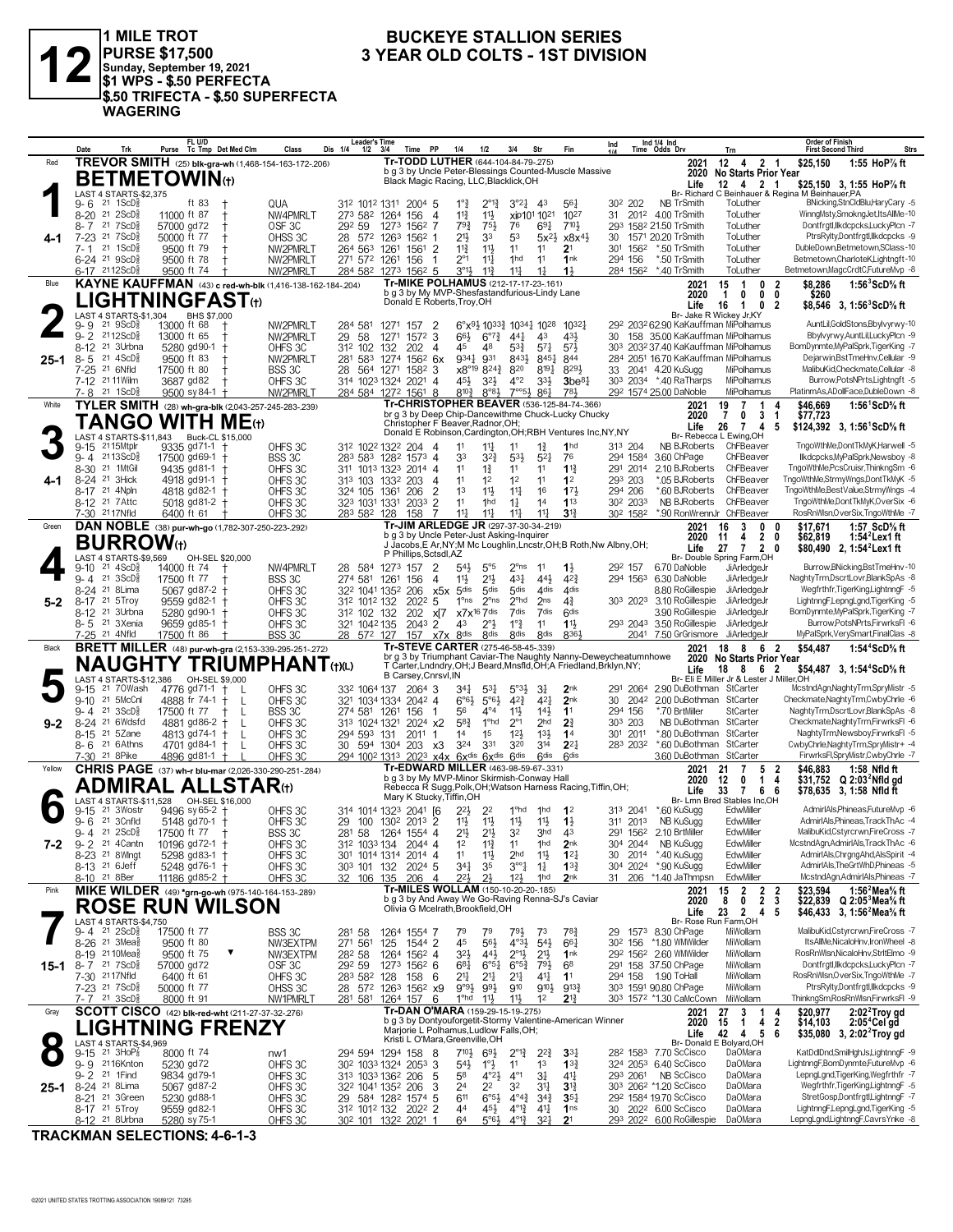\$.50 TRIFECTA - \$.50 SUPERFECTA

**WAGERING** 

 $FL <sub>U/D</sub>$ 

**1 MILE PACE** TIM FOUTS MEMORIAL STANDARDBRED DRIVING CHAMPIONSHIP **PURSE \$5,000** N/W \$3,000 IN LAST 4 STARTS Sunday, September 19, 2021 S1 WPS - \$.50 PERFECTA

Leader's Time

Ind 1/4 Ind<br>Time Odds Drv Purse Tc Tmp Det Med Clm Ind Trk Class Dis 1/4  $\frac{100}{1/2}$  $3/4$  $1/4$  $3/4$ Str Trn **First Second Third** Strs Fin **DEREK HOWES** (P) (38) \*red-grn (11-1-3-1-273) Tr-MICHAEL RARDON (19-0-4-3-170) \$11,529<br>\$31,128 Red 2021 18  $\begin{smallmatrix} 0\\4 \end{smallmatrix}$  $\overline{4}$  $\overline{3}$ on 5 by Dragon Again-Machs Delicacy-Mach Three<br>Michael J Rardon, Delaware, OH  $\mathbf{I}$ 1:53<sup>1</sup>Dtn% ft 2020 26 **MACHS DRAGON(L)** 1 Life  $71$ 6 11 8 \$78,152 4, 1:53<sup>1</sup>Dtn% ft Il Standardbreds Inc,FL ◢ LAST 4 STARTS-\$2,770<br>9-5 <sup>21</sup> 5 Rchwd Br- Mitch Buck-CL \$13,000 1000 gd 73-1 284 1012 132 202 2 3°2 $\frac{3}{4}$  2° $\frac{3}{4}$  2° $\frac{1}{2}$ <br>262 552 1232 1513 6 SCR VET - Lame<br>271 563 1241 153 6 67 6°3 4°2 -<br>- Bunkndunk MachsDon FolshHert FFA  $3^{\circ}2^3_4$   $2^{\circ}3_4$   $2^{\circ}3_2$  $2<sub>ns</sub>$  $2<sup>3</sup>$ 301 2021 12.20 EmWahlberg MiRardon  $6 - 23$  21 5ScD<sup>5</sup> **EMNW3500L4** MiRardon CrowntmPt,RockyGrnd,TobnsScrt -8 7500 ft 76  $6 - 9$  $2113$ ScD $\frac{5}{8}$ 6000 ft 71 FMNW2000L4  $4^{\circ}2$ 323  $2^{11}$ 283 1531 11.60 TySmith MiRardon SwetWstrn,MachsDgn,StayGold -8  $\mathbf{I}$  $7-2$  $6 - 2$  21 5ScD<sup>5</sup> 6000 gd66  $\overline{L}$ FMNW2000L4 27 571 1252 1542 4  $\tilde{2}^2$  $2^{11}$  $3^{11}$  $\overline{3}1$  $5^{2}$ 291 1544 3.10 TySmith MiRardon TitisAvaLeratoNHarner -9 21 31 123-134-4<br>272 572 1251 1533 8<br>273 573 1254 154 1  $5-19$  21  $5$ ScD<sup>5</sup> 28 1534 6.70 DaNoble Gymnmrsht.PartmeHnv.MachsDgn-10 6000 ft 83<br>7500 ft 60 **FMNW2000L4** 33 53  $\frac{5^{23}}{5^{3}}$  $5^{2\frac{3}{4}}$ <br>42<sup>1</sup>  $3^{11/2}$ <br> $5^{12/2}$ MiRardon L SpeDShrk,SlymrsDgn,SwetWstrn=T -8  $44\frac{1}{2}$  $5-12$  21 7ScD $\frac{5}{8}$ **FMNW3500L4**  $5^{31}$ 1542 19.80 BrtMiller MiRardon  $\mathbf{L}$ 28  $\frac{1251}{1251} \frac{1534}{1534} \frac{4}{4} \frac{6^{7} \frac{1}{4}}{1682} \frac{6^{8} \frac{1}{2}}{74^{3} \frac{74^{3}}{1362}}$ <br>Tr-LARRY FINN (289-29-41-38-223) 21 3ScD 7500 ft 56 FMNW3900L4  $\frac{1}{28}$  56<sup>4</sup> 283 1544 70.10 JerSmith MiRardon RockngZoe,Newsday,SwtSlySue -8 EDWARD MILLER (P) (24) pur-gra-grn (28-10-2-3-433)  $$34,075$  $1:51^{3}$ ScD<sup>5</sup>/<sub>s</sub> ft<br>1:50<sup>4</sup>ScD<sup>5</sup>/<sub>s</sub> ft Blue  $2021$  $27<sub>2</sub>$  $\overline{\mathbf{3}}$  $\frac{3}{7}$ b h 5 by Charley Barley-Flower Pot-Dragon Again 2020  $36$ 5 5 \$60,907 **DASHING TO DA WIRE**(L) Brian Witt, Cedarville, OH 106 18 13 16 \$195,960 4, 1:50<sup>4</sup>ScD% ft l ife LAST 4 STARTS-\$2,970<br>9-10 <sup>21</sup> 1ScD<sub>8</sub> 10 ext To To To To 213.<br>Machy & Lisa C Ezzo, OH **Rr. Marion R** 10500 ft 76 SnshneLst,ByndDlght,Zeke -8  $9 - 10$ **HGNW5000L4** 261 541 1212 150  $65<sup>3</sup>$  $6^{51}$  $7^{13}\frac{1}{4}$   $7^{10}\frac{1}{2}$   $7^{15}\frac{1}{2}$ 29 153 60.60 JaArnold  $\mathbf{I}$  $\overline{1}$ 264 564 124 1524 7 SCRVET-Sick<br>264 564 124 1524 7 SCRVET-Sick<br>263 553 1233 1524 5 33 3°14 2<br>274 564 1244 1522 2 334 53 5  $9 - 3$ 21 10 $ScD\frac{5}{8}$ 10500 ft 68 **HGNW5100L4** LaFinn Winston, AbsItRcks, DontJdgAB -9 8-21 2115ScDs 9000 ft 76 ī HGNW5000L4  $2^{\circ}11$  $2ns$  $621$ 292 1531 \*160 KeHolliday LaFinn BizysBtle.RoanColor.EastBeach -8  $8-14$  21  $6$ ScD<sup>5</sup>  $27^2$  153 LveTheBls,Granite,LarryKarr-10  $7 - 5$ 9000 ft 77  $\overline{5}^{\circ}4$  $\overline{63}$ <sup>1</sup> 5.60 KeHolliday LaFinn  $\mathbf{I}$ **HGNW5000L4**  $43\overline{1}$ 8-5 21 8Xenia 9000 gd85-1 274 564  $127$  $156^3$  1  $2<sup>1</sup>$  $2<sup>1</sup>$  $52$  $2<sub>hd</sub>$ 291 1563 9.50 KeHolliday LaFinn BigBtyRdy,DashngTDW,HavfthmeN -5 NOBI<sub>F</sub>  $3^{13}$  $\mathbf{L}$  $26^4$  544 1214 1504 2 29 151 40.40 TrSmith 9000 ft 77 **HGNW5000L4**  $\frac{1}{21}$ 7-31 21 4ScD<sup>5</sup>  $2^{11}$  $2^{11}$  $21\frac{1}{2}$  $31<sup>11</sup>$ LaFinn RoanColor AshlesFrS DashnoTDW-10 StrmvWest.AshlesFrS.MysChargr-10 21 4ScD  $\frac{1221}{1511} \frac{1511}{5}$   $\frac{1511}{1511} \frac{15}{5}$   $\frac{1511}{151} \frac{151}{5}$   $\frac{1511}{151} \frac{151}{5}$   $\frac{1511}{5} \frac{1511}{5}$   $\frac{1511}{5} \frac{1511}{5}$   $\frac{1511}{5} \frac{1511}{5}$   $\frac{1511}{5} \frac{1511}{5}$   $\frac{1511}{5} \frac{1511}{5}$   $\frac{1511$ 284 1514 9.40 JerSmith 9000 ft 79 **HGNW5000L4** 541 LaFinn 26 423  $\begin{array}{@{}c@{\hspace{1em}}c@{\hspace{1em}}}\n 2021 & 30 & 1 \\
 2020 & 38 & 0\n \end{array}$ ANTHONY VERRUSO (58) r blu-wh-go (47-16-8-9-.499)  $\begin{array}{cc} 3 & 1 \\ 8 & 2 \end{array}$ White \$9.825 1:53<sup>2</sup> MVR<sup>5</sup>/<sub>8</sub> ft blk g 7 by Woodstock-Uptown Belle-Jat<br>Weherley Racing LLC, West Milton, OH Jate Lobell \$18,029 K'S BOY<sub>(L)</sub> Life 169 15 28 18<br>Br- Dr Andrew M. Roberts, KY \$128,948 3, 1:53<sup>1</sup>ScD% ft LAST 4 STARTS-\$284 **Buck-CL \$6,000** 272 572 1252 1541 5 9121 llikthmtr BigBadFt ArchHny-10  $9 - 6$  21  $6 \text{ScD}^{\frac{5}{2}}$ 6000 ft 74 **HGNW751L4**  $9^{11}$   $9^{07}$  $9°9$ 963 292 1563 3.70 TySmith CrBowman  $27^2$  571 1254 1554 4<br>27 571 1254 1554 4<br>304 1012 1304 1593 3 8-31 2110ScD<sup>5</sup> 294 1564 6.10 TyLough VlctyGtr,FelTheHet,TobieLou -9 6000 sy 70-2 **HGNW751L4**  $68\frac{3}{4}$  $85\frac{3}{4}$ 961  $87\frac{1}{4}$  $65\frac{1}{2}$ CrBowman 8-26 2114Green 2000 gd77  $53\frac{1}{4}$  $53\frac{1}{2}$  $57\frac{1}{3}$  $55$  $\frac{8}{56}$ 283 2004 \*1.30 MndyJones CrBowman RollemUp,KhanBlc,CsnoDrctr -5 I advSeries 8-21 2114Green 2300 gd88-1 293 591 129 1573 4  $4^{\circ}3\frac{1}{2}$  $4^{\circ}3\frac{1}{2}$  $43$  $44\frac{1}{2}$  $45\frac{3}{4}$ 291 1584 5.70 RoGillespie CrBowman Ubuntu.PtclrRock.RelRcknRv -7  $7 - 1$  $\overline{L}$ SigSeries 8-17 2114Troy 938 gd82-1 294 1003 1301 1592 3<br>271 563 1234 151 4  $2^{11/2}$   $2^{11/2}$ <br>9121 983  $2^{11}_{2}$   $2^{11}_{4}$ <br>8°71 813  $2^{3\frac{3}{4}}$ <br>6<sup>15</sup> 294 2001 \*2.10 RoGillespie CrBowman BigBadEt.KsBov.IndianaCm -5 NW5000'21  $7-13$  21  $9$ ScD<sup>5</sup><sub>8</sub> 6000 ft 75 284 154 27.30 BrtMiller CrBowman FoxVlyHst,LarryKarr,ChmpnRock -9 HGNW2000L4  $\mathbf{I}$ DancnDoug,RoyleRose,BeachHose -9 21  $5HOP<sub>3</sub><sup>7</sup>$ 8700 ft 73  $6<sup>8</sup>$ 271 1523 47.60 AnShetler CrBowman 272 554  $\frac{1234}{1511}$  5  $68\frac{3}{4}$  7<sup>11</sup> 68<br>Tr-JAMES BYERS (48-2-5-2-113) 683 771 12500 CL **TONY DINGES** (42) \*red-wh-blk (36-4-3-1-167) 2021 28  $$12.105$ 1:54<sup>2</sup>ScD<sup>5</sup>/<sub>8</sub> ft Green  $\overline{2}$  $\begin{smallmatrix} 4 & 1 \\ 4 & 1 \end{smallmatrix}$ b g 10 by Somebeachsomewhere-Career Artist-Artsplace<br>James L Byers, Mechanicsburg, OH 2020  $\overline{30}$  $\bar{2}$  $$19,669$ 1:53<sup>3</sup>ScD% ft **BILLABONG BEACH** Life 220 23 22 15 \$175,189 7, 1:51 HoP% ft \_<br>I AST LAST 4 STARTS-\$2,625<br>9-14 <sup>21</sup> 7ScD<sub>8</sub> Br-L&LD  $T$   $\sim$   $\overline{M}$ SthrnSwgr,SizeMeUp,ERTruevle -9 5500 ft 81 **HG6000CL** 263 544 1232 153 364 303 1541 8.90 MDCushing 364  $2^{\circ}$  $2hd$ JaByers  $\overline{1}$ 661  $\frac{7^{6}5^{3}}{2^{6}1}$  $9 - 6$  21 8ScD<sup>5</sup> 5500 ft 73 HG6000CL  $27<sup>3</sup>$  55<sup>2</sup>  $1241$   $1533$  8<br> $1252$   $1541$  4  $8<sup>9</sup>$  $8^{10}\frac{1}{4}$  $\overline{6}^{3\frac{1}{2}}$  $75\frac{1}{4}$ 291 1543 32.90 JoSutton JaBvers IAmWill,ERTruevle,WildGsChs -8 8-31 21 7ScD **HG6000CI**  $\bar{3}^{11}$ JaByers WinaWina,BlbngBech,SthrnSwgr -7<br>SpoldRckn,BlbngBech,SizeMeUp -8 5500 sy 70-2 Ē 274 563  $\overline{3}3$  $\overline{1}$  $21$ 284 1542 5.40 MDCushing 292 155 7.60 MDCushing  $8-24$  21 5ScD<sup>5</sup>  $\frac{1}{27}$  571 1253 1544 4  $3^{013}$  $2^{\circ}$ ns  $21$  $12-1$ 5000 ft 88  $\mathbf{I}$ **HG6000CL**  $5<sup>7</sup>$  $21$ JaBvers 8-11 21 6Urbna 29 1564 1.50 DaNoble 1400 gd75-1 284 58 1273 1561 2<br>125 1542 2  $2<sup>1</sup>$  $\overline{2}$ 1  $\overline{2}$ 1  $2^{21}$  $2<sup>3</sup>$ JaBvers JamcnABnd,BlbngBech,BogeyBuds -5 NW750021  $\mathbf{I}$  $8 - 4$  21  $95cD_{8}^{5}$ 6000 ft 83  $\frac{274}{564}$  $\frac{1}{2^{3}}$  $\overline{423}$  $\overline{5}2\frac{1}{2}$  $\overline{3}$ <sup>2</sup>  $\frac{1}{44}$ 294 1551 57.90 JerSmith Wattrckva.ArtflBlis.CraftvAce -9 **HG6000CI** JaByers  $\frac{1232}{1232}$   $\frac{1523}{7}$   $\frac{9^{123}}{9^{123}}$   $\frac{993}{169}$   $\frac{88}{7}$ <br>Tr-TOMMIE JONES (6-0-1-0-093) —<br>272 552 293\_1543 61.50 CaMcCown -28 2111ScD 6000 ft 80  $9^{10}$ JaByers ISolmnlyS,VilleValo,AsAmigos-10 **HG6000C** 871 LAUREN HARMON (P) (21) \*wh-blu (23-1-1-0-.068)  $\begin{array}{cc} 20 & 1 \\ 27 & 0 \end{array}$  $$6,710$ 1:57<sup>4</sup> MVR<sup>5</sup>/<sub>8</sub> ft Black 2021  $\mathbf{1}$  $\overline{3}$ b g 11 by Ponder-Model A-Magical<br>Tommie L Jones, Germantown, OH al Mike 2020 4 8 \$9,683 A LIST<sup>W</sup> Life  $317$  28 37 54 \$232,114 4, 1:52<sup>1</sup>HoP<sup>7</sup>/<sub>8</sub> ft LAST 4 STARTS-\$2.050 LEX-SEL \$5,500 Br- Doug Ackerman Stables Inc.NC man.<br>ToSmiley Ó  $8 - 1$ 2113Eaton 1000 gd75-1 **OPEN** 30 59 1283 1582 5 SCR JG - Failure to honor declaration Ubuntu.DirtvStve.TotlvKisd -6  $7-20$  21 9ScD<sup>5</sup><br>7-13 2112ScD<sup>5</sup>  $\frac{274}{281}$  57<br>281 573 5000 ft 78<br>5000 ft 72  $1241$   $152$  6<br> $1252$   $1532$  1  $9^{11}\frac{1}{2}$   $8^{07}$ <br>44 $\frac{1}{2}$  44 $\frac{1}{2}$  $9^{13}\frac{3}{4}$  915<br>54 46 291 155 4130 BrGalliers ToSmiley Genrildea.ArtfiBlis.ChyneRedr-10 **HG6000CL**  $9°8\frac{1}{2}$  $66\frac{1}{2}$ 1543 32.60 BrGalliers ToSmiley HawksRdCh,ISolmnlyS,ERTruevle-10 **HG6000CL** 28  $\mathbf{L}$ 21  $3ScD_{8}^{5}$ 292 1534 7.90 BrGalliers PartyJamr,TrxsnGram,Getknwjjo -7  $25 - 1$  $7 - 4$ 5000 ft 86 **HG6000CL** 264 553 124 1532 5  $44\frac{1}{2}$  $4^{2}\frac{3}{4}$  $4<sup>2</sup>$  $4<sup>1</sup>$  $4<sup>2</sup>$ ToSmiley  $\mathsf{L}$ 6-29 21 8ScD<sup>5</sup> 5000 ft 78 271 563 1243 1531 1<br>27 56<sup>3</sup> 1243 1531 1  $\frac{2^{61}}{5^{41}}$  $\frac{1}{74}$  $2^{13}$  $\frac{2^5}{4^1}$  $\frac{263}{415}$ 292 1542 20.90 BrGalliers ToSmiley CraftyAce,AList,PartyJamr-10 **HG6000CL**  $6-15$  2114ScD<sup>5</sup> BchwdWyne, NrthrnSpy, ArchHnv-10 5000 ft 65 1251 155 6  $54$ 291 1551 33.00 ShBarkerII ToSmilev  $\mathbf{I}$ **HG6000CL** 21\_4ScD<sup>5</sup>  $27^2$  551 5000 ft 70 1242  $10^{12}$   $\frac{3}{4}$   $10^{9}$  $8^{\circ\circ}4\frac{1}{2}$  95<sup>1</sup>  $9^{7}$ 30<sup>2</sup> 1553 54.10 ShBarkerll ToSmiley CraftyAce,BupaBrusr,GrthrtHnv-10 **HG6000C SHAWN SWEENEY** (P) (58) (1-0-0-0-000) Tr-JAMES BYERS (48-2-5-2-113)  $1:54<sup>1</sup> MVR<sup>5</sup>/s$  ft  $\begin{array}{cc} 1 & 5 \\ 2 & 8 \end{array}$  $$21.140$ Yellow 2021 31 -3 b g 9 by Mach Three-Believeinyourdream-Long Ago Blue Chip<br>Vernon C Byers Jr, Mechanicsburg, OH 2020  $33$  $$29,356$ 1:52<sup>3</sup> MVR<sup>5</sup>/<sub>8</sub> ft **BELIEVEINYOURMACHO** \$225,632 6, 1:51 HoP% ft Life 263 28 29 38<br>Br- Gerald L Mijal, MI LAST 4 STARTS-\$1,650<br>9-14 <sup>21</sup> 4ScD<sup>§</sup> 7500 ft 88 6 750001 273 57 1243 1532 6 8113 8°43 7°041 57 284 1541 25.20 MDCushing HanhsbyKn,ISolmnlyS,CraftyAce -9 JaBvers  $\mathbf{I}$  $5h<sub>P</sub>41$  $2111SCD<sub>8</sub>$ 7500 ft 69  $264\,55$  $123^3$   $153^2$  6<br> $125^4$   $154^4$  2  $8^{10}$  $9104$  $9^{\circ\circ\circ4}$  $731$  $34\frac{1}{2}$ <br> $53\frac{1}{2}$ 294 1541 17.70 MDCushing JaByers BigBdArcs,PartyJamr,Blvnyrmch-10  $9 - 6$ 7500CL 281 1552 19.50 MDCushing<br>293 1551 10.00 MDCushing 8-31 21 9ScD<sup>5</sup> 7500 sy 70-2 7500CL 271 57  $5^{7\frac{3}{4}}$  $764$  $10^{7}$  $6^{13}$ JaByers BigBdArcs,CraftyAce,JamcnABnd-10  $\overline{1}$  $8-24$  21  $4$ ScD<sup>5</sup>  $25 - 1$ 7500 ft 88 **7500CL** 273 564 1242 1532 4  $8^{10}$  $8^{\circ}6\frac{1}{2}$  $6^{\circ}6$  $710$  $791$ JaBvers HanhsbyKn,CaptnCuly,ErRoom-10  $\mathbf{I}$ 8-10 21 9ScDs 7500 ft 79  $1241$   $1542$  7  $8^{12}\frac{1}{2}$ 293 1543 26.60 MDCushing JaByers RostaStar,Blvnyrmch,VanHsng-10 264 553  $8^{99}$  $6^{\circ}4$  $4<sup>1</sup>$ 7500CL  $2<sup>3</sup>$ 1234 1534 5  $6^{\circ}3$  $72<sub>1</sub>$ 294 1541 20.40 JerSmith  $21,5$ ScD $\frac{5}{8}$  $\frac{18}{264}$  551  $69\frac{1}{2}$  $\overline{6}$ <sup>3</sup>  $73\frac{1}{2}$ VanHlsng,ChocltCr,JamcnABnd -8  $8 - 3$ 7500 ft 82 7500CL JaByers 1242 1522  $\frac{1242}{1522}$   $\frac{2}{2}$   $\frac{89}{8}$   $\frac{8^{6}51}{8^{6}51}$   $\frac{9^{6}61}{8^{2}52}$ <br>Tr-JAMES BYERS (48-2-5-2-113) 7500 ft 79 27 21 9ScD **7500CL OP** 272 563  $R<sup>9</sup>$ 811 284 1543 23.00 JerSmith JaByers HawksRdCh,VanHlsng,SpoldRckn -9  $\frac{$2,000}{$19,463}$ Pink BILLY MUGGLESTON (72) c red-blk (13-1-3-1-231) 2021 18  $\boldsymbol{0}$  $\mathbf{1}$  $\mathbf{0}$ or g 4 by Dragon Again-Shesaporsche-Western Hanover<br>Craig S. Rousculp, Mechnicsburg, OH 2020 23  $\frac{4}{4}$  $\frac{4}{5}$ -5 1:56 Dtn<sup>5</sup>/<sub>s</sub> ft **SPORTSTER HANOVER**(L)  $\overline{5}$ \$21,856 3, 1:56 Dtn<sup>5</sup>/<sub>6</sub> ft Life 43 OH-SEL \$15,000 Br- Hanover Shoe Farms Inc PA LAST 4 STARTS-\$300 SunmaRech IliniErce SomHrtThr=10  $9 - 14$  $2110$ ScD $\frac{5}{8}$ 6000 ft 81 HGNW750L4 262 553 1234 1543 5  $211$  $211$  $\overline{AB}$ ip543 7p991 312 1562 23.40 AuHanners JaByers  $\mathsf{L}$  $9 - 6$  21  $6$ ScD<sup>5</sup> 272 572 1252 1541 [10]<br>274 563 1252 1541 5<br>272 562 1241 1524 7 6000 ft 74 HGNW751L4  $\frac{272}{274}$  572  $\frac{663}{2}$  $\frac{87}{21}$  $\frac{8^{7\frac{1}{2}}}{3^{2}}$  $6^{33}_{4}$ <br>41}  $\frac{55}{64}$ 282 1551 90.00 AuHanners JaBvers llikthmtr.BigBadEt.ArchHnv-10  $8-31$  21  $7$ ScD $\frac{5}{8}$ JaByers  $5500$  sy 70-2 **HG6000CL** 292 1551 39.50 AuHanners WinaWina,BlbngBech,SthrnSwgr -7  $\mathbf{I}$  $8-24$  21 3ScD<sup>5</sup>  $\frac{2}{7}9\frac{3}{4}$  $7^{\circ}$ <sup>3</sup>  $7^{10}$  $7^{4}$ 294 156 51.30 AuHanners IdealOneA,CraftyAce,SthrnSwgr -7  $25 - 1$ 5000 ft 91 HG6000CL  $68\frac{3}{4}$ JaBvers  $\mathbf{I}$ 8-11 <sup>21</sup> 3Urbna 1400 gd75-1 JaByers 1282 1572 6  $66\frac{1}{2}$ <br>513  $\frac{5^{2}\cancel{2}}{5^{7}\cancel{3}}$ 312 2001 11.00 AuHanners CruznThNg,OneBdNght,BlaznBarn -6 NW750021 283 59  $65\frac{1}{4}$  $6^{21}$  $6^{14}\frac{1}{4}$ 8-3 21 4ScD<sup>5</sup> TarZanDanJohnvRngo.NoPlsRch -7 28 564 126 1544 5 ft 82  $\mathbf{I}$ OLIA  $512$  $5^{10}$  $511$ 29 157 NB AuHanners JaBvers 21 6Mary 750 gd81-1 301 1014 1313 2013 3 SCR VET - Sick<br>
Tr-TRICIA SHEPARD (318-16-28-35-136) SpekngOut, Why DontUS, BadSecret -4 **LADYSERIES** JaByers STEPHEN OLDFORD (63) r blu-o go-wh (66-8-7-15-256)  $\begin{array}{|c|c|c|c|}\hline 2021 & 27 & 2 \\ 2020 & 27 & 4 \\ \hline \end{array}$ \$18,352<br>\$19,954 1:53<sup>3</sup> MVR<sup>5</sup>/<sub>6</sub> ft Gray  $\mathbf{3}$  $\frac{4}{3}$ b g 6 by Art Major-Discoverer-Four Starzzz Shark<br>Theodore A & Patricia A Schuss, Elyria, OH Ŏ 1:53 Nfld ft **WILD GOOSE CHASE(L)** Life 118 18 8 15 \$110,342 3, 1:51<sup>4</sup>Nfld ft LAST 4 STARTS-\$2,910 LEX-SEL \$47,000<br>9- 6 <sup>21</sup> 8ScD<sup>5</sup> 5500 ft 73 Br- Steve Jones, NY IAmWill,ERTruevle,WildGsChs -8 273 552 O Z-HG6000CL 1241 1533 6  $3^{\circ}11$  $11.1$  $111$  $1<sup>1</sup>$  $3<sup>1</sup>$ 292 1533 2.00 MDCushing **BrHavnes**  $9 - 1$  21 5ScD<sup>5</sup>  $\frac{29}{27}$   $\frac{581}{551}$  $127^2$   $155^3$  6 SCR JG - Late for Lasix 6000 ft 75 AsAmigos,IdelLgcyA,DecntSwyr -5 **HG6000CL BrHaynes**  $\mathbf{I}$ 8-27 2112ScDs 9000 ft 82  $123^2$  153 [10  $6^{\circ}7$  $9^{\circ\circ}6\frac{3}{4}$  105 $\frac{1}{2}$  $84\frac{1}{4}$ 1534 4.40 MDCushing BlackIstZ,Brigdrbrn,SenBfrHrd-10 HG10000CI  $67\frac{1}{4}$ **BrHaynes**  $2^{\circ}$ <sub>10</sub><br> $2^{\circ}$ <sub>10</sub><br> $74\frac{1}{2}$  6<sup>5</sup> 291 1533 9.80 MDCushing 8-20 21 5ScD 263 561 1242 1531  $3^{013}$ BrHaynes ChsnaMony.WildGsChs.ChocltCr -7 9000 ft 84 **HG10000CL**  $56\frac{1}{4}$  $2<sup>2</sup>$  $3 - 1$  $\mathsf{L}$  $\mathbf{1}$  $8-4$   $21$   $6$  ScD<sup>5</sup><sub>8</sub><br>7-28  $21$   $6$  ScD<sup>5</sup><sub>8</sub> 7500 ft 83 1242 1521 1531 19.90 MDCushing **BrHaynes** Istiktiks,Snbrstits,MysChargr -8 26<sup>4</sup> 56<sup>1</sup><br>27 55 28  $\mathsf{I}$ HGNW3501I4  $\frac{2}{3}$ 56  $64\frac{1}{4}$  $65\frac{1}{2}$  $6^{4}$  $55$  $122^4$  1522  $8^{10}\frac{1}{4}$   $8^{06}\frac{1}{2}$  $75$  $51\frac{3}{4}$ HelOnWhls,Granite,Yeahnah-10 7500 ft 83 **HGNW3500L4**  $63$ 1524 45.60 MDCushing BrHaynes 29  $7-20$  21  $4$ ScD $\frac{5}{8}$  $^{\circ}$ Wgttrckya,SenBfrHrd,WildGsChs-10 7500 ft 86 284 1523 6.90 BrtMiller ArGregoryJ -7500Cl

Order of Finish

**TRACKMAN SELECTIONS: 2-8-1-3** Nos. 4, 6 & 7 - Byers Trained Entry **Uncoupled For Wagering**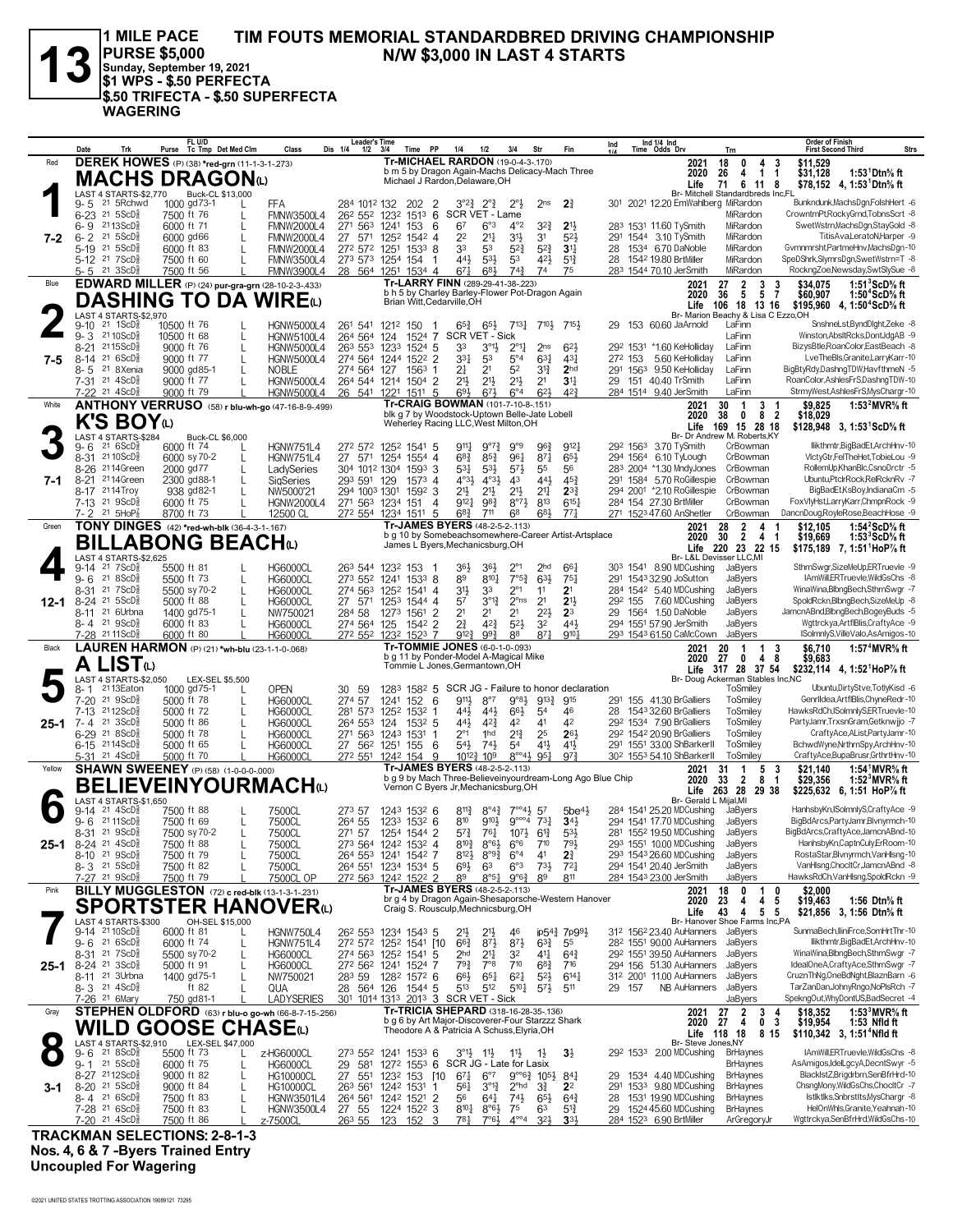

## 1 MILE TROT<br>|PURSE \$17,500<br>|Sunday, September 19, 2021<br>|\$1 WPS - \$.50 PERFECTA **STATE STATESTARY**<br>
S.50 TRIFECTA - \$.50 SUPERFECTA<br>
GUARANTEED \$5,000 \$.50 PICK 4 (14-15-16-17)<br>
WAGERING

### **BUCKEYE STALLION SERIES 3 YEAR OLD COLTS -2ND DIVISION**

|          | Date                                                                | Trk               | FL U/D<br>Purse Tc Tmp Det Med Clm                               | Class                         | Leader's Time<br>Dis 1/4<br>1/2                         | 3/4<br>Time                | <b>PP</b>                | 1/4<br>1/2                       | 3/4                                                                                                     | Str                                                     | Fir                                                                                                     | Ind |                      | Ind 1/4 Ind<br>Time Odds Drv                             | Trn                                                          | Order of Finish<br><b>First Second Third</b>                                                | <b>Strs</b> |
|----------|---------------------------------------------------------------------|-------------------|------------------------------------------------------------------|-------------------------------|---------------------------------------------------------|----------------------------|--------------------------|----------------------------------|---------------------------------------------------------------------------------------------------------|---------------------------------------------------------|---------------------------------------------------------------------------------------------------------|-----|----------------------|----------------------------------------------------------|--------------------------------------------------------------|---------------------------------------------------------------------------------------------|-------------|
| Red      |                                                                     |                   | DAN NOBLE (38) pur-wh-go (1,782-307-250-223-.292)                |                               |                                                         |                            |                          |                                  | Tr-BUCKY TROUTE (17-3-2-2-281)                                                                          |                                                         | b c 3 by Break The Bank K-Queen Of Lavec-Master Lavec                                                   |     |                      | 2021                                                     | $16 \quad 3 \quad 2$<br>$\overline{2}$                       | \$31,981<br>1:56 ScD% ft                                                                    |             |
|          |                                                                     |                   | <b>DOUBLE DOWN K</b> ⑾                                           |                               |                                                         |                            |                          |                                  | Bucky R Troute, Washington C H, OH                                                                      |                                                         |                                                                                                         |     |                      | 2020<br>Life                                             | No Starts Prior Year<br>16 3 2 2                             | \$31,981 3, 1:56 ScD <sup>5</sup> / <sub>8</sub> ft                                         |             |
|          | LAST 4 STARTS-\$1.381                                               |                   | OH-SEL \$17,000                                                  |                               |                                                         |                            |                          |                                  |                                                                                                         |                                                         |                                                                                                         |     |                      |                                                          | Br- Midland Acres Inc,OH                                     |                                                                                             |             |
|          | $21 \text{ } 4\text{ScD}$<br>$9-10$<br>$9 - 3$ 21 6ScD <sup>5</sup> |                   | 14000 ft 74<br>$\top$                                            | NW4PMRLT                      | 28                                                      | 584 1273 157               | 7                        | 1 <sub>ns</sub><br>79            | $21\frac{1}{2}$<br>3½<br>$7°5\frac{3}{4}$<br>7°5 <sup>1</sup>                                           | 41<br>$95\frac{1}{4}$                                   | 5p42}                                                                                                   |     |                      | 293 1572 21.30 JoSutton<br>294 1583 9.60 MDCushing       | <b>BuTroute</b><br><b>BuTroute</b>                           | Burrow, BNicking, Bst TmeHnv-10<br>ILikePete,CntOnBrny,WinngMsty-10                         |             |
|          | 8-24 21 1ScD <sup>5</sup>                                           |                   | 14000 ft 73<br>$\pm$<br>ft 93<br>$\pm$                           | NW4PMRLT<br>QUA               | 282 584 1274 157<br>29<br>-58                           | 127                        | 5<br>1551<br>$\mathbf 1$ | 34                               | 34}<br>$34\frac{1}{2}$                                                                                  | 26                                                      | $8^{7\frac{3}{4}}$<br>26                                                                                |     | 283 1562             | NB MDCushing                                             | <b>BuTroute</b>                                              | VangrRPNo,DubleDown,ElmoBltch -3                                                            |             |
| $9 - 5$  | 21 11 Green<br>$8 - 21$                                             |                   | 5230 gd88-1<br>$^{\mathrm{+}}$                                   | OHFS 3C                       | 312 1021 1314                                           | -201                       | 6                        | 57}                              | $2^{\circ}$ ns<br>$2^{\circ}3$                                                                          | x2x <sup>1</sup>                                        | 529                                                                                                     |     |                      | 35 2064 3.20 BuTroute                                    | <b>BuTroute</b>                                              | MalibuKid, MyPalSprk, FirwrksFI -7                                                          |             |
|          | 8-14 <sup>21</sup> 4Nfld                                            |                   | 50000 ft 75                                                      | OHSS 3C                       | 272 573 1263 156                                        |                            | 5                        |                                  | x7x <sup>25</sup> x7x <sup>dis</sup> x7dis                                                              | 7dis                                                    | 7dis                                                                                                    |     |                      | 3.00 BrtMiller                                           | <b>BuTroute</b>                                              | McstndAgn,Perron,Stormfild -7                                                               |             |
|          | 8-7 2113ScD<br>7-29 21 8ScD <sup>5</sup>                            |                   | 57000 ft 70<br>9500 ft 77                                        | OSF <sub>3C</sub><br>NW2PMRLT | 273 574 1262 155<br>283 584 1271 1561                   |                            | -1<br>3                  | 54}<br>$11\frac{3}{4}$           | $55\frac{3}{4}$<br>$4^{\circ}3^3_4$<br>$11\frac{1}{2}$<br>11                                            | 34 <sup>1</sup><br>11                                   | $5p45\frac{3}{4}$<br>2 <sup>2</sup>                                                                     | 29  |                      | 1561 39.90 TySmith<br>292 1563 *1.20 JoSutton            | <b>BuTroute</b><br><b>BuTroute</b>                           | WinngTckt,Lockbox,PtrsRylty+ -7<br>LuckyPlcn,DubleDown,AuntLil -8                           |             |
| Blue     |                                                                     |                   | <b>CAMERON MCCOWN</b> (33) mar-wh-gra (1,012-118-126-112-223     |                               |                                                         |                            |                          |                                  | Tr-JESSICA MCCOWN (169-22-21-14-.227)                                                                   |                                                         |                                                                                                         |     |                      | 2021                                                     | 18 3<br>6 2                                                  | \$34,197<br>1:57 Nfld ft                                                                    |             |
|          |                                                                     |                   | <b>MY PAL SPARKY</b> tt                                          |                               |                                                         |                            |                          | Jessica M McCown, Ostrander, OH  | b a 3 by Uncle Peter-Gee O'keeffe-Holiday Road                                                          |                                                         |                                                                                                         |     |                      | 2020                                                     | No Starts Prior Year                                         |                                                                                             |             |
|          | LAST 4 STARTS-\$6,634                                               |                   | OH-SEL \$16,000                                                  |                               |                                                         |                            |                          |                                  |                                                                                                         |                                                         |                                                                                                         |     |                      | Life                                                     | 18 3 6 2<br>Br- Wilbur Stoll Lang & Christopher F Beaver, OH | \$34,197 3, 1:57 Nfld ft                                                                    |             |
|          | $9 - 15$                                                            | 21 4UpSan         | 9485 gd75-1 +                                                    | OHFS 3C                       | 31 1004 1311 2013 3x                                    |                            |                          | $5^{17}\frac{1}{4}$              | $4^{\circ}21$<br>$55\frac{1}{4}$                                                                        |                                                         | x5253535                                                                                                | 37  | 2083                 | *.50 CaMcCown                                            | JeMcCown                                                     | AwsmePaul,BomDynmte,PcsCruisr -5                                                            |             |
|          | 9-9 21 2Knton                                                       |                   | 5230 gd68                                                        | OHFS 3C                       | 303 1021 1313 2023 1                                    |                            |                          | 1 <sup>2</sup>                   | $11\frac{1}{2}$<br>$1x^{1}$                                                                             |                                                         | $x2x^{11}$ $x7x^{37}$                                                                                   |     | 382 210              | 1.90 CaMcCown                                            | JeMcCown                                                     | MalibuKid,PotsNPrts,TigerKing -7                                                            |             |
| 12-1     | $9 - 4$ 2113ScD <sup>3</sup><br>8-26 <sup>21</sup> 10Green          |                   | 17500 gd69-1 +<br>7143 gd77                                      | BSS 3C<br>3YR FUT             | 283 583 1282 1573 6<br>303 1013 1313 2003               |                            | 5                        | 671<br>34}                       | 66}<br>$4^{\circ}2^{\frac{3}{4}}$<br>$3^{012}$<br>$2^{\circ}$ <sub>4</sub>                              | $4^{2}$<br>21                                           | 2 <sub>nk</sub><br>2 <sup>11</sup>                                                                      | 29  |                      | 283 1573 28.50 CaMcCown<br>2004 10.80 CaMcCown           | JeMcCown<br>JeMcCown                                         | llkdcpcks, MyPalSprk, Newsboy -8<br>FireCross, MyPalSprk, MalibuKid -6                      |             |
|          | 8-21 <sup>21</sup> 11 Green                                         |                   | 5230 gd88-1                                                      | OHFS 3C                       | 312 1021 1314 201                                       |                            | 3                        | 21                               | 3½<br>34                                                                                                | 31                                                      | 2 <sup>1</sup>                                                                                          | 291 | 2011                 | 8.50 RyWilson                                            | JeMcCown                                                     | MalibuKid, MyPalSprk, FirwrksFI -7                                                          |             |
|          | 8-16 <sup>21</sup> 4 Cel                                            |                   | 9934 gd75-1                                                      | OHFS <sub>3C</sub>            | 304 1014 1324 202                                       |                            | 3x                       | 8183                             | 75}                                                                                                     | $5^{\circ\circ}$ x <sup>31</sup> <sub>4</sub> 76        | 721                                                                                                     |     | 324 2061             | 4.10 JeNisonger                                          | JeMcCown                                                     | MalibuKid,KnotyPine,BomDynmte -8                                                            |             |
|          | 8-12 <sup>21</sup> 3Urbna                                           |                   | 5280 gd90-1                                                      | OHFS 3C                       | 312 102 132                                             | 202                        | 6                        | 33                               | 35}<br>$1^{\circ}$ ns<br>Tr-MILES WOLLAM (150-10-20-20-.185)                                            | 1 <sup>3</sup>                                          | 2nk                                                                                                     | 30  | 202                  | 5.40 CaMcCown                                            | JeMcCown                                                     | BomDynmte,MyPalSprk,TigerKing -7                                                            |             |
| White    |                                                                     |                   | <b>BRETT MILLER</b> (48) pur-wh-gra (2,153-339-295-251-272)      |                               |                                                         |                            |                          |                                  | b g 3 by Full Count-Mona Lisa Spur-Pegasus Spur                                                         |                                                         |                                                                                                         |     |                      | 2021                                                     | 15 1<br>4 2<br>2020 No Starts Prior Year                     | \$17,235<br>1:58 $1$ Mea $\%$ ft                                                            |             |
|          |                                                                     |                   | <b>CHARGING AHEAD</b> (t)                                        |                               |                                                         |                            |                          | Acadia Farms Inc, Canfield, OH   |                                                                                                         |                                                         |                                                                                                         |     |                      | Life                                                     | 15 1 4 2                                                     | \$17,235 3, 1:58 Mea% ft                                                                    |             |
|          | LAST 4 STARTS-\$6,358<br>21 3Wostr<br>$9 - 15$                      |                   | OH-SEL \$50,000<br>9496 sy 65-2 +                                | OHFS 3C                       | 314 1014 1323 2041                                      |                            | -1                       | 34}                              | $4^{\circ}6\frac{1}{2}$<br>$3x^5$                                                                       | 43                                                      | 411                                                                                                     |     |                      | 323 2062 6.30 KeHolliday                                 | Br- Marvin J Raber, OH<br>MiWollam                           | AdmirIAls, Phineas, FutureMvp -6                                                            |             |
|          | $9 - 4$ 2113ScD <sup>3</sup>                                        |                   | 17500 gd69-1                                                     | BSS 3C                        | 283 583 1282 1573 7                                     |                            |                          | 79                               | 78<br>$6^{\circ}4\frac{1}{2}$                                                                           | $73\frac{3}{4}$                                         | 531                                                                                                     | 29  |                      | 1581 62.70 BrtMiller                                     | MiWollam                                                     | llkdcpcks, MyPalSprk, Newsboy -8                                                            |             |
|          | 8-23 <sup>21</sup> 8 Wingt                                          |                   | 5298 $9d83-1$ +                                                  | OHFS <sub>3C</sub>            | 301 1014 1314 2014 3                                    |                            |                          | 2 <sup>1</sup>                   | $21\frac{1}{2}$<br>1 <sup>ohd</sup>                                                                     | 2 <sup>11</sup>                                         | $2^{2}$                                                                                                 |     | 30 <sup>2</sup> 2021 | 2.70 ChLems                                              | MiWollam                                                     | AdmirIAls, ChrgngAhd, AlsSpirit -4                                                          |             |
| $12 - 1$ | $21.6$ Mea $\frac{5}{8}$<br>8-6<br>7-30 21 11 Nfld                  |                   | 6800 ft 80<br>$+$<br>6400 ft 66                                  | NW1EXTPM                      | 291 594 1283 1581<br>283 583 1281 1572 1                |                            | 5                        | 11}<br>12 <sup>1</sup>           | $11\frac{1}{2}$<br>1 <sup>3</sup><br>$12\frac{1}{4}$                                                    | $15\frac{1}{2}$<br>$xip43\frac{1}{2}x59\frac{1}{2}$ 517 | $15\frac{1}{4}$                                                                                         |     | 293 1581<br>321 201  | *.10 ToHall<br>3.20 ToHall                               | MiWollam<br>MiWollam                                         | ChrgngAhd,Supersun,OneFtInHv -7<br>McstndAgn,VerySmart,Wadadli -6                           |             |
|          | 7-23 <sup>21</sup> 4ScD <sup>3</sup>                                |                   | 50000 ft 80                                                      | OHFS 3C<br>OHSS 3C            | 261 554 1234 1531                                       |                            | $\overline{1}$           | 68                               | $54\frac{1}{4}$<br>55                                                                                   | $77\frac{1}{2}$                                         | 6131                                                                                                    | 31  |                      | 1554 68.40 TrSmith                                       | MiWollam                                                     | WinngTckt,Lockbox,McstndAgn -9                                                              |             |
|          | 7-19 21 8Nfld                                                       |                   | 8200 ft 82                                                       | NW1PMCD                       | 28                                                      | 574 1271 158 7be 691       |                          |                                  | 54<br>$65\frac{1}{4}$                                                                                   | 53}                                                     | 3 <sup>1</sup>                                                                                          | 30  |                      | 1581 *2.40 ChLems                                        | MiWollam                                                     | IThankYou,Cstyrcrwn,ChrgngAhd -9                                                            |             |
| Green    |                                                                     |                   | JOHN RYAN MELSHEIMER (38) k grn-wh-b go (30-14-4-4-5             |                               |                                                         |                            |                          |                                  |                                                                                                         |                                                         | Tr-JOHN RYAN MELSHEIMER (95-21-8-12-.310)<br>b g 3 by Stormin Normand-She Likes To Dance-Donato Hanover |     |                      | 2021                                                     | 5<br>3<br>11<br>2<br>$\mathbf 0$<br>$\mathbf{2}$<br>0        | \$24,026<br>2:02 <sup>2</sup> OWash gd                                                      |             |
|          |                                                                     |                   | <b>STORMFIELD</b> (t)(L)                                         |                               |                                                         |                            |                          | Mel Rose Stable, Hopewell, OH    |                                                                                                         |                                                         |                                                                                                         |     |                      | 2020<br>Life                                             | 0<br>13<br>5<br>3<br>$\overline{2}$                          | \$337<br>\$24,363 3, 2:02 <sup>2</sup> OWash gd                                             |             |
|          | LAST 4 STARTS-\$7.955                                               |                   |                                                                  |                               |                                                         |                            |                          |                                  |                                                                                                         |                                                         |                                                                                                         |     |                      |                                                          | Br- Foulk Stables Inc,OH                                     |                                                                                             |             |
|          | 21<br>$9 - 15$<br>9-10 21 1McCnl                                    | 30Wash            | 4776 gd71-1<br>$^{+}$<br>4888 fr 74-1<br>L<br>$^+$               | OHFS 3C<br>OHFS 3C            | 31 1024 1324 2022 2<br>293 594 1311 2013 3x             |                            |                          | 11,<br>618                       | $11\frac{1}{2}$<br>1 <sup>2</sup><br>$5^{\circ}12$<br>45                                                | 12 <sub>3</sub><br>34}                                  | 123<br>$2^{10}$                                                                                         |     | 293 2022<br>312 2033 | 2.50 JRMelshimer JRMelshimer                             | *.50 JRMelshimer JRMelshimer                                 | Stormfild,Checkmate,FirwrksFl -5<br>Newsboy,Stormfild,SlewFoot -7                           |             |
|          | $9 - 6$<br>21 1Mari                                                 |                   | 4776 gd76-1 +<br>L                                               | OHFS 3C                       | 332 1053 1374 2082 3                                    |                            |                          | 11}                              | 12 <sup>1</sup><br>$11\frac{3}{4}$                                                                      | 12 <sup>1</sup>                                         | $14\frac{3}{4}$                                                                                         |     |                      | 303 2082 *1.20 JRMelshimer JRMelshimer                   |                                                              | Stormfild,SlewFoot,SveTheGol -4                                                             |             |
| 4-1      | 8-24 <sup>21</sup> 2Wdsfd                                           |                   | 4881 gd86-2 †<br>L                                               | OHFS 3C                       | 314 1043 1343 2032 1                                    |                            |                          | 12                               | $11\frac{1}{2}$<br>$11\frac{1}{2}$                                                                      | 1 <sup>2</sup>                                          | $1\frac{13}{4}$                                                                                         |     | 284 2032             |                                                          | NB JRMelshimer JRMelshimer                                   | Stormfild,SpryMistr,SveTheGol -6                                                            |             |
|          | 8-18 <sup>21</sup> 1Rksp<br>8-14 <sup>21</sup> 4Nfld                |                   | 4633 gd86-5 +<br>L<br>50000 ft 75<br>L<br>$\pm$                  | OHFS 3C<br>OHSS 3C            | 323 1052 1372 2094 4<br>272 573 1263 156                |                            | -1                       | 2x <sup>3</sup><br>45}           | $2^{12}$<br>25<br>$44\frac{3}{4}$<br>421                                                                | $2x^3$<br>$4^{2^{3}}$                                   | $2^{51}$<br>$3^{2}3$                                                                                    |     | 322 2104             | 293 1563 14.10 ChPage                                    | *.50 JRMelshimer JRMelshimer<br><b>JRMelshimer</b>           | SpryMistr,Stormfild,SveTheGol -4<br>McstndAgn,Perron,Stormfild -7                           |             |
|          | 8-6 21 4 Athns                                                      |                   | 4701 $gd84-1$ +                                                  | OHFS 3C                       | 314 1041 1351 204                                       |                            |                          | 1 <sup>3</sup>                   | 11<br>11                                                                                                | 12 <sub>3</sub>                                         | 15 <sup>3</sup>                                                                                         |     | 284 204              | 1.70 JRMelshimer JRMelshimer                             |                                                              | Stormfild,SveTheGol,Newsboy -4                                                              |             |
| Black    |                                                                     |                   |                                                                  |                               |                                                         |                            |                          |                                  |                                                                                                         |                                                         |                                                                                                         |     |                      |                                                          |                                                              |                                                                                             |             |
|          |                                                                     |                   | TYLER SMITH (28) wh-gra-blk (2,043-257-245-283-.239)             |                               |                                                         |                            |                          |                                  | Tr-SCOTT MOGAN (115-16-12-24-.267)                                                                      |                                                         |                                                                                                         |     |                      | 2021                                                     | 15 2<br>0 <sub>4</sub>                                       | \$27,505<br>1:56 $1$ ScD $\%$ ft                                                            |             |
|          |                                                                     |                   | <b>LUCKY PELICAN</b> th                                          |                               |                                                         |                            |                          |                                  | Jon W Erdner, Lakewood Ranch, FL                                                                        |                                                         | b g 3 by Uncle Peter-Southbeachprincess-Muscles Yankee                                                  |     |                      | 2020                                                     | No Starts Prior Year                                         |                                                                                             |             |
|          | LAST 4 STARTS-\$4,940                                               |                   |                                                                  |                               |                                                         |                            |                          |                                  |                                                                                                         |                                                         |                                                                                                         |     |                      | Life<br>Br- Jon W Erdner,FL                              | 15 <sub>2</sub><br>0 <sub>4</sub>                            | \$27,505 3, 1:56 ScD % ft                                                                   |             |
|          | 21 4ScD <sup>3</sup><br>$9-10$                                      |                   | 14000 ft 74                                                      | NW4PMRLT                      | 28 584                                                  | 1273 157                   | -9                       | 1011 109 }                       | $10^{81}$                                                                                               | $72\frac{1}{4}$                                         | 833                                                                                                     |     |                      | 283 1574 26.00 TySmith                                   | ScMogan                                                      | Burrow, BNicking, Bst TmeHnv-10                                                             |             |
|          | 9-2 2112ScDs<br>8-27 21 6ScD                                        |                   | 13000 ft 65<br>t,<br>11000 ft 87<br>$\ddagger$                   | NW2PMRLT<br>NW4PMRLT          | 29<br>58<br>283 59                                      | 1271<br>1272 1562 8        | 1572 7                   | 11卦<br>44}                       | $2^{13}$<br>213<br>$2^{\circ}1$<br>443                                                                  | 3 <sup>11</sup><br>3 <sup>1</sup>                       | 31<br>421                                                                                               | 291 |                      | 301 1573 1.70 TySmith<br>1564 10.60 TySmith              | ScMogan<br>ScMogan                                           | Bbylvyrwy,AuntLil,LuckyPlcn -9<br>Lockbox,Perron,ILikePete -8                               |             |
| $9 - 2$  | 8-14 <sup>21</sup> 2Nfld                                            |                   | 50000 ft 75                                                      | OHSS 3C                       | 274 573                                                 | 126 <sup>2</sup> 1541      |                          | 451,                             | $5^{31}$<br>$44\frac{1}{2}$                                                                             | 57                                                      | $5^{5^{3}_{4}}$                                                                                         |     |                      | 282 1552 15.40 TySmith                                   | ScMogan                                                      | WinngTckt,Dontfrgtl,StretGosp -6                                                            |             |
|          | 8-7 21 7 ScD                                                        |                   | 57000 gd72                                                       | OSF <sub>3C</sub>             | 292 59                                                  | 1273 1562 3                |                          | 331                              | 43<br>43                                                                                                | $36\frac{3}{4}$                                         | $33\frac{1}{4}$                                                                                         |     |                      | 284 157 6.90 TySmith                                     | ScMogan                                                      | Dontfrgtl,llkdcpcks,LuckyPlcn -7                                                            |             |
|          | 7-29 21 8ScD<br>7-23 21 7 ScD                                       |                   | 9500 ft 77<br>50000 ft 77                                        | NW2PMRLT<br>OHSS 3C           | 283 584 1271 1561 8                                     |                            |                          | 33}<br>881                       | $3^{3}$<br>$2^{\circ}1$<br>$8^{7}$<br>$6^{\circ}4^{\frac{1}{4}}$                                        | 2 <sup>1</sup><br>731                                   | 1 <sup>2</sup><br>411                                                                                   |     |                      | 284 1561 11.40 TvSmith<br>291 1563 66.90 BrtMiller       | ScMogan<br>ScMogan                                           | LuckyPlcn,DubleDown,AuntLil -8<br>PtrsRylty,Dontfrgtl,Ilkdcpcks -9                          |             |
| Yellow   |                                                                     |                   | JOSH SUTTON (39) c red-r blu-wh (1,571-180-196-172-.220)         |                               | 28 572 1263 1562 8                                      |                            |                          |                                  | Tr-MICHAEL DERUNTZ (124-18-13-10-230)                                                                   |                                                         |                                                                                                         |     |                      | 2021                                                     | 13 1<br>6 4                                                  | \$23,775<br>1:58 $2$ Nfld ft                                                                |             |
|          |                                                                     |                   |                                                                  |                               |                                                         |                            |                          |                                  | b g 3 by Dontyouforgetit-Future Cast-Current Cast<br>Never Give Up Racing, Cincinatti, OH               |                                                         |                                                                                                         |     |                      | 2020                                                     | <b>No Starts Prior Year</b>                                  |                                                                                             |             |
|          | LAST                                                                | 4 STARTS-\$12,179 | <b>CASTYOURCROWN</b> W<br>Buck-CL \$9,000                        |                               |                                                         |                            |                          |                                  |                                                                                                         |                                                         |                                                                                                         |     |                      | Life                                                     | $13 \quad 1 \quad 6$<br>-4<br>Br- Nathan W Miller, OH        | \$23,775 3, 1:58 <sup>2</sup> Nfld ft                                                       |             |
|          | 21<br>9-14                                                          | 1PCD <sub>8</sub> | 11700 ft 75<br>$\mathbf{v}$                                      | nw2PM CG                      | 28 <sup>2</sup> 573 126 <sup>2</sup> 155 <sup>2</sup> 3 |                            |                          | $4^{3}\frac{3}{4}$               | 11<br>$11\frac{1}{4}$                                                                                   | 11                                                      | 2 <sub>nk</sub>                                                                                         | 29  | 1552                 | 2.50 MaKakaley                                           | MiDeRuntz                                                    | HrkneWleG,Cstyrcrwn,Bjornsson -8                                                            |             |
|          | $9 - 4$ 21 $2$ ScD <sup>3</sup><br>8-9 21 7Mnsf                     |                   | 17500 ft 77                                                      | BSS 3C                        | 281 58 1264 1554 1                                      |                            |                          | 33                               | $2^{\circ}1$<br>33<br>$5^{17}$<br>$4^{\circ}15$                                                         | 1 <sub>ns</sub><br>38                                   | 21,<br>371                                                                                              | 29  |                      | 156 12.20 JoSutton<br>292 2092 *.20 DolrvineJr           | MiDeRuntz<br>TyLoy                                           | MalibuKid, Cstyrcrwn, FireCross -7<br>BigSkyRck,FrankyBee,Cstyrcrwn -5                      |             |
| 8-1      | $8 - 2$<br>21 6Nfld                                                 |                   | 5248 gd75-2<br>8500 ft 75                                        | OHFS 3C<br>NW1PMCD            | 321 1051 137 208 2x<br>291 591 1274 1582 [9             |                            |                          | 523<br>$6^{11}\frac{3}{4}$       | $14\frac{1}{4}$<br>$1^{\circ}$ $\frac{3}{4}$                                                            | 16                                                      | 18                                                                                                      |     |                      | 303 1582 2.90 RoMiller                                   | TyLoy                                                        | Cstyrcrwn,EstBelle,WinngDstn -9                                                             |             |
|          | 7-25 <sup>21</sup> 8Nfld                                            |                   | 17500 ft 80<br>L                                                 | BSS 3C                        | 28                                                      | 573 1262 156               | [9                       | $7^{11}\frac{1}{4}$              | $6^{08}\frac{1}{4}$ $4^{06}\frac{3}{4}$                                                                 | 3 <sup>8</sup>                                          | $36\frac{1}{2}$                                                                                         |     |                      | 292 1571 27.60 RoMiller                                  | TyLoy                                                        | NaghtyTrm,AdmirIAls,Cstyrcrwn -9                                                            |             |
|          | 7-19 <sup>21</sup> 8Nfld                                            |                   | 8200 ft 82<br>L                                                  | NW1PMCD                       | 28 574 1271 158                                         |                            | 6                        | $56\frac{3}{4}$                  | $6^{\circ}4$<br>$5^{\circ}3^{\frac{1}{4}}$                                                              | 22                                                      | 21                                                                                                      |     |                      | 30 <sup>2</sup> 1581 3.40 RoMiller                       | TyLoy                                                        | IThankYou,Cstyrcrwn,ChrgngAhd -9                                                            |             |
| Pink     | 6-30 <sup>21</sup> 6Nfld                                            |                   | 7800 sy 74-1                                                     | NW1PMCD                       | 283 581 1283 1584 7                                     |                            |                          | 11                               | 11<br>$11\frac{1}{4}$<br>Tr-KENT SHERMAN (308-39-39-44-.245)                                            | 1 <sub>ns</sub>                                         | 31                                                                                                      |     | 30 <sup>2</sup> 159  | 2.30 RoMiller<br>2021                                    | TyLoy<br>$\overline{2}$<br>20<br>6<br>-5                     | DscrtLovr,ZoeDeo,Cstyrcrwn -9<br>\$31,919<br>$1:573$ Nfld ft                                |             |
|          |                                                                     |                   | CHRIS PAGE (37) wh-r blu-mar (2,026-330-290-251-284)             |                               |                                                         |                            |                          |                                  | b g 3 by Southwind Spirit-Suzy Smart-Cash Hall<br>Melissa L Patterson, Strongsville, OH;                |                                                         |                                                                                                         |     |                      | 2020                                                     | $\overline{2}$<br>$\mathbf{1}$<br>4<br>$\mathbf{0}$          | \$10,550<br>$2:003$ Nfld ft                                                                 |             |
|          | LAST 4 STARTS-\$2,920                                               |                   | <b>VERY SMART</b>                                                |                               |                                                         |                            |                          | Daryl J Sherman, Elmore, OH      |                                                                                                         |                                                         |                                                                                                         |     |                      | Life<br>Br-Dublin                                        | 24 3<br>67<br>Valley Farm, OH                                | \$42,469 3, 1:57 $3$ Nfld ft                                                                |             |
|          | $9 - 4$ 21 $3$ ScD $\frac{5}{8}$                                    |                   | OH-SEL \$28,000<br>17500 ft 77                                   | BSS 3C                        | 274 581                                                 | 1261 156                   | 8                        | $44\frac{1}{2}$                  | $5^{\circ}4\frac{1}{2}$<br>55                                                                           | 761                                                     | 743                                                                                                     |     |                      | 294 1564 28.50 JoSutton                                  | KeSherman                                                    | NaghtyTrm,DscrtLovr,BlankSpAs -8                                                            |             |
|          | 8-25 2112Nfld                                                       |                   | 11000 ft 75                                                      | NW4PMCD                       | 28 581                                                  | 1561<br>1271               | 7                        | 561                              | $4^{\circ}4^{\frac{1}{4}}$<br>3°2                                                                       | $64\frac{3}{4}$                                         | 811                                                                                                     |     |                      | 304 1582 23.60 RyStahl                                   | KeSherman                                                    | RjzFirstL,PetroHall,AndyOver -9                                                             |             |
| $25 - 1$ | 8-18 2112Nfld<br>7-30 <sup>21</sup> 11Nfld                          |                   | 11000 ft 75<br>6400 ft 66                                        | NW4PMCD<br>OHFS 3C            | 274 57<br>283 583                                       | 1261<br>1281               | 1561 5<br>1572 2         | 571<br>221                       | $5^{\circ}3^{\frac{1}{4}}$<br>$5^{\circ}2^{\frac{3}{4}}$<br>$2^{2}$<br>$2\frac{3}{4}$                   | 2 <sup>11</sup><br>$1\frac{1}{4}$                       | 3 <sup>2</sup><br>24                                                                                    |     |                      | 294 1563 8.80 RyStahl<br>291 1573 6.80 RyStahl           | KeSherman<br>KeSherman                                       | BensBckye, Westfftys, VerySmart -9<br>McstndAgn,VerySmart,Wadadli -6                        |             |
|          | 7-25 <sup>21</sup> 4Nfld                                            |                   | 17500 ft 86                                                      | BSS 3C                        | 28 572 127                                              | 157                        | -4                       | $66\frac{1}{4}$                  | $65\frac{1}{2}$<br>$6^{\circ}3$                                                                         | $2^{2}$                                                 | $2^{13}$                                                                                                |     |                      | 294 1572 8.20 RyStahl                                    | KeSherman                                                    | MyPalSprk, VerySmart, FinalClas -8                                                          |             |
|          | 7-7 2114Nfld                                                        |                   | 10000 gd74-1                                                     | NW4PMCD                       | 274 572 1264 1564 1                                     |                            |                          | 35½                              | $34\frac{1}{2}$<br>$44\frac{3}{4}$                                                                      | $3^{3}\frac{3}{4}$                                      | 3 <sup>3</sup>                                                                                          |     |                      | 293 1572 9.60 RyStahl                                    | KeSherman                                                    | SohoBegna, Garibaldi, VerySmart -8                                                          |             |
|          | 6-30 2114Nfld                                                       |                   | 9000 gd72-1                                                      | NW2PMCD                       | 29 593 1284 1583 5                                      |                            |                          | $1^{\circ}1\frac{1}{2}$          | $11\frac{1}{4}$<br>$1\frac{1}{2}$                                                                       | 1 <sup>2</sup>                                          | $11\frac{1}{2}$                                                                                         |     |                      | 294 1583 *1.10 RyStahl                                   | KeSherman                                                    | VerySmart,PetesPasn,EastrLily -9                                                            |             |
| Gray     |                                                                     |                   | <b>KAYNE KAUFFMAN</b> (43) c red-wh-blk (1,416-138-162-184-.204) |                               |                                                         |                            |                          |                                  | Tr-RYAN MILLER (191-28-45-27-.325)                                                                      |                                                         | br g 3 by Triumphant Caviar-Classical Mary-Muscles Yankee                                               |     |                      | 2021<br>2020                                             | 3<br>6 1<br>17<br>5<br>$\mathbf{0}$<br>1 1                   | \$38,568<br>1:56 ScD% ft<br>\$20,980 Q 2:01 <sup>4</sup> ScD <sup>5</sup> / <sub>8</sub> ft |             |
|          |                                                                     |                   | <b>FIRE CROSS(t)(L)</b>                                          |                               |                                                         |                            | Darmofal Rcg Ent, OH     |                                  | Miller Rcg Stb & Hrsplay Rcg Stb, OH; M Hayes, AZ;                                                      |                                                         |                                                                                                         |     |                      | Life                                                     | 22<br>3<br>72                                                | \$59,548 3, 1:56 ScD% ft                                                                    |             |
|          | LAST 4 STARTS-\$5,671<br>$21 \text{ } 4$ ScD $\frac{5}{8}$<br>9-10  |                   | OH-SEL \$23,000<br>14000 ft 74<br>$\pm$<br>L                     | NW4PMRLT                      | 28 584 1273 157                                         |                            | 6                        | 2°ns                             | 1 <sub>ns</sub><br>$1\frac{1}{2}$                                                                       | 21                                                      | 943                                                                                                     | 301 | 1574                 | 5.50 KaKauffman RyMiller                                 | Br- Steve H Stewart, KY                                      | Burrow, BNicking, Bst TmeHnv-10                                                             |             |
|          | $9 - 4$ 21 $2$ ScD $\frac{5}{8}$                                    |                   | 17500 ft 77<br>L                                                 | BSS 3C                        | 281 58                                                  | 1264 1554                  | 2                        | 11}                              | $11\frac{1}{2}$<br>11                                                                                   | 2 <sub>ns</sub>                                         | $32\frac{1}{2}$                                                                                         |     | 292 1561             | 2.80 KaKauffman RyMiller                                 |                                                              | MalibuKid, Cstyrcrwn, FireCross -7                                                          |             |
|          | 8-26 21 10 Green                                                    |                   | 7143 gd77<br>L<br>t                                              | 3YR FUT                       | 303 1013 1313 2003 3                                    |                            |                          | 1 <sup>2</sup>                   | $1\frac{3}{4}$<br>11                                                                                    | $1\frac{3}{4}$                                          | 14                                                                                                      | 29  |                      | 2003 2.50 KaKauffman RyMiller                            |                                                              | FireCross, MyPalSprk, MalibuKid -6<br>RosRnWhtn, Ilkdcpcks, Dejarwin -7                     |             |
| $9 - 2$  | 8-13 21 1ScD <sup>5</sup><br>8-4 <sup>21</sup> 4 Wapak              |                   | 11000 ft 80<br>L<br>5030 gd79-1<br>$\pm$<br>L                    | NW4PMRLT<br>OHFS 3C           | 281 581 1263 1553 x7x 7381<br>32                        | 103 <sup>3</sup> 135 204 5 |                          | 11                               | 7371<br>$737\frac{3}{4}$<br>$11\frac{1}{4}$<br>11                                                       | 737}<br>$1\frac{1}{4}$                                  | 7433<br>$2^{11}$                                                                                        | 301 |                      | 2042 14.90 KaKauffman RyMiller<br>291 2041 *.05 RyMiller | RyMiller                                                     | LightnngF,FireCross,BomDynmte -5                                                            |             |
|          | 7-25 <sup>21</sup> 6Nfld<br>7-14 2114Nfld                           |                   | 17500 ft 80<br>L<br>$\pm$<br>10500 ft 76                         | BSS 3C<br>NW4PMCD             | 28<br>28 572 1261 1564 1                                | 564 1271 1582 7            |                          | $2^{\circ}$ $\frac{3}{4}$<br>45} | $11\frac{1}{4}$<br>$2\frac{1}{4}$<br>$4^{\circ}4^{\circ}4$ $4^{\circ}2^{\circ}2^{\circ}4$ $42^{\circ}3$ | 2 <sup>1</sup>                                          | 53<br>431                                                                                               |     |                      | 314 159 *1.30 ChLems<br>303 1572 *.90 ChPage             | RyMiller<br>RyMiller                                         | MalibuKid,Checkmate,Cellular -8<br>LipstcknL,QukrsCrdt,CredtsClb -9                         |             |

**TRACKMAN SELECTIONS: 1-4-5-8**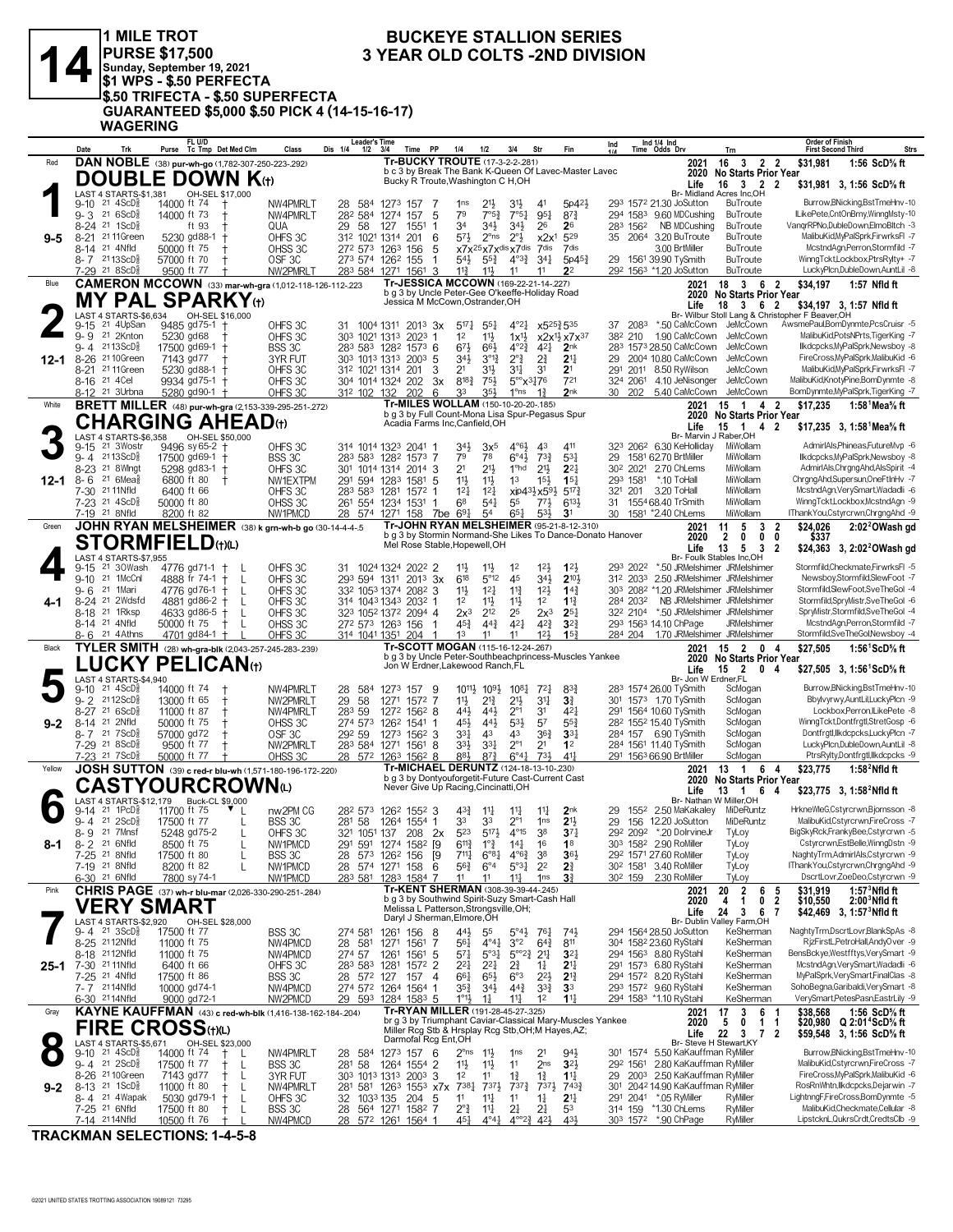

1 MILE PACE<br>|PURSE \$5,324<br>|Sunday, September 19, 2021<br>|\$1 WPS - \$.50 PERFECTA \$.50 TRIFECTA - \$.50 SUPERFECTA **WAGERING** 

### OHIO FAIR RACING CONFERENCE 2 YEAR OLD FILLIES - 3RD DIVISION

|        | Date                     | Trk                                                                   | FL U/D<br>Purse Tc Tmp Det Med Clm                                         | Class                                    | <b>Leader's Time</b><br>Dis 1/4<br>$1/2$ $3/4$                                         |                                                               | Time PP                          | 1/4<br>1/2                                                                                      | 3/4                                              | Str                                   | Fin                                 | Ind                    |             | Ind 1/4 Ind<br>Time Odds Drv                                               | Trn                                                                | <b>Order of Finish</b><br><b>First Second Third</b><br><b>Strs</b>                                                                               |
|--------|--------------------------|-----------------------------------------------------------------------|----------------------------------------------------------------------------|------------------------------------------|----------------------------------------------------------------------------------------|---------------------------------------------------------------|----------------------------------|-------------------------------------------------------------------------------------------------|--------------------------------------------------|---------------------------------------|-------------------------------------|------------------------|-------------|----------------------------------------------------------------------------|--------------------------------------------------------------------|--------------------------------------------------------------------------------------------------------------------------------------------------|
| Red    |                          |                                                                       | <b>BRETT MILLER</b> (48) pur-wh-gra (2,153-339-295-251-272)                |                                          |                                                                                        |                                                               |                                  | <b>Tr-AMMON HERSHBERGER (24-3-4-4-273)</b>                                                      |                                                  |                                       |                                     |                        |             | 2021                                                                       | 6 2 0 2                                                            | \$8.704<br>2:04 Crot gd                                                                                                                          |
|        |                          |                                                                       | <b>MUSKOGEE</b>                                                            |                                          |                                                                                        |                                                               |                                  | b f 2 by Beachtrea-Tura Hanover-Dragon Again<br>Storm Haven LLC, St. Louisville, OH             |                                                  |                                       |                                     |                        |             | Life                                                                       | 2020 No Starts Prior Year<br>6 2 0 2                               | \$8,704 2, 2:04 Crot gd                                                                                                                          |
|        |                          | LAST 4 STARTS-\$7,010                                                 | OH-SEL \$21,000                                                            |                                          |                                                                                        |                                                               |                                  |                                                                                                 |                                                  |                                       |                                     |                        |             |                                                                            | Br- Spring Haven Farm, OH                                          |                                                                                                                                                  |
|        |                          | $9-15$ 21 $5$ ScD $\frac{3}{8}$                                       | 10000 ft 73                                                                | 2YOFNW1PM                                | 284 594 1282 156                                                                       |                                                               |                                  | 33}<br>$3^{3}$                                                                                  | 33                                               | 364                                   | 38 <sub>1</sub>                     |                        |             | 283 1573 10.60 AmHrshbrgr AmHrshbrgr                                       |                                                                    | TopHonors,ScylyRock,Muskogee -6<br>RckThsLdy,DresWstrn,Muskogee -5                                                                               |
|        |                          | 9-5 21 7 Rchwd<br>8-23 <sup>21</sup> 5Lima                            | 5423 gd75-1<br>6475 gd85-2                                                 | OHFS <sub>2F</sub><br>OHFS <sub>2F</sub> | 282 1004 1293 201<br>293 1011 132                                                      |                                                               | -5<br>2022 8                     | 11<br>2ns<br>813<br>$85\frac{3}{4}$                                                             | $2\frac{1}{2}$<br>$7°5^3$                        | 2 <sub>hd</sub><br>75                 | 3 <sup>1</sup><br>713               |                        |             | 313 2011 2.30 AmHrshbrgr AmHrshbrgr<br>314 205 16.60 AmHrshbrgr AmHrshbrgr |                                                                    | RckThsLdy,BudsBaby,ScylyRock -8                                                                                                                  |
| 6-1    |                          | 8-13 <sup>21</sup> 4Crot                                              | 10320 gd82                                                                 | OHFS <sub>2F</sub>                       | 31                                                                                     | 1033 1343 204                                                 | 3                                | 16<br>1hd                                                                                       | $1\frac{3}{4}$                                   | 1 <sup>2</sup>                        | 1 <sup>3</sup>                      | 292 204                |             | *.40 AmHrshbrgr AmHrshbrgr                                                 |                                                                    | Muskogee,ShezBckIn,Remmbrthd -7                                                                                                                  |
|        |                          | 8-3 2110Wapak                                                         | 3388 gd68-1                                                                | OHFS <sub>2F</sub>                       | 1072 140<br>33                                                                         | 209                                                           | -4                               | $5^{5}\frac{1}{2}$<br>$2^{\circ}$ <sub>4</sub>                                                  | $2^{\circ}$ <sub>4</sub>                         | $2\frac{3}{4}$                        | 1 <sub>hd</sub>                     |                        |             | 284 209 30.70 AmHrshbrgr AmHrshbrgr                                        |                                                                    | Muskogee,PrdseRckL,DtPetAtck -5                                                                                                                  |
|        | 7-19 21 2Hill            | 7-5 2111ScD <sup>3</sup>                                              | 3877 gd84-1<br>ft 89                                                       | OHFS <sub>2F</sub><br>QUA                | 32<br>30                                                                               | 1044 136 <sup>2</sup> 207 <sup>2</sup> x1<br>1001 1283 1573 7 |                                  | $6^{14}\frac{1}{2}$<br>$7^{13}$<br>717 <sub>7</sub>                                             | $x6^{12}$ $x6x^{17}$ 6dis<br>721                 | 723                                   | 6 <sup>dis</sup><br>7271            | 301 203                |             | 18.20 JerSmith<br>NB JerSmith                                              | TiLane<br>TiLane                                                   | HopeNFear,RefrTCntr,SoDramatc -6<br>SesdeFirt,MothrOfDr,SksAreBle -7                                                                             |
| Blue   |                          |                                                                       | KIM PLUTA (51) go-wh-br (376-34-53-67-228)                                 |                                          |                                                                                        |                                                               |                                  | Tr-STEVE NOVAK (129-12-23-24-254)                                                               |                                                  |                                       |                                     |                        |             | 2021                                                                       | $11$ 1 2 5                                                         | $2:071$ Npln gd<br>\$10,314                                                                                                                      |
|        |                          |                                                                       | <b>ART'S BEACH</b>                                                         |                                          |                                                                                        |                                                               | Gerald L Mijal, Westland, MI     | b f 2 by Bigrisk-For The Glory-Art Major                                                        |                                                  |                                       |                                     |                        |             |                                                                            | 2020 No Starts Prior Year                                          |                                                                                                                                                  |
|        |                          | LAST 4 STARTS-\$3,282                                                 | Buck-CL \$7,000                                                            |                                          |                                                                                        |                                                               |                                  |                                                                                                 |                                                  |                                       |                                     |                        |             | Life<br>Br- Andrew I Hilty, OH                                             | $11 \quad 1$<br>2 5                                                | $$10,314$ 2, 2:07 Npln gd                                                                                                                        |
|        |                          | 9-15 21 11 Mtplr                                                      | 10195 gd71-1                                                               | OHFS <sub>2F</sub>                       | 312 1041 1342 2042 5                                                                   |                                                               |                                  | $4^{\circ}2^{\frac{1}{4}}$<br>32                                                                | 3 <sup>2</sup>                                   | 32                                    | $34\frac{1}{4}$                     | 30 <sup>2</sup> 2051   |             | NB KiPluta                                                                 | StNovak                                                            | BlackTily,DisnySprn,ArtsBeach -8                                                                                                                 |
|        | 8-31                     | 9-4 21 4Wseon<br>21 1VnWrt                                            | 9995 gd71-1<br>5473 gd77-1                                                 | OHFS <sub>2F</sub><br>OHFS <sub>2F</sub> | 30 <sup>2</sup> 1013 1322 2013 [6<br>284 592 131                                       |                                                               | 202 <sup>1</sup> 6               | $5^{3}\frac{3}{4}$<br>5 <sup>1</sup><br>7161,<br>$75\frac{1}{2}$                                | $5^{13}$<br>$7^{10}$                             | 42<br>414                             | 33 <sub>1</sub><br>422              |                        |             | 292 2021 16.50 JaMerriman<br>333 2063 *1.40 JaMerriman                     | StNovak<br>StNovak                                                 | BlackTilv.DisnvSprn.ArtsBeach -6<br>PrdseRckL,RocknSage,FolRcknLd -7                                                                             |
| 20-1   |                          | 8-24 <sup>21</sup> 2Hick                                              | 5298 gd91-1                                                                | OHFS <sub>2F</sub>                       | 294 1001 1301                                                                          |                                                               | 2012 2                           | 2 <sup>2</sup><br>2 <sup>1</sup>                                                                | $4^{\circ\circ}3$                                | 42                                    | 42}                                 | 311 202                |             | 3.70 KiPluta                                                               | StNovak                                                            | DrcnnTerr,BlackTily,PrdseRckL -5                                                                                                                 |
|        |                          | 8-17 21 6Npln                                                         | 5198 gd82-1                                                                | OHFS <sub>2F</sub>                       | 313 103 1361                                                                           |                                                               | $2071$ 1                         | 1 <sup>1</sup><br>11                                                                            | $1\frac{1}{4}$                                   | 11                                    | $1\frac{13}{4}$                     | 31                     | 2071        | 6.90 KiPluta                                                               | StNovak                                                            | ArtsBeach,HardtTHnd,DisnySprn -5                                                                                                                 |
|        |                          | 8-11 <sup>21</sup> 5Attc<br>8-3 <sup>21</sup> 1BwlG                   | 5198 sl 82-2<br>5288 gd81-2                                                | OHFS <sub>2F</sub><br>OHFS <sub>2F</sub> | 311 104 1352 2062 3<br>30 <sup>2</sup> 104 135                                         | 206                                                           | $\overline{2}$                   | 36<br>$3^{21}$<br>32<br>32                                                                      | 3 <sup>31</sup><br>2 <sup>2</sup>                | 28<br>25                              | $3^{10}$<br>23 <sup>3</sup>         |                        | 322 2082    | NB KiPluta<br>312 2064 7.90 KiPluta                                        | StNovak<br>StNovak                                                 | BlackTily,RocknSage,ArtsBeach -5<br>DisnySprn,ArtsBeach,HardtTHnd -5                                                                             |
| White  |                          |                                                                       | <b>DON HARMON</b> (55) r blu-wh-blk (388-45-53-39-.225)                    |                                          |                                                                                        |                                                               |                                  | Tr-KRISTA HARMON (95-24-13-6-.350)                                                              |                                                  |                                       |                                     |                        |             | 2021                                                                       | 10 6 3 0                                                           | \$26,272<br>$2:013$ Wseon gd                                                                                                                     |
|        |                          |                                                                       | <b>BLACK TILLY</b>                                                         |                                          |                                                                                        |                                                               |                                  | ro f 2 by Well Said-Dayzee Dukes-Admirals Galley<br>Krista J & Donald D Harmon, Jackson, MI     |                                                  |                                       |                                     |                        |             | 2020                                                                       | No Starts Prior Year                                               |                                                                                                                                                  |
|        |                          | <b>LAST 4 STARTS-\$14,154</b>                                         |                                                                            |                                          |                                                                                        |                                                               |                                  |                                                                                                 |                                                  |                                       |                                     |                        |             | Life                                                                       | 10 6 3 0<br>Br- Krista J Harmon & Donald D Harmon, MI              | \$26,272 2, 2:01 <sup>3</sup> Wseon gd                                                                                                           |
|        | 9-15                     | 21 11 Mtplr                                                           | 10195 gd71-1                                                               | OHFS <sub>2F</sub>                       | 312 1041 1342 2042 2                                                                   |                                                               |                                  | 11<br>11                                                                                        | 11                                               |                                       | $14\frac{1}{4}$                     | 30                     | 2042        | NB DHarmon                                                                 | KrHarmon                                                           | BlackTily,DisnySprn,ArtsBeach -8                                                                                                                 |
|        | $9 - 4$                  | 21 4Wseon<br>21 5VnWrt                                                | 9995 gd71-1<br>5473 gd77-1                                                 | OHFS <sub>2F</sub>                       | 30 <sup>2</sup> 101 <sup>3</sup> 132 <sup>2</sup> 201 <sup>3</sup>                     |                                                               | $\overline{2}$<br>$\overline{2}$ | 11<br>$1\frac{1}{2}$<br>37<br>42                                                                | $1\frac{1}{2}$<br>$4^{\circ}1\frac{1}{4}$        | $1\frac{3}{4}$<br>$2\frac{1}{2}$      | $12\frac{1}{2}$<br>1 <sup>2</sup>   | 291<br>31 <sup>1</sup> | 2013<br>204 | *.90 DHarmon<br>*1.20 DHarmon                                              | KrHarmon<br>KrHarmon                                               | BlackTilv.DisnvSprn.ArtsBeach -6<br>BlackTily,DisnySprn,CdrPntBch -7                                                                             |
| 3-1    | 8-31                     | 8-24 <sup>21</sup> 2Hick                                              | 5298 gd91-1                                                                | OHFS <sub>2F</sub><br>OHFS <sub>2F</sub> | 30 <sup>2</sup> 101 <sup>2</sup> 132 <sup>3</sup> 204<br>294 1001 1301                 |                                                               | 2012 3                           | 454<br>42}                                                                                      | 2 <sup>1</sup>                                   | $1\frac{1}{2}$                        | 213                                 |                        | 311 2013    | *.60 DHarmon                                                               | KrHarmon                                                           | DrcnnTerr,BlackTily,PrdseRckL -5                                                                                                                 |
|        |                          | 8-17 <sup>21</sup> 2Npln                                              | 5298 gd82-1                                                                | OHFS <sub>2F</sub>                       | 323 105 1351                                                                           |                                                               | 2042 1                           | 11<br>$1\frac{1}{4}$                                                                            | 1 <sup>2</sup>                                   | 1 <sup>8</sup>                        | $18\frac{1}{4}$                     | 291                    | 2042        | *.20 DHarmon                                                               | KrHarmon                                                           | BlackTily,FolRcknLd,RocknSage -6                                                                                                                 |
|        |                          | 8-11 <sup>21</sup> 5Attc<br>7-30 21 4Nfld                             | 5198 sl 82-2<br>6700 ft 72                                                 | OHFS <sub>2F</sub>                       | 311 104 1352 2062 1                                                                    |                                                               |                                  | 23<br>2 <sup>1</sup><br>213<br>32                                                               | 1 <sup>2</sup><br>23                             | 18<br>24                              | 193<br>$2^{3+}$                     |                        | 31 2062     | NB DHarmon                                                                 | KrHarmon<br>KrHarmon                                               | BlackTily,RocknSage,ArtsBeach -5<br>Bitrswtsy, Black Tily, ShezBckIn -6                                                                          |
| Green  |                          |                                                                       | HANK LE VAN (P) (27) mar-wh-go (261-24-38-38-.221)                         | OHFS <sub>2F</sub>                       | 283 581 1262 1544 4                                                                    |                                                               |                                  | Tr-HANK LE VAN (244-21-34-34-.210)                                                              |                                                  |                                       |                                     |                        |             | 28 <sup>2</sup> 155 <sup>2</sup> 2.40 DHarmon<br>2021                      | $15 \quad 2 \quad 3 \quad 3$                                       | \$13,237<br>2:01 <sup>4</sup> Rchwd gd                                                                                                           |
|        |                          |                                                                       | PARADISE ROCK L                                                            |                                          |                                                                                        |                                                               |                                  | b f 2 by Pet Rock-Natural Paradise-Western Ideal                                                |                                                  |                                       |                                     |                        |             | 2020                                                                       | No Starts Prior Year                                               |                                                                                                                                                  |
|        |                          | LAST 4 STARTS-\$6,621                                                 |                                                                            |                                          |                                                                                        |                                                               |                                  | Le Van Stables Inc, Woodstock, OH;<br>Darmofal Racing Ent, Sylvania, OH; Max L Perry, Cable, OH |                                                  |                                       |                                     |                        |             | Life                                                                       | $15$ 2 3 3                                                         | \$13,237 2, 2:01 <sup>4</sup> Rchwd gd<br>Br- Le Van Stables Inc & Louis Harrison Le Van.OH                                                      |
|        |                          | 9-15 21 11 Mtplr                                                      | 10195 gd71-1                                                               | OHFS <sub>2F</sub>                       | 312 1041 1342 2042 [8                                                                  |                                                               |                                  | $5^{\circ}3_{4}^{1}$<br>$77\frac{1}{4}$                                                         | 53                                               | $4^{2}\frac{3}{4}$                    | 481                                 | 31 206                 |             | NB HaLeVan                                                                 | HaLeVan                                                            | BlackTily,DisnySprn,ArtsBeach -8                                                                                                                 |
|        |                          | 9-9 2113Knton                                                         | 4492 gd72                                                                  | OHFS <sub>2F</sub>                       | 29<br>1004 130                                                                         |                                                               | $200^3$ 4                        | 11<br>43                                                                                        | $54\frac{1}{4}$                                  | $56\frac{3}{4}$                       | $4^{12}\frac{3}{4}$                 |                        |             | 322 2031 34.20 HaLeVan                                                     | HaLeVan                                                            | DoltLkBb,MornngSnr,OlLitIShf -7                                                                                                                  |
| 20-1   | 9-5                      | 21 2Rchwd<br>8-31 <sup>21</sup> 1VnWrt                                | 5423 gd73-1<br>5473 gd77-1                                                 | OHFS <sub>2F</sub><br>OHFS <sub>2F</sub> | 293 1012 1312 2014 1<br>284 592 131                                                    |                                                               | $2021$ 4                         | 11<br>11<br>11<br>11                                                                            | 11<br>16                                         | 11<br>18                              | 11<br>115                           |                        |             | 302 2014 *.90 HaLeVan<br>311 2021 1.70 HaLeVan                             | HaLeVan<br>HaLeVan                                                 | PrdseRckL,LitlBbshk,MothrOfDr -5<br>PrdseRckL,RocknSage,FolRcknLd -7                                                                             |
|        |                          | 8-24 <sup>21</sup> 2Hick                                              | 5298 gd91-1                                                                | OHFS <sub>2F</sub>                       | 294 1001 1301                                                                          |                                                               | 2012 1                           | 34<br>3 <sup>1</sup>                                                                            | 11                                               | $3^{11}$                              | 3 <sup>2</sup>                      |                        |             | 313 2014 5.80 HaLeVan                                                      | HaLeVan                                                            | DrcnnTerr,BlackTily,PrdseRckL -5                                                                                                                 |
|        |                          | 8-20 <sup>21</sup> 2Green                                             | 4359 gd85-1                                                                | OHFS <sub>2F</sub>                       | 293 1003 131                                                                           |                                                               | $201^1$ 3i                       | 3 <sup>31</sup><br>$43\frac{1}{4}$                                                              | 5 <sup>2</sup>                                   | $5^{2}$                               | $4^{13}$                            |                        |             | 301 2013 18.50 HaLeVan                                                     | HaLeVan                                                            | TntDynOMi,OILitIShf,RckThsLdy -6                                                                                                                 |
| Black  |                          | 8-15 21 6 Cel                                                         | 6450 gd74-1<br><b>CHRIS PAGE</b> (37) wh-r blu-mar (2,026-330-290-251-284) | OHFS <sub>2F</sub>                       | 292 1012 1342 2034 4                                                                   |                                                               |                                  | 31 <sup>1</sup><br>22<br>Tr-HUGH BEATTY (211-25-30-31-.246)                                     | 31 <sup>1</sup>                                  | 32                                    | 2 <sup>3</sup>                      |                        |             | 292 204 3.40 LoLeVan<br>2021                                               | HaLeVan<br>7 0 0 1                                                 | OlLitIShf,PrdseRckL,MrsL -5<br>\$2,560                                                                                                           |
|        |                          |                                                                       | 'S SHINING STAR                                                            |                                          |                                                                                        |                                                               |                                  | b f 2 by Pet Rock-JI's Red Star-Towner's Big Guy                                                |                                                  |                                       |                                     |                        |             | 2020                                                                       | <b>No Starts Prior Year</b>                                        |                                                                                                                                                  |
|        |                          | LAST 4 STARTS-\$1,200                                                 |                                                                            |                                          |                                                                                        |                                                               |                                  | Frank James Cautela, Columbus, OH; John J Sugar, Columbus, OH                                   |                                                  |                                       |                                     |                        |             | Life                                                                       | 70<br>0 <sub>1</sub><br>Br- Frank James Cautela & John J Sugar, OH | \$2,560                                                                                                                                          |
|        |                          | 9-15 21 3ScD <sup>5</sup>                                             | 10000 ft 73                                                                | 2YOFNW1PM                                | 272 584 1271 1561                                                                      |                                                               | -7                               | 683<br>$5^{\circ}3^{\circ}2$                                                                    | $4^{\circ}2\frac{1}{2}$                          | $4^{2}$                               | $3\frac{3}{4}$                      |                        |             | 284 1562 6.40 HuBeatty                                                     | HuBeatty                                                           | MyelsRITr,TchrsRock,JlsShinng -7                                                                                                                 |
|        | 9-8 21 7ScD <sup>5</sup> |                                                                       |                                                                            |                                          |                                                                                        |                                                               | -9                               | $8^{\circ}8\frac{1}{2}$<br>$8^{10\frac{3}{4}}$                                                  | $7^{\circ}6^{\frac{3}{4}}$                       | $85\frac{1}{4}$                       | $7^{7}\frac{3}{4}$                  |                        |             | 284 1563 61.00 HuBeatty                                                    | HuBeatty                                                           | CoachKeri,Slepwthny,WynagnKnW -9                                                                                                                 |
| 4-1    |                          |                                                                       | 10000 ft 73                                                                | 2YOFNW1PM                                | 273 574 1262 155                                                                       |                                                               |                                  |                                                                                                 |                                                  |                                       |                                     |                        |             |                                                                            |                                                                    |                                                                                                                                                  |
|        |                          | 8-25 21 2ScDs                                                         | 8000 gd78-1                                                                | 2YONW1PM                                 | 283 594 1271                                                                           |                                                               | $156^3$ 1x                       | 8 <sub>dis</sub><br><b><i><u>Rdis</u></i></b>                                                   | <b>8dis</b>                                      | <b><i><u>Rdis</u></i></b>             | <b>8dis</b>                         |                        |             | 15.40 HuBeatty                                                             | HuBeatty                                                           | FearAbby,HarmnyOfN,BrklynBls -8                                                                                                                  |
|        |                          | 8-4 2110ScD <sup>5</sup><br>7-28 <sup>21</sup> 8ScD <sup>3</sup>      | 9000 ft 83<br>9000 ft 81                                                   | 2YONW1PMLC<br>2YONW1PMLC                 | 284 59<br>29 582 1262 154                                                              | 128                                                           | 1563 1<br>-1                     | 55<br>$5^{\circ}5$<br>$45\frac{1}{4}$<br>$44\frac{1}{4}$                                        | $5^{\circ}2^{\frac{3}{4}}$<br>$44\frac{3}{4}$    | $63\frac{1}{4}$<br>$45\frac{1}{2}$    | $6^{2}$<br>$45\frac{1}{4}$          | 282 157                |             | 9.20 HuBeatty<br>273 155 16.70 HuBeatty                                    | HuBeatty<br>HuBeatty                                               | OdsVienna, Twenty, ParklnUng -8<br>Shsnbdmma,ParkInUng,SharpLokr -9                                                                              |
|        |                          | 7-21 21 7ScD                                                          | 8000 ft 73                                                                 | F2YONW1PM                                | 30 <sup>2</sup> 101 130 <sup>1</sup>                                                   | 159                                                           | -7                               | 45<br>$45\frac{1}{4}$                                                                           | 45                                               | $4\frac{1}{2}$                        | $4^{2}$                             |                        |             | 281 1592 4.60 HuBeatty                                                     | HuBeatty                                                           | Mcwitched,DrcnnTerr,CmsBbygrl -8                                                                                                                 |
|        |                          | 7-4 2110ScD                                                           | 8000 ft 89                                                                 | F2YONW1PM                                | 28 562 1262 1543 1                                                                     |                                                               |                                  | 43}<br>45                                                                                       | $54\frac{1}{4}$                                  | $56\frac{1}{4}$                       | $6^{10}$                            |                        |             | 293 1564 8.00 HuBeatty                                                     | HuBeatty                                                           | Catamaran, Start Tknl, MisDaytna -8                                                                                                              |
| Yellow |                          |                                                                       | RONNIE GILLESPIE (49) *blu-wh (320-80-54-38-.383)                          |                                          |                                                                                        |                                                               |                                  | Tr-BRET SCHWARTZ (179-33-26-31-.323)<br>b f 2 by Pet Rock-Casino Nights-Western Ideal           |                                                  |                                       |                                     |                        |             | 2021<br>2020                                                               | $10 \t3 \t4 \t0$<br><b>No Starts Prior Year</b>                    | $1:593$ Wapak gd<br>\$12,366                                                                                                                     |
|        |                          |                                                                       | NEVADA ROCK                                                                |                                          |                                                                                        |                                                               |                                  | Bret M Schwartz, Washington C H, OH;<br>Brian R Larrick, Leesburg, OH                           |                                                  |                                       |                                     |                        |             | Life                                                                       | $\mathbf{3}$<br>10<br>4<br>0                                       | \$12,366 2, 1:59 Wapak gd                                                                                                                        |
|        | 9-15                     | LAST 4 STARTS-\$5.770<br>21 1UpSan                                    | OH-SEL \$14,000<br>11145 gd75-1                                            | OHFS <sub>2F</sub>                       | 294 592 1291 1583 4                                                                    |                                                               |                                  | 34<br>34                                                                                        | 32                                               | 2 <sub>hd</sub>                       | 2 <sub>hd</sub>                     | 29                     |             | 1583 4.70 RoGillespie BrtSchwartz                                          | Br- Midland Acres Inc.OH                                           | DoltLkBb, NevdaRock, LitlBbshk -7                                                                                                                |
|        |                          | 9-4 21 8 Cnfld                                                        | 5565 ft 75-1                                                               | OHFS <sub>2F</sub>                       | 30                                                                                     | 591 1293 1591 3                                               |                                  | 11号<br>$21\frac{1}{2}$                                                                          | $2^{\circ}1\frac{1}{2}$                          | 2 <sup>11</sup>                       | 2 <sup>11</sup>                     |                        | 293 1592    |                                                                            | NB AuHanners BrtSchwartz                                           | Bitrswtsy, NevdaRock, Westmmtn -7                                                                                                                |
|        |                          | 8-23 <sup>21</sup> 1 Lima                                             | 6475 gd85-2                                                                | OHFS <sub>2F</sub>                       | 30 <sup>2</sup> 100 <sup>2</sup> 130 <sup>1</sup> 202 6x 7° <sup>71</sup> <sub>2</sub> |                                                               |                                  | $6^{o_{5}\frac{1}{2}}$                                                                          | 791                                              | $7^{113}$                             | 724                                 |                        |             | 344 2064 6.90 AuHanners BrtSchwartz                                        |                                                                    | OlLitIShf,LitIBbshk,FerThFlgh -7                                                                                                                 |
| 5-1    |                          | 8-16 <sup>21</sup> 1Troy<br>8-11 2113Urbna                            | 6375 gd79-1<br>3419 gd75-1                                                 | OHFS <sub>2F</sub><br>OHFS <sub>2F</sub> | 294 101 1302 1594 6<br>301                                                             | 103 <sup>2</sup> 132 201 <sup>2</sup> 3                       |                                  | $21\frac{1}{2}$<br>31<br>11}<br>$1\frac{1}{2}$                                                  | 34<br>11                                         | 2 <sup>11</sup><br>11号                | 2 <sub>nk</sub><br>$1^{13}$         |                        |             |                                                                            |                                                                    | 291 1594 6.70 AuHanners BrtSchwartz TchrsRock, NevdaRock, MothrOfDr -6<br>292 2012 *.05 AuHanners BrtSchwartz NevdaRock, ReallySam, BckwdsRse -5 |
|        |                          | 8-3 <sup>21</sup> 6Wapak                                              | 3388 gd77-1                                                                | OHFS <sub>2F</sub>                       | 29 592 129                                                                             |                                                               | 1593 2                           | 21<br>42                                                                                        | 421                                              | $3^{31}$                              | 1 <sup>ns</sup>                     |                        |             |                                                                            |                                                                    | 301 1593 3.40 AuHanners BrtSchwartz NevdaRock,ScylyRock,RckThsLdy -5                                                                             |
|        |                          | 7-30 21 5 Pike                                                        | 3384 gd81-1                                                                | OHFS <sub>2F</sub>                       | 304 1024 1324 2012 4                                                                   |                                                               |                                  | $13\frac{1}{2}$<br>1 <sup>2</sup>                                                               | $1\frac{1}{2}$                                   | $1\frac{1}{2}$                        | 1 <sup>2</sup>                      |                        |             |                                                                            |                                                                    | 283 2012 2.40 AuHanners BrtSchwartz NevdaRock, RoyltysDr, GrahmsTdy -6                                                                           |
| Pink   |                          |                                                                       | <b>AUSTIN HANNERS</b> (22) br-tn-wh (597-51-52-63-.169)                    |                                          |                                                                                        |                                                               |                                  | Tr-DAVID ELLIOTT (24-5-4-2-.329)<br>b f 2 by Downbytheseaside-Angels N Demons-Artiscape         |                                                  |                                       |                                     |                        |             | 2021                                                                       | 8 5 0 0<br>2020 No Starts Prior Year                               | \$17.313 Q 1:56 <sup>2</sup> ScD% ft                                                                                                             |
|        |                          |                                                                       | DO IT LIKE BOBBI                                                           |                                          |                                                                                        |                                                               |                                  | Stephen H Sexton, Xenia, OH                                                                     |                                                  |                                       |                                     |                        |             | Life                                                                       | 8 5 0 0                                                            | \$17,313 2,Q 1:56 <sup>2</sup> ScD% ft                                                                                                           |
|        |                          | LAST 4 STARTS-\$9,997<br>9-15 <sup>21</sup> 1UpSan                    | 11145 gd75-1                                                               | OHFS <sub>2F</sub>                       | 294 592 1291 1583 [7                                                                   |                                                               |                                  | 45}<br>1°hd                                                                                     | 1°hd                                             | 1hd                                   | 1 <sub>hd</sub>                     |                        |             | 29 <sup>2</sup> 158 <sup>3</sup> *.50 AuHanners DvdElliott                 | Br- Stephen H Sexton, OH                                           | DoltLkBb, NevdaRock, LitlBbshk -7                                                                                                                |
|        |                          | 9-9 2113Knton                                                         | 4492 gd72                                                                  | OHFS <sub>2F</sub>                       | 29<br>1004 130                                                                         |                                                               | $200^3$ 2                        | 321<br>$11\frac{1}{2}$                                                                          | 1 <sup>2</sup>                                   | 1 <sup>5</sup>                        | 110 <sub>3</sub>                    |                        |             | 303 2003 *1.70 AuHanners DvdElliott                                        |                                                                    | DoltLkBb,MornngSnr,OlLitIShf -7                                                                                                                  |
|        |                          | 8-20 21 4Green                                                        | 4359 gd85-1                                                                | OHFS <sub>2F</sub>                       | 30 <sup>2</sup> 101 <sup>2</sup> 131                                                   |                                                               | $1583$ 4                         | 1 <sup>2</sup><br>1}                                                                            | $1\frac{3}{4}$                                   | $12\frac{1}{2}$                       | $1^{11}$                            |                        |             | 273 1583 *1.00 AuHanners DvdElliott                                        |                                                                    | DoltLkBb,ScylyRock,DarksdOft -6                                                                                                                  |
| 2-1    |                          | 8-13 <sup>21</sup> 6ScD <sup>§</sup><br>$8 - 6$ 21 6 ScD <sup>5</sup> | 50000 ft 76<br>50000 ft 81                                                 | OSS <sub>2F</sub><br>OSF <sub>2F</sub>   | 28 57<br>281 57                                                                        | 1243 153<br>1251 153                                          | $\overline{2}$<br>7              | $55\frac{1}{4}$<br>$5^{\circ}4\frac{1}{4}$<br>$77\frac{3}{4}$<br>$6^{o6}$                       | $3^{o_2}\frac{1}{2}$<br>$5^{\circ 5\frac{1}{2}}$ | $65\frac{3}{4}$<br>$5^{4}$            | $9^{10}$<br>$55\frac{1}{2}$         | 30                     |             | 155 41.70 TySmith<br>274 154 27.60 KaKauffman DvdElliott                   | DvdElliott                                                         | HotshtTmp,DgnLady,SptngImge -9<br>HotshtTmp,DgnLady,BtleNCork -9                                                                                 |
|        |                          | 7-30 <sup>21</sup> 1Pike                                              | 3384 gd81-1                                                                | OHFS <sub>2F</sub>                       | 30                                                                                     | 100 1294 202                                                  | $\overline{2}$                   | 48<br>443                                                                                       | 1 <sup>3</sup>                                   | 1 <sup>3</sup>                        | 1 <sup>1</sup>                      | 321 202                |             | *.40 AuHanners DvdElliott                                                  |                                                                    | DoltLkBb,FerThPnsy,Remmbrthd -6                                                                                                                  |
|        |                          | 7-24 <sup>21</sup> 1ScD <sup>3</sup>                                  | 40000 ft 85                                                                | OHSS <sub>2F</sub>                       | 27 553 1221 1512 5                                                                     |                                                               |                                  | 11}<br>$11\frac{1}{2}$                                                                          | $21\frac{1}{2}$                                  | $2^{13}$                              | $65\frac{3}{4}$                     |                        |             | 301 1523 3.10 KaKauffman DvdElliott                                        |                                                                    | HotshtTmp,Sloopy,SptngImge -7                                                                                                                    |
| Gray   |                          |                                                                       | CHRIS PRESLEY (26) grn-or-wh (419-45-35-67-207)                            |                                          |                                                                                        |                                                               |                                  | Tr-MIKE MEDORS (212-30-21-36-.253)<br>b f 2 by The Panderosa-Jodie Lynne Tup-Mattcando          |                                                  |                                       |                                     |                        |             | 2021                                                                       | 9 1 1 1<br>2020 No Starts Prior Year                               | \$4,754<br>2:04 BwlG gd                                                                                                                          |
|        |                          |                                                                       | <b>MEDOLAND MYRNIE</b>                                                     |                                          |                                                                                        |                                                               |                                  | Tamara F Hoovler, Pataskala, OH                                                                 |                                                  |                                       |                                     |                        |             | Life                                                                       | 9 1 1 1                                                            | \$4,754 2, 2:04 BwlG gd                                                                                                                          |
|        |                          | LAST 4 STARTS-\$1,141<br>9-15 <sup>21</sup> 4Wostr                    | 3744 sy 65-3                                                               | OHFS <sub>2F</sub>                       | 312 1032 1352 2054 1                                                                   |                                                               |                                  | 33}<br>3 <sup>3</sup>                                                                           | $34\frac{1}{2}$                                  | $34\frac{1}{2}$                       | 3 <sup>2</sup>                      | 30                     |             | 2061 12.80 ChPresley                                                       | Br- Tamara F Hoovler, OH<br>MiMedors                               | WelMaxine, Abov ThRdr, MedIndMyr -5                                                                                                              |
|        |                          | 8-31 21 8MtGil                                                        | 5198 gd74-1                                                                | OHFS <sub>2F</sub>                       | 33 105 <sup>3</sup> 137                                                                |                                                               | $206^3$ 5                        | $5^{8}$<br>55}                                                                                  | $55\frac{3}{4}$                                  | $5^{2}$                               | $5^{31}$                            | 29                     |             | 2071 6.10 ChPresley                                                        | MiMedors                                                           | RoyltysDr,DrcnnTerr,FerThRckt -5                                                                                                                 |
|        |                          | 8-22 21 3Wingt<br>$8-11$ 21 $4$ ScD <sup>5</sup> <sub>8</sub>         | 5415 gd87-1<br>17500 ft 74                                                 | OHFS <sub>2F</sub><br>BSS 2F             | 293 1003 1294 1582 [7<br>272 571 1251 1541 3                                           |                                                               |                                  | $4^{012}$<br>43<br>2 <sup>1</sup><br>33                                                         | 33<br>$46\frac{3}{4}$                            | $3^{2}\frac{1}{2}$<br>$59\frac{1}{2}$ | $48\frac{3}{4}$<br>$711\frac{1}{4}$ |                        |             | 294 2001 6.60 ChPresley<br>294 1562 74.00 ChPresley                        | MiMedors<br>MiMedors                                               | Bitrswtsy,BellaBlue,AbovThRdr -8<br>Shsnbdmma,FearAbby,SheMnsBsn -9                                                                              |
| 25-1   |                          | 8-3 <sup>21</sup> 5BwlG                                               | 5288 gd80-2                                                                | OHFS <sub>2F</sub>                       | 1002 132<br>30                                                                         | 204                                                           | - 5                              | 561<br>$5^{\circ}2$                                                                             | $3^{\circ\circ}1$                                | $1\frac{1}{4}$                        | $1\frac{11}{2}$                     |                        |             | 314 204 6.40 ChPresley                                                     | MiMedors                                                           | MedIndMyr,CdrPntBch,RocknSage -5                                                                                                                 |
|        | 7-19 21 8Hill            | 7-26 <sup>21</sup> 5Mary                                              | 5575 gd81-1<br>3877 gd83-1                                                 | OHFS <sub>2F</sub><br>OHFS <sub>2F</sub> | 282 581 1284 1594 x6x 7dis<br>30 <sup>2</sup> 1024 1324 2022 1                         |                                                               |                                  | 7dis<br>21<br>211                                                                               | 7dis<br>$21\frac{1}{2}$                          | 731<br>23                             | 6 <sup>dis</sup><br>2 <sub>hd</sub> |                        |             | 16.60 ChPresley<br>292 2022 6.60 ChPresley                                 | MiMedors<br>MiMedors                                               | RckThsLdy,SesdeBety,WynagnKnW -7<br>FathflDgn,MedIndMyr,Sidchcknm -6                                                                             |

**TRACKMAN SELECTIONS: 7-3-5-6**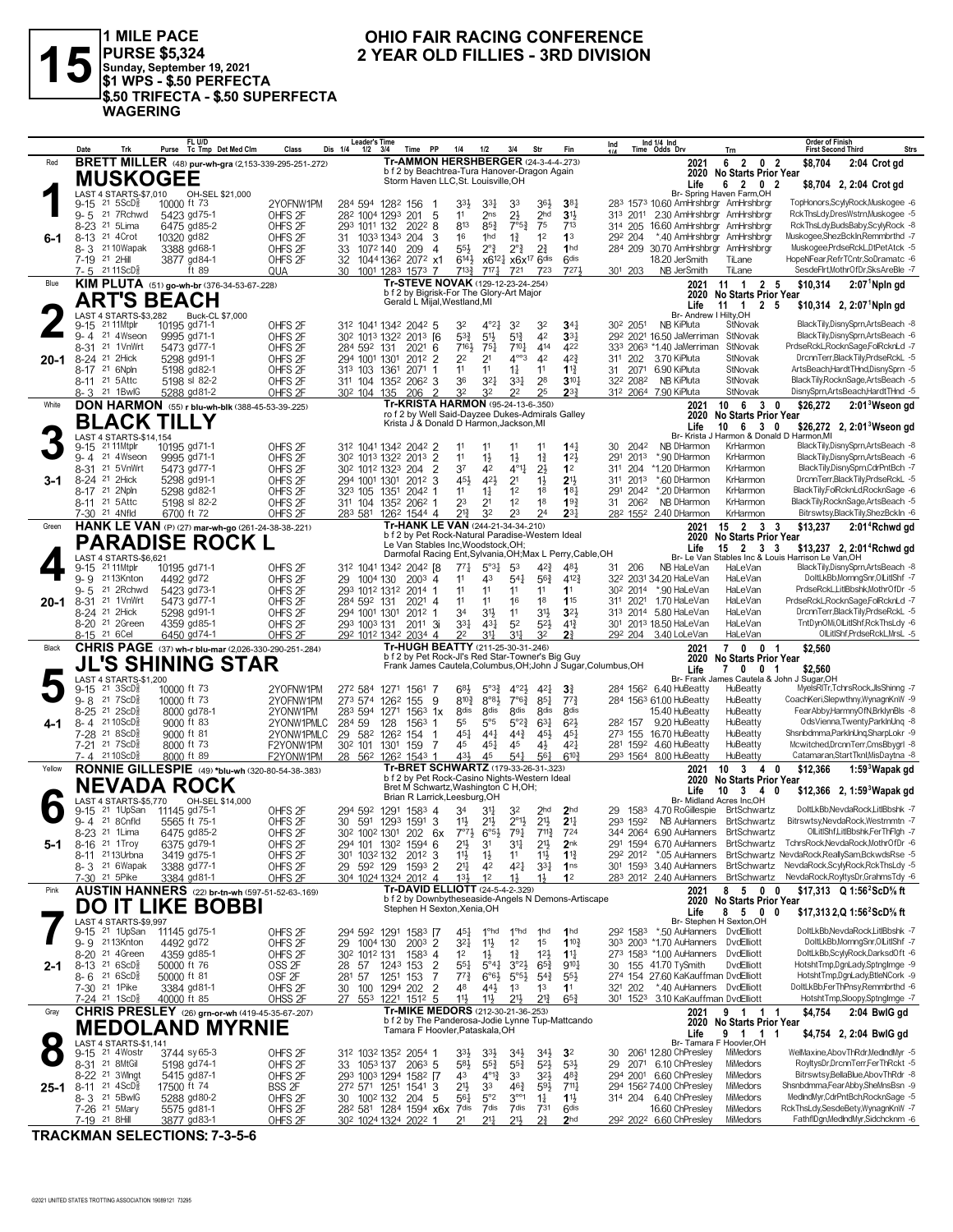

**3** YEAR OLD COLTS - 3RD DIVISION<br> **3** YEAR OLD COLTS - 3RD DIVISION<br>
\$1 WPS - \$.50 PERFECTA **PURSE \$17,500 Sunday, September 19, 2021 \$1 WPS - \$.50 PERFECTA \$.50 TRIFECTA - \$.50 SUPERFECTA \$.50 PICK 3 (16-17-18) \$.20 SUPER HIGH 5 WAGERING**

## **BUCKEYE STALLION SERIES<br>3 YEAR OLD COLTS - 3RD DIVISION**

|           | Date                     | Trk                                                               | FL U/D<br>Purse Tc Tmp Det Med Clm                     |                                 | Class                                                        | <b>Leader's Time</b><br>Dis 1/4<br>$1/2$ $3/4$                                              |                            | Time PP                                                                                       | 1/4                                            | 1/2                                            | 3/4                                                                   | Str                                  | Fin                                                                                                                            | Ind     |          | Ind 1/4 Ind<br>Time Odds Drv                                                    | Trn                                   |                                                           | <b>Order of Finish</b>                       | <b>First Second Third</b>                                                          | <b>Strs</b> |
|-----------|--------------------------|-------------------------------------------------------------------|--------------------------------------------------------|---------------------------------|--------------------------------------------------------------|---------------------------------------------------------------------------------------------|----------------------------|-----------------------------------------------------------------------------------------------|------------------------------------------------|------------------------------------------------|-----------------------------------------------------------------------|--------------------------------------|--------------------------------------------------------------------------------------------------------------------------------|---------|----------|---------------------------------------------------------------------------------|---------------------------------------|-----------------------------------------------------------|----------------------------------------------|------------------------------------------------------------------------------------|-------------|
| Red       |                          |                                                                   | DAN NOBLE (38) pur-wh-go (1,782-307-250-223-.292)      |                                 |                                                              |                                                                                             |                            | Tr-DALTON WALLS (65-21-7-8-.424)                                                              |                                                |                                                |                                                                       |                                      | b g 3 by Wishing Stone-Malibu Seelster-Holiday Road                                                                            |         |          | 2021                                                                            | 18<br>9                               | 4<br>2                                                    | \$52,430                                     | 1:55 <sup>4</sup> ScD% ft                                                          |             |
|           |                          |                                                                   | <b>MALIBU KID</b> (t)(L)                               |                                 |                                                              |                                                                                             |                            |                                                                                               |                                                |                                                |                                                                       |                                      | Bruce A Soulsby, Powell, OH; Dalton L Walls, Greenville, OH;                                                                   |         |          | 2020<br>Life                                                                    | $\overline{\mathbf{3}}$<br>9<br>27 12 | 2 <sub>0</sub><br>62                                      | \$24,103                                     | 2:00 Dela ft<br>\$76.533 3. 1:55 <sup>4</sup> ScD% ft                              |             |
|           |                          |                                                                   | LAST 4 STARTS-\$14,837 OH-SEL \$25,000                 |                                 |                                                              |                                                                                             |                            | Alan F Weisenberg, Hilliard, OH                                                               |                                                |                                                |                                                                       |                                      |                                                                                                                                |         |          | Br- Lawrence J Crawford, GA                                                     |                                       |                                                           |                                              |                                                                                    |             |
|           | 9-9                      | 21 2Knton<br>$9 - 4$ 21 $2$ ScD <sup>3</sup> <sub>8</sub>         | 5230 gd68<br>17500 ft 77                               | $^+$<br>L<br>$\mathsf{L}$<br>Ť. | OHFS 3C<br>BSS 3C                                            | 303 1021 1313 2023 5<br>281 58                                                              | 1264 1554 3                |                                                                                               | 45<br>443                                      | 441<br>443                                     | $2^{\circ}1\frac{1}{2}$<br>$43\frac{1}{2}$                            | $3^{2}\frac{1}{2}$<br>$4\frac{1}{4}$ | 1 <sup>9</sup><br>11                                                                                                           |         | 304 2023 | *.40 RoGillespie<br>282 1554 *2.00 DaNoble                                      | DaWalls<br>DaWalls                    |                                                           |                                              | MalibuKid, PotsNPrts, TigerKing -7<br>MalibuKid, Cstyrcrwn, FireCross -7           |             |
|           |                          | 8-26 21 10 Green                                                  | 7143 gd77                                              | $^+$<br>L                       | 3YR FUT                                                      | 303 1013 1313 2003 x4x 5221                                                                 |                            |                                                                                               |                                                | 591                                            | $44\frac{3}{4}$                                                       | $44\frac{1}{4}$                      | 3 <sup>3</sup>                                                                                                                 |         |          | 283 2011 *1.00 RoGillespie                                                      | DaWalls                               |                                                           |                                              | FireCross, MyPalSprk, MalibuKid -6                                                 |             |
| 3-1       |                          | 8-21 21 11 Green                                                  | 5230 gd88-1                                            | $\ddagger$<br>L                 | OHFS3C                                                       | 312 1021 1314 201                                                                           |                            | 2                                                                                             | 11                                             | 1 <sub>ns</sub>                                | $1\frac{1}{2}$                                                        | 11                                   | 11                                                                                                                             | 291 201 |          | *.70 RoGillespie                                                                | DaWalls                               |                                                           |                                              | MalibuKid.MvPalSprk.FirwrksFI -7                                                   |             |
|           | 8-16 <sup>21</sup> 4 Cel | $8 - 7$ 21 7 ScD <sup>3</sup>                                     | 9934 gd75-1 +<br>57000 gd72                            | L<br>$\pm$                      | OHFS3C<br>OSF <sub>3C</sub>                                  | 304 1014 1324 202<br>29 <sup>2</sup> 59 127 <sup>3</sup> 156 <sup>2</sup> 1                 |                            | $\mathbf{1}$                                                                                  | $4^{3}\frac{3}{4}$<br>451                      | 42}<br>$5^\circ 4$                             | $2^{\circ}$ <sub>2</sub><br>$5^{03}\frac{3}{4}$                       | $1\frac{1}{2}$<br>$5^{8}$            | $13\frac{3}{4}$<br>45                                                                                                          |         | 291 202  | *1.30 RoGillespie<br>29 1572 12.20 RoGillespie                                  | DaWalls<br>DaWalls                    |                                                           |                                              | MalibuKid.KnotvPine.BomDvnmte -8<br>Dontfrgtl,llkdcpcks,LuckyPlcn -7               |             |
| Blue      |                          |                                                                   |                                                        |                                 | <b>BRETT MILLER</b> (48) pur-wh-gra (2,153-339-295-251-.272) |                                                                                             |                            | Tr-ANETTE LORENTZON (629-104-96-95-.300)                                                      |                                                |                                                |                                                                       |                                      |                                                                                                                                |         |          | 2021                                                                            | 1<br>11                               | 5<br>2                                                    | \$26,798                                     | 1:56 $4$ ScD $\%$ ft                                                               |             |
|           |                          |                                                                   | BLANK SPACE AS                                         |                                 |                                                              |                                                                                             |                            | b g 3 by Lionhunter-Cordele As-Kadabra<br>Acl Stuteri Ab, Paris, KY                           |                                                |                                                |                                                                       |                                      |                                                                                                                                |         |          | 2020<br>Life                                                                    | 0<br>8<br>19<br>$\overline{1}$        | $\mathbf{3}$<br>4<br>$\boldsymbol{9}$<br>5                | \$18,155                                     | \$44,953 3, 1:56 <sup>4</sup> ScD <sup>5</sup> / <sub>8</sub> ft                   |             |
|           |                          | LAST 4 STARTS-\$5,235                                             |                                                        |                                 |                                                              |                                                                                             |                            |                                                                                               |                                                |                                                |                                                                       |                                      |                                                                                                                                |         |          | Br- Acl Stuteri Ab, KY                                                          |                                       |                                                           |                                              |                                                                                    |             |
|           | 9-4                      | 21 3ScD}<br>7-23 <sup>21</sup> 4ScD <sup>3</sup>                  | 17500 ft 77                                            |                                 | BSS 3C                                                       | 274 581                                                                                     | 1261 156 5                 |                                                                                               | 21}                                            | $11\frac{1}{2}$<br>$6^{\circ 51}$              | 21}<br>7°6 <sub>4</sub>                                               | $24\frac{1}{2}$<br>89                | 3 <sup>11</sup><br>7151,                                                                                                       |         | 294 1561 | 2.50 ChPage<br>311 1561 70.60 DaNoble                                           |                                       | AnLorentzon<br>AnLorentzon                                |                                              | NaghtyTrm,DscrtLovr,BlankSpAs -8<br>WinnaTcktLockboxMcstndAan -9                   |             |
|           | $7-15$                   | 21 10 ScD <sup>5</sup>                                            | 50000 ft 80<br>9500 ft 78                              |                                 | OHSS 3C<br>NW2PMRLT                                          | 261 554 1234<br>292 100                                                                     | 1284                       | 8<br>1531<br>1572 7                                                                           | $56\frac{3}{4}$<br>33                          | 33                                             | $2^{\circ}1\frac{1}{2}$                                               | $21\frac{1}{2}$                      | 2 <sup>11</sup>                                                                                                                |         |          | 283 1573 6.70 ChPage                                                            |                                       | AnLorentzon                                               |                                              | ADollFace,BlankSpAs,MyPalSprk -9                                                   |             |
| 5-1       | 7-8                      | 21 6ScD                                                           | 9500 gd82                                              |                                 | NW2PMRLT                                                     | 28 573 1262 1563 1                                                                          |                            |                                                                                               | 56}                                            | $55\frac{3}{4}$                                | $4^{\circ}2\frac{1}{2}$                                               | 42}                                  | $4^{11}$                                                                                                                       |         |          | 30 1564 3.40 TrSmith                                                            |                                       | AnLorentzon                                               |                                              | Ozma,Cellular,Bbylvyrwy -9                                                         |             |
|           |                          | 6-25 <sup>21</sup> 3ScD <sup>5</sup><br>6-11 2112ScD <sup>3</sup> | 19100 ft 81<br>17500 ft 76                             |                                 | HGNW2FINAL<br>BSS 3C                                         | 281 563 1252 1551 1<br>28 572 1271 1561 3                                                   |                            |                                                                                               | 441<br>23                                      | $44\frac{1}{4}$<br>211                         | $2^{\circ}1$<br>21}                                                   | $3^{2}$<br>$21\frac{1}{2}$           | $4^{11}$<br>2 <sup>1</sup>                                                                                                     |         |          | 294 1552 8.60 ChPage<br>284 1561 *1.20 ChPage                                   |                                       | AnLorentzon<br>AnLorentzon                                |                                              | Omyheart,FireCross,NaghtyTrm -8<br>TngoWthMe,BlankSpAs,MalibuKid -9                |             |
| White     |                          |                                                                   | <b>DON IRVINE JR</b> (70) go-wh-red (433-65-62-52-270) |                                 |                                                              |                                                                                             |                            | Tr-SAM SCHILLACI (816-117-122-102-268)                                                        |                                                |                                                |                                                                       |                                      |                                                                                                                                |         |          | 2021                                                                            | $\overline{\mathbf{2}}$<br>13         | $\overline{\mathbf{2}}$<br>4                              | \$20.923                                     | 1:58 Nfld ft                                                                       |             |
|           |                          | <b>WADADLI</b> th                                                 |                                                        |                                 |                                                              |                                                                                             |                            |                                                                                               |                                                |                                                |                                                                       |                                      | b g 3 by Uncle Peter-Don't Mind If Ido-Credit Winner<br>P Barbato, Dmrst, NJ; Sam Bova Rcg, Irvng, NY; J Sbrocco, Brcksvl, OH; |         |          | 2020                                                                            | $\mathbf{2}$<br>0                     | $\mathbf 0$<br>0                                          |                                              | \$6,400 $Q$ 2:02 <sup>2</sup> Nfld ft                                              |             |
|           |                          | LAST 4 STARTS-\$7,193                                             |                                                        | OH-SEL \$30,000                 |                                                              |                                                                                             |                            | J Crawford IV, Ervl, NY                                                                       |                                                |                                                |                                                                       |                                      |                                                                                                                                |         |          | Life                                                                            | $\overline{2}$<br>15                  | 4 <sub>2</sub>                                            | Br- Spring Run Farm, OH; Peter F Barbato, NJ | \$27,323 3, 1:58 Nfld ft                                                           |             |
|           |                          | $9 - 4$ 21 $2$ ScD $\frac{5}{8}$                                  | 17500 ft 77                                            | $\ddagger$                      | BSS 3C                                                       | 281 58                                                                                      | 1264 1554 6                |                                                                                               | 67½                                            | $6^{7}\frac{1}{2}$                             | $6^{\circ}6$                                                          | 62                                   | $5^{4}$                                                                                                                        |         |          | 284 1564 10.80 TySmith                                                          |                                       | SaSchillaci                                               |                                              | MalibuKid,Cstyrcrwn,FireCross -7                                                   |             |
|           |                          | 8-25 2112Nfld<br>8-18 <sup>21</sup> 8Nfld                         | 11000 ft 75<br>10000 ft 75                             |                                 | NW4PMCD<br>NW2PMCD                                           | 28 581<br>284 58                                                                            | 1271 1561 6<br>1274        | -5<br>158                                                                                     | $8^{10}\frac{3}{4}$<br>$64\frac{1}{2}$         | $6^{95}\frac{1}{2}$<br>$4^{\circ}2\frac{1}{4}$ | $5^{93}\%$<br>$2^{\circ}1$                                            | 4 <sup>3</sup><br>11                 | $55\frac{3}{4}$<br>1 <sup>2</sup>                                                                                              | 30 158  |          | 292 1572 11.90 RonWrennJr SaSchillaci<br>*.40 RonWrennJr                        |                                       | SaSchillaci                                               |                                              | RizFirstL,PetroHall,AndyOver -9<br>Wadadli.Khedive.Redemptor -9                    |             |
| 7-1       |                          | 7-30 21 11 Nfld                                                   | 6400 ft 66                                             |                                 | OHFS 3C                                                      | 283 583 1281                                                                                |                            | $157^2$ 4                                                                                     | 45}                                            | 454                                            | $3^{001}$                                                             | 3 <sup>1</sup>                       | 3 <sup>2</sup>                                                                                                                 |         |          | 292 1574 5.30 SaSchillaci                                                       |                                       | SaSchillaci                                               |                                              | McstndAgn,VerySmart,Wadadli -6                                                     |             |
|           |                          | 7-25 21 8Nfld<br>7-7 <sup>21</sup> 5Nfld                          | 17500 ft 80<br>9000 sy 76-1 +                          | $\ddagger$                      | BSS 3C<br>NW2PMCD                                            | 28 573 1262 156<br>283 583 1274 1573 3                                                      |                            | -8                                                                                            | 914}<br>7°91,                                  | $9^{12}\frac{3}{4}$<br>$6^{\circ 5}$           | $7^{\circ\circ}11\frac{1}{4}$ 511<br>7°6 <sup>1</sup>                 | $89\frac{3}{4}$                      | $5^{10}$<br>$79\frac{3}{4}$                                                                                                    |         |          | 292 158 79.20 SaSchillaci<br>303 1593 *1.50 DolrvineJr                          |                                       | SaSchillaci<br>SaSchillaci                                |                                              | NaghtyTrm,AdmirIAls,Cstyrcrwn -9<br>McstndAgn,BigSkyRck,PetesPasn -9               |             |
| Green     |                          |                                                                   | HUGH BEATTY (65) blu-red-wh (186-22-25-28-243)         |                                 |                                                              |                                                                                             |                            | Tr-HUGH BEATTY (211-25-30-31-.246)                                                            |                                                |                                                |                                                                       |                                      |                                                                                                                                |         |          | 2021                                                                            | 3<br>12                               | 5<br>-1                                                   | \$59,555                                     | 1:55 $3$ ScD $\%$ ft                                                               |             |
|           |                          |                                                                   | <b>ILIKEDECUPCAKES</b> W                               |                                 |                                                              |                                                                                             |                            | b c 3 by Dejarmbro-ML Cupcake-Master Lavec<br>William Jeff Johnson II, Newark, OH             |                                                |                                                |                                                                       |                                      |                                                                                                                                |         |          | 2020                                                                            | 12<br>4                               | 3<br>$\overline{2}$                                       | \$59,413                                     | 1:57 <sup>+</sup> Dtn% ft                                                          |             |
|           |                          | LAST 4 STARTS-\$28,500                                            |                                                        |                                 |                                                              |                                                                                             |                            |                                                                                               |                                                |                                                |                                                                       |                                      |                                                                                                                                |         |          | Life<br><b>Br-William</b>                                                       | $\overline{7}$<br>24                  | 8 3                                                       | Jeff Johnson II, OH; Douglas W Millard, ON   | \$118,968 3, 1:55 ${}^3$ ScD ${}^5$ ft                                             |             |
|           |                          | 9-4 2113ScD}                                                      | 17500 gd69-1                                           |                                 | BSS 3C                                                       | 283 583                                                                                     | 1282 1573 8                |                                                                                               | 11}                                            | $11\frac{1}{4}$                                | $11\frac{1}{4}$                                                       | $11\frac{1}{4}$                      | 1nk                                                                                                                            |         | 291 1573 | *.20 HuBeatty                                                                   | HuBeatty                              |                                                           |                                              | llkdcpcks, MyPalSprk, Newsboy -8                                                   |             |
|           |                          | 8-27 21 2ScD3<br>8-13 21 1ScD <sup>5</sup>                        | 11000 ft 89<br>11000 ft 80                             | L<br>$\mathbf{I}$               | NW4PMRLT<br>NW4PMRLT                                         | 272 57<br>281 581                                                                           | 1253 1542 4<br>1263 1553 5 |                                                                                               | 32<br>$1^{\circ}1$                             | 32}<br>$11\frac{1}{4}$                         | 33<br>$11\frac{1}{4}$                                                 | 3 <sup>1</sup><br>$11\frac{3}{4}$    | 2 <sub>hd</sub><br>2 <sup>11</sup>                                                                                             |         | 291 1554 | 281 1542 4.60 HuBeatty<br>2.10 HuBeatty                                         | HuBeatty<br>HuBeatty                  |                                                           |                                              | SmokngJet,Ilkdcpcks,StretGosp -8<br>RosRnWhtn.llkdcpcks.Dejarwin -7                |             |
| $5 - 2$   |                          | 8-7 21 7ScD <sup>5</sup>                                          | 57000 gd72                                             | L                               | OSF 3C                                                       | 292 59                                                                                      | 1273 1562 5                |                                                                                               | $11\frac{1}{2}$                                | $21\frac{1}{2}$                                | 2 <sup>11</sup>                                                       | 25                                   | 2 <sup>3</sup>                                                                                                                 | 291 157 |          | 4.20 HuBeatty                                                                   | HuBeatty                              |                                                           |                                              | Dontfrgtl,llkdcpcks,LuckyPlcn -7                                                   |             |
|           |                          | 7-30 21 7 ScD <sup>5</sup><br>7-23 21 7 ScD                       | 11000 ft 74<br>50000 ft 77                             |                                 | NW4PMRLT<br>OHSS 3C                                          | 28 <sup>2</sup> 574 1263 1561 3<br>28 572 1263 1562 6                                       |                            |                                                                                               | SCR VET - Sick                                 | $5^{\circ}41$ $5^{\circ}43$ $3^{\circ}13$      |                                                                       | 2 <sup>1</sup>                       | 3 <sup>3</sup>                                                                                                                 |         |          | 294 1563 17.80 HuBeatty                                                         | HuBeatty<br>HuBeatty                  |                                                           |                                              | ILikePete,SusieD,RjzFirstL -6<br>PtrsRylty,Dontfrgtl,Ilkdcpcks -9                  |             |
| Black     |                          |                                                                   | TYLER SMITH (28) wh-gra-blk (2,043-257-245-283-.239)   |                                 |                                                              |                                                                                             |                            | Tr-SCOTT MOGAN (115-16-12-24-.267)                                                            |                                                |                                                |                                                                       |                                      |                                                                                                                                |         |          | 2021                                                                            | 16<br>$\overline{1}$                  | -1<br>4                                                   | \$16.745                                     | 1:58 $ScD\%$ sy                                                                    |             |
|           |                          |                                                                   | <b>CELLULAR(t)(L)</b>                                  |                                 |                                                              |                                                                                             |                            |                                                                                               |                                                |                                                |                                                                       |                                      | b g 3 by Uncle Peter-Fire In The Cell-Jailhouse Jesse<br>Scott B Mogan, Lockbourne, OH; Green Wave Racing LLC, Newark, OH;     |         |          | 2020                                                                            | 3<br>7                                | $\overline{2}$<br>0                                       | \$32,400                                     | 1:59 $^{\circ}$ ScD $\%$ ft                                                        |             |
|           |                          | LAST 4 STARTS-\$6,180                                             |                                                        | OH-SEL \$20,000                 |                                                              |                                                                                             |                            | Carol B Cramer, Bloomingburg, OH                                                              |                                                |                                                |                                                                       |                                      |                                                                                                                                |         |          | Life<br>Br- Double Spring Farm,OH                                               | 23                                    | $4 \quad 1$<br>6                                          |                                              | \$49,145 3, 1:58 ScD <sup>5</sup> / <sub>8</sub> sy                                |             |
|           |                          | $9 - 4$ 2113ScD <sup>3</sup><br>8-27 21 2ScD <sup>5</sup>         | 17500 gd69-1<br>11000 ft 89                            | $^{+}$<br>$^{+}$<br>L           | BSS 3C<br>NW4PMRLT                                           | 283 583<br>272 57                                                                           | 1282 1573 2<br>1253 1542 1 |                                                                                               | 21}<br>43}                                     | $21\frac{1}{4}$<br>441                         | 3 <sup>1</sup><br>443                                                 | 2 <sup>11</sup><br>43                | 631<br>$45\frac{1}{4}$                                                                                                         | 29      |          | 293 1581 6.90 TySmith<br>1552 17.60 TySmith                                     | ScMogan<br>ScMogan                    |                                                           |                                              | llkdcpcks, MyPalSprk, Newsboy -8<br>SmokngJet,llkdcpcks,StretGosp -8               |             |
|           |                          | 8-20 21 2ScD3                                                     | 11000 ft 87                                            | L<br>$\pm$                      | NW4PMRLT                                                     | 273 582 1264 156                                                                            |                            |                                                                                               | 31}                                            | $21\frac{1}{2}$                                | 32                                                                    | $4^{13}$                             | $56\frac{3}{4}$                                                                                                                |         |          | 301 1572 16.10 TySmith                                                          | ScMogan                               |                                                           |                                              | WinngMsty,SmokngJet,ItsAllMe-10                                                    |             |
| 9-1       |                          | 8-12 <sup>21</sup> 8ScD <sup>5</sup>                              | $9500$ sy 74-1 +                                       | L                               | NW2PMRLT                                                     | 28 <sup>2</sup> 59                                                                          | 1283 158 6                 |                                                                                               | $11\frac{1}{2}$                                | 21                                             | 34                                                                    | 2 <sup>1</sup>                       | 1nk                                                                                                                            |         | 291 158  | 6.50 TySmith                                                                    | ScMogan                               |                                                           |                                              | Cellular, AuntLil, stfrnclrn -7                                                    |             |
|           |                          | $8 - 5$ 21 4ScD <sup>5</sup><br>7-25 21 6Nfld                     | 9500 ft 83<br>17500 ft 80                              | $^+$<br>L<br>$^{+}$             | NW2PMRLT<br>BSS 3C                                           | 281 583 1274 1562 3<br>28 564 1271 1582 8                                                   |                            |                                                                                               | $11\frac{1}{4}$<br>611                         | $11\frac{1}{4}$<br>6104                        | 1hd<br>$5^{\circ\circ}3$                                              | $2^{3}_{4}$<br>3 <sup>11</sup>       | $33+$<br>$3^{13}$                                                                                                              | 291 157 |          | 3.10 TySmith<br>31 1584 10.40 RonWrennJr                                        | ScMogan<br>ScMogan                    |                                                           |                                              | Dejarwin, Bst TmeHnv, Cellular -9<br>MalibuKid,Checkmate,Cellular -8               |             |
| Yellow    |                          |                                                                   |                                                        |                                 | KAYNE KAUFFMAN (43) c red-wh-blk (1,416-138-162-184-.204)    |                                                                                             |                            | Tr-KIMBERLY DAILEY (160-20-19-30-.253)                                                        |                                                |                                                |                                                                       |                                      |                                                                                                                                |         |          | 2021                                                                            | $\overline{1}$<br>18                  | 3<br>3                                                    | \$14,589                                     | 2:02 Urbna gd                                                                      |             |
|           |                          |                                                                   | <b>BOOM DYNAMITE</b> (L)                               |                                 |                                                              |                                                                                             |                            | b g 3 by Broadway Hall-Dynamite Diva-Davanti                                                  |                                                |                                                |                                                                       |                                      | Kimberly A Dailey, Mechanicsburg, OH; Randy L Leopard, Urbana, OH;                                                             |         |          | 2020<br>Life                                                                    | 14<br>$\overline{7}$<br>32 8          | 4<br>0<br>-7<br>3                                         | \$43,306                                     | 2:05 <sup>4</sup> Cel gd<br>\$57,895 3, 2:02 Urbna gd                              |             |
|           |                          | LAST 4 STARTS-\$5,649                                             |                                                        | OH-SEL \$16,000                 |                                                              |                                                                                             |                            | M Todd Woodruff, Urbana, OH                                                                   |                                                |                                                |                                                                       |                                      |                                                                                                                                |         |          | Br- Midland Acres Inc,OH                                                        |                                       |                                                           |                                              |                                                                                    |             |
|           | 9-15                     | 21 4UpSan<br>9-9 2116Knton                                        | 9485 gd75-1<br>5230 gd72                               |                                 | OHFS 3C<br>OHFS3C                                            | 31 1004 1311 2013 4<br>30 <sup>2</sup> 103 <sup>3</sup> 132 <sup>4</sup> 205 <sup>3</sup> 2 |                            |                                                                                               | 35<br>$3^{2}$                                  | 33}<br>$3^{01}$                                | 34<br>$2^{\circ}1$                                                    | $2\frac{1}{4}$<br>2 <sup>3</sup>     | 2 <sup>1</sup><br>$2^{3}$                                                                                                      |         |          | 30 <sup>2</sup> 2014 8.10 RiDingledine KiDailey<br>332 2062 4.70 DaNoble        | KiDailey                              |                                                           |                                              | AwsmePaul,BomDynmte,PcsCruisr -5<br>LightnngF,BomDynmte,FutureMvp -6               |             |
|           |                          | 9-4 2113ScD <sup>5</sup>                                          | 17500 gd69-1                                           |                                 | BSS 3C                                                       | 283 583 1282 1573 1                                                                         |                            |                                                                                               | 44}                                            | 44                                             | $75\frac{1}{4}$                                                       | $6^{2}3$                             | 421                                                                                                                            |         |          | 283 158 63.80 DaNoble                                                           | KiDailey                              |                                                           |                                              | llkdcpcks, MyPalSprk, Newsboy -8                                                   |             |
| $25 - 1$  |                          | 8-26 <sup>21</sup> 10Green<br>8-21 2111Green                      | 7143 gd77                                              | L<br>$\mathbf{L}$               | 3YR FUT                                                      | 303 1013 1313 2003 1                                                                        |                            |                                                                                               | 22<br>$3^{21}$                                 | 21                                             | 34<br>$5x^2$ <sup>3</sup> $5^{18}$ <sup>3</sup> $5^{22}$ <sup>3</sup> | $3^{3}$                              | $44\frac{1}{4}$<br>428                                                                                                         |         |          | 292 2012 10.80 PeWrenn<br>31 2063 9.40 RiDingledine KiDailey                    | KiDailey                              |                                                           |                                              | FireCross, MyPalSprk, MalibuKid -6<br>MalibuKid, MyPalSprk, FirwrksFI -7           |             |
|           | 8-16 <sup>21</sup> 4 Cel |                                                                   | 5230 gd88-1<br>9934 gd75-1                             |                                 | OHFS 3C<br>OHFS3C                                            | 31 <sup>2</sup> 102 <sup>1</sup> 1314 201 <b>7</b><br>304 1014 1324 202                     |                            | [8                                                                                            | 1 <sup>2</sup>                                 | 11                                             | 1}                                                                    | 2 <sup>1</sup>                       | 34 <sup>3</sup>                                                                                                                | 301 203 |          | 7.10 RiDingledine KiDailev                                                      |                                       |                                                           |                                              | MalibuKid,KnotyPine,BomDynmte -8                                                   |             |
| Pink      |                          |                                                                   |                                                        |                                 | <b>SHAWN BARKER II</b> (30) blu-wh-c red (701-64-75-76-187)  |                                                                                             |                            | Tr-BRYAN WEAVER (33-7-6-6-.374)                                                               |                                                |                                                |                                                                       |                                      | b c 3 by Broadway Hall-Dance With A Dolly-Well Done                                                                            |         |          | 2021                                                                            | 20<br>4                               | 2<br>4                                                    | \$19.497                                     | $2:003$ Pike gd                                                                    |             |
|           |                          |                                                                   | <b>CHECKMATE</b> (t)                                   |                                 |                                                              |                                                                                             |                            | Donna Jean Anderson, Stoutsville, OH                                                          |                                                |                                                |                                                                       |                                      |                                                                                                                                |         |          | 2020                                                                            | 17<br>7                               | 3<br>3<br>Life 37 11 7 5                                  | \$49,929                                     | 1:59 Nfld ft<br>\$69,426 2, 1:59 Nfld ft                                           |             |
|           |                          | LAST 4 STARTS-\$4,587                                             |                                                        |                                 |                                                              |                                                                                             |                            |                                                                                               |                                                |                                                |                                                                       |                                      |                                                                                                                                |         |          | Br- Donna Jean Anderson, OH                                                     |                                       |                                                           |                                              | Stormfild,Checkmate,FirwrksFl -5                                                   |             |
|           | $9-15$                   | 21 30Wash<br>9-10 21 5McCnl                                       | 4776 gd71-1 †<br>4888 fr 74-1                          | t                               | OHFS 3C<br>OHFS3C                                            | 31 1024 1324 2022 3<br>321 1034 1334 2042 1                                                 |                            |                                                                                               | $3^{o_2}\frac{1}{2}$<br>$21\frac{1}{2}$        | $2^{11}$<br>32                                 | 32}<br>1 <sup>oo</sup> hd                                             | $2^{2}$<br>$11\frac{1}{2}$           | $2^{2}$<br>1 <sup>nk</sup>                                                                                                     |         |          | 293 2024 1.20 ShBarkerII<br>303 2042 *1.60 ShBarkerII                           |                                       | BryWeaver<br>BryWeaver                                    |                                              | Checkmate, Naghty Trm, Cwby Chrle -6                                               |             |
|           |                          | 9-6 21 6Mari                                                      | 4776 gd76-1 +                                          |                                 | OHFS 3C                                                      | 32 <sup>2</sup> 105 <sup>1</sup> 1354 2074 5                                                |                            |                                                                                               | $3^{3}\frac{1}{2}$                             | $2^{\circ}1$                                   | $2^{\circ}$ hd                                                        | 2 <sub>hd</sub>                      | 2 <sup>1</sup>                                                                                                                 |         |          | 321 208 *1.00 ShBarkerII                                                        |                                       | BryWeaver                                                 |                                              | DerRunBly,Checkmate,SpryMistr -5                                                   |             |
| 25-1      |                          | $9 - 4$ 21 $3 \text{ScD}^5_8$<br>8-24 <sup>21</sup> 6Wdsfd        | 17500 ft 77<br>4881 gd86-2 †                           | $\mathbf +$                     | BSS 3C<br>OHFS 3C                                            | 274 581 1261<br>313 1024 1321 2024 5                                                        |                            | 156<br>7                                                                                      | $8^{10}$<br>22                                 | $8^{8}\frac{1}{2}$<br>$3^{21}$                 | 89<br>3 <sup>1</sup>                                                  | $66\frac{1}{4}$<br>$3\frac{1}{2}$    | $64\frac{1}{2}$<br>$1\frac{3}{4}$                                                                                              |         |          | 284 1564 22.10 ShBarkerII<br>30 <sup>2</sup> 2024 NB ShBarkerII                 |                                       | BryWeaver<br>BryWeaver                                    |                                              | NaghtyTrm,DscrtLovr,BlankSpAs -8<br>Checkmate, Naghty Trm, Firwrks FI -6           |             |
|           |                          | 8-18 <sup>21</sup> 7Rksp                                          | 4633 gd86-5 +                                          |                                 | OHFS 3C                                                      | 33 1044 1362 208                                                                            |                            | -1                                                                                            | 22                                             | 34                                             | 2 <sup>2</sup>                                                        | 2 <sub>hd</sub>                      | 1104                                                                                                                           |         | 311 208  | 3.00 ShBarkerII                                                                 |                                       | BryWeaver                                                 |                                              | Checkmate,CwbyChrle,RsaPpsChp -3                                                   |             |
| Gray      |                          |                                                                   |                                                        |                                 | CHRIS PAGE (37) wh-r blu-mar (2,026-330-290-251-284)         |                                                                                             |                            | Tr-EDWARD MILLER (463-98-59-67-.331)<br>br g 3 by Dejarmbro-Annapolis-Muscle Hill             |                                                |                                                |                                                                       |                                      |                                                                                                                                |         |          | 2021                                                                            |                                       | 11 2 4 2                                                  | \$21.927                                     | $1:584$ Nfld ft                                                                    |             |
|           |                          | <b>DISCREET</b>                                                   |                                                        | LOVER <sub>(t)</sub>            |                                                              |                                                                                             |                            | Jamie Miller, Millersburg, OH                                                                 |                                                |                                                |                                                                       |                                      |                                                                                                                                |         |          | Life                                                                            |                                       | 2020 No Starts Prior Year<br>$11 \quad 2 \quad 4 \quad 2$ |                                              | Q 2:03 <sup>4</sup> Dela gd<br>\$21,927 3, 1:58 <sup>4</sup> Nfld ft               |             |
| $\bullet$ |                          | LAST 4 STARTS-\$9,375                                             |                                                        | OH-SEL \$38,000                 |                                                              |                                                                                             |                            |                                                                                               |                                                |                                                |                                                                       |                                      |                                                                                                                                |         |          | Br- Gbw Breeding Farms Inc,OH<br>29 <sup>2</sup> 1561 9.70 KaKauffman EdwMiller |                                       |                                                           |                                              | NaghtyTrm,DscrtLovr,BlankSpAs -8                                                   |             |
|           |                          | $9 - 4$ 21 $3$ ScD <sup>3</sup> <sub>8</sub><br>8-25 2115Nfld     | 17500 ft 77<br>10000 ft 75                             | $\top$<br>Ť                     | BSS 3C<br>NW2PMCD                                            | 274 581<br>28 <sup>2</sup> 59                                                               | 1261 156 2<br>1282 1572 4  |                                                                                               | 33<br>11                                       | 33<br>$11\frac{1}{2}$                          | $3^{03}\frac{1}{4}$<br>11                                             | $34\frac{1}{2}$<br>2 <sub>ns</sub>   | 2 <sup>1</sup><br>2 <sup>1</sup>                                                                                               |         |          | 291 1573 *1.80 KuSugg                                                           | EdwMiller                             |                                                           |                                              | PurePeter.DscrtLovr.DewevHall -9                                                   |             |
|           |                          | 8-18 <sup>21</sup> 8Nfld                                          | 10000 ft 75                                            |                                 | NW2PMCD                                                      | 284 58                                                                                      | 1274 158                   | 3                                                                                             | $2^{\circ}1$                                   |                                                | $5x^{0.32}$ $x9$ dis $9$ dis                                          |                                      | $9p8^{40}\frac{3}{4}$                                                                                                          |         |          | 2061 6.20 KuSugg                                                                | EdwMiller                             |                                                           |                                              | Wadadli,Khedive,Redemptor -9                                                       |             |
| 8-1       |                          | 8-4 2115Nfld<br>7-28 <sup>21</sup> 3Nfld                          | 10000 ft 69<br>8200 ft 83                              | $^+$                            | NW2PMCD<br>NW1PMCD                                           | 282 591 1274 1584 1<br>29 593 1284 1584 4                                                   |                            |                                                                                               | $11\frac{3}{4}$<br>$1^{\circ}1_{4}^{1}$        | $11\frac{1}{2}$<br>$11\frac{1}{4}$             | $1\frac{3}{4}$<br>$1\frac{3}{4}$                                      | 11}<br>$11\frac{3}{4}$               | 2 <sup>11</sup><br>$1^{11}$                                                                                                    | 30      | 311 159  | 3.20 KuSugg<br>1584 2.10 RyStahl                                                | EdwMiller<br>EdwMiller                |                                                           |                                              | BensBckye,DscrtLovr,Khedive -9<br>DscrtLovr.Artemis.DnvBovHnv -9                   |             |
|           |                          | 7-19 21 8Nfld                                                     | 8200 ft 82                                             |                                 | NW1PMCD                                                      | 28 574 1271 158 [9                                                                          |                            |                                                                                               | 44}                                            | $4^{\circ}2\frac{1}{2}$                        | 3°2                                                                   | 42}                                  | 44                                                                                                                             |         |          | 311 1584 2.50 KuSugg                                                            | EdwMiller                             |                                                           |                                              | IThankYou,Cstyrcrwn,ChrgngAhd -9                                                   |             |
| Purple    |                          |                                                                   | MIKE WILDER (49) *grn-go-wh (975-140-164-153-289)      |                                 |                                                              |                                                                                             |                            | <b>Tr-CHARLES VIGNERON (58-4-10-11-228)</b><br>b g 3 by Winning Fireworks-Lady Sj-S J's Photo |                                                |                                                |                                                                       |                                      |                                                                                                                                |         |          | 2021<br>2020                                                                    | 13<br>$\frac{3}{5}$<br>10             | 3<br>4<br>$\mathbf{0}$                                    | \$20,991                                     | 1:57 $3$ Mea $\%$ ft                                                               |             |
|           |                          | <b>NEWSBOY</b>                                                    |                                                        |                                 |                                                              |                                                                                             |                            | Cheryl A Vigneron, Williamstown, WV                                                           |                                                |                                                |                                                                       |                                      |                                                                                                                                |         |          | Life                                                                            | 23<br>- 8                             | 1<br>3 <sub>5</sub>                                       | \$20,562                                     | $2:02$ Bucy gd<br>\$41,553 3, 1:57 <sup>3</sup> Mea <sup>5</sup> / <sub>8</sub> ft |             |
|           |                          | LAST 4 STARTS-\$12,999<br>$9-15$ 21 8Mea $\frac{5}{8}$            | 8900 ft 71                                             | Buck-CL \$13,000                | NW2EXTPM                                                     | 281 59                                                                                      | 1282 1573 8                |                                                                                               | 11물                                            | $11\frac{1}{2}$                                | 11                                                                    | 11                                   | $12\frac{1}{2}$                                                                                                                |         |          | Br-Daniel J<br>291 1573 *.40 AMerrimn                                           |                                       | ChVigneron                                                | Schlabach & Wayne J Schlabach, OH            | Newsboy, GhettoBoy, PceOfSusx -8                                                   |             |
|           |                          | 9-10 21 1McCnl                                                    | 4888 fr 74-1                                           |                                 | OHFS 3C                                                      | 293 594 1311 2013 5                                                                         |                            |                                                                                               | $3^{\circ 5}$                                  | 35                                             | $2^{\circ}$ hd                                                        | 1 <sup>4</sup>                       | $1^{10}$                                                                                                                       |         |          | 30 <sup>2</sup> 201 <sup>3</sup> 2.40 AlHawk                                    |                                       | ChVigneron                                                |                                              | Newsboy,Stormfild,SlewFoot -7                                                      |             |
|           |                          |                                                                   |                                                        |                                 |                                                              |                                                                                             |                            |                                                                                               |                                                |                                                | $2^{\circ}1\frac{1}{4}$                                               | $3^{2}$                              |                                                                                                                                |         |          |                                                                                 |                                       | ChVigneron                                                |                                              | llkdcpcks, MyPalSprk, Newsboy -8                                                   |             |
|           |                          | 9-4 2113ScD <sup>3</sup>                                          | 17500 gd69-1                                           |                                 | BSS 3C                                                       | 283 583 1282 1573 5                                                                         |                            |                                                                                               | 56                                             | 5°5                                            |                                                                       |                                      | $3^{21}$                                                                                                                       |         |          | 292 158 32.40 AMerrimn                                                          |                                       |                                                           |                                              |                                                                                    |             |
| 10-1      |                          | 8-29 <sup>21</sup> 4Nfld<br>8-24 21 6Wdsfd                        | 8500 ft 81<br>4881 gd86-2                              |                                 | NW1PMCD<br>OHFS 3C                                           | 283 59 1284 158 5<br>313 1024 1321 2024 x3                                                  |                            |                                                                                               | $1^{\circ}1\frac{1}{2}$<br>$6^{20}\frac{3}{4}$ | $11\frac{1}{2}$<br>$6^{13}\frac{3}{4}$         | $1\frac{3}{4}$<br>$6^{14}\frac{1}{2}$                                 | 12 <sup>1</sup><br>510               | $15\frac{1}{2}$<br>516                                                                                                         | 31 206  | 291 158  | *1.70 RonWrennJr<br>NB AlHawk                                                   |                                       | ChVigneron<br>ChVigneron                                  |                                              | Newsboy,FinalClas,Sombdyshd -7<br>Checkmate, Naghty Trm, Firwrks FI -6             |             |

**TRACKMAN SELECTIONS: 4-1-2-3 NO. 9 STARTS FROM 2ND TIER**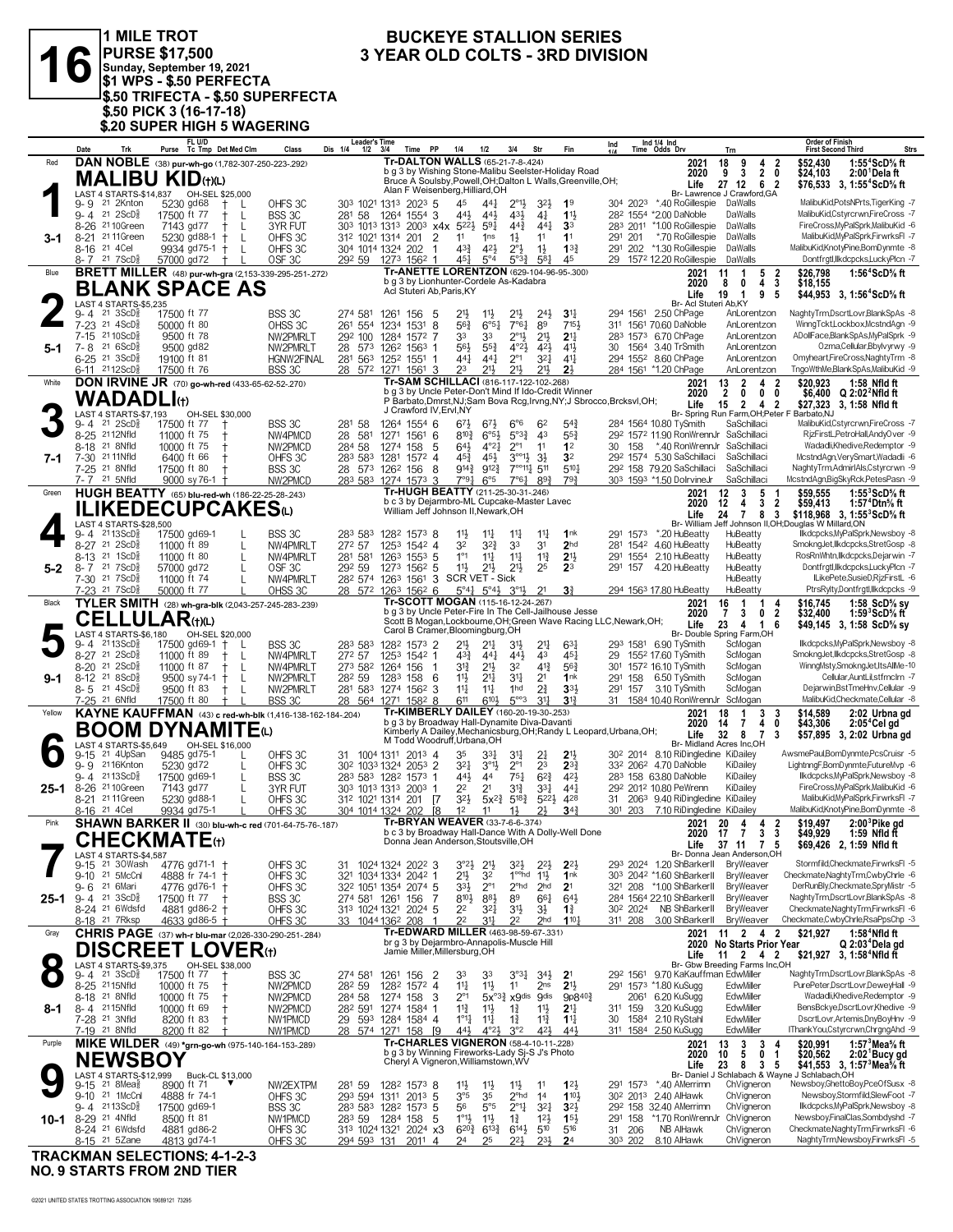1 MILE PACE **1999 CHIO BREEDERS** CHAI<br>
PURSE \$18,900 AGED PACE<br>
\$1 LATE DAILY DOUBLE (17-18) **PURSE \$18,900 Sunday, September 19, 2021 \$1 LATE DAILY DOUBLE (17-18) \$1 WPS - \$.50 PERFECTA \$.50 TRIFECTA - \$.50 SUPERFECTA WAGERING**

### **OHIO BREEDERS` CHAMPIONSHIP**

| <b>BRETT MILLER</b> (48) pur-wh-gra (2,153-339-295-251-272)<br>Tr-ISAIAH SHRAKE (76-8-7-13-.213)<br>Red<br>18<br>0<br>3<br>2021<br>4<br>\$23.090<br>b m 4 by Rockin Amadeus-Look Close-Art Official<br>2020<br>13<br>6<br>2<br>\$42,409<br>-1<br><b>ROCKIN FARRARIO</b><br>Isaiah N & Terrie L Shrake, Navarre, OH<br>36 10<br>$\overline{2}$<br>5<br>Life<br>LAST 4 STARTS-\$4,920<br><b>Buck-CL \$5,700</b><br>Br- Jonas L Schlabach, OH<br>9-3<br>21 6Cnfld<br>4000 ft 67-1<br><b>FFAP</b><br>282 573 127<br>610}<br>30 1574<br>NB DolrvineJr<br>IsShrake<br>$155^3$ 6<br>673<br>$64\frac{1}{2}$<br>581<br>411<br>8-28 2114Nfld<br>10000 ft 82<br>$78\frac{1}{4}$<br>$6^{o_{3}}\frac{1}{2}$<br>661<br>89<br>1551 11.20 GrGrismore<br><b>IsShrake</b><br><b>FMNW5000L4</b><br>28<br>571<br>1252<br>$153^2$ 6<br>$6^{\circ 5}$<br>291<br>21 10Nfld<br>$1^{\circ}$<br>$12\frac{1}{4}$<br>6200 ft 78<br>$11\frac{1}{2}$<br>1542 *.10 HuMyers<br>IsShrake<br>$8 - 21$<br><b>FMNW2000L4</b><br>272 563<br>1251<br>1542 4<br>14<br>14 <sup>1</sup><br>291<br>8-14 2115Nfld<br>421<br>$53\frac{1}{2}$<br>3 <sup>3</sup><br>12500 ft 65<br>27 551<br>$152^2$ 2<br>441<br>$3^{3}_{2}$<br>291 1531 14.70 HuMyers<br><b>IsShrake</b><br>FMNW6500L4<br>1232<br>20-1<br>3°2 <sup>1</sup><br>7-31 21 10 Nfld<br>272 56<br>1523<br>68<br>$4^{\circ}3$<br>43<br>633<br>283 1531 6.30 HuMyers<br>IsShrake<br>12500 ft 77<br><b>FMNW6500L4</b><br>1241<br>4<br>7-24 2113Nfld<br>861<br>28 <sup>2</sup> 1543 46.60 HuMyers<br>IsShrake<br>11400 ft 76<br>264 561<br>9101<br>961<br>$9°6\frac{3}{4}$<br>$64\frac{3}{4}$<br><b>FM17500CLO</b><br>1244<br>$1533$ 8<br>7-10 2115Nfld<br>13000 ft 69<br>79<br>$74\frac{3}{4}$<br>$64\frac{1}{2}$<br>281 1541 23.60 BiDavisJr<br><b>IsShrake</b><br><b>FMNW7000L4</b><br>274 57<br>125<br>1532 6<br>73}<br>$74\frac{3}{4}$<br>21 8Nfld<br>31}<br>21}<br>211<br>22<br>292 1533 *.50 HuMyers<br><b>IsShrake</b><br>$7 - 2$<br>10000 ft 69<br><b>FM20000NW6</b><br>261 553<br>124<br>1533 1<br>12<br>Tr-JEFF NISONGER (157-37-26-26-.383)<br>TYLER SMITH (28) wh-gra-blk (2,043-257-245-283-239)<br>3<br>\$42.186<br>Blue<br>2021<br>21<br>4<br>4<br>b m 4 by Pet Rock-Goldies Cam-Camluck<br>$\overline{\mathbf{2}}$<br>3<br>2020<br>16<br>$\overline{7}$<br>\$69,626<br><b>DEGENGOLD</b><br>Johnny P Kearns, Cardington, OH<br>50 20<br>8<br>Life<br>-7<br>LAST 4 STARTS-\$4,425<br>OH-SEL \$14,000<br>Br- Midland Acres Inc.OH<br>21 7Nfld<br>20500 ft 73<br>283 1523 51.60 JaThmpsn<br>JeNisonger<br><b>FMOPEN HCP</b><br>26 542 1224 1512 2<br>$6^{7}\frac{3}{4}$<br>$73\frac{3}{4}$<br>86}<br>75}<br>$9 - 11$<br>86 <sub>1</sub><br>$2^{13}$<br>21 10Nfld<br>271 554<br>32<br>$3^{12}$<br>2 <sup>3</sup><br>14500 ft 72<br><b>FMNW8000L4</b><br>1531<br>21}<br>291 1532 5.40 JaThmpsn<br>JeNisonger<br>$9 - 4$<br>L<br>1234<br>$\overline{4}$<br>31}<br>$5^{2}$<br>57<br>8-28 <sup>21</sup> 12Nfld<br>264 551<br>$\overline{2}$<br>$2^{\circ}11$<br>JeNisonger<br>16000 ft 82<br>NW10000L4<br>1233<br>$5^{7}$<br>284 153<br>5.70 JaThmpsn<br>L<br>1512<br>$95\frac{3}{4}$<br>981<br>21 9Nfld<br>16000 ft 78<br>271 562 1241<br>$152^2$ 6<br>$77\frac{3}{4}$<br>961<br>74<br>$9 - 2$<br>8-21<br>NW10000L4<br>274 1531 19.70 JaThmpsn<br>JeNisonger<br>L<br>8-14 2115Nfld<br>29 152 <sup>2</sup> 5.30 JaThmpsn<br>12500 ft 65<br>L<br>27<br>551<br>1522 1<br>21}<br>11<br>$11\frac{1}{4}$<br>11<br>1nk<br>JeNisonger<br><b>FMNW6500L4</b><br>1232<br>8-4 2113 Wapak<br>3500 gd68-1<br>$63\frac{1}{4}$<br>$5^{\circ}6^{\frac{3}{4}}$<br>$55\frac{1}{2}$<br>$5^{4}$<br>*1.00 JeNisonger<br>JeNisonger<br>SigSeries<br>283 573<br>127<br>157 [7<br>56}<br>293 158<br>7-31 21 6Nfld<br>10000 ft 77<br>11卦<br>11<br>2 <sup>1</sup><br>4.30 JaThmpsn<br>JeNisonger<br>L<br><b>FMNW5000L4</b><br>264 55<br>1231<br>1514 5<br>$1\frac{3}{4}$<br>1 <sub>ns</sub><br>284 152<br>3 <sup>2</sup><br>7-24 21 10Nfld<br>43<br>293 1544 *1.70 JaThmpsn<br>9200 ft 76<br><b>FMNW4000L4</b><br>271 56<br>1243 1542 6<br>561<br>$5^{\circ}3\frac{1}{2}$<br>$5^{\circ\circ}3\frac{1}{2}$<br>JeNisonger<br>Tr-BRIAN BROWN (309-73-71-46-.414)<br>CHRIS PAGE (37) wh-r blu-mar (2,026-330-290-251-284)<br>White<br>5<br>$\overline{2}$<br>\$41,875<br>2021<br>10<br>$\mathbf{0}$<br>b h 4 by Nob Hill High-Odds On Hemera-Western Ideal<br>4<br>4<br>\$171,530<br>2020<br>11<br>-1<br><b>STANFORD COURT</b> ധ<br>R Mondillo & Rich Lombardo Rcg, OH; Hen-Shaut Stb, IN;<br>28<br>10<br>Life<br>93<br>Lightning 5 Rcg Stb, NY<br>LAST 4 STARTS-\$16,300 BHS \$35,000<br>Br- M Dean Robinson & D E Robinson & R A Mondillo, OH<br>21 9Nfld<br>20000 ft 77<br>OPEN HCP<br>883<br>*.40 RonWrennJr BrBrown<br>26 <sup>2</sup> 55<br>1221<br>$150^3$ 5<br>21<br>21}<br>3 <sup>1</sup><br>33}<br>294 1521<br>8-29<br>L<br>8-14 <sup>21</sup> 9Nfld<br>$44\frac{3}{4}$<br>27 544<br>45<br>$45\frac{1}{4}$<br>573<br>811<br>274 1502 17.30 AMerrimn<br>100000 ft 70<br>L<br>CHARNA-OH<br>1213<br>1481<br>$\overline{4}$<br><b>BrBrown</b> | <b>Order of Finish</b><br><b>Strs</b><br><b>First Second Third</b>             |
|---------------------------------------------------------------------------------------------------------------------------------------------------------------------------------------------------------------------------------------------------------------------------------------------------------------------------------------------------------------------------------------------------------------------------------------------------------------------------------------------------------------------------------------------------------------------------------------------------------------------------------------------------------------------------------------------------------------------------------------------------------------------------------------------------------------------------------------------------------------------------------------------------------------------------------------------------------------------------------------------------------------------------------------------------------------------------------------------------------------------------------------------------------------------------------------------------------------------------------------------------------------------------------------------------------------------------------------------------------------------------------------------------------------------------------------------------------------------------------------------------------------------------------------------------------------------------------------------------------------------------------------------------------------------------------------------------------------------------------------------------------------------------------------------------------------------------------------------------------------------------------------------------------------------------------------------------------------------------------------------------------------------------------------------------------------------------------------------------------------------------------------------------------------------------------------------------------------------------------------------------------------------------------------------------------------------------------------------------------------------------------------------------------------------------------------------------------------------------------------------------------------------------------------------------------------------------------------------------------------------------------------------------------------------------------------------------------------------------------------------------------------------------------------------------------------------------------------------------------------------------------------------------------------------------------------------------------------------------------------------------------------------------------------------------------------------------------------------------------------------------------------------------------------------------------------------------------------------------------------------------------------------------------------------------------------------------------------------------------------------------------------------------------------------------------------------------------------------------------------------------------------------------------------------------------------------------------------------------------------------------------------------------------------------------------------------------------------------------------------------------------------------------------------------------------------------------------------------------------------------------------------------------------------------------------------------------------------------------------------------------------------------------------------------------------------------------------------------------------------------------------------------------------------------------------------------------------------------------------------------------------------------------------------------------------------------------------------------------------------------------------------------------------------------------------------------------------------------------------------------------------------------------------------------------------------------------------------------------------------------------------------------------------------------------------------------------------------------------------------------------------------------------------------------------------------------------------------------------------------------------------------------------------------------------------------------------------------------------------------------------------------------------------------|--------------------------------------------------------------------------------|
|                                                                                                                                                                                                                                                                                                                                                                                                                                                                                                                                                                                                                                                                                                                                                                                                                                                                                                                                                                                                                                                                                                                                                                                                                                                                                                                                                                                                                                                                                                                                                                                                                                                                                                                                                                                                                                                                                                                                                                                                                                                                                                                                                                                                                                                                                                                                                                                                                                                                                                                                                                                                                                                                                                                                                                                                                                                                                                                                                                                                                                                                                                                                                                                                                                                                                                                                                                                                                                                                                                                                                                                                                                                                                                                                                                                                                                                                                                                                                                                                                                                                                                                                                                                                                                                                                                                                                                                                                                                                                                                                                                                                                                                                                                                                                                                                                                                                                                                                                                                                                                       | $1:533$ Nfld ft<br>1:53 $2$ ScD $\%$ ft                                        |
|                                                                                                                                                                                                                                                                                                                                                                                                                                                                                                                                                                                                                                                                                                                                                                                                                                                                                                                                                                                                                                                                                                                                                                                                                                                                                                                                                                                                                                                                                                                                                                                                                                                                                                                                                                                                                                                                                                                                                                                                                                                                                                                                                                                                                                                                                                                                                                                                                                                                                                                                                                                                                                                                                                                                                                                                                                                                                                                                                                                                                                                                                                                                                                                                                                                                                                                                                                                                                                                                                                                                                                                                                                                                                                                                                                                                                                                                                                                                                                                                                                                                                                                                                                                                                                                                                                                                                                                                                                                                                                                                                                                                                                                                                                                                                                                                                                                                                                                                                                                                                                       | \$67,947 3, 1:53 <sup>2</sup> ScD% ft                                          |
|                                                                                                                                                                                                                                                                                                                                                                                                                                                                                                                                                                                                                                                                                                                                                                                                                                                                                                                                                                                                                                                                                                                                                                                                                                                                                                                                                                                                                                                                                                                                                                                                                                                                                                                                                                                                                                                                                                                                                                                                                                                                                                                                                                                                                                                                                                                                                                                                                                                                                                                                                                                                                                                                                                                                                                                                                                                                                                                                                                                                                                                                                                                                                                                                                                                                                                                                                                                                                                                                                                                                                                                                                                                                                                                                                                                                                                                                                                                                                                                                                                                                                                                                                                                                                                                                                                                                                                                                                                                                                                                                                                                                                                                                                                                                                                                                                                                                                                                                                                                                                                       | MackeralA,BaitAHook,CindrRock -6<br>Danikova, Persstnt X, Bad Tigres -8        |
|                                                                                                                                                                                                                                                                                                                                                                                                                                                                                                                                                                                                                                                                                                                                                                                                                                                                                                                                                                                                                                                                                                                                                                                                                                                                                                                                                                                                                                                                                                                                                                                                                                                                                                                                                                                                                                                                                                                                                                                                                                                                                                                                                                                                                                                                                                                                                                                                                                                                                                                                                                                                                                                                                                                                                                                                                                                                                                                                                                                                                                                                                                                                                                                                                                                                                                                                                                                                                                                                                                                                                                                                                                                                                                                                                                                                                                                                                                                                                                                                                                                                                                                                                                                                                                                                                                                                                                                                                                                                                                                                                                                                                                                                                                                                                                                                                                                                                                                                                                                                                                       | RocknFrri, MadlnsCry, ElgnVlcty -9                                             |
|                                                                                                                                                                                                                                                                                                                                                                                                                                                                                                                                                                                                                                                                                                                                                                                                                                                                                                                                                                                                                                                                                                                                                                                                                                                                                                                                                                                                                                                                                                                                                                                                                                                                                                                                                                                                                                                                                                                                                                                                                                                                                                                                                                                                                                                                                                                                                                                                                                                                                                                                                                                                                                                                                                                                                                                                                                                                                                                                                                                                                                                                                                                                                                                                                                                                                                                                                                                                                                                                                                                                                                                                                                                                                                                                                                                                                                                                                                                                                                                                                                                                                                                                                                                                                                                                                                                                                                                                                                                                                                                                                                                                                                                                                                                                                                                                                                                                                                                                                                                                                                       | TDegengld,StLdsGdgt,RocknFrri -9<br>PrincsRck,TifnyRcAs,Btrthnmss -9           |
|                                                                                                                                                                                                                                                                                                                                                                                                                                                                                                                                                                                                                                                                                                                                                                                                                                                                                                                                                                                                                                                                                                                                                                                                                                                                                                                                                                                                                                                                                                                                                                                                                                                                                                                                                                                                                                                                                                                                                                                                                                                                                                                                                                                                                                                                                                                                                                                                                                                                                                                                                                                                                                                                                                                                                                                                                                                                                                                                                                                                                                                                                                                                                                                                                                                                                                                                                                                                                                                                                                                                                                                                                                                                                                                                                                                                                                                                                                                                                                                                                                                                                                                                                                                                                                                                                                                                                                                                                                                                                                                                                                                                                                                                                                                                                                                                                                                                                                                                                                                                                                       | OficlyMyW,SageIvy,PrincsRck -9                                                 |
|                                                                                                                                                                                                                                                                                                                                                                                                                                                                                                                                                                                                                                                                                                                                                                                                                                                                                                                                                                                                                                                                                                                                                                                                                                                                                                                                                                                                                                                                                                                                                                                                                                                                                                                                                                                                                                                                                                                                                                                                                                                                                                                                                                                                                                                                                                                                                                                                                                                                                                                                                                                                                                                                                                                                                                                                                                                                                                                                                                                                                                                                                                                                                                                                                                                                                                                                                                                                                                                                                                                                                                                                                                                                                                                                                                                                                                                                                                                                                                                                                                                                                                                                                                                                                                                                                                                                                                                                                                                                                                                                                                                                                                                                                                                                                                                                                                                                                                                                                                                                                                       | BisRocket,Probert,TalknAgan -9<br>RocknFrri,LveNLetDi,SatdntJkb -9             |
|                                                                                                                                                                                                                                                                                                                                                                                                                                                                                                                                                                                                                                                                                                                                                                                                                                                                                                                                                                                                                                                                                                                                                                                                                                                                                                                                                                                                                                                                                                                                                                                                                                                                                                                                                                                                                                                                                                                                                                                                                                                                                                                                                                                                                                                                                                                                                                                                                                                                                                                                                                                                                                                                                                                                                                                                                                                                                                                                                                                                                                                                                                                                                                                                                                                                                                                                                                                                                                                                                                                                                                                                                                                                                                                                                                                                                                                                                                                                                                                                                                                                                                                                                                                                                                                                                                                                                                                                                                                                                                                                                                                                                                                                                                                                                                                                                                                                                                                                                                                                                                       | 1:52 $2$ Nfld ft                                                               |
|                                                                                                                                                                                                                                                                                                                                                                                                                                                                                                                                                                                                                                                                                                                                                                                                                                                                                                                                                                                                                                                                                                                                                                                                                                                                                                                                                                                                                                                                                                                                                                                                                                                                                                                                                                                                                                                                                                                                                                                                                                                                                                                                                                                                                                                                                                                                                                                                                                                                                                                                                                                                                                                                                                                                                                                                                                                                                                                                                                                                                                                                                                                                                                                                                                                                                                                                                                                                                                                                                                                                                                                                                                                                                                                                                                                                                                                                                                                                                                                                                                                                                                                                                                                                                                                                                                                                                                                                                                                                                                                                                                                                                                                                                                                                                                                                                                                                                                                                                                                                                                       | 1:53 $\,^{\circ}$ Nfld ft<br>\$167,975 4, 1:52 Nfld ft                         |
|                                                                                                                                                                                                                                                                                                                                                                                                                                                                                                                                                                                                                                                                                                                                                                                                                                                                                                                                                                                                                                                                                                                                                                                                                                                                                                                                                                                                                                                                                                                                                                                                                                                                                                                                                                                                                                                                                                                                                                                                                                                                                                                                                                                                                                                                                                                                                                                                                                                                                                                                                                                                                                                                                                                                                                                                                                                                                                                                                                                                                                                                                                                                                                                                                                                                                                                                                                                                                                                                                                                                                                                                                                                                                                                                                                                                                                                                                                                                                                                                                                                                                                                                                                                                                                                                                                                                                                                                                                                                                                                                                                                                                                                                                                                                                                                                                                                                                                                                                                                                                                       | DojeaRita, Bluelvy, DlghtKate -9                                               |
|                                                                                                                                                                                                                                                                                                                                                                                                                                                                                                                                                                                                                                                                                                                                                                                                                                                                                                                                                                                                                                                                                                                                                                                                                                                                                                                                                                                                                                                                                                                                                                                                                                                                                                                                                                                                                                                                                                                                                                                                                                                                                                                                                                                                                                                                                                                                                                                                                                                                                                                                                                                                                                                                                                                                                                                                                                                                                                                                                                                                                                                                                                                                                                                                                                                                                                                                                                                                                                                                                                                                                                                                                                                                                                                                                                                                                                                                                                                                                                                                                                                                                                                                                                                                                                                                                                                                                                                                                                                                                                                                                                                                                                                                                                                                                                                                                                                                                                                                                                                                                                       | Danikova, TDegengld, TalknAgan -9<br>BjsRocket,Btrthnmss,WeArDrmng -8          |
|                                                                                                                                                                                                                                                                                                                                                                                                                                                                                                                                                                                                                                                                                                                                                                                                                                                                                                                                                                                                                                                                                                                                                                                                                                                                                                                                                                                                                                                                                                                                                                                                                                                                                                                                                                                                                                                                                                                                                                                                                                                                                                                                                                                                                                                                                                                                                                                                                                                                                                                                                                                                                                                                                                                                                                                                                                                                                                                                                                                                                                                                                                                                                                                                                                                                                                                                                                                                                                                                                                                                                                                                                                                                                                                                                                                                                                                                                                                                                                                                                                                                                                                                                                                                                                                                                                                                                                                                                                                                                                                                                                                                                                                                                                                                                                                                                                                                                                                                                                                                                                       | MysVirgin, Btrthnmss, AmrnEmpsN -9                                             |
|                                                                                                                                                                                                                                                                                                                                                                                                                                                                                                                                                                                                                                                                                                                                                                                                                                                                                                                                                                                                                                                                                                                                                                                                                                                                                                                                                                                                                                                                                                                                                                                                                                                                                                                                                                                                                                                                                                                                                                                                                                                                                                                                                                                                                                                                                                                                                                                                                                                                                                                                                                                                                                                                                                                                                                                                                                                                                                                                                                                                                                                                                                                                                                                                                                                                                                                                                                                                                                                                                                                                                                                                                                                                                                                                                                                                                                                                                                                                                                                                                                                                                                                                                                                                                                                                                                                                                                                                                                                                                                                                                                                                                                                                                                                                                                                                                                                                                                                                                                                                                                       | TDegengld,StLdsGdgt,RocknFrri -9<br>RockNRndy,TorgSIstr,RosRnUlys -8           |
|                                                                                                                                                                                                                                                                                                                                                                                                                                                                                                                                                                                                                                                                                                                                                                                                                                                                                                                                                                                                                                                                                                                                                                                                                                                                                                                                                                                                                                                                                                                                                                                                                                                                                                                                                                                                                                                                                                                                                                                                                                                                                                                                                                                                                                                                                                                                                                                                                                                                                                                                                                                                                                                                                                                                                                                                                                                                                                                                                                                                                                                                                                                                                                                                                                                                                                                                                                                                                                                                                                                                                                                                                                                                                                                                                                                                                                                                                                                                                                                                                                                                                                                                                                                                                                                                                                                                                                                                                                                                                                                                                                                                                                                                                                                                                                                                                                                                                                                                                                                                                                       | StLdsGdgt,TDegengld,HaleShark -8<br>PretySame,AnOrigDgn,TDegengld -9           |
|                                                                                                                                                                                                                                                                                                                                                                                                                                                                                                                                                                                                                                                                                                                                                                                                                                                                                                                                                                                                                                                                                                                                                                                                                                                                                                                                                                                                                                                                                                                                                                                                                                                                                                                                                                                                                                                                                                                                                                                                                                                                                                                                                                                                                                                                                                                                                                                                                                                                                                                                                                                                                                                                                                                                                                                                                                                                                                                                                                                                                                                                                                                                                                                                                                                                                                                                                                                                                                                                                                                                                                                                                                                                                                                                                                                                                                                                                                                                                                                                                                                                                                                                                                                                                                                                                                                                                                                                                                                                                                                                                                                                                                                                                                                                                                                                                                                                                                                                                                                                                                       | $1:501$ Nfld ft                                                                |
|                                                                                                                                                                                                                                                                                                                                                                                                                                                                                                                                                                                                                                                                                                                                                                                                                                                                                                                                                                                                                                                                                                                                                                                                                                                                                                                                                                                                                                                                                                                                                                                                                                                                                                                                                                                                                                                                                                                                                                                                                                                                                                                                                                                                                                                                                                                                                                                                                                                                                                                                                                                                                                                                                                                                                                                                                                                                                                                                                                                                                                                                                                                                                                                                                                                                                                                                                                                                                                                                                                                                                                                                                                                                                                                                                                                                                                                                                                                                                                                                                                                                                                                                                                                                                                                                                                                                                                                                                                                                                                                                                                                                                                                                                                                                                                                                                                                                                                                                                                                                                                       | 1:50 'ScD% ft<br>\$298,115 4, 1:50 <sup>1</sup> Nfld ft                        |
|                                                                                                                                                                                                                                                                                                                                                                                                                                                                                                                                                                                                                                                                                                                                                                                                                                                                                                                                                                                                                                                                                                                                                                                                                                                                                                                                                                                                                                                                                                                                                                                                                                                                                                                                                                                                                                                                                                                                                                                                                                                                                                                                                                                                                                                                                                                                                                                                                                                                                                                                                                                                                                                                                                                                                                                                                                                                                                                                                                                                                                                                                                                                                                                                                                                                                                                                                                                                                                                                                                                                                                                                                                                                                                                                                                                                                                                                                                                                                                                                                                                                                                                                                                                                                                                                                                                                                                                                                                                                                                                                                                                                                                                                                                                                                                                                                                                                                                                                                                                                                                       | BetrThnSp,JustTynWt,SthAmazon -9                                               |
|                                                                                                                                                                                                                                                                                                                                                                                                                                                                                                                                                                                                                                                                                                                                                                                                                                                                                                                                                                                                                                                                                                                                                                                                                                                                                                                                                                                                                                                                                                                                                                                                                                                                                                                                                                                                                                                                                                                                                                                                                                                                                                                                                                                                                                                                                                                                                                                                                                                                                                                                                                                                                                                                                                                                                                                                                                                                                                                                                                                                                                                                                                                                                                                                                                                                                                                                                                                                                                                                                                                                                                                                                                                                                                                                                                                                                                                                                                                                                                                                                                                                                                                                                                                                                                                                                                                                                                                                                                                                                                                                                                                                                                                                                                                                                                                                                                                                                                                                                                                                                                       | OceanRock,GrayDgn,ElverHnv -9<br>StnfrdCrt,RubOfthGr,TapTapTap -9              |
| $21\frac{1}{4}$<br>34<br>2112Nfld<br>26 <sup>2</sup> 55 <sup>2</sup> 122 <sup>3</sup><br>151<br>21}<br>31}<br>$1\frac{3}{4}$<br>*.50 AMerrimn<br>BrBrown<br>8-1<br>16000 ft 67<br>L<br>NW10000L4<br>7<br>281 151<br>21 7Nfld<br>274 1514<br>*.10 RonWrennJr BrBrown<br>$7 - 25$<br>14600 ft 80<br>27<br>561<br>1°3<br>$11\frac{1}{2}$<br>$11\frac{1}{4}$<br>1 <sup>2</sup><br>1 <sub>hd</sub><br>$1 - 1$<br>L<br>NW8500L4<br>124<br>1514 3                                                                                                                                                                                                                                                                                                                                                                                                                                                                                                                                                                                                                                                                                                                                                                                                                                                                                                                                                                                                                                                                                                                                                                                                                                                                                                                                                                                                                                                                                                                                                                                                                                                                                                                                                                                                                                                                                                                                                                                                                                                                                                                                                                                                                                                                                                                                                                                                                                                                                                                                                                                                                                                                                                                                                                                                                                                                                                                                                                                                                                                                                                                                                                                                                                                                                                                                                                                                                                                                                                                                                                                                                                                                                                                                                                                                                                                                                                                                                                                                                                                                                                                                                                                                                                                                                                                                                                                                                                                                                                                                                                                            | StnfrdCrt,TapTapTap,NeedhmHnv -9                                               |
| $12\frac{3}{4}$<br>2113Nfld<br>14600 gd73-1<br>$11\frac{1}{2}$<br>1 <sup>2</sup><br>2 <sub>hd</sub><br>1513<br>*.10 RonWrennJr BrBrown<br>7-11<br>NW8500L4<br>281<br>561<br>1233<br>1513<br>2<br>$1\frac{3}{4}$<br>28<br>L<br>$21 \text{ } 9$ ScD $\frac{1}{2}$<br>$11\frac{3}{4}$<br>11}<br>11<br>14000 ft 73<br>$150^2$ 5<br>11}<br>$11\frac{1}{4}$<br>1502<br>*.10 RonWrennJr<br>BrBrown<br>$7 - 3$<br>L<br><b>HGNW8000L4</b><br>28 562<br>1241<br>261                                                                                                                                                                                                                                                                                                                                                                                                                                                                                                                                                                                                                                                                                                                                                                                                                                                                                                                                                                                                                                                                                                                                                                                                                                                                                                                                                                                                                                                                                                                                                                                                                                                                                                                                                                                                                                                                                                                                                                                                                                                                                                                                                                                                                                                                                                                                                                                                                                                                                                                                                                                                                                                                                                                                                                                                                                                                                                                                                                                                                                                                                                                                                                                                                                                                                                                                                                                                                                                                                                                                                                                                                                                                                                                                                                                                                                                                                                                                                                                                                                                                                                                                                                                                                                                                                                                                                                                                                                                                                                                                                                             | RubOfthGr.StnfrdCrt.TapTapTap -9<br>StnfrdCrt,AmercnMrc,MuscIsArt-10           |
| 6-27 21 11 Nfld<br>$3^{\circ}11$<br>$11\frac{1}{4}$<br>$11\frac{1}{2}$<br>14<br>110<br>274 1512<br>*.10 RonWrennJr<br>12600 ft 79<br>L<br>NW7000L4<br>263 551<br>1233<br>1512 4<br><b>BrBrown</b>                                                                                                                                                                                                                                                                                                                                                                                                                                                                                                                                                                                                                                                                                                                                                                                                                                                                                                                                                                                                                                                                                                                                                                                                                                                                                                                                                                                                                                                                                                                                                                                                                                                                                                                                                                                                                                                                                                                                                                                                                                                                                                                                                                                                                                                                                                                                                                                                                                                                                                                                                                                                                                                                                                                                                                                                                                                                                                                                                                                                                                                                                                                                                                                                                                                                                                                                                                                                                                                                                                                                                                                                                                                                                                                                                                                                                                                                                                                                                                                                                                                                                                                                                                                                                                                                                                                                                                                                                                                                                                                                                                                                                                                                                                                                                                                                                                     | StnfrdCrt,CrosCntry,MyFrndMel -9                                               |
| 6-6 <sup>21</sup> 5Nfld<br>NW8500L4<br>263 551 1223 1501 2<br>1 <sup>2</sup><br>1 <sup>2</sup><br>$12\frac{3}{4}$<br>$11\frac{3}{4}$<br>2 <sup>11</sup><br>274 1502<br>*.30 RyStahl<br>13500 ft 85<br><b>BrBrown</b><br>Tr-CALVIN HOLLAR (167-17-23-18-214)<br>MIKE WILDER (49) *grn-go-wh (975-140-164-153-289)<br>\$26,800<br>Green<br>2021<br>18<br>3<br>$\mathbf{2}$<br>2                                                                                                                                                                                                                                                                                                                                                                                                                                                                                                                                                                                                                                                                                                                                                                                                                                                                                                                                                                                                                                                                                                                                                                                                                                                                                                                                                                                                                                                                                                                                                                                                                                                                                                                                                                                                                                                                                                                                                                                                                                                                                                                                                                                                                                                                                                                                                                                                                                                                                                                                                                                                                                                                                                                                                                                                                                                                                                                                                                                                                                                                                                                                                                                                                                                                                                                                                                                                                                                                                                                                                                                                                                                                                                                                                                                                                                                                                                                                                                                                                                                                                                                                                                                                                                                                                                                                                                                                                                                                                                                                                                                                                                                         | TapTapTap,StnfrdCrt,HghImprsn -9<br>$1:512$ Nfld ft                            |
| b g 4 by Pet Rock-So Wanted-Real Desire<br>9<br>2<br>1<br>\$14,604<br>2020<br>$\mathbf{1}$<br>ISOWANTAPETROCKய<br>Kyle A Robinson, Roswell, GA; David J Hollis, Bay Village, OH<br>Life<br>37<br>-9<br>5 <sub>5</sub>                                                                                                                                                                                                                                                                                                                                                                                                                                                                                                                                                                                                                                                                                                                                                                                                                                                                                                                                                                                                                                                                                                                                                                                                                                                                                                                                                                                                                                                                                                                                                                                                                                                                                                                                                                                                                                                                                                                                                                                                                                                                                                                                                                                                                                                                                                                                                                                                                                                                                                                                                                                                                                                                                                                                                                                                                                                                                                                                                                                                                                                                                                                                                                                                                                                                                                                                                                                                                                                                                                                                                                                                                                                                                                                                                                                                                                                                                                                                                                                                                                                                                                                                                                                                                                                                                                                                                                                                                                                                                                                                                                                                                                                                                                                                                                                                                 | 1:51 Lex1 ft<br>\$91,819 2, 1:50 $^3$ Lex1 ft                                  |
| LAST 4 STARTS-\$7,950<br>OH-SEL \$35,000<br>Br- R K Schmitz & J J Sugar & Midland Acres Inc, OH<br>891<br>$216SCD_8^3$<br>20000 ft 75<br><b>HGNW11000</b><br>264 543 1214<br>150<br>791<br>791,<br>861<br>89<br>281 1514 78.00 RonWrennJr CaHollar<br>$9 - 11$<br>- 7                                                                                                                                                                                                                                                                                                                                                                                                                                                                                                                                                                                                                                                                                                                                                                                                                                                                                                                                                                                                                                                                                                                                                                                                                                                                                                                                                                                                                                                                                                                                                                                                                                                                                                                                                                                                                                                                                                                                                                                                                                                                                                                                                                                                                                                                                                                                                                                                                                                                                                                                                                                                                                                                                                                                                                                                                                                                                                                                                                                                                                                                                                                                                                                                                                                                                                                                                                                                                                                                                                                                                                                                                                                                                                                                                                                                                                                                                                                                                                                                                                                                                                                                                                                                                                                                                                                                                                                                                                                                                                                                                                                                                                                                                                                                                                 | BlaznRivr,PrnOfTds,TheFstSte -9                                                |
| 2113Nfld<br>262 544 1224<br>$1504$ 3<br>32}<br>$4^{2}\frac{3}{4}$<br>43}<br>56}<br>$55\frac{3}{4}$<br>283 152 13.20 AMerrimn<br>$9 - 5$<br>16500 ft 66<br>L<br>NW10000L4<br>CaHollar                                                                                                                                                                                                                                                                                                                                                                                                                                                                                                                                                                                                                                                                                                                                                                                                                                                                                                                                                                                                                                                                                                                                                                                                                                                                                                                                                                                                                                                                                                                                                                                                                                                                                                                                                                                                                                                                                                                                                                                                                                                                                                                                                                                                                                                                                                                                                                                                                                                                                                                                                                                                                                                                                                                                                                                                                                                                                                                                                                                                                                                                                                                                                                                                                                                                                                                                                                                                                                                                                                                                                                                                                                                                                                                                                                                                                                                                                                                                                                                                                                                                                                                                                                                                                                                                                                                                                                                                                                                                                                                                                                                                                                                                                                                                                                                                                                                  | PhotbmHnv,TrmndsPly,RubOfthGr -9                                               |
| 216SCD <sub>8</sub><br>4.20 ChPage<br>$8 - 28$<br>12500 ft 85<br>27 554 1241<br>1521<br>$2^{\circ_1}$<br>$11\frac{1}{4}$<br>$11\frac{1}{4}$<br>1hd<br>$2\frac{1}{2}$<br>28 1521<br>CaHollar<br>L<br><b>HGNW6500L4</b><br>$\overline{4}$<br>2115Nfld<br>8000 ft 72<br>$11\frac{1}{2}$<br>$11\frac{1}{2}$<br>$11\frac{3}{4}$<br>282 1512<br>*.30 ToHall<br>CaHollar<br>7-2<br>$8 - 18$<br>NW3500L4<br>263 55<br>123<br>1512<br>$1\frac{3}{4}$<br>$1^{2}$<br>L<br>-1                                                                                                                                                                                                                                                                                                                                                                                                                                                                                                                                                                                                                                                                                                                                                                                                                                                                                                                                                                                                                                                                                                                                                                                                                                                                                                                                                                                                                                                                                                                                                                                                                                                                                                                                                                                                                                                                                                                                                                                                                                                                                                                                                                                                                                                                                                                                                                                                                                                                                                                                                                                                                                                                                                                                                                                                                                                                                                                                                                                                                                                                                                                                                                                                                                                                                                                                                                                                                                                                                                                                                                                                                                                                                                                                                                                                                                                                                                                                                                                                                                                                                                                                                                                                                                                                                                                                                                                                                                                                                                                                                                     | OdsShaggy,Isowntptr,MysChargr -7<br>Isowntptr.NrthrnSpy,BlbrdPcfc -9           |
| 21 1ScD<br>791<br>CaHollar<br>$6^{\circ}7$<br>$55\frac{1}{4}$<br>283 1512 5.00 BrtMiller<br>12500 gd68<br>L<br><b>HGNW6500L4</b><br>272 54<br>1212<br>$150^3$ 6<br>$66\frac{1}{4}$<br>54<br>8-7<br>$4^{°2}$ <sup>1</sup><br>$2^{\circ}$<br>21 7Nfld<br>14000 ft 72<br>5<br>$4^{2}\frac{3}{4}$<br>2 <sub>ns</sub><br>$3\frac{1}{2}$<br>CaHollar<br>L<br>NW8000L4<br>26 <sup>2</sup> 55<br>1233<br>152<br>28 <sup>2</sup> 152 2.20 ToHall<br>8-1                                                                                                                                                                                                                                                                                                                                                                                                                                                                                                                                                                                                                                                                                                                                                                                                                                                                                                                                                                                                                                                                                                                                                                                                                                                                                                                                                                                                                                                                                                                                                                                                                                                                                                                                                                                                                                                                                                                                                                                                                                                                                                                                                                                                                                                                                                                                                                                                                                                                                                                                                                                                                                                                                                                                                                                                                                                                                                                                                                                                                                                                                                                                                                                                                                                                                                                                                                                                                                                                                                                                                                                                                                                                                                                                                                                                                                                                                                                                                                                                                                                                                                                                                                                                                                                                                                                                                                                                                                                                                                                                                                                        | Nvrpoptdp,BabaOrily,HelOnWhls-10<br>MyFrndMel,MuscIsArt,Isowntptr -9           |
| $69\frac{1}{2}$<br>7-25 2115Nfld<br>13000 ft 76<br>271 553 123<br>$8^{16}\frac{3}{4}$<br>$8^{11}\frac{1}{2}$<br>$7^{\circ}7^{\circ}7^{\circ}$<br>791<br>CaHollar<br>L<br>NW7000L4<br>1511<br>7<br>28 <sup>2</sup> 153 36.50 HuMyers                                                                                                                                                                                                                                                                                                                                                                                                                                                                                                                                                                                                                                                                                                                                                                                                                                                                                                                                                                                                                                                                                                                                                                                                                                                                                                                                                                                                                                                                                                                                                                                                                                                                                                                                                                                                                                                                                                                                                                                                                                                                                                                                                                                                                                                                                                                                                                                                                                                                                                                                                                                                                                                                                                                                                                                                                                                                                                                                                                                                                                                                                                                                                                                                                                                                                                                                                                                                                                                                                                                                                                                                                                                                                                                                                                                                                                                                                                                                                                                                                                                                                                                                                                                                                                                                                                                                                                                                                                                                                                                                                                                                                                                                                                                                                                                                   | YankeRolr,ChoirMstr,JustBookm -9                                               |
| 7-18 2113Nfld<br>14600 ft 76<br>284 1522 18.20 HuMyers<br>CaHollar<br>261 54<br><sup>[9</sup><br>59<br>$5^{8}$ <sub>4</sub><br>$6^{81}$<br>42<br>NW8500L4<br>122<br>152<br>$77\frac{1}{2}$<br>Tr-RON STECK (312-25-42-61-220)<br>DAN NOBLE (38) pur-wh-go (1,782-307-250-223-.292)<br>Black<br>$\mathbf{1}$<br>2021<br>19<br>3<br>\$25.490                                                                                                                                                                                                                                                                                                                                                                                                                                                                                                                                                                                                                                                                                                                                                                                                                                                                                                                                                                                                                                                                                                                                                                                                                                                                                                                                                                                                                                                                                                                                                                                                                                                                                                                                                                                                                                                                                                                                                                                                                                                                                                                                                                                                                                                                                                                                                                                                                                                                                                                                                                                                                                                                                                                                                                                                                                                                                                                                                                                                                                                                                                                                                                                                                                                                                                                                                                                                                                                                                                                                                                                                                                                                                                                                                                                                                                                                                                                                                                                                                                                                                                                                                                                                                                                                                                                                                                                                                                                                                                                                                                                                                                                                                            | NoahZTam,YankeRolr,NeedhmHnv -9<br>$1:532$ Nfld ft                             |
| blk g 4 by Big Bad John-O Narutac Rockette-Rocknroll Hanover<br>$\overline{4}$<br>23<br>6<br>2020<br>3<br>\$41,651<br><b>JOHNNY ROCKETTE</b> ω<br>Here's To Us Stable, Millersport, OH<br>56 12<br>9 13<br>Life                                                                                                                                                                                                                                                                                                                                                                                                                                                                                                                                                                                                                                                                                                                                                                                                                                                                                                                                                                                                                                                                                                                                                                                                                                                                                                                                                                                                                                                                                                                                                                                                                                                                                                                                                                                                                                                                                                                                                                                                                                                                                                                                                                                                                                                                                                                                                                                                                                                                                                                                                                                                                                                                                                                                                                                                                                                                                                                                                                                                                                                                                                                                                                                                                                                                                                                                                                                                                                                                                                                                                                                                                                                                                                                                                                                                                                                                                                                                                                                                                                                                                                                                                                                                                                                                                                                                                                                                                                                                                                                                                                                                                                                                                                                                                                                                                       | 1:53 Nfld ft<br>\$118,838 3, 1:53 Nfld ft                                      |
| OH-SEL \$31,000<br>Br- Midland<br>Acres Inc,OH<br>LAST 4 STARTS-\$9,620<br>21 5ScD <sup>3</sup><br>14000 ft 78<br>HGNW4PMRLT<br>272 56<br>1233<br>$66\frac{3}{4}$<br>1511 5<br>$6^{\circ}4^{\frac{1}{4}}$<br>$4^{\circ}2\frac{1}{2}$<br>$5^{41}$<br>$44\frac{3}{4}$<br>281 1521<br>4.60 DaNoble<br>RonSteck<br>9-16                                                                                                                                                                                                                                                                                                                                                                                                                                                                                                                                                                                                                                                                                                                                                                                                                                                                                                                                                                                                                                                                                                                                                                                                                                                                                                                                                                                                                                                                                                                                                                                                                                                                                                                                                                                                                                                                                                                                                                                                                                                                                                                                                                                                                                                                                                                                                                                                                                                                                                                                                                                                                                                                                                                                                                                                                                                                                                                                                                                                                                                                                                                                                                                                                                                                                                                                                                                                                                                                                                                                                                                                                                                                                                                                                                                                                                                                                                                                                                                                                                                                                                                                                                                                                                                                                                                                                                                                                                                                                                                                                                                                                                                                                                                   | GaintStar,AlwysOnTh,JksChamp -8                                                |
| $9 - 9$<br>2112ScD<br>281 1521<br>5.00 DaNoble<br><b>RonSteck</b><br>14000 ft 64<br>HGNW4PMRLT<br>27 55<br>123<br>$66\frac{3}{4}$<br>683<br>$6^{\circ 4\frac{3}{4}} 6^{1\frac{1}{2}}$<br>31<br>L<br>152<br>$\overline{4}$                                                                                                                                                                                                                                                                                                                                                                                                                                                                                                                                                                                                                                                                                                                                                                                                                                                                                                                                                                                                                                                                                                                                                                                                                                                                                                                                                                                                                                                                                                                                                                                                                                                                                                                                                                                                                                                                                                                                                                                                                                                                                                                                                                                                                                                                                                                                                                                                                                                                                                                                                                                                                                                                                                                                                                                                                                                                                                                                                                                                                                                                                                                                                                                                                                                                                                                                                                                                                                                                                                                                                                                                                                                                                                                                                                                                                                                                                                                                                                                                                                                                                                                                                                                                                                                                                                                                                                                                                                                                                                                                                                                                                                                                                                                                                                                                             | WalknftrM,MingoJoel,JhnyRckte -8                                               |
| $8 - 30$<br>21 5Nfld<br>11000 ft 81<br>281 1532<br>*.50 RyStahl<br>RonSteck<br>$\mathbf{I}$<br>NW4PMCD<br>264 562<br>1251<br>1532<br>2<br>i2°ns<br>$11\frac{1}{4}$<br>11<br>$12\frac{1}{2}$<br>1nk<br>21 10Nfld<br>$3^{01}$<br>$2\frac{3}{4}$<br>31,<br>1523 8.90 RyStahl<br>RonSteck<br>11000 ft 77<br>L<br>NW4PMCD<br>272 562<br>1242<br>1522 8<br>44<br>44 <sup>1</sup><br>28<br>7-1<br>8-23                                                                                                                                                                                                                                                                                                                                                                                                                                                                                                                                                                                                                                                                                                                                                                                                                                                                                                                                                                                                                                                                                                                                                                                                                                                                                                                                                                                                                                                                                                                                                                                                                                                                                                                                                                                                                                                                                                                                                                                                                                                                                                                                                                                                                                                                                                                                                                                                                                                                                                                                                                                                                                                                                                                                                                                                                                                                                                                                                                                                                                                                                                                                                                                                                                                                                                                                                                                                                                                                                                                                                                                                                                                                                                                                                                                                                                                                                                                                                                                                                                                                                                                                                                                                                                                                                                                                                                                                                                                                                                                                                                                                                                       | JhnyRckte,ElteMchne,BckstJokr -8<br>JwsChrome, OneLstLgh, JhnyRckte -9         |
| 811<br>$21 \text{ } 9$ ScD $\frac{1}{2}$<br>273 563<br>$9^{\circ}7$<br>$8^{\circ}6^{\frac{1}{4}}$<br>643<br>RonSteck<br>11000 sy 74-1<br>$\mathbf{I}$<br>HGNW4PMRLT<br>124<br>8<br>$64\frac{1}{4}$<br>28<br>1531 38.00 AuHanners<br>8-12<br>1522<br>21 $6HOP$<br>10000 ft 82<br>28<br>56<br>1232<br>710<br>711}<br>$8^{\circ}10\frac{3}{4}$<br>781<br>$94\frac{1}{4}$<br>263 1521<br>7.20 TrTetrick<br>L<br>n3000L4ser<br>$151^2$ 6<br>TGeorge<br>8-6                                                                                                                                                                                                                                                                                                                                                                                                                                                                                                                                                                                                                                                                                                                                                                                                                                                                                                                                                                                                                                                                                                                                                                                                                                                                                                                                                                                                                                                                                                                                                                                                                                                                                                                                                                                                                                                                                                                                                                                                                                                                                                                                                                                                                                                                                                                                                                                                                                                                                                                                                                                                                                                                                                                                                                                                                                                                                                                                                                                                                                                                                                                                                                                                                                                                                                                                                                                                                                                                                                                                                                                                                                                                                                                                                                                                                                                                                                                                                                                                                                                                                                                                                                                                                                                                                                                                                                                                                                                                                                                                                                                 | RhythmOrR,TarZanDan,Cantfndbt-10<br>BoilngOar,PekesonN+PceMcrdle- -9           |
| 21 $5HOP3$<br>$7 - 31$<br>ft 69<br>292 584 1261<br>$8^{10}$<br>$8^{13}\frac{3}{4}$<br>8133<br>78<br>$4^{11}$<br>264 1553<br><b>NB TrTetrick</b><br>TGeorge<br>1531<br>Qua<br>7                                                                                                                                                                                                                                                                                                                                                                                                                                                                                                                                                                                                                                                                                                                                                                                                                                                                                                                                                                                                                                                                                                                                                                                                                                                                                                                                                                                                                                                                                                                                                                                                                                                                                                                                                                                                                                                                                                                                                                                                                                                                                                                                                                                                                                                                                                                                                                                                                                                                                                                                                                                                                                                                                                                                                                                                                                                                                                                                                                                                                                                                                                                                                                                                                                                                                                                                                                                                                                                                                                                                                                                                                                                                                                                                                                                                                                                                                                                                                                                                                                                                                                                                                                                                                                                                                                                                                                                                                                                                                                                                                                                                                                                                                                                                                                                                                                                        | WhatsYrBf,LucRocks,LikItLkTh -9                                                |
| 7-8 2110ScD<br>11000 gd75<br>27 554 1234 151<br>441,<br>441<br>$64\frac{1}{2}$<br>$im42\frac{1}{2}$ 34<br>271 1514 7.80 TrSmith<br>RonSteck<br>HGNW4PMRLT<br>Tr-TODD LUTHER (644-104-84-79-275)<br>TREVOR SMITH (25) blk-gra-wh (1,468-154-163-172-.206)<br>Yellow<br>23<br>$\overline{4}$<br>\$44.705<br>2021<br>4<br>4                                                                                                                                                                                                                                                                                                                                                                                                                                                                                                                                                                                                                                                                                                                                                                                                                                                                                                                                                                                                                                                                                                                                                                                                                                                                                                                                                                                                                                                                                                                                                                                                                                                                                                                                                                                                                                                                                                                                                                                                                                                                                                                                                                                                                                                                                                                                                                                                                                                                                                                                                                                                                                                                                                                                                                                                                                                                                                                                                                                                                                                                                                                                                                                                                                                                                                                                                                                                                                                                                                                                                                                                                                                                                                                                                                                                                                                                                                                                                                                                                                                                                                                                                                                                                                                                                                                                                                                                                                                                                                                                                                                                                                                                                                              | BabaOrily,CyclonUnn,JhnyRckte -9<br>$1:503$ ScD <sup>5</sup> / <sub>8</sub> ad |
| 4 by Big Bad John-Miss Walker-Aces N' Sevens<br>2020<br>22 8<br>$\mathbf{2}$<br>3<br>\$40,026<br>NVRPOPTDAPLUGSω<br>Black Magic Racing, LLC, Blacklick, OH<br>54 13 7 8<br>Life                                                                                                                                                                                                                                                                                                                                                                                                                                                                                                                                                                                                                                                                                                                                                                                                                                                                                                                                                                                                                                                                                                                                                                                                                                                                                                                                                                                                                                                                                                                                                                                                                                                                                                                                                                                                                                                                                                                                                                                                                                                                                                                                                                                                                                                                                                                                                                                                                                                                                                                                                                                                                                                                                                                                                                                                                                                                                                                                                                                                                                                                                                                                                                                                                                                                                                                                                                                                                                                                                                                                                                                                                                                                                                                                                                                                                                                                                                                                                                                                                                                                                                                                                                                                                                                                                                                                                                                                                                                                                                                                                                                                                                                                                                                                                                                                                                                       | 1:52 ScD% ft                                                                   |
| Br- Black Magic Racing, LLC,OH<br>LAST 4 STARTS-\$6,300<br>$216SCD\frac{5}{8}$<br>ToLuther                                                                                                                                                                                                                                                                                                                                                                                                                                                                                                                                                                                                                                                                                                                                                                                                                                                                                                                                                                                                                                                                                                                                                                                                                                                                                                                                                                                                                                                                                                                                                                                                                                                                                                                                                                                                                                                                                                                                                                                                                                                                                                                                                                                                                                                                                                                                                                                                                                                                                                                                                                                                                                                                                                                                                                                                                                                                                                                                                                                                                                                                                                                                                                                                                                                                                                                                                                                                                                                                                                                                                                                                                                                                                                                                                                                                                                                                                                                                                                                                                                                                                                                                                                                                                                                                                                                                                                                                                                                                                                                                                                                                                                                                                                                                                                                                                                                                                                                                            | \$102,127 4, 1:50 ScD % gd<br>BlaznRivr,PrnOfTds,TheFstSte -9                  |
| 20000 ft 75<br>9123<br>$8^{\circ}9\frac{1}{2}$<br>$9^{11}\frac{1}{4}$<br>9223<br>31 1543 86.20 TrSmith<br>9-11<br><b>HGNW11000</b><br>264 543 1214 150 9<br>$7^{\circ}9$<br>8-28 2114ScD}<br>14000 ft 78<br><b>HGNW8000L4</b><br>263 553 1233<br>$1^{\circ}1$<br>11<br>$11\frac{1}{4}$<br>11号<br>2 <sub>hd</sub><br>283 1521 4.30 TrSmith<br>ToLuther<br>1521 6                                                                                                                                                                                                                                                                                                                                                                                                                                                                                                                                                                                                                                                                                                                                                                                                                                                                                                                                                                                                                                                                                                                                                                                                                                                                                                                                                                                                                                                                                                                                                                                                                                                                                                                                                                                                                                                                                                                                                                                                                                                                                                                                                                                                                                                                                                                                                                                                                                                                                                                                                                                                                                                                                                                                                                                                                                                                                                                                                                                                                                                                                                                                                                                                                                                                                                                                                                                                                                                                                                                                                                                                                                                                                                                                                                                                                                                                                                                                                                                                                                                                                                                                                                                                                                                                                                                                                                                                                                                                                                                                                                                                                                                                       | HelOnWhls.Nvrpoptdp.CousnLoue -6                                               |
| 8-21 21 2ScD <sup>5</sup><br>14000 ft 86<br>261 534 1213 150<br>1 <sup>1</sup><br>11<br>2 <sub>hd</sub><br>44<br>291 1504 5.60 TrSmith<br>ToLuther<br><b>HGNW9000L4</b><br>4<br>11<br>L<br>8-14 2111ScD <sup>5</sup><br>3<br>11}<br>$11\frac{1}{2}$<br>1 <sup>2</sup><br>11<br>31<br>281 1521 2.80 TrSmith<br>ToLuther<br>14000 ft 71<br><b>HGNW8500L4</b><br>274 563 124<br>152<br>8-1<br>L                                                                                                                                                                                                                                                                                                                                                                                                                                                                                                                                                                                                                                                                                                                                                                                                                                                                                                                                                                                                                                                                                                                                                                                                                                                                                                                                                                                                                                                                                                                                                                                                                                                                                                                                                                                                                                                                                                                                                                                                                                                                                                                                                                                                                                                                                                                                                                                                                                                                                                                                                                                                                                                                                                                                                                                                                                                                                                                                                                                                                                                                                                                                                                                                                                                                                                                                                                                                                                                                                                                                                                                                                                                                                                                                                                                                                                                                                                                                                                                                                                                                                                                                                                                                                                                                                                                                                                                                                                                                                                                                                                                                                                          | HavfthmeN,BigBtyRdy,OneCrnTG -9<br>BtrBayHnv,Grantmwsh,Nvrpoptdp -8            |
| $8 - 7$ 21 1ScD <sup>5</sup> <sub>8</sub><br>12500 gd68<br><b>HGNW6500L4</b><br>272 54<br>1212<br>1503<br>$\overline{2}$<br>$11\frac{1}{2}$<br>$11\frac{1}{4}$<br>$11\frac{1}{2}$<br>11<br>291 1503 *2.80 TrSmith<br>ToLuther<br>$1^{11}$<br>L                                                                                                                                                                                                                                                                                                                                                                                                                                                                                                                                                                                                                                                                                                                                                                                                                                                                                                                                                                                                                                                                                                                                                                                                                                                                                                                                                                                                                                                                                                                                                                                                                                                                                                                                                                                                                                                                                                                                                                                                                                                                                                                                                                                                                                                                                                                                                                                                                                                                                                                                                                                                                                                                                                                                                                                                                                                                                                                                                                                                                                                                                                                                                                                                                                                                                                                                                                                                                                                                                                                                                                                                                                                                                                                                                                                                                                                                                                                                                                                                                                                                                                                                                                                                                                                                                                                                                                                                                                                                                                                                                                                                                                                                                                                                                                                        | Nvrpoptdp,BabaOrily,HelOnWhls-10                                               |
| 7-31 <sup>21</sup> 2ScD <sup>3</sup><br>12500 ft 77<br>274 1503 6.50 TrSmith<br>ToLuther<br>26 <sup>2</sup> 55 <sup>2</sup> 122 <sup>4</sup> 150 <sup>2</sup> 7<br>11}<br>$11\frac{1}{2}$<br>$11\frac{1}{2}$<br>11<br>3 <sup>1</sup><br><b>HGNW6500L4</b><br>ToLuther<br>7-17 2112ScD <sup>3</sup><br>12500 ft 70<br>271 553 1231<br>1512 1<br>$11\frac{3}{4}$<br>$11\frac{1}{4}$<br>11<br>$2^{13}$<br>283 1514 4.30 BrGalliers<br><b>HGNW6500L4</b><br>$1\frac{1}{2}$                                                                                                                                                                                                                                                                                                                                                                                                                                                                                                                                                                                                                                                                                                                                                                                                                                                                                                                                                                                                                                                                                                                                                                                                                                                                                                                                                                                                                                                                                                                                                                                                                                                                                                                                                                                                                                                                                                                                                                                                                                                                                                                                                                                                                                                                                                                                                                                                                                                                                                                                                                                                                                                                                                                                                                                                                                                                                                                                                                                                                                                                                                                                                                                                                                                                                                                                                                                                                                                                                                                                                                                                                                                                                                                                                                                                                                                                                                                                                                                                                                                                                                                                                                                                                                                                                                                                                                                                                                                                                                                                                                | OneCrnTG.YachtWeek.Nvrpoptdp -7<br>BeachBoge, Nvrpoptdp, RosRnUlys-10          |
| ViMorganJr<br>7-10 2114ScD <sup>3</sup><br>14500 ft 71<br>z-HGNW10CDCL<br>263 553 1224 152<br>$\overline{2}$<br>11}<br>11}<br>$13\frac{1}{4}$<br>16<br>13 <sup>1</sup><br>291 152 *1.20 MDCushing<br>Tr-LEEANN DAVENPORT (0-0-0-0-000)                                                                                                                                                                                                                                                                                                                                                                                                                                                                                                                                                                                                                                                                                                                                                                                                                                                                                                                                                                                                                                                                                                                                                                                                                                                                                                                                                                                                                                                                                                                                                                                                                                                                                                                                                                                                                                                                                                                                                                                                                                                                                                                                                                                                                                                                                                                                                                                                                                                                                                                                                                                                                                                                                                                                                                                                                                                                                                                                                                                                                                                                                                                                                                                                                                                                                                                                                                                                                                                                                                                                                                                                                                                                                                                                                                                                                                                                                                                                                                                                                                                                                                                                                                                                                                                                                                                                                                                                                                                                                                                                                                                                                                                                                                                                                                                                | Nvrpoptdp, Intrpdlvy, Icendswhs -9                                             |
| <b>CAMERON MCCOWN</b> (33) mar-wh-gra (1,012-118-126-112-223<br>$\overline{2}$<br>0<br>\$15,605<br>Pink<br>2021<br>13<br>2<br>blk g 4 by Big Bad John-Glory Bee-The Panderosa<br>$17 \quad 2 \quad 4$<br>8<br>2020<br>\$23,450<br><b>COUSIN LOUIE</b> (L)                                                                                                                                                                                                                                                                                                                                                                                                                                                                                                                                                                                                                                                                                                                                                                                                                                                                                                                                                                                                                                                                                                                                                                                                                                                                                                                                                                                                                                                                                                                                                                                                                                                                                                                                                                                                                                                                                                                                                                                                                                                                                                                                                                                                                                                                                                                                                                                                                                                                                                                                                                                                                                                                                                                                                                                                                                                                                                                                                                                                                                                                                                                                                                                                                                                                                                                                                                                                                                                                                                                                                                                                                                                                                                                                                                                                                                                                                                                                                                                                                                                                                                                                                                                                                                                                                                                                                                                                                                                                                                                                                                                                                                                                                                                                                                             | 1:52 <sup>1</sup> ScD% ft<br>1:58 <sup>2</sup> Rchwd gd                        |
| L M & K S Davenport, Delaware, OH; K W Matlack, Delaware, OH;<br>Life<br>45 13 8 11<br>K R Hamilton, Delaware, OH<br>LAST 4 STARTS-\$3,700<br>Br- Winchester Baye Acres Inc,FL                                                                                                                                                                                                                                                                                                                                                                                                                                                                                                                                                                                                                                                                                                                                                                                                                                                                                                                                                                                                                                                                                                                                                                                                                                                                                                                                                                                                                                                                                                                                                                                                                                                                                                                                                                                                                                                                                                                                                                                                                                                                                                                                                                                                                                                                                                                                                                                                                                                                                                                                                                                                                                                                                                                                                                                                                                                                                                                                                                                                                                                                                                                                                                                                                                                                                                                                                                                                                                                                                                                                                                                                                                                                                                                                                                                                                                                                                                                                                                                                                                                                                                                                                                                                                                                                                                                                                                                                                                                                                                                                                                                                                                                                                                                                                                                                                                                        | \$70,024 4, 1:52 ScD% ft                                                       |
| $9 - 9$ 21 10 ScD <sup>5</sup> <sub>8</sub><br>14000 ft 64<br>283 1531 22.80 CaMcCown RonSteck<br>HGNW4PMRLT<br>272 551<br>123<br>1511 9<br>$9^{12}\frac{1}{2}$<br>$9^{11}\frac{3}{4}$<br>$8^{8}\frac{1}{2}$<br>$86\frac{3}{4}$<br>$7^{10}$<br>$95\frac{1}{4}$<br>$83\frac{1}{2}$<br>$9 - 2$ 21 6 ScD <sup>3</sup><br>14000 ft 70<br>26 <sup>2</sup> 55<br>1224 1514 2<br>79<br>$5^{4}$<br>284 1523 16.10 CaMcCown<br>RonSteck<br>HGNW4PMRLT<br>$75\frac{3}{4}$<br>L                                                                                                                                                                                                                                                                                                                                                                                                                                                                                                                                                                                                                                                                                                                                                                                                                                                                                                                                                                                                                                                                                                                                                                                                                                                                                                                                                                                                                                                                                                                                                                                                                                                                                                                                                                                                                                                                                                                                                                                                                                                                                                                                                                                                                                                                                                                                                                                                                                                                                                                                                                                                                                                                                                                                                                                                                                                                                                                                                                                                                                                                                                                                                                                                                                                                                                                                                                                                                                                                                                                                                                                                                                                                                                                                                                                                                                                                                                                                                                                                                                                                                                                                                                                                                                                                                                                                                                                                                                                                                                                                                                  | AlwysOnTh,CodyHnv,Donthldny -9                                                 |
| $5^{3}{}_{4}^{3}$<br>8-28 2114ScD<br>3<br>$45\frac{3}{4}$<br>$3^{11}$<br>$3^{12}$<br>281 1523 31.70 CaMcCown<br>RonSteck<br>14000 ft 78<br>263 553 1233<br>1521<br>441<br>L<br>HGNW8000L4                                                                                                                                                                                                                                                                                                                                                                                                                                                                                                                                                                                                                                                                                                                                                                                                                                                                                                                                                                                                                                                                                                                                                                                                                                                                                                                                                                                                                                                                                                                                                                                                                                                                                                                                                                                                                                                                                                                                                                                                                                                                                                                                                                                                                                                                                                                                                                                                                                                                                                                                                                                                                                                                                                                                                                                                                                                                                                                                                                                                                                                                                                                                                                                                                                                                                                                                                                                                                                                                                                                                                                                                                                                                                                                                                                                                                                                                                                                                                                                                                                                                                                                                                                                                                                                                                                                                                                                                                                                                                                                                                                                                                                                                                                                                                                                                                                             | WalknftrM,ImmaBe,Donthldny-10                                                  |
| $8 - 5$ 21 7 ScD <sup>5</sup><br>11000 ft 83<br>HGNW4PMRLT<br>281 582 1261<br>154<br>$\overline{2}$<br>$3^{3}$<br>$3^{2^{3}}$<br>5 <sup>4</sup><br>31<br>27 154 9.80 CaMcCown<br>RonSteck<br>3 <sub>nk</sub><br>$20 - 1$<br>L<br>$8 - 4$ 2112ScD <sup>5</sup><br>271 572 1254 1542 4 SCR JG - Trainer Entry Error<br>RonSteck<br>8500 ft 83<br>HGNW4CDCL                                                                                                                                                                                                                                                                                                                                                                                                                                                                                                                                                                                                                                                                                                                                                                                                                                                                                                                                                                                                                                                                                                                                                                                                                                                                                                                                                                                                                                                                                                                                                                                                                                                                                                                                                                                                                                                                                                                                                                                                                                                                                                                                                                                                                                                                                                                                                                                                                                                                                                                                                                                                                                                                                                                                                                                                                                                                                                                                                                                                                                                                                                                                                                                                                                                                                                                                                                                                                                                                                                                                                                                                                                                                                                                                                                                                                                                                                                                                                                                                                                                                                                                                                                                                                                                                                                                                                                                                                                                                                                                                                                                                                                                                              | HelOnWhls,Nvrpoptdp,CousnLoue -6                                               |
| RonSteck<br>7-28 21 7 ScD <sup>3</sup><br>9500 ft 81<br>HGNW2PMRLT<br>1521<br>$3^{31}$<br>281 1521 5.40 CaMcCown<br>272 561 124<br>2<br>$3^{3}_{4}$<br>15<br>110<br>$18\frac{1}{2}$<br>RonSteck<br>7-21 21 5ScD <sup>5</sup><br>9500 ft 74<br>273 562 1244 1531 5<br>$2^{13}$<br>33<br>$5^{\circ}4\frac{1}{4}$ 42 $\frac{1}{4}$<br>274 1532 23.50 CaMcCown<br>HGNW2PMRLT<br>41<br>L                                                                                                                                                                                                                                                                                                                                                                                                                                                                                                                                                                                                                                                                                                                                                                                                                                                                                                                                                                                                                                                                                                                                                                                                                                                                                                                                                                                                                                                                                                                                                                                                                                                                                                                                                                                                                                                                                                                                                                                                                                                                                                                                                                                                                                                                                                                                                                                                                                                                                                                                                                                                                                                                                                                                                                                                                                                                                                                                                                                                                                                                                                                                                                                                                                                                                                                                                                                                                                                                                                                                                                                                                                                                                                                                                                                                                                                                                                                                                                                                                                                                                                                                                                                                                                                                                                                                                                                                                                                                                                                                                                                                                                                   | MochOnThR,RhythmOrR,CousnLoue -8<br>Sctninrne, Neyreit, Im Roknglt -9          |
| Casecon, TarZanDan, RcngOnAir -8<br>$7-14$ 21 6ScD <sup>3</sup><br>27 56 1241 1522 7<br>7111<br>79<br>$8^{\circ}7\frac{1}{4}$<br>$65\frac{3}{4}$<br>5 <sup>5</sup><br>274 1532 51.30 CaMcCown<br>RonSteck<br>9500 ft 84<br>HGNW2PMRLT<br><b>FLEATIOUS</b>                                                                                                                                                                                                                                                                                                                                                                                                                                                                                                                                                                                                                                                                                                                                                                                                                                                                                                                                                                                                                                                                                                                                                                                                                                                                                                                                                                                                                                                                                                                                                                                                                                                                                                                                                                                                                                                                                                                                                                                                                                                                                                                                                                                                                                                                                                                                                                                                                                                                                                                                                                                                                                                                                                                                                                                                                                                                                                                                                                                                                                                                                                                                                                                                                                                                                                                                                                                                                                                                                                                                                                                                                                                                                                                                                                                                                                                                                                                                                                                                                                                                                                                                                                                                                                                                                                                                                                                                                                                                                                                                                                                                                                                                                                                                                                             | CousnLoue,HeCanRock,Cantfndbt-10<br>JksChamp,FlyCharly,GodOlEthn -7            |

**TRACKMAN SELECTIONS: 3-4-2-5**

**No. 1 -Rockin Farrari 1st Start On Lasix**

©2021 UNITED STATES TROTTING ASSOCIATION 19089121 73295